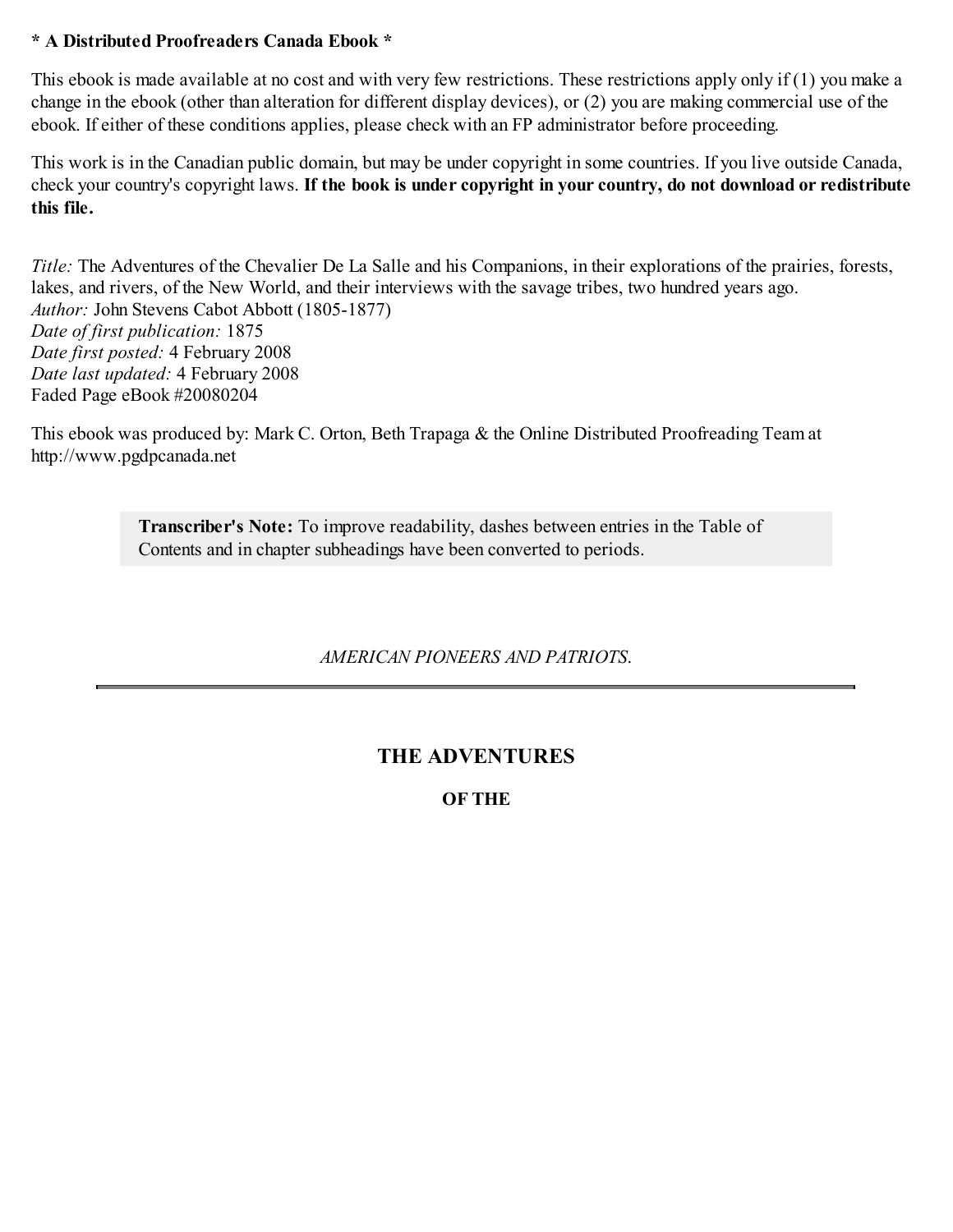# **CHEVALIER D<sup>E</sup> L<sup>A</sup> SALLE**

# **AND HIS COMPANIONS,**

# **IN THEIR EXPLORATIONS OF THE PRAIRIES, FORESTS, LAKES, AND RIVERS, OF THE NEW WORLD, AND THEIR INTERVIEWS WITH THE SAVAGE TRIBES, TWO HUNDRED YEARS AGO.**

**By**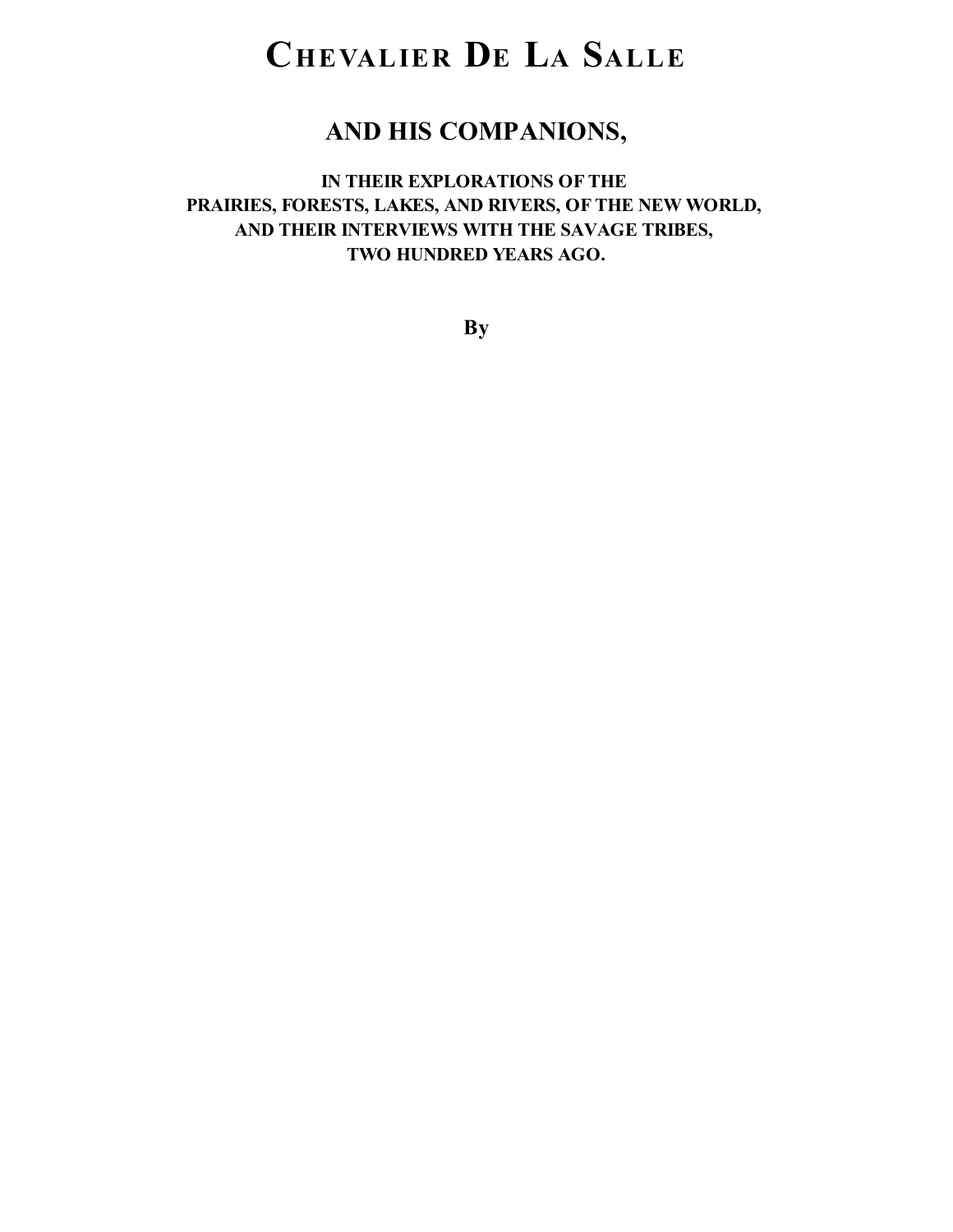# **JOHN S. C. ABBOTT.**

# **NEW YORK: DODD, MEAD & COMPANY,**

**PUBLISHERS.**

**Entered according to Act of Congress, in the year 1875, by DODD & MEAD, In the Office of the Librarian of Congress, at Washington.**

TO

# THE INHABITANTS OF THE GREAT VALLEY OF THE WEST, WHOSE MAGNIFICENT REALMS LA SALLE AND HIS COMPANIONS WERE THE FIRST TO EXPLORE, THIS VOLUME IS RESPECTFULLY DEDICATED, BY

JOHN S. C. ABBOTT.

### **PREFACE**

There is no one of the Pioneers of this continent whose achievements equal those of the Chevalier Robert de la Salle. He passed over thousands of miles of lakes and rivers in the birch canoe. He traversed countless leagues of prairie and forest, on foot, guided by the moccasined Indian, threading trails which the white man's foot had never trod, and penetrating the villages and the wigwams of savages, where the white man's face had never been seen.

Fear was an emotion La Salle never experienced. His adventures were more wild and wondrous than almost any recorded in the tales of chivalry. As time is rapidly obliterating from our land the footprints of the savage, it is important that these records of his strange existence should be perpetuated.

Fortunately we have full and accurate accounts of these explorations, in the journals of Messrs. Marquette, Hennepin, and Joliet. We have still more minute narratives, in *Etablissement de la Foix*, par le P. Chretien Le Clercq, Paris 1691; *Dernieres Dècouvertes*, par le Chevalier de Tonti, Paris 1697; *Journal Historique*, par M. Joutel, Paris 1713.

For the incidents in the last fatal expedition, to establish a colony at the mouth of the Mississippi, and the wonderful land tour of more than two thousand miles from the sea-coast of Texas to Quebec, through the territories of hundreds of tribes, we have the narratives of Father Christian Le Clercq, the narrative of Father Anastasias Douay, and the minute and admirably written almost daily journal of Monsieur Joutel, in his *Dernier Voyage*. Both Douay and Joutel accompanied this expedition from its commencement to its close.

In these adventures the reader will find a more vivid description of the condition of this continent, and the character of its inhabitants two hundred years ago, than can be found anywhere else. Sir Walter Scott once remarked, that no one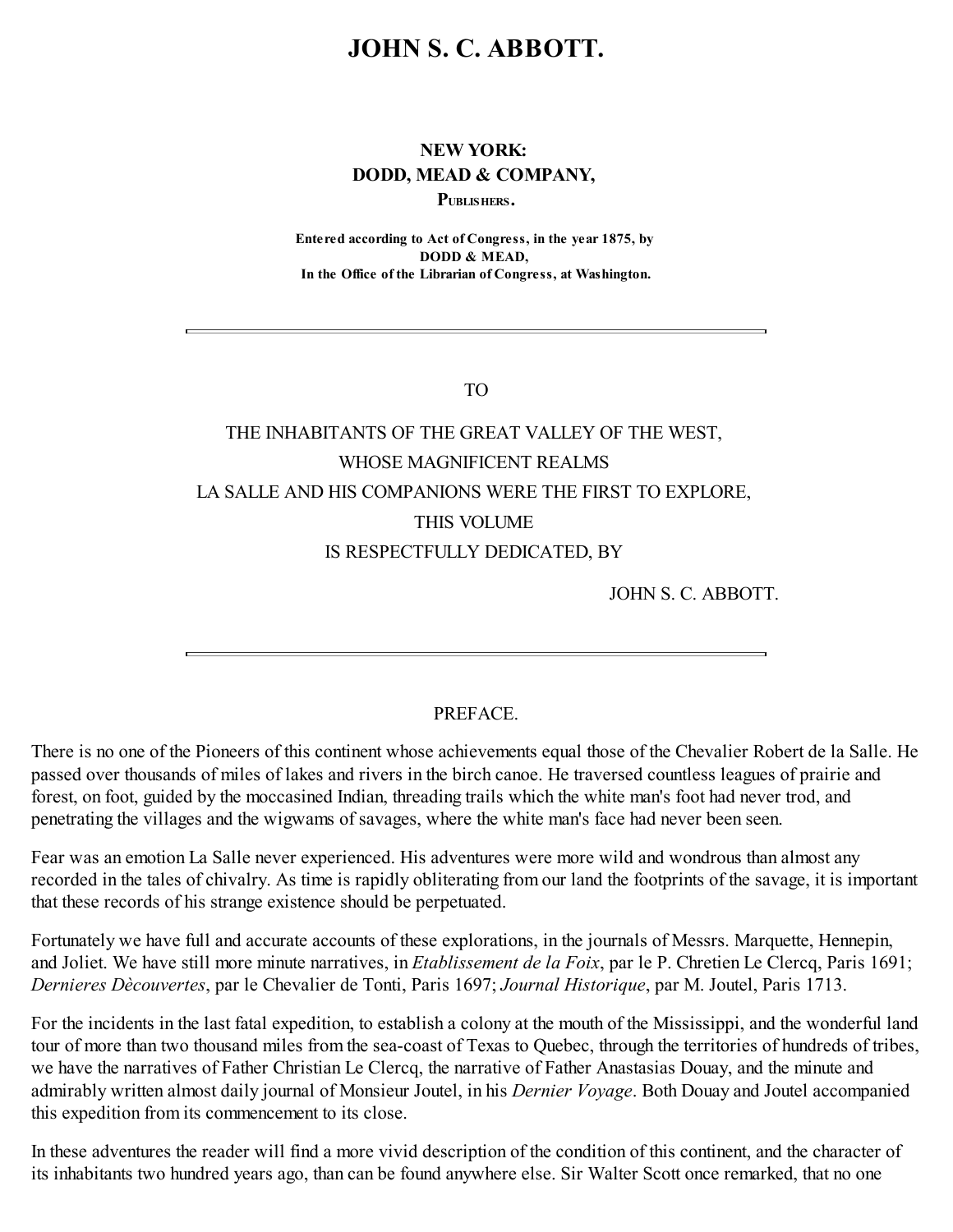could take more pleasure in reading his romances, than he had taken in writing them. In this volume we have the romance of truth.

If the writer can judge of the pleasure of the reader, from the intense interest he has experienced in following these adventurers through their perilous achievements, this narrative will prove to be one of extraordinary interest.

JOHN S. C. ABBOTT.

FAIR HAVEN, CONNECTICUT.

### CONTENTS.

#### [CHAPTER](#page-6-0) I.

### *The Enterprise of James Marquette.*

Page

The Discovery of America. Explorations of the French in Canada. Ancestry of James Marquette. His noble Character. Mission to Canada. Adventures with the Indians. Wild Character of the Region and the Tribes. Voyage to Lake Superior with the Nez-Percés. Mission at Green Bay. Search for the Mississippi. The Outfit. The Voyage through Green Bay. Fox River and the Illinois. Enters the Mississippi. Scenes Sublime and Beautiful. Adventures in an Indian Village. 15

### [CHAPTER](#page-13-0) II.

#### *The First Exploration of the Mississippi River.*

River Scenery. The Missouri. Its Distant Banks. The Mosquito Pest. Meeting the Indians. Influence of the Calumet. The Arkansas River. A Friendly Greeting. Scenes in the Village. Civilization of the Southern Tribes. Domestic Habits. Fear of the Spaniards. The Return Voyage. 41

## [CHAPTER](#page-18-0) III.

#### *Marquette's Last Voyage, and Death.*

The Departure from Green Bay. Navigating the Lake in a Canoe. Storms of rain and snow. Night Encampments. Ascending the Chicago River. A Winter with the Savages. Journey to the Kankakee. The Great Council on the Prairie. Interesting Incidents. The Escort of Savages. The Death Scene. Sublime Funeral Solemnities. 61

# [CHAPTER](#page-24-0) IV.

### *Life upon the St. Lawrence and the Lakes Two Hundred Years Ago.*

Birth of La Salle. His Parentage and Education. Emigrates to America. Enterprising Spirit. Grandeur of his Conceptions. Visits the Court of France. Preparations for an Exploring Voyage. Adventures of the River and Lake. Awful Scene of Indian Torture. Traffic with the Indians. The Ship-yard at Lake Erie. 81

## [CHAPTER](#page-30-0) V.

## *The Voyage Along the Lakes.*

The Embarcation. Equipment of the Griffin. Voyage through the Lakes and Straits. The Storm. Superstition of the Voyagers. Arrival at Mackinac. Scenery there. Friendship of the Indians. Sail on Lakes Huron and Michigan. Arrival at Green Bay. The well-freighted Griffin sent back.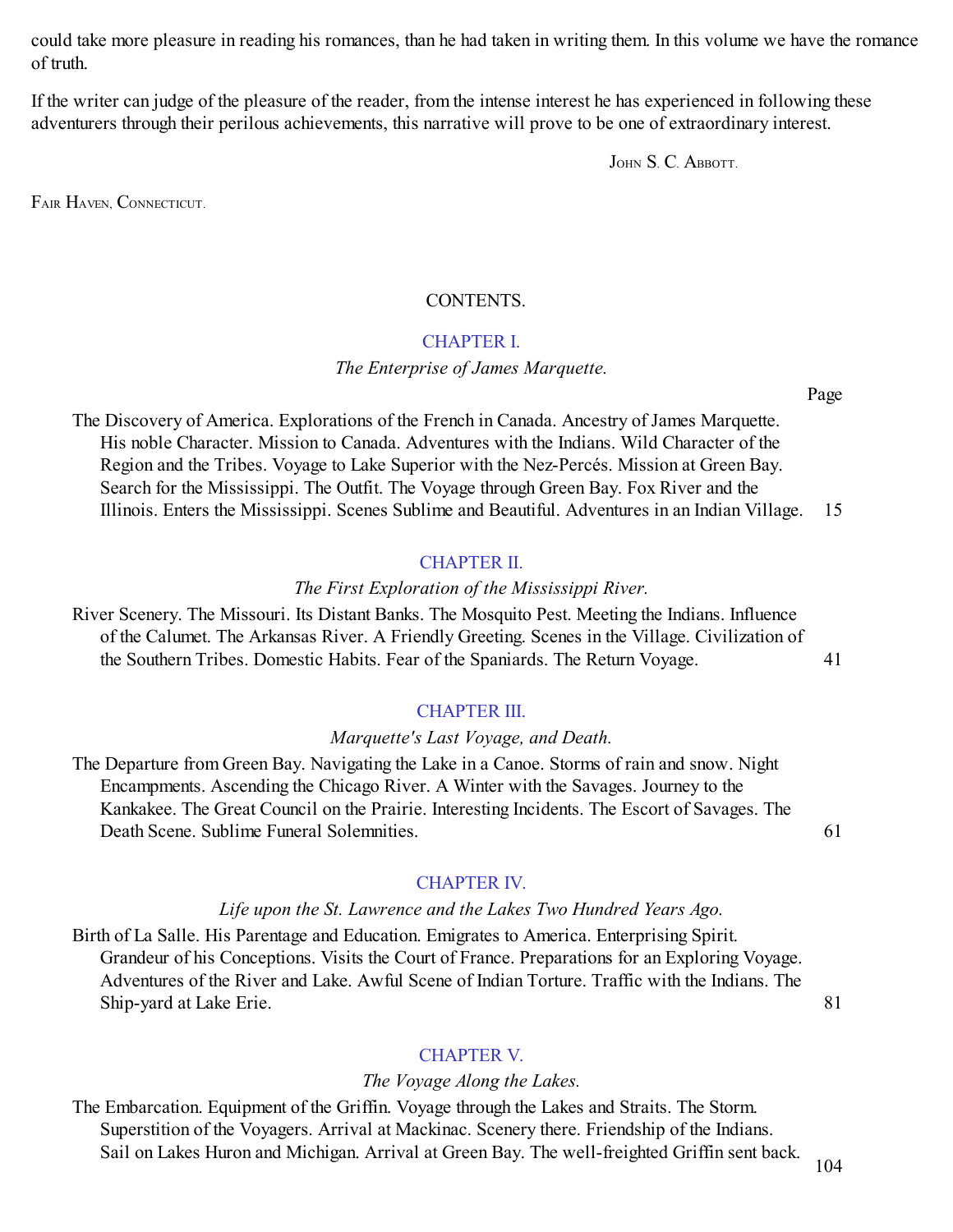#### [CHAPTER](#page-37-0) VI.

#### *The Expedition of Father Hennepin.*

Seeking a Northwest Passage. The Voyage Commenced. The Alarm. Delightful Scenery. The Indian Village. Entrance to the Mississippi. Appearance of the Country. The Midnight Storm. Silence and Solitude. A Fleet of Canoes. Captured by the Savages. Merciful Captivity. Alarming Debate. Condition of the Captives. 128

#### [CHAPTER](#page-41-0) VII.

#### *Life with the Savages.*

Ascending the River with the Savages. Religious Worship. Abundance of Game. Hardihood of the Savages. The War-Whoop. Savage Revelry. The Falls of St. Anthony. Wild Country Beyond. Sufferings of the Captives. Capricious Treatment. Triumphal Entrance. The Adoption. Habits of the Savages. 145

#### [CHAPTER](#page-46-0) VIII.

#### *Escape from the Savages.*

Preaching to the Indians. Studying the Language. The Council. Speech of Ou-si-cou-dè. The Baptism. The Night Encampment. Picturesque Scene. Excursion on the St. Francis. Wonderful River Voyage. Incidents by the Way. Characteristics of the Indians. Great Peril. Strange Encounter with the Indian Chief. Hardships of the Voyage. Vicissitudes of the Hunter's Life. Anecdote. The Return Voyage. 163

#### [CHAPTER](#page-53-0) IX.

#### *The Abandonment of Fort Crèvecœur.*

Departure of La Salle. Fathers Membré and Gabriel. Their Missionary Labors. Character of the Savages. The Iroquois on the War Path. Peril of the Garrison. Heroism of Tonti and Membré. Infamous Conduct of the Young Savages. Flight of the Illinois. Fort Abandoned. Death of Father Gabriel. Sufferings of the Journey to Mackinac. 188

#### [CHAPTER](#page-59-0) X.

#### *La Salle's Second Exploring Tour.*

Disasters. Energy of La Salle. The Embarcation. Navigating the Lakes. Sunshine and Storm, Beauty and Desolation. Ruins at Crèvecœur. Steps Retraced. Christian Character of La Salle. Arrival at Mackinac. The Enterprise Renewed. Travelling on the Ice. Descent of the Illinois River. Entering the Mississippi. Voyage of the Canoes. Adventures with the Indians. 210

[CHAPTER](#page-64-0) XI.

#### *The Great Enterprise Accomplished.*

Scenes in the Arkansas Villages. Indian Hospitality. Barbarian Splendor. Attractive Scenery. The Alarm. Its Joyful Issue. Genial Character of La Salle. Erecting the Cross. Pleasant Visit to the Koroas. The Two Channels. Perilous Attack. Humanity of La Salle. The Sea Reached. Ceremonies of Annexation. 232

[CHAPTER](#page-69-0) XII.

#### *The Return Voyage.*

The Numerous Alligators. Destitution of Provisions. Encountering Hostile Indians. A Naval Battle. Visit to the Village. Treachery of the Savages. The Attack. Humane Conduct of La Salle. Visit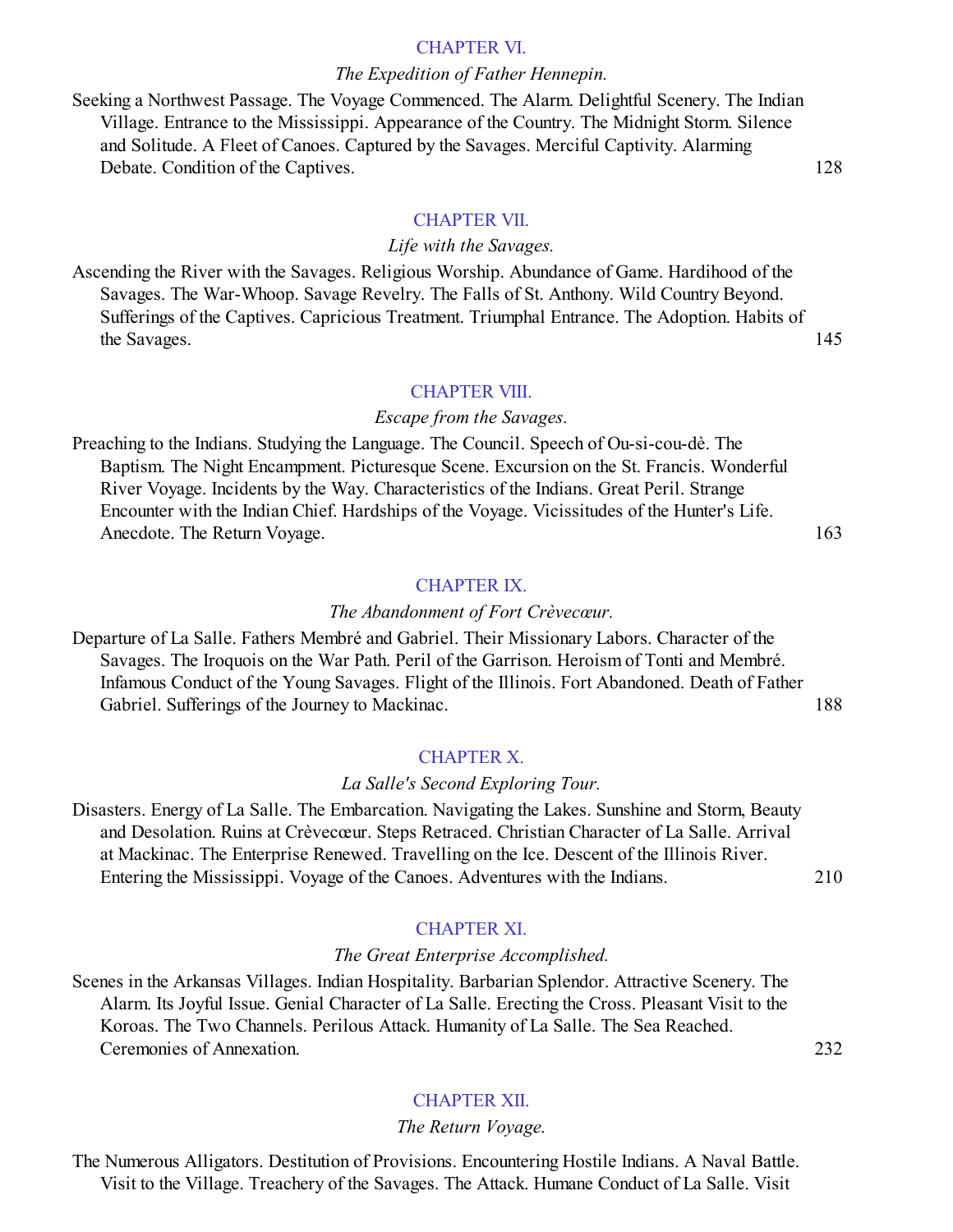to the Friendly Taensas. Severe Sickness of La Salle. His Long Detention at Prudhomme. The Sick Man's Camp. Lieutenant Tonti sent Forward. Recovery of La Salle. His Arrival at Fort Miami. 249

#### [CHAPTER](#page-74-0) XIII.

#### *Sea Voyage to the Gulf of Mexico.*

La Salle returns to Quebec. Sails for France. Assailed by Calumny. The Naval Expedition. Its Object. Its Equipment. Disagreement between La Salle and Beaujeu. The Voyage to the West Indies. Adventures in the Caribbean Sea. They Enter the Gulf. Storms and Calms. The Voyagers Lost. 268

#### [CHAPTER](#page-80-0) XIV.

#### *Lost in the Wilderness.*

Treachery of Beaujeu. Accumulating Troubles. Anxieties of La Salle. March on the Land. The Encampment. Wreck of the Aimable. Misadventure with the Indians. Commencement of Hostilities. Desertion of Beaujeu with the Joli. The Encampment. The Indians Solicit Friendship. The Cruel Repulse. Sickness and Sorrow. Exploring Expeditions. The Mississippi sought for in vain. 290

#### [CHAPTER](#page-86-0) XV.

#### *A Trip toward Mexico.*

Arrangements for the Journey. The Departure. Indians on Horseback. Scenes of Enchantment. Attractive Character of La Salle. Visit to the Kironas. The Bite of the Snake. Adventures Wild and Perilous. Hardihood of the Indian Hunter. The Long Sickness. A Man Devoured by a Crocodile. The Return. 311

#### [CHAPTER](#page-90-0) XVI.

#### *The Last Days of La Salle.*

Plan for the New Journey. Magnitude of the Enterprise. Affecting Leave-taking. The Journey Commenced. Adventures by the Way. Friendly Character of the Indians. Vast Realms of Fertility and Beauty. The Joys and the Sorrows of such a Pilgrimage. The Assassination of La Salle and of three of his Companions. 326

#### [CHAPTER](#page-96-0) XVII.

#### *The Penalty of Crime.*

Nature's Storms. The Gloom of the Soul. Approach to the Cenis Village. Cordial Welcome. Barbaric Ceremonials. Social Habits of the Indians. Meeting with the French Deserters. Traffic with the Indians. Quarrel between Hiens and Duhaut. The Assassins Assassinated. Departure of the War Party. Fiend-like Triumph. The March Resumed. 316

#### [CHAPTER](#page-101-0) XVIII.

#### *The Close of the Drama.*

Ludicrous Scene. Death of M. Marle. Sympathy of the Savages. Barbaric Ceremonies. The Mississippi Reached. Joyful Interview. Ascending the River. Incidents by the Way. The Beautiful Illinois. Weary Detention. The Voyage to Mackinac. Thence to Quebec. Departure for France. Fate of the Colony. 366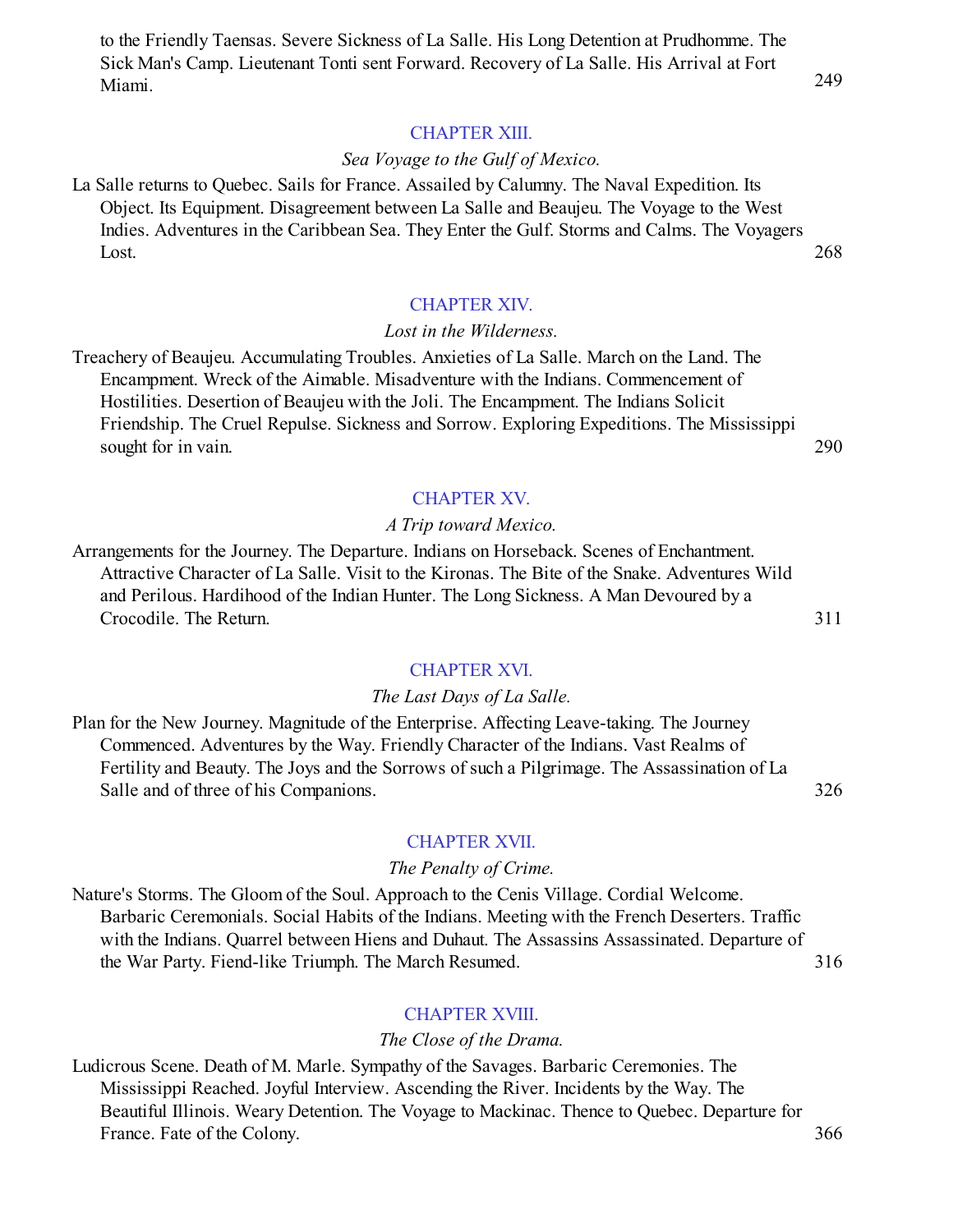# **CHAPTER I.**

### *The Enterprise of James Marquette.*

<span id="page-6-0"></span>The Discovery of America. Explorations of the French in Canada. Ancestry of James Marquette. His noble character. Mission to Canada. Adventures with the Indians. Wild Character of the Region and the Tribes. Voyage to Lake Superior with the Nez-Percés. Mission at Green Bay. Search for the Mississippi. The Outfit. The Voyage through Green Bay. Fox River and the Illinois. Enters the Mississippi. Scenes Sublime and Beautiful. Adventures in an Indian Village.

Nearly three hundred and forty years ago, in April 1541, De Soto, in his adventurous march, discovered the majestic Mississippi, not far from the border of the State of Tennessee. No white man's eye had ever before beheld that flood whose banks are now inhabited by busy millions. The Indians informed him that all the region below consisted of dismal, endless, uninhabitable swamps. De Soto, world-weary and woe-stricken, died upon the banks of the river. In its fathomless depths his body found burial.

These cruel adventurers, insanely impelled in search of mines of gold, founded no settlements, and left behind them no traces of their passage, save that by their cruelties they had excited the implacable ire of the Indian against the white man. A hundred years of earth's many griefs lingered slowly away, while these vast solitudes were peopled only by wandering savage tribes whose record must forever remain unknown.

In the year 1641, some French envoys, from Canada, seeking to open friendly trade with the Indians for the purchase of furs, penetrated the northwest of our country as far as the Falls of St. Mary, near the outlet of Lake Superior. The most friendly relations existed between these Frenchmen and the Indians, wherever the tribes were encountered. This visit led to no settlement. The adventurous traders purchased many furs, with which they loaded their birch canoes: established friendly relations with these distant Indians, and greatly extended the region from which furs were brought to their trading posts in Canada.

Eighteen more years passed away, over the silent and gloomy wilderness, when in 1659, a little band of these bold and hardy explorers, in their frail canoes, with Indian guides, paddled along the lonely, forest-fringed shores of Lake Ontario, ascended the Niagara River to the Falls, carried their canoes on their shoulders around the rapids, launched them again on Lake Erie, traversed that inland sea over two hundred and fifty miles, entered the magnificent Strait, passed through it to Lake St. Clair, crossed that lake, ascended the St. Clair River to Lake Huron, and traversing its whole length, a distance of three hundred miles, reached the Falls of St. Mary.

Here, at the distance of more than a thousand miles from the least vestiges of civilization, and surrounded by numerous and powerful bands of savages, these hardy men passed an inclement winter. Amidst rocks and gloomy pines they reared their hut. Game was abundant, fuel was at their door, the Indians were hospitable, and they wanted for nothing. One event only darkened these wintry months. The leader of the band became lost in the woods and perished.

In the spring the men returned rejoicingly to Canada, with their canoes laden with the richest furs. They also brought such reports of the docility and amiability of the Indians, as to inspire the Christians in Canada with the intense desire to establish missionary stations among them. Five years passed away, when Father Claude Allouez, with a small band of Christian heroes, penetrated these wilds to proclaim the glad tidings of the Gospel. Two years after, he was followed by Father James Marquette, a noble man, whose name will never die.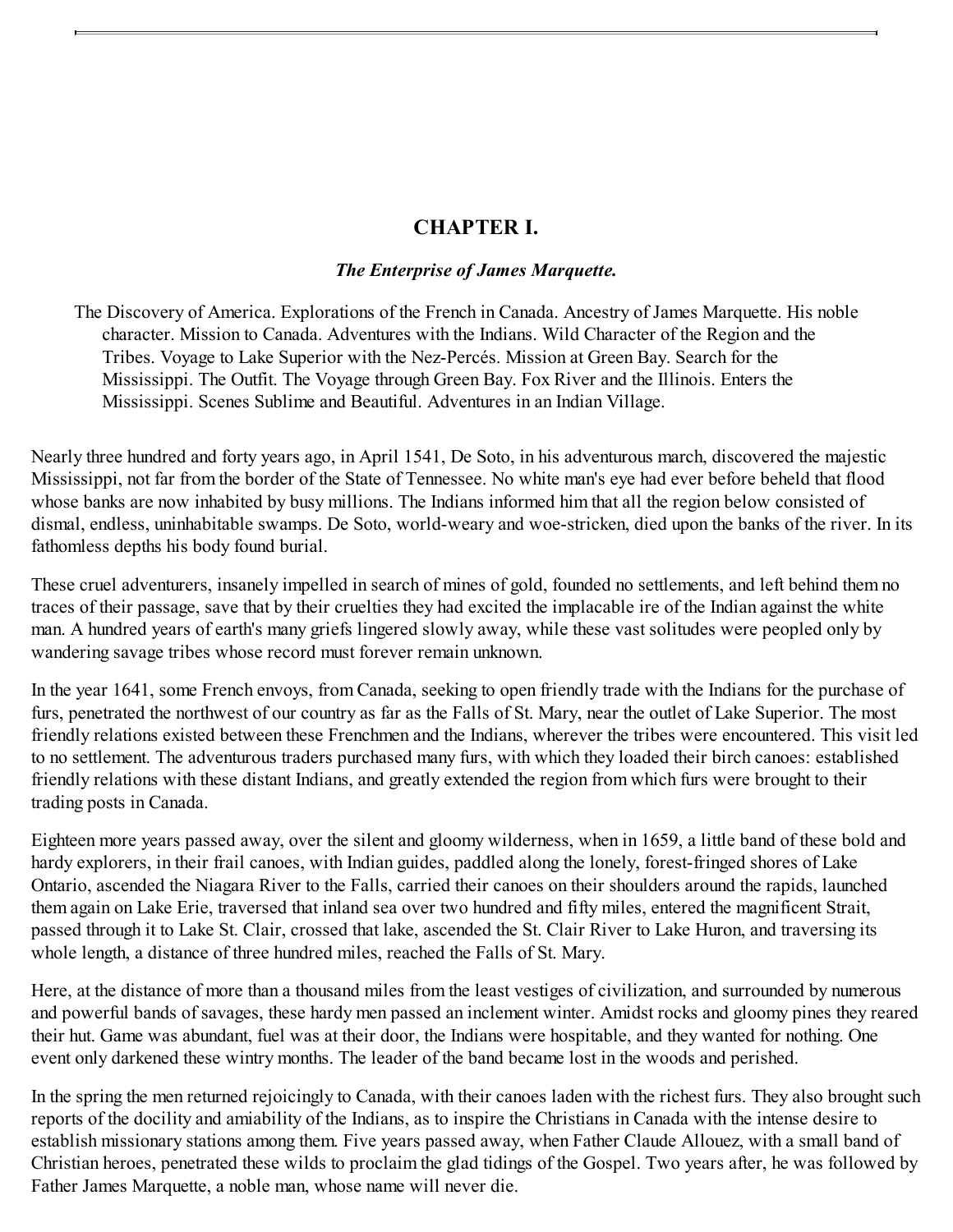As the explorations of Marquette opened the way for the still more wonderful excursions of La Salle, I must here introduce a brief account of his adventures. There is something in blood. The Marquette family had been illustrious in France from time immemorial. Generation after generation, many of its members had obtained renown, not only for chivalric courage, but for every virtue which can adorn humanity. Their ancestral home was a massive feudal castle on an eminence near the stately city of Leon. The armorial bearing of the family commemorates deeds of heroic enterprise five hundred years ago. They were generally earnest Christians.

James Marquette was born at the ancient seat of the family in the year 1637. His mother was a woman of fervent piety and of unusual strength and culture of mind. Her brother, John Baptiste de la Salle, was the founder of a system of Christian schools for the gratuitous education of the poor. Thousands were thus instructed long before the present system of public schools was introduced. It was to the instructions of his noble mother that James Marquette was indebted for his elevated Christian character, and for his self-sacrificing devotion to the interests of humanity, which have given his name celebrity through a large portion of the Christian world.

At the age of seventeen this noble young man, resisting all the brilliant allurements the world opened to one of his wealth and rank, consecrated himself to the service of religion by entering the ministry in the Catholic Church, in which he was born and educated, and by whose influences he was exclusively surrounded.

Two years were devoted to intense study. Then, for twelve years, he was employed in teaching and in many laborious and self-denying duties. As was natural, with a young man of his ardent nature and glowing spirit of enterprise, he was very desirous of conveying the glad tidings of the Gospel to those distant nations who had never even heard of the name of Jesus.

Canada and its savage tribes were then attracting much attention in France. Wonderful stories were told of the St. Lawrence River, and of the series of majestic lakes, spreading far away into the unknown interior, and whose shores were crowded with Indian tribes of strange aspect, language, and customs.

In the year 1666, Marquette set sail from France, On the 20th of September, he landed, on the banks of the St. Lawrence, at a little hamlet of French log-cabins and Indian wigwams, called Quebec. He was then but twenty-nine years of age. There was, at that time, another missionary, M. Allouez, on an exploring tour far away upon the majestic lakes of the interior. With adventurous footsteps he was traversing prairie solitudes and forest glooms, upon which no eye of civilized man had ever yet looked. His birch canoe, paddled by Indian guides, glided over solitary waters hundreds of leagues beyond the remotest frontier stations.

There was quite an important trading-post at the mouth of Saguenay River. This was a remarkable stream, which entered the St. Lawrence about one hundred and twenty miles below Quebec. It came rushing down, from unknown regions of the north, with very rapid flood, entering the St. Lawrence at a point where that majestic river was eleven miles in width.

Here the French government had established one of the most important commercial and religious stations of that day. At certain seasons of the year it presented an extraordinary wild and picturesque aspect of busy life. There were countless Indian tribes, clustered in villages along the banks of the St. Lawrence, the Saguenay, and their tributary streams. In the early summer, the Indians came by hundreds, in fleets of canoes—men, women and children—to this great mart of traffic. They came in their gayest attire, reared their wigwams on the plain, kindled their fires, and engaged in all the barbaric sports of Indian gala days. The scene presented was so full of life and beauty, that the most skilful artist might despair of his ability to transfer it to the canvas.

Father Marquette took his station at this point. Here for twelve years he patiently labored, trying to teach the Indians the way of salvation through faith in Jesus Christ. Full of enthusiasm, and naturally endowed with a very enterprising spirit, his heart glowed with zeal as he listened to the narrative of Father Allouez, of populous tribes, far away on the majestic shores of Huron, Michigan, Superior. These tribes had never heard of the mission of the Son of God, to save a lost world. They had but very faint conceptions of the Heavenly Father. Marquette could not resist the impulse to carry the Gospel to these realms of darkness.

It is difficult for us now to form any adequate conception of the little hamlet, at the mouth of the Saguenay, where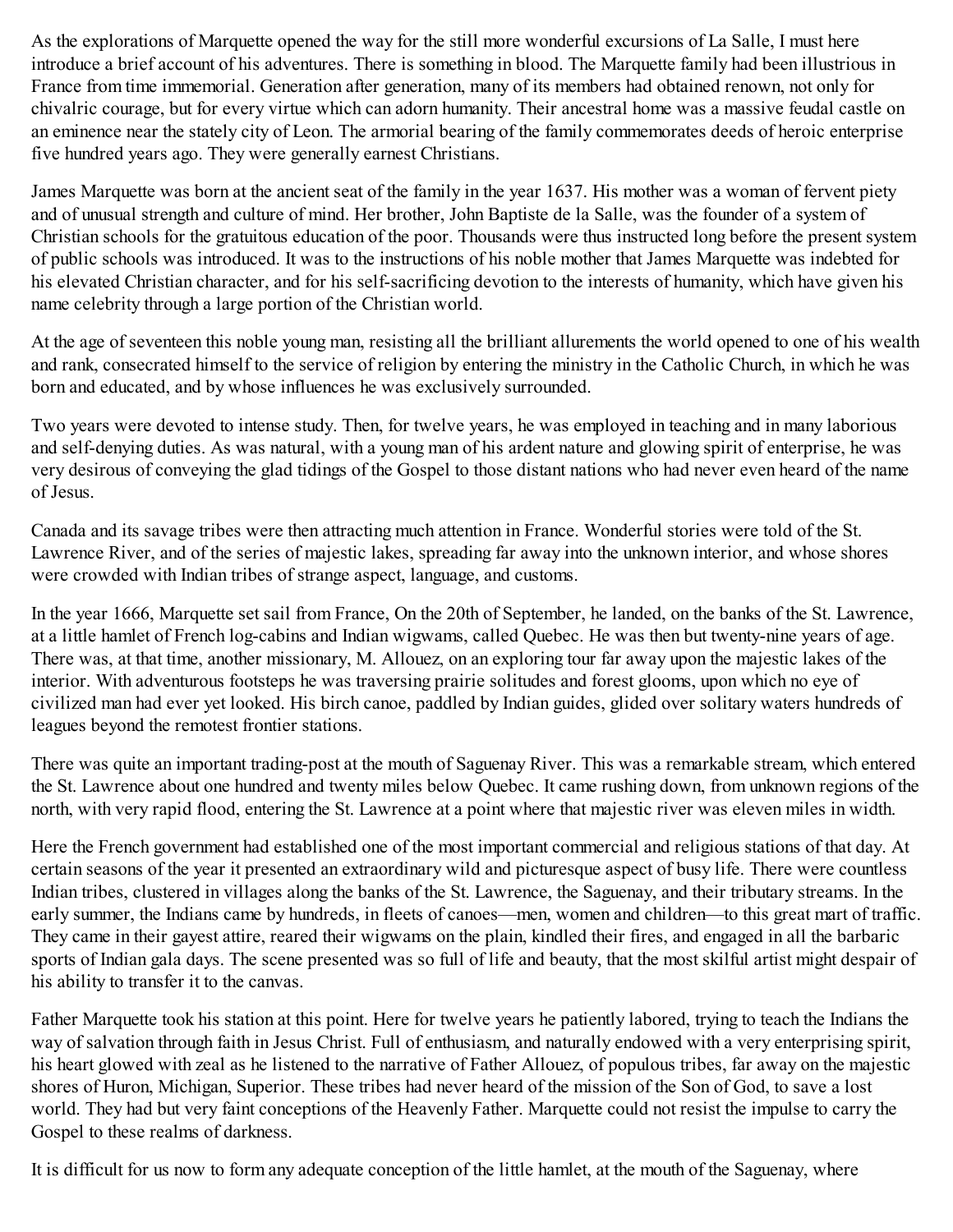Marquette commenced his missionary labors. The log-cabins of the French, their store-house, and, most prominent of all, the cross-surmounted log chapel, were clustered together. At a little distance, on the plain, were hundreds of Indian wigwams. Bark canoes, light as bubbles, were seen gliding over the still waters, which were there expanded into a beautiful bay. The glooms of the gigantic forest, spreading back to unexplored and unimagined depth, added to the sublimity of the scene.

There seemed to be no apprehension of hostility on either side. The intercourse between the two parties of civilized and uncivilized men was truly fraternal. The French conformed, as far as possible, to the modes of life of the Indians. They shared in their games, married the daughters of their chiefs, and in all points endeavored to identify the interests of the natives with their own.

M. Marquette had a remarkable facility in the acquisition of languages. There was a general resemblance in the language of all the tribes on the St. Lawrence. He could very soon speak fluently with all. Taking Indian guides with him, he commenced tours in various directions, paddled by Indians in the birch bark canoe. He visited tribe after tribe, met the chiefs at their council fires, slept in the wigwams, administered medicines to the sick, and, with zeal which no discouragement could chill, endeavored to point the living and the dying to that Saviour who taketh away the sins of the world.

After spending two years in these labors, he obtained an appointment to connect himself with a mission established nearly a thousand miles west, far away upon the shores of Lake Superior. On the 21st of April, 1668, he left Quebec for Montreal. The distance was one hundred and eighty miles up the river. The voyage was made in a birch canoe, with three boatmen to aid him in paddling it against the stream. They could proceed about thirty miles a day. The voyage occupied about a week. There were Indian villages on the banks where they occasionally slept. At other times they encamped in the forest, the night wind lulling them to sleep, as it sighed through the leafless branches, which the returning sun of spring had scarcely yet caused to bud.

At Montreal there was a little cluster of cabins and wigwams, presenting a very different aspect from the stately city which now adorns that site. After a short tarry there, waiting for a suitable guide, to traverse more than a thousand miles of almost pathless wilderness, a party of Nez-Percé Indians, from Lake Superior, came down the river in their canoes. With them Marquette embarked. It was a wonderful voyage which this gentleman, from the refinement and culture of France, made alone with these savages.

They paddled up the Ottawa River a distance of nearly four hundred miles. Thence through a series of narrow streams and minor lakes, they entered Lake Nipissing. Descending the rapid flood of French River, through cheerless solitudes eighty miles in extent, they entered Georgian Bay. Crossing this vast sheet of water over an expanse of fifty miles, they saw the apparently boundless waves of Lake Huron opening before them. The northern shores of this inland sea they skirted, until they reached the river St. Mary, which connects Lake Superior with Lake Huron. Here two missionary stations were established.

One was near the entrance of the river into Lake Huron, about forty miles below the celebrated Falls of St. Mary. The other was at Green Bay, an immense lake in itself, jutting out from the northwestern extremity of Lake Michigan. Father Marquette reared his log-cabin in the vicinity of a small Indian village, on the main land, just south of the island of Mackinaw. He named the station St. Ignatius. In this vast solitude this heroic man commenced his labors of love. There were about two thousand souls in the tribes immediately around him. With great docility they listened to his teachings, and were eager to be baptized as Christians. But the judicious father was in no haste thus to secure merely their nominal conversion. The dying, upon professions of penitence, he was ever ready to baptize, and to administer to them the sacrament of the Lord's Supper. With the rest he labored to root out all the remnants of their degrading superstitions, and to give them correct ideas of salvation through repentance, amendment, and trust in an atoning Saviour.

Gradually Marquette gathered around him a little band of loving disciples. For three years he labored with them cheerfully, joyously. His gentle and devoted spirit won, not merely the friendship of the Indians, but their ardent affections. He was just as safe among them as the most beloved father surrounded by his children. Three years this good man remained in these lonely wilds, peacefully and successfully teaching these benighted children of the forest. During all this time his mind had been much exercised with the thought of exploring the limitless and unknown regions south and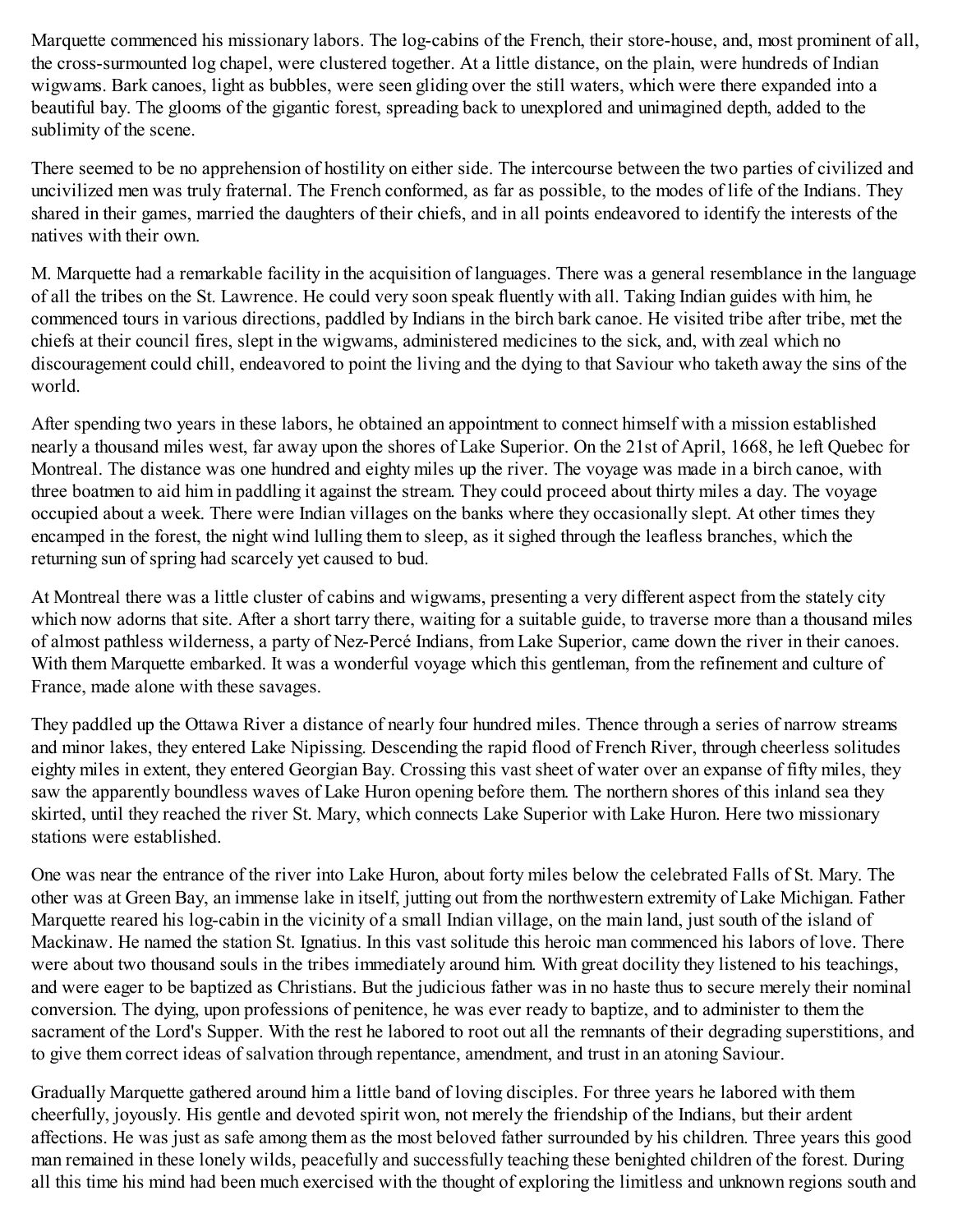west.

He had heard rumors of the Mississippi, the Father of Waters; and his devout mind peopled the vast realms through which it flowed with the lost children of God, whom he perhaps might reclaim, through the Gospel of Jesus, who had come from heaven for their redemption. The Governor of Canada was desirous, for more worldly reasons, of exploring these regions, where future empires might be reared.

Even the Indians knew but little respecting this great and distant river. There was much uncertainty whether it ran south, into the Gulf of Mexico, or west, emptying into the Gulf of California, which Spanish explorers had called the Red Sea, in consequence of its resemblance to that Asiatic sheet of water, or whether it turned easterly, entering the Atlantic Ocean somewhere near the Virginia coast.

In the spring of the year 1673, Governor Frontenac sent a French gentleman, M. Joliet, from Quebec, with five boatmen, to Point St. Ignatius, to take Father Marquette on board and set out to find and explore the downward course of this much talked of river. M. Joliet was admirably qualified for this responsible enterprise. He was a man of deep religious convictions, had spent several years among the Indians, was a very courteous man in all his intercourse with them, was thoroughly acquainted with their customs, and spoke several of their languages. As to courage, it was said that he absolutely feared nothing. The good father writes, in reference to his own appointment to this expedition:

"I was the more enraptured at this good news, as I saw my designs on the point of being accomplished, and myself in the happy necessity of exposing my life for the salvation of all these nations. Our joy at being chosen for this enterprise, sweetened the labor of paddling from morning till night. As we were going to seek unknown countries, we took all possible precautions, that if our enterprise were hazardous, it should not be foolhardy. For this reason we gathered all possible information from the Indians, who had frequented those parts. We even traced a map of all the new country, marking down the rivers on which we were to sail, the names of the nations through which we were to pass, and the course of the great river."

On the 13th of May, 1673, this little band, consisting of M. Joliet, Father Marquette, and five boatmen, in two birch canoes, commenced their adventurous voyage. They took with them some Indian corn and jerked meat; but they were to live mainly upon such food as they could obtain by the way. The immense sheet of water, at the northwestern extremity of Lake Michigan, called Green Bay, is one hundred miles long by twenty or thirty broad. The boatmen paddled their frail canoes along the western border of this lake until they reached its southern extremity, where they found a shallow river, flowing into it from the south, which they called Fox River. They could propel their canoes about thirty miles a day. Each night they selected some propitious spot for their encampment. Upon some dry and grassy mound they could speedily, with their axes, construct a hut which would protect them from the weather. Carefully smoothing down the floor, they spread over it their ample couch of furs. Fish could be taken in abundance. The forest was filled with game. An immense fire, blazing before the open side of the hut, gave warmth, and illumined the sublime scene with almost the brilliance of noonday. There they joyously cooked their suppers, with appetites which rendered the feast more luxurious to them probably than any gourmand at Delmonico's ever enjoyed.

Each night Father Marquette held a religious service, which all reverently attended. Prayers were offered, and their hymns of Christian devotion floated sweetly through those sublime solitudes. The boatmen were men of a gentle race, who had been taught from infancy to revere the exercises of the church.

They came upon several Indian villages. But the natives were as friendly as brothers. Many of them had visited the station at St. Ignatius, and all of them had heard of Father Marquette and his labors of love. These children of the forest begged their revered friend to desist from his enterprise.

"There are," they said, "on the *great river*, bad Indians who will cut off your heads without any cause. There are fierce warriors who will try to seize you and make you slaves. There are enormous birds there, whose wings darken the air, and who can swallow you all, with your canoes, at a mouthful. And worst of all, there is a malignant demon there who, if you escape all other dangers, will cause the waters to boil and whirl around you and devour you."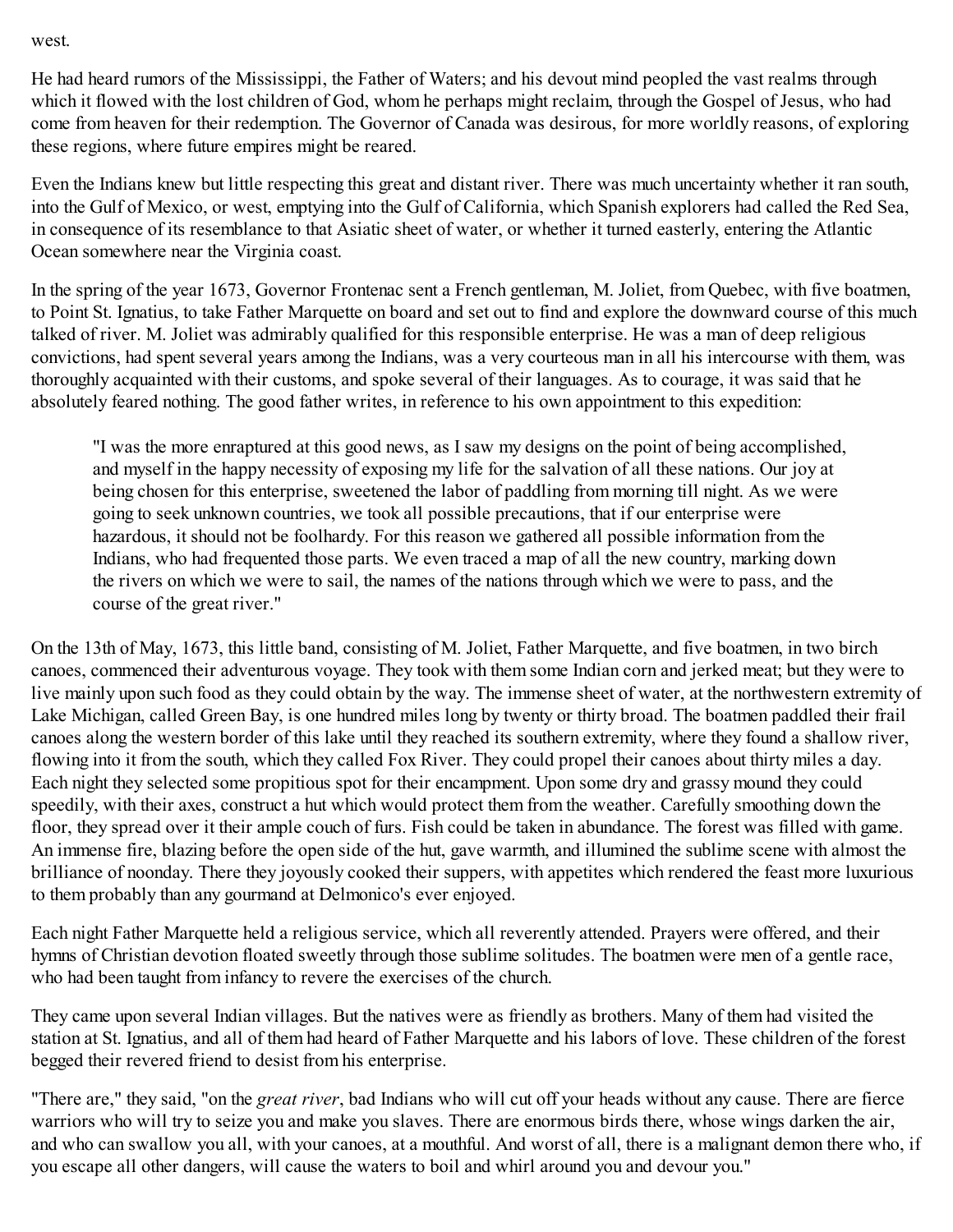To all this, the good Marquette replied, "I thank you, dear friends, for your kind advice, but I cannot follow it. There are souls there, to save whom, the Son of God came to earth and died. Their salvation is at stake. I would joyfully lay down my life if I could guide them to the Saviour."

They found the navigation of Fox River impeded with many rapids. To surmount these it was necessary often to alight from their canoes, and, wading over the rough and sharp stones, to drag them up against the swift current. They were within the limits of the present State of Wisconsin, and found themselves in a region of lakes, sluggish streams, and marshes. But there were Indian trails, which had been trodden for uncounted generations, leading west. These they followed, often painfully carrying their canoes and their burdens on their shoulders, for many miles, from water to water, over what the Indians called the *Carrying Places*.

At length they entered a region of remarkable luxuriance, fertility, and beauty. There were crystal streams and charming lakes. Magnificent forests were interspersed with broad and green prairies. God seemed to have formed, in these remote realms, an Eden of surpassing loveliness for the abode of his children. Three tribes, in perfect harmony, occupied the region—the Miamis, Mascoutins, and Kickapoos. There was a large village with abundant corn-fields around. River and lake, forest and prairie were alike alive with game.

To their surprise they found that the French missionary, Father Allouez, had reached this distant spot, preaching the Gospel, eight years before. The Indians had received him with fraternal kindness. He had left in the centre of the village a cross, the emblem of the crucified Son of God.

"I found," Marquette writes, "that these good people had hung skins and belts and bows and arrows on the cross, an offering to the Great Spirit, to thank him because he had taken pity on them during the winter and had given them an abundant chase."

No white man had ever penetrated beyond this region. These simple, inoffensive people seemed greatly surprised that seven unarmed men should venture to press on to meet the unknown dangers of the wilderness beyond—wilds which their imaginations had peopled with all conceivable terrors.

On the 10th of June these heroic men resumed their journey. The kind Indians furnished them with two guides to lead them through the intricacies of the forest to a river, about ten miles distant, which they called Wisconsin, and which they said flowed westward into the Father of Waters. They soon reached this stream. The Indians helped them to carry their canoes and effects across the portage. "We were then left," writes Marquette, "alone in that unknown country, in the hand of God."

Our voyagers found the stream hard to navigate. It was full of sand-bars and shallows. There were many islands covered with the richest verdure. At times they came upon landscapes of enchanting beauty, with lawns and parks and lakes, as if arranged by the most careful hands of art.

After descending this stream about one hundred and twenty miles, they reached the mouth of the Wisconsin River, and saw the flood of the Mississippi rolling majestically before them. It was the 17th of June 1673, Father Marquette writes that, upon beholding the river, he experienced a joy which he could not express.

Easily they could be swept down by the rapid current into the sublime unexplored solitudes below. But to paddle back against the swift-rolling tide would try the muscles of the hardiest men. Still the voyagers pressed on. It was indeed a fairy scene which now opened before them. Here bold bluffs hundreds of feet high, jutted into the river. Here were crags of stupendous size and of every variety of form, often reminding one of Europe's most picturesque stream, where

> "The castled crags of Drachenfels, Frown o'er the wide and winding Rhine."

Again the prairie would spread out its ocean-like expanse, embellished with groves, garlanded with flowers of gorgeous colors waving in the summer breeze, checkered with sunshine and the shade of passing clouds, with roving herds of the stately buffalo and the graceful antelope. And again the gloomy forest would appear, extending over countless leagues, where bears, wolves, and panthers found a congenial home.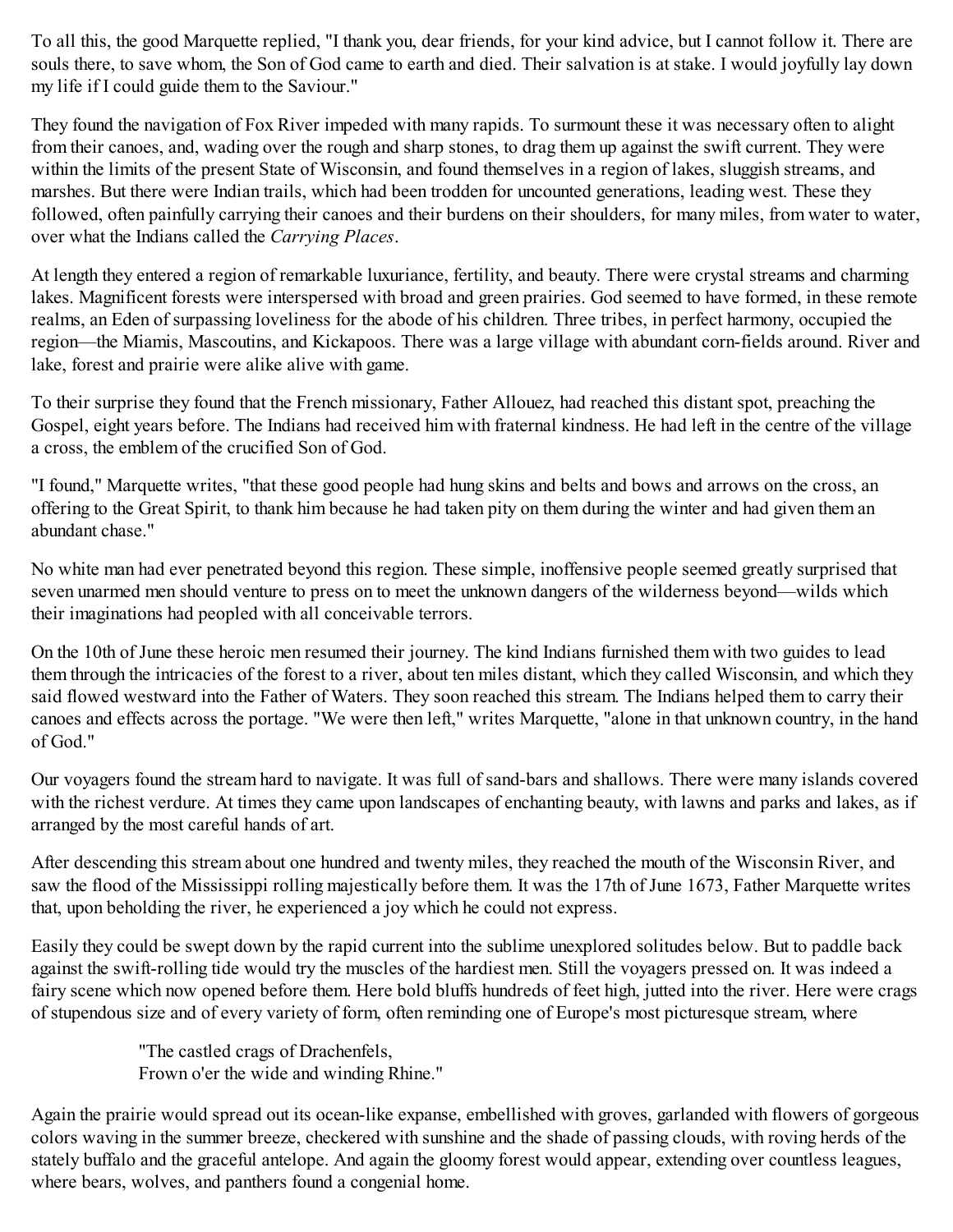Having descended the river nearly two hundred miles they came to an Indian trail, leading back into the country. It was so well trodden as to give evidence that a powerful tribe was near. It speaks well for the Indians—for the reputation which they then enjoyed—that Marquette, with his French companion, M. Joliet, far away in the wilderness, seven hundred miles from any spot which a white man's foot had ever before trod, should not have hesitated alone to enter this trail in search of the habitations of this unknown tribe. They left all their companions, with the canoes, on the bank of the river.

"We cautioned them," writes Father Marquette, "strictly to beware of a surprise. Then M. Joliet and I undertook this rather hazardous discovery, for two single men, who thus put themselves at the discretion of an unknown and barbarous people."

These two bold adventurers followed the trail in silence for about six miles. They then saw, not far from them, upon a meadow on the banks of a small stream, a very picturesque group of wigwams, with all the accompaniments of loafing warriors, busy women, sporting children, and wolfish dogs, usually to be found in an Indian village. At the distance of about a mile and a half, upon a gentle eminence, there was another village of about equal size.

As the Indians had not yet caught sight of them, they fell upon their knees, and Father Marquette, in fervent prayer, commended themselves to God. They then gave a loud shout, to attract the attention of the Indians, and stepped out into open view. The whole community was instantly thrown into commotion, rushing from the wigwams, and gathering in apparently an anxious group.

After a brief conference they seemed to come to the conclusion that two unarmed men could not thus approach them, announcing their coming, with any hostile intent. Four of their aged men were deputed to go forward and greet the strangers. They advanced with much dignity, not uttering a word, but waving, in their hands, the pipes of peace. As it afterwards appeared, they had often heard of the arrival of the French in Canada, of the wonderful articles which they brought for traffic, and of the missionaries, with their long black gowns. The name of Blackgowns was the one with which, in all the tribes, they designated these preachers of the Gospel. When they had come within a few paces of the strangers, they regarded them attentively and waited to be addressed. Both M. Joliet and Father Marquette understood that these ceremonies indicated friendship. Father Marquette broke the silence by inquiring

"To what nation do you belong?"

"We are Illinois," one of them replied, "and in token of peace we have brought you our pipes to smoke. We invite you to our village, where all are awaiting you with impatience."

The Frenchman and the four Indians walked together to the village. At the door of one of the largest wigwams, one of the ancients stood to receive them. According to their custom, on such occasions, he was entirely unclothed. This probably was the savage mode of indicating that there were no concealed weapons about the person. This man, with his hands raised toward the sun, which was shining brightly, said:

"How beautiful is the sun, O Frenchmen! when you come to visit us. All our people welcome you, and you shall enter all our cabins in peace."

He then led them into the wigwam. A large concourse remained outside in respectful silence. Only the principal men entered the wigwam. Mats were provided, for the guests, in the centre. The rest took seats around. The calumet of peace was passed. All in turn partook of the smoke of the weed which both the civilized and uncivilized man have prized so highly.

While thus employed, a messenger came in from the head chief, who resided in the village on the eminence to which we have alluded. He brought a message from the chief, inviting the strangers to his residence.

"We went with a good will," writes M. Marquette. "The people, who had never before seen a white man, could never tire looking at us. They threw themselves upon the grass, by the way-side, to watch as we passed. They ran ahead, and then turned and walked slowly back to examine us. All this was done without noise and in the most respectful manner."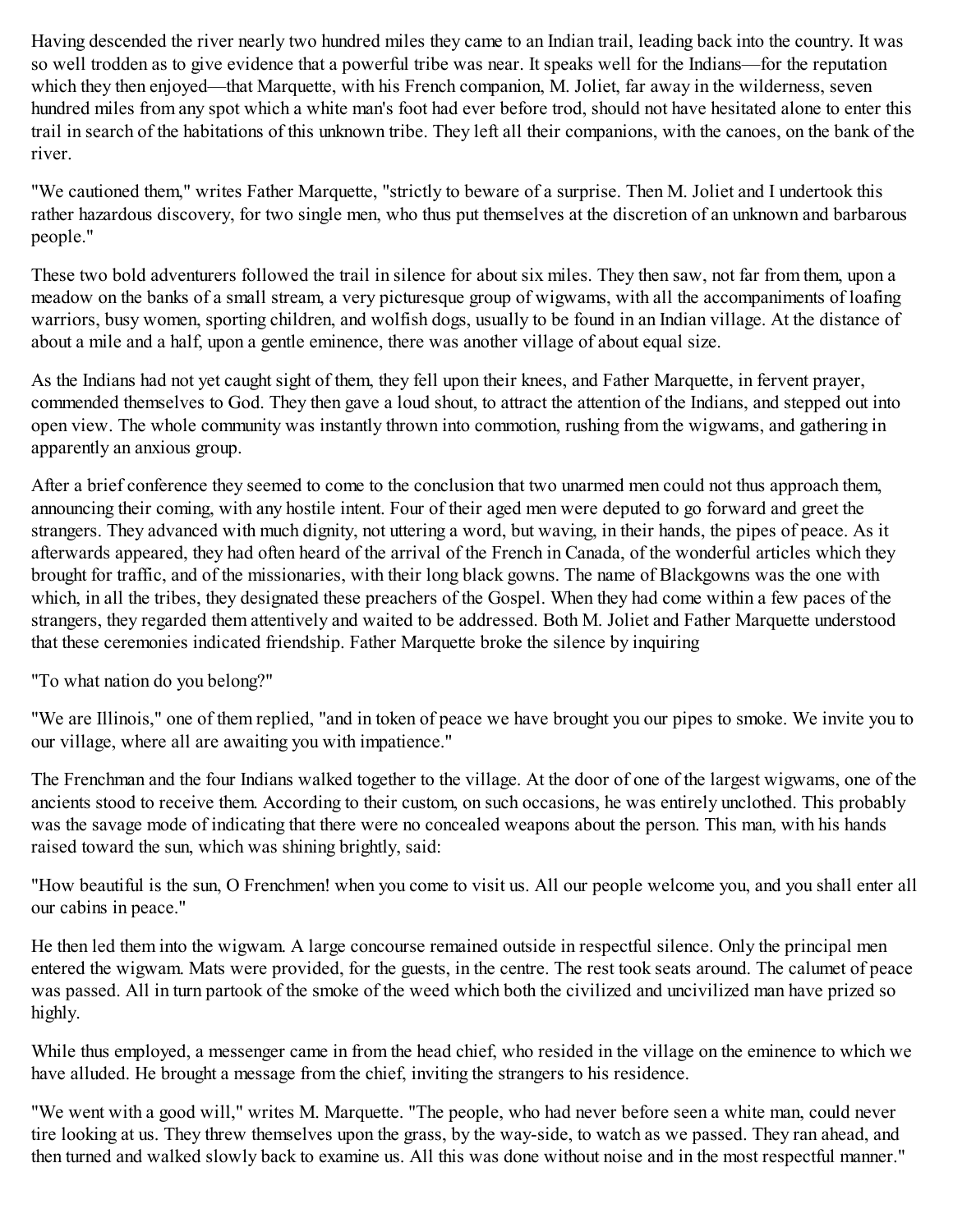The chief was standing, with two venerable men, at the door of his residence. The three were entirely destitute of clothing. Each one held the calumet of peace in his hand. The guests were received with smiles and a few cordial words of welcome. Together they all entered the spacious wigwam. It was very comfortable and even cheerful in its aspect, being carpeted, and its sides were lined with mats ingeniously woven from rushes. The Frenchmen, as before, were placed upon central mats, while all the dignitaries of the village silently entered and took their seats around.

The chief rose, and in a few very appropriate words bade the strangers welcome to his country. Again the pipe of peace was presented to them and passed the rounds. M. Marquette, who, as we have said, was quite at home in all matters of Indian etiquette, then arose, and addressing the chief, said:

"We have come as friends to visit the nations on this side of the great river." In token of the truth of these words, he made the chief a handsome present. He then added, "God, the Father of us all, has had pity on you, though you have long been ignorant of Him. He wishes to become known to all nations, and has sent me to communicate His will to you, and wishes you to acknowledge and obey Him." Another present was handed the chief. He then continued, "My king, the great chief of the French, wishes that peace should reign everywhere; that there should be no more wars. The Iroquois, who have been the enemies of the Illinois, he has subdued." Another present was given, in confirmation of the truth of these words. In conclusion of this brief yet comprehensive speech, he remarked, "And now I have only to say that we entreat you to give us all the information, in your power, of the sea into which the great river runs, and of the nations through whom we must pass on our way to reach it."

The chief rose, and addressing Father Marquette, said, "I thank thee, Blackgown, and thee also," bowing to M. Joliet, "for taking so much pains to come and visit us. Never has the earth been so beautiful to us, and never has the sun shone so brightly upon us as to-day. Never has our river been so calm or so free from rocks. Your canoes have swept them away. Never has our tobacco had so fine a flavor, or our corn been so luxuriant as we behold it to-day, now that you are with us."

Then, turning to a little Indian captive boy, at his side, whom they had taken from some hostile tribe, and had adopted into the family of the chief, he added:

"Here is my son. I give him to you that you may know my heart. I implore you to take pity upon me, and upon all my nation. Thou knowest the Great Spirit who has made us all. Thou speakest to Him and hearest His word. Ask Him to give me life and health, and to come and dwell with us, that we may know Him."

He then led the little captive to the side of M. Marquette. This was in return for the first present. Holding in his hand a calumet very highly carved and ornamented with feathers, he presented it to the father, saying:

"This is the sacred calumet. It signifies that, wherever you bear it, you are the messengers of peace. All our tribes will respect it, and will protect you from every harm."

The bowl of the pipe was of some highly polished red stone. The stem, elaborately decorated, was of a reed about two feet long. "By this present," said he, "we wish to show our esteem for your chief, whom we must all revere after the account you have given us of him." The third and fourth presents consisted, so far as we can judge from the rather obscure narrative, of two thick mats, one for each of the guests, to serve them for beds on their voyage. At the same time the chief said:

"I beg of you, in behalf of the whole nation, not to go any farther down the river. Your lives will be in the greatest peril.

"I replied," Father Marquette writes, "that I did not fear death, and that I esteemed no happiness greater than that of losing my life for the glory of God, who made us all. But this, these poor people could not understand."

The council now broke up, and a great feast was given. It consisted of four courses. The first much resembled what is called in New England hasty pudding. It consisted of Indian meal, and corn pounded fine, and boiled in an earthen pot, and was eaten with melted fat. The master of ceremonies took some on a wooden plate, and with a horn spoon, quite neatly made, fed the two Frenchmen as a mother feeds a child.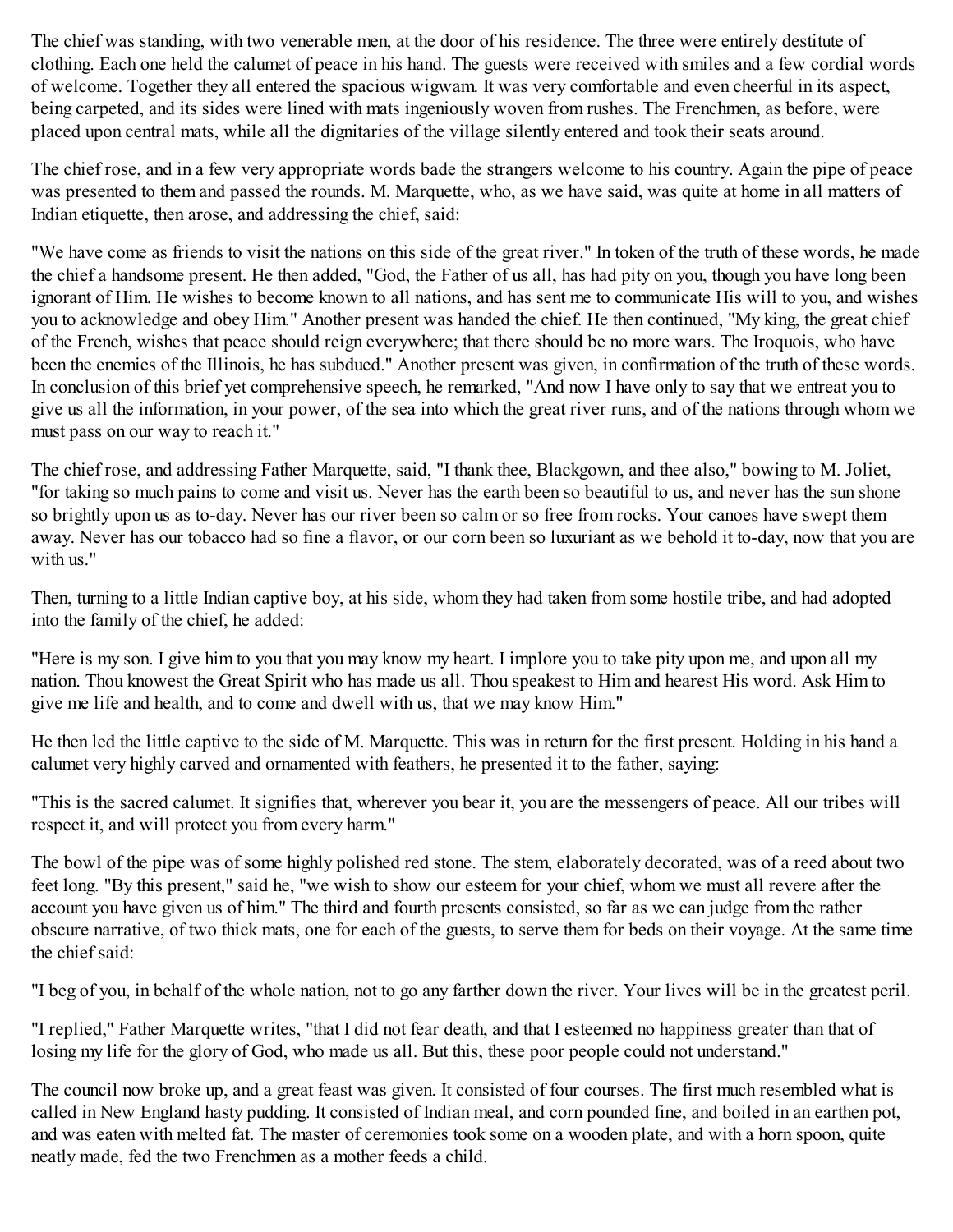The second course consisted of three boiled fishes. Carefully the bones were removed, and the Indian who served them placed the food in the mouths of their guests as before. He blew upon it, to be sure that it was sufficiently cool. For the third course there was brought forward a large baked dog. This was considered a great delicacy, and was deemed the highest compliment which could be shown to a guest. But the prejudices of the Frenchmen were such that they could not eat dog, and this dish was removed. The fourth course consisted of fat and tender cuts of buffalo meat. This also was placed in their mouths as parents feed a child.

There were three hundred wigwams in the village. After the feast the guests were led into each one of them, and introduced to the inmates. As they walked through the streets a large crowd accompanied them. Some men, officiating as a kind of police, were continually haranguing the throng, urging the people not to press too close, and not to be troublesome. Many presents were made them of belts and scarfs woven from hair and fur, and other small articles of Indian manufacture, brilliantly colored and richly embroidered with shells. They had also knee-bands and wrist-bands which were quite ornamental.

That night the guests slept in the wigwam of the chief. The next morning they took leave of their generous entertainers. The chief himself accompanied them to their canoes, followed by a retinue of nearly six hundred persons.

<span id="page-13-0"></span>We cannot record this friendly reception without emotion. How beautiful is peace! How different would the history of this world have been but for man's inhumanity to man!

# **CHAPTER II.**

# *The First Exploration of the Mississippi River.*

River Scenery. The Missouri. Its Distant Banks. The Mosquito Pest. Meeting the Indians. Influence of the Calumet. The Arkansas River. A Friendly Greeting. Scenes in the Village. Civilization of the Southern Tribes. Domestic Habits. Fear of the Spaniards. The Return Voyage.

Father Marquette and M. Joliet had astronomical instruments with which they ascertained, with much accuracy, the latitude of all their important stopping places. As they state that the two villages, which they visited, were on the western side of the Mississippi, at the latitude of forty degrees north, and upon the banks of a stream flowing into the Great River, it is supposed that these villages were upon the stream now called Des Moines, which forms a part of the boundary between Iowa and Missouri. The Indians called the villages Pe-ou-a-sea and Moing-wena. They were probably situated about six miles above the present city of Keokuk.

It was three o'clock in the afternoon, of a day near the end of sunny, blooming June, when our voyagers resumed their adventurous tour. Nearly the whole tribe they had visited stood upon the bank to bid them adieu. They floated along through a very dreary country of precipitous rocks and jagged cliffs, which quite shut out from their view the magnificent prairie region which was spread out beyond this barrier.

Upon the smooth surface of one of these rocks, apparently inaccessible, they saw, with surprise, two figures painted in very brilliant colors and with truly artistic outline. They thought that the painting would have done honor to any European artist. The figures were of two rather frightful looking monsters, about the size of a calf, in red, green, and black. Stoddard, in his history of Louisiana, says that these painted monsters, between the Missouri and the Illinois Rivers, still remain in a good degree of preservation.

"As we were discoursing of them," writes Father Marquette, "sailing gently down a beautiful, still, clear water, we heard the noise of a rapid, into which we were about to fall. I have seen nothing more frightful. A mass of large trees, entire, with branches, real floating islands, came rushing from the mouth of the river Pekitunoüì, so impetuously that we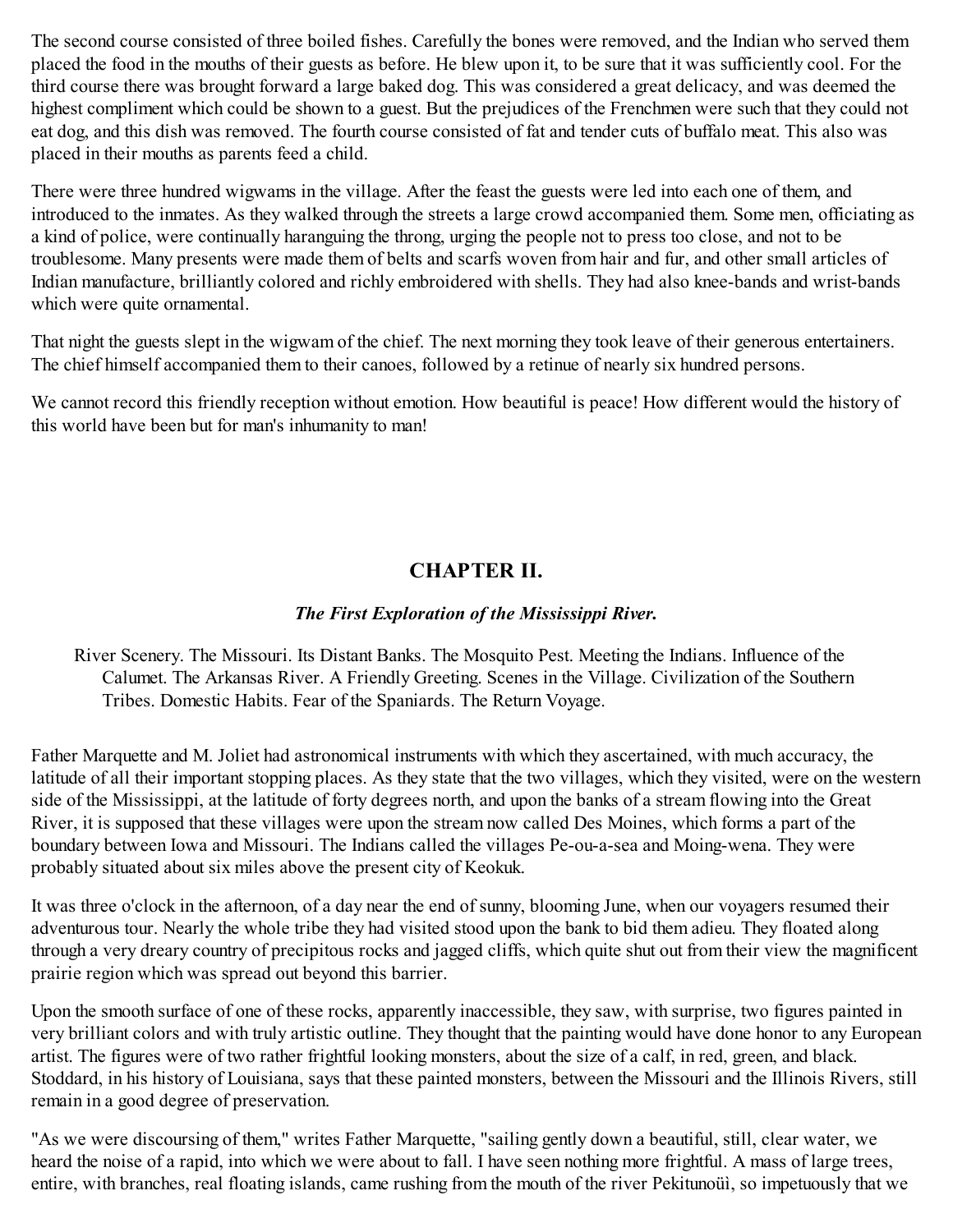could not, without great danger, expose ourselves to pass across. The agitation was so great that the water was all muddy, and could not get clear."

This was the rush and the roar of the incoming billows of the terrible Missouri, the most tremendous river upon this globe. It enters the Mississippi through a channel half a mile in breadth, rushing down with a sort of maniacal fury, from its sources among the Rocky Mountains at the distance of three thousand and ninety-six miles. Its whole course, from its rise to its entrance into the Gulf of Mexico, is four thousand three hundred and forty-nine miles. More than two hundred and fifty years after this, Mr. George Catlin ascended this river in the first steamer which ever ventured to breast its torrent.

It took the steamer three months to ascend to the mouth of the Yellowstone, two thousand miles from the city of St. Louis. At this point the American Fur Company had erected a very substantial fort, three hundred feet square, for the protection of their property against the savages. The banks of the stream were lined with the villages of the Indians. Their wigwams were of a great variety of structure. The scenes presented were astonishing in their wild and picturesque aspect. Crowds of weird-like savages would often be collected on the bluffs, watching the appalling phenomenon of the passing steamer.

The Missouri is different, perhaps, from any other river in the world. Its boiling, turbid waters rush impetuously on, in an unceasing current, for hundreds of leagues, with scarcely a cove, an eddy, or any resting place where a canoe can be tranquilly moored. The Indian name of the river signifies Muddy Water. It is so opaque, like a cup of chocolate, that a newly coined shilling, placed in a tumbler, cannot be seen through the eighth part of an inch of the water.

For nearly a thousand miles the whole bed of the stream was impeded with gigantic trees, torn from the rich alluvial banks, forming snags and sawyers and rafts, through which, often with difficulty, the steamer cut her way. Every island and sandbar was covered with dreary looking masses of driftwood of every conceivable variety.

This desolate and savage aspect of the rushing flood is much relieved by the aspect of marvellous beauty often presented on the banks. It was almost a fairy scene. Hills and vales, bluffs and ravines, were continually presented in successions of sublimity and beauty which charmed the eye. Prairies were often spread out before them of boundless expanse, upon which vast herds, often numbering thousands, of buffaloes, elks, and antelopes, were seen grazing. In the gloomy forests, wolves were roaming. Mountain goats bounded over the cliffs. And at times, the air seemed darkened with the myriad birds which rose from the tall grass.

There was one twelve-pound, and three or four eight-pound cannon on board the steamer. At every village which was passed, the banks would be crowded with the astounded natives. Mischievously, the captain would order all the cannon to be simultaneously discharged. The effect upon the terrified savages was ludicrous in the extreme. They were all thrown into utter consternation. The more devout threw themselves upon the ground, and, hiding their faces, cried to the Great Spirit for protection. The cowards, with the women and the children, ran screaming back into the prairie, or behind the hills. Occasionally, a little band of veteran warriors, the bravest of the brave, would stand their ground, ready to meet the terrors of even a supernatural foe.

"Sometimes," writes Catlin, "they were thrown neck and heels over each other's heads and shoulders—men, women, children and dogs; sage, sachem, old and young, all in a mass—at the frightful discharge of the steam from the escapepipe, which the captain of the boat let loose among them, for his own fun and amusement."

As our voyagers, in their birch bark canoes, passed the mouth of this wonderful stream, they had no conception of the scenes which were transpiring in thousands of Indian villages on its far-distant waters. They began now to think, from the course of the Mississippi, that it must flow into the Gulf of Mexico. They had however learned, from the Indians, that if they were to ascend the Missouri, or, as they called it, Pekitanoüì, five or six days' sail, they would come to a very beautiful prairie, ninety-five miles long. This splendid country, which was represented as an Eden of loveliness, the Indians said could be easily crossed, carrying their canoes. They could then take another river which ran southwest into a small lake. This was the source of another large and deep river, which emptied into the western sea.

In subsequent years, this description of the Indians was found to be unexpectedly correct. By ascending the Missouri to the Platte River, and following that stream to its source among the Rocky Mountains, the traveller is brought within a few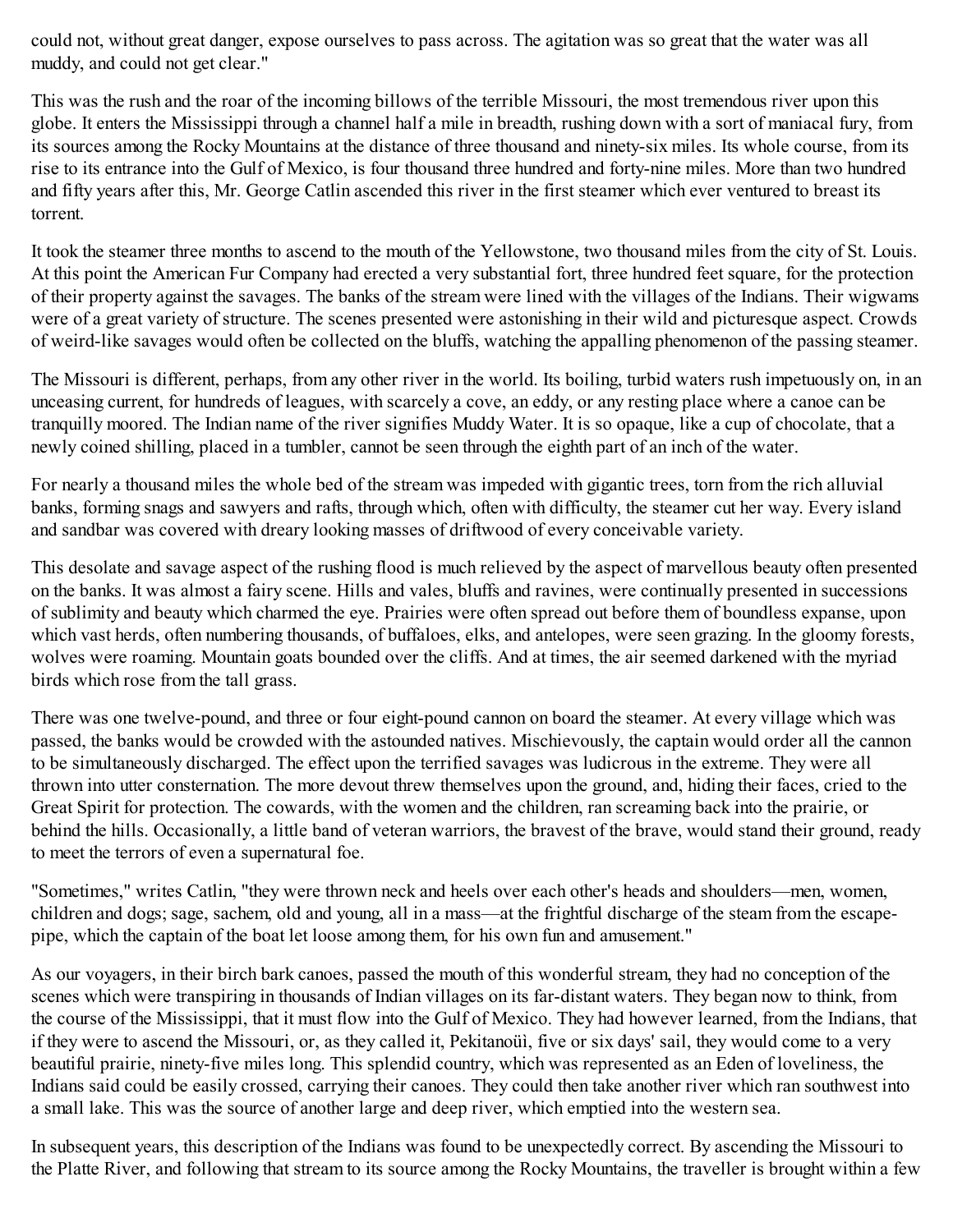leagues of the Colorado, which flows into the Gulf of California. Having passed the dangerous rush of the Missouri, as it entered into the Mississippi, and floating upon the surface of their combined waters, they came, after the sail, as they judged, of about sixty miles, to the mouth of another large river, of gentle current, and whose waters were of crystal purity, flowing in from the east. The Indians very appropriately called it Wabash, which signified Beautiful River. The French subsequently called it La Belle Rivière. We have given it the name of Ohio, appropriating the name Wabash to one of its most important tributaries.

The voyagers learned that this stream was fringed with a succession of Indian villages. The various tribes were peaceful, averse to war. In one district there was a cluster of twenty-three villages; in another, of eighteen. But alas for man! It would seem that the fallen children of Adam were determined that there should be no happiness in this world. The ferocious Iroquois would send their war parties, hundreds of miles through the wilderness, to make unprovoked attacks upon these unwarlike people. They would rob them of their harvests, wantonly burn their wigwams, kill and scalp men, women, and children, and carry off captives to torture and burn at the stake, in barbarian festivities.

Near the mouth of this river they found deposits of unctuous earth, having quite brilliantly the colors of red, purple, and violet. Father Hennepin rubbed some of the red upon his paddle. The constant use of that paddle in the water, for fifteen days, did not efface the color. This was a favorite resort of the Indians to obtain materials for painting their persons.

They now entered the region of that terrible pest, the mosquito. Elephants, lions, tigers, can be exterminated. The mosquito bids defiance to all mortal powers. The Indians would build a scaffolding of poles, a mere grate-work, which would give free passage to smoke. A few pieces of bark, overhead, sheltered them from the rain, and the excessive heat of the sun. Upon these poles they slept, kindling smouldering fires beneath. They could better endure the suffocating fumes which thus enveloped them and drove away their despicable tormenters, than bear the poison of their stings. The voyagers were greatly annoyed by these insects.

As they were thus swept down the infinite windings of the stream, day after day, mostly at the will of the current, they perceived one morning, much to their surprise, a small band of Indians on the shore, armed with guns. The savages seemed very much at their ease, and waited the approach of the canoes. Father Hennepin stood up and waved toward them his peace calumet, with its imposing decoration of feathers. His companions held their muskets in readiness to repel any assault. Drawing near the shore, the father addressed them in the Huron language. They did not understand him, but made friendly signs for the party to land. The Indians led the Frenchmen into their wigwams and feasted them upon buffalo steaks, with bear's fat, and some very delicious wild plums.

It appeared that these Indians were a band of warriors, probably from the Tuscarora nation. They had seen the Spaniards, on the Florida coast, and had purchased of them guns, axes, and knives. They kept their powder in strong glass bottles. From them they learned that a ten days' voyage down the rapid current of the Mississippi would bring them to the ocean. The indefatigable missionary endeavored to give them some idea of God, and of salvation through Jesus Christ, who came to seek and save the lost.

And now, with renewed courage, our adventurers entered their canoes and resumed their paddles. The prairies, which had so long delighted their eyes, gradually disappeared, and the dense forest lined both sides of the stream. It was very evident, however, that upon the other side of the forest-crowned eminences, the prairies continued to extend in all their sublimity and beauty; for they often heard the bellowing, as the roar of distant thunders, from thousands of wild cattle roving the plains.

They had now descended to nearly the thirty-third degree of north latitude, when they came to a large Indian village, situated upon a plain raised but a few feet above the level of the water. These Indians had undoubtedly received some great outrage from the Spaniards; for no sooner did they catch a sight of the Europeans than they were thrown into great commotion, and all their warriors rallied for battle. They were evidently aware that a few men, armed with the dreadful musket, might overpower a large number who wielded only the Indian weapons of warfare.

These warriors were armed with bows and arrows, javelins, and war clubs. They seemed to know that the invisible bullet could strike with death far beyond the reach of any of their missiles. They moved therefore with great caution. In those southern latitudes the birch tree, from whose bark the canoes of the northern Indians were made, did not thrive.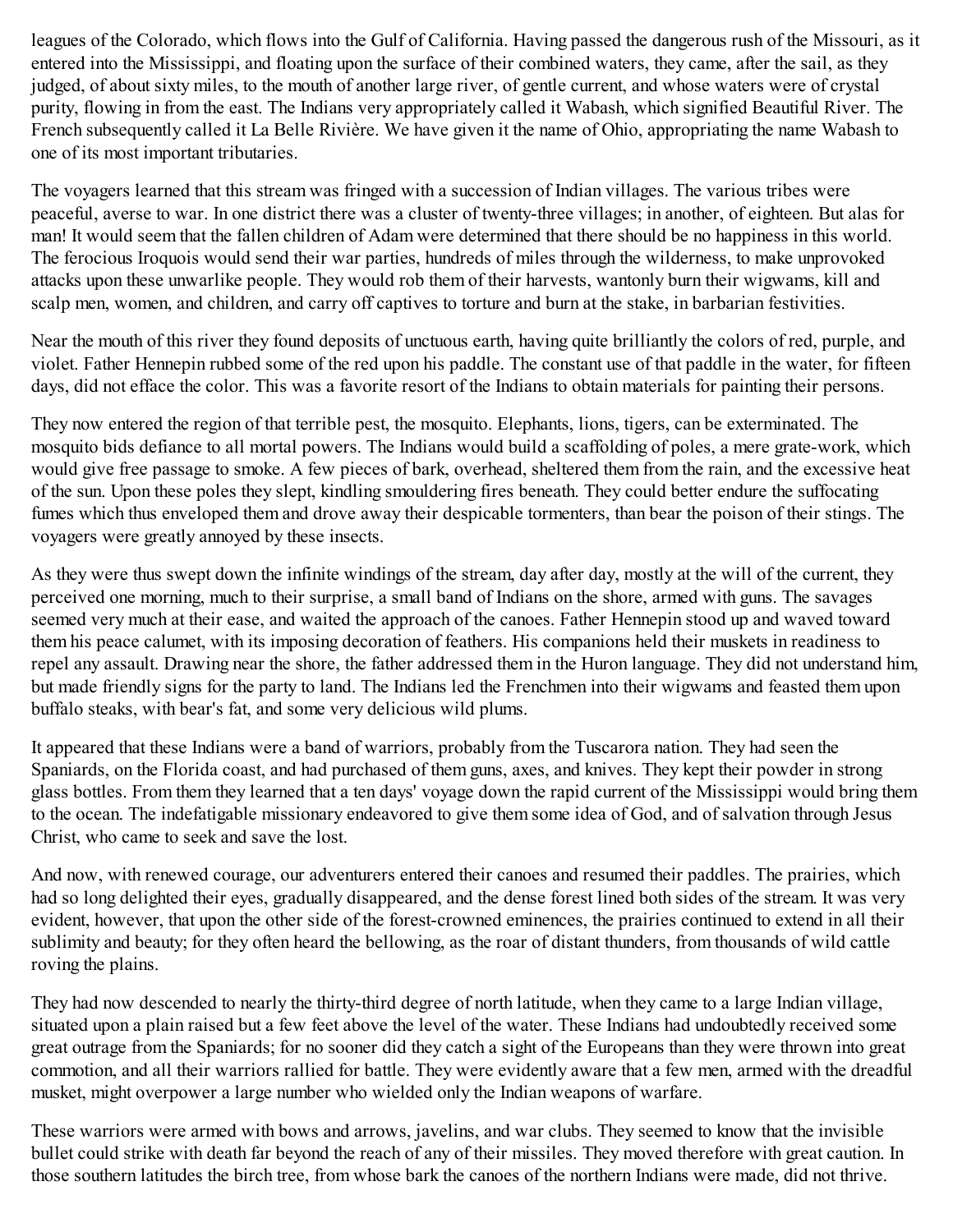Their boats were made of large logs, hollowed out and neatly shaped. They were often ornamented with infinite labor. Some of the warriors prepared to overwhelm the strangers with a shower of arrows from the land. Others embarked in their larger boats to ascend the river, and others to descend, so as to cut off all possibility of retreat.

As the voyagers drew near the shore, Father Marquette stood up in his canoe, though exposed to imminent danger of being pierced by their arrows, and earnestly waved the calumet of peace, at the same time, as he writes, imploring the aid of "our patroness and guide, the Blessed Virgin Immaculate. And indeed," he continues, "we needed her aid, for we heard, from afar, the Indians exciting one another to the combat by continual yells."

In the terror and tumult of the moment the calumet had not been seen. But as soon as some of the chiefs caught sight of it, they rushed into the water, threw their bows and arrows into the canoes, which they seized and brought to the shore. Father Marquette and M. Joliet were so familiar with the customs of the Indians that they understood this to be a friendly movement, and they no longer felt any great anxiety; though they were aware that, through some sudden outbreak of the savage sense of revenge, they might lose their lives. The good father addressed them in six Indian languages, none of which they understood. At last an old man came forward, who spoke a little Illinois.

Very friendly relations were soon established. They made the Indians several valuable presents, and informed them of their desire to find the way to the ocean. "They perfectly understood our meaning," writes Father Marquette, "but I know not whether they understood what I told them of God, and the things which concerned their salvation. It is a seed cast in the earth, which will bear its fruit in season."

The Indians, in return, presented them with corn pounded into meal, and some fishes. They said that, at some distance farther down the river, there was a large village called Akamsea; that there they could learn all they wished to know respecting the course and the out-flow of the Father of Waters. The voyagers slept in the wigwams of the Indians during the night, though the father confesses that it was not without some uneasiness. The Akamsea, to which the Indians referred, was what we now call Arkansas.

It is supposed that this village was near the Indian village of Guachoya, where the unhappy De Soto, whose romantic history we have given in a previous volume of this series, breathed his last, one hundred and fifty years before. In the narrative which has descended to us of that ill-fated and cruel expedition the historian writes:

"The same day, July 2, 1543, that we left Aminoya, we passed by Guachoya, where the Indians tarried for us in their canoes."

It was at Aminoya that De Moscoso, who succeeded De Soto, built his little fleet of seven strong barges, with which the Spaniards descended, in a voyage of sixteen days, to the mouth of the river. The Spaniards were as ignorant of the sources of the mighty river upon which they were sailing, as were the French of the termination of the majestic flood, which they had discovered nearly two thousand miles, far away amidst the lakes and prairies of the north.

The next morning, at an early hour, the Frenchmen resumed their voyage. A party of ten Indians accompanied them, leading the way in one of their large boats. The old man, who understood a little of the Illinois language, also went with them as an interpreter. When they had descended the river nearly thirty miles, and were within about a mile and a half of the Arkansas village, they saw two boats, crowded with warriors, push out from the shore, and advancing to meet them. The keen eyes of the savages had probably discerned the Indian boat which led the frail canoes of the Frenchmen. They knew that persons thus approaching could come with no hostile attempt.

The chief of this party, distinguished by his gorgeous dress, stood up in his boat, and, waving the plumed calumet, sung, in a very plaintive but agreeable tone, some Indian ode of welcome. He came with smiles and friendly signs alongside of the two birch canoes which kept close together. First, having taken a few whiffs from the pipe, he presented it to them to smoke. Then, having given them some bread, made of Indian meal, he made signs for them to follow him to the shore.

The chief had a large scaffolding, such as we have before described, as a protection from the mosquitoes. It also afforded a cool shelter from the rays of an almost tropical sun. The ground floor was carpeted with very fine rush mats. In the centre of this spacious awning, the Frenchmen were seated, as in the post of honor. The head chief, with his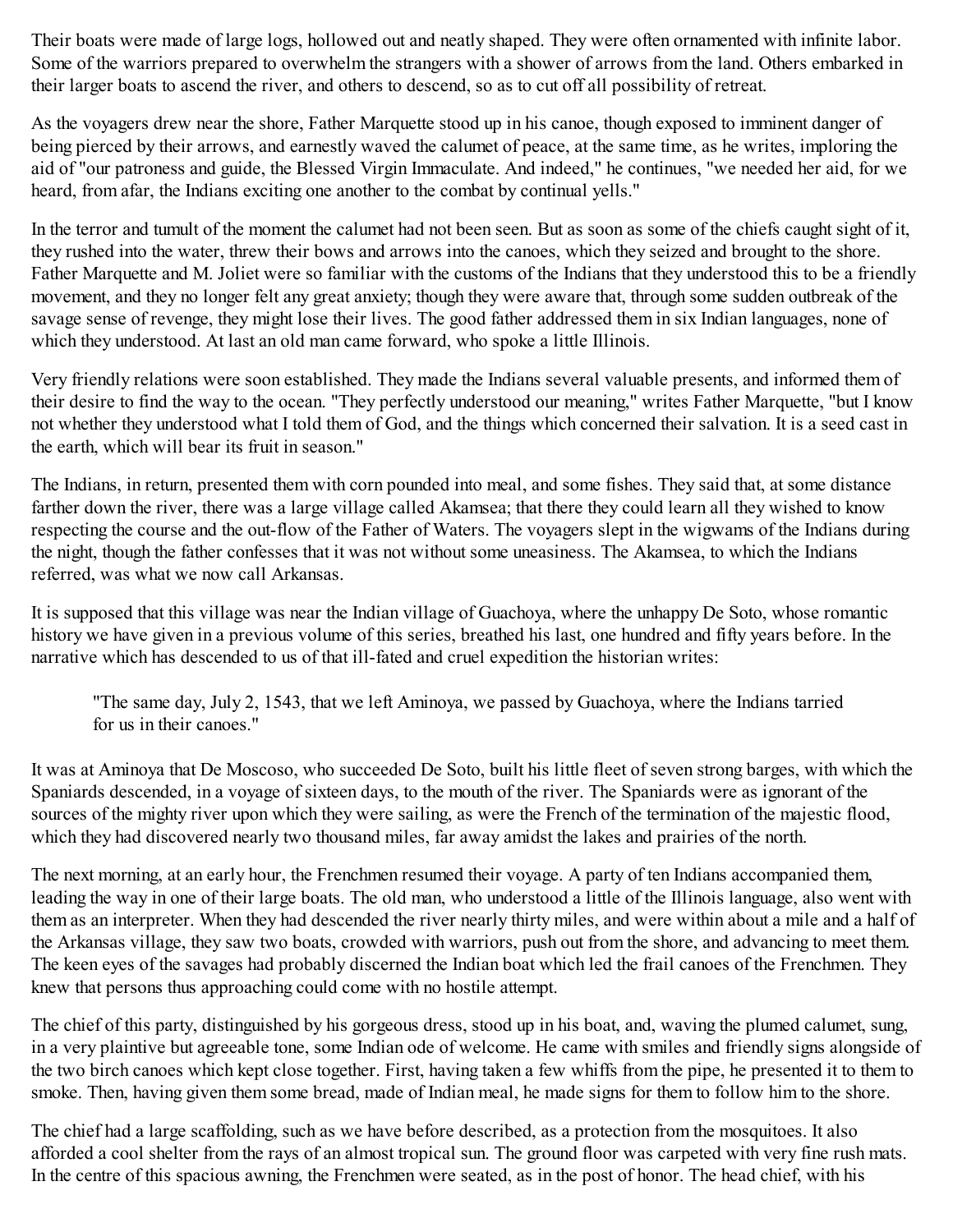subordinates, surrounded them. Then the encircling warriors, several hundred in number, took their seats. A motley but perfectly orderly crowd of men, women, and children gathered around as witnesses of the scene.

Fortunately there was a young warrior there who had travelled, and who was much more familiar with the Illinois language than the old man who had accompanied the voyagers as interpreter.

"Through him," says the faithful missionary, "I first spoke to the assembly by the ordinary presents. They admired what I told them of God, and the mysteries of our holy faith, and showed a great desire to keep me with them to instruct them."

In answer to inquiries in reference to the sea, they said that it could be easily reached, in their canoes, in ten days. They, however, stated that they knew but little about the nations who inhabited the lower part of the river, because they were their enemies. These Indians had hatchets, knives, and beads. This proved that, in some way, they had held intercourse with Europeans. Upon being consulted on this question, it appeared that they had obtained them through the Spaniards in Florida and Mexico. They warned the voyagers not to go any farther down the river, as they would certainly be attacked and destroyed by the war parties of these hostile bands.

While this conference was going on, which continued for several hours, the Indians were continually presenting their guests with plates of food, which consisted principally of meal-pudding, roast corn, and dogs' flesh. The Indians were very courteous. But it was not a powerful or warlike tribe. They often had but a meagre supply of food, as the ferocity of their surrounding enemies prevented them from wandering far in pursuit of game.

Their main reliance was upon corn. They sowed it at all seasons, raising three crops a year. While some fields were just sprouting, others were in the soft and milky state suitable for roasting, and other fields were waving with the ripe and golden harvest. These southern tribes were generally much more advanced in the arts than those farther north. They manufactured many quite admirable articles of pottery for household use. It is said that some of them were hardly inferior in form and finish to the exquisite vases found in Herculaneum and Pompeii.

Still they were in many respects degraded savages, of loathsome habits, but little elevated above the brutes. Many of the men wandered about without any clothing. The women were not regarded with any honor. They were beasts of burden, dressed in wretched skins, without any ornaments. Their wigwams were long and wide, made of bark, with a single central entrance. Almost like the cattle, they slept together at the two extremities, upon mat-covered elevations, raised about two feet from the ground. From the description of Father Marquette, we should infer that, in this melancholy village, the chiefs alone enjoyed the luxury of sleeping upon poles enveloped with suffocating smoke to drive away the mosquitoes.

"We ate no fruit there," writes Marquette, "but watermelons. If they knew how to cultivate their grounds they might have plenty of all kinds."

In the evening M. Joliet and Father Marquette held a conference in reference to their future course. They had ascertained that they were at 33° 40' north latitude. The basin of the Gulf of Mexico was at 31° 40'. Though the Indians had said that they could reach the sea in ten days, it was manifest that they could easily accomplish the distance in four or five. The question was consequently settled that the Mississippi ran into the Gulf of Mexico. To decide this point was the great object of their voyage. Spanish outrages had exasperated all the Indians along the southern coast. The voyagers could not prosecute their enterprise any farther, but at the imminent peril of their lives. Should they thus perish, the result of their discoveries would, for a long time, be lost to the world.

They feared the Spaniards even more than they did the savages. The Spaniards, jealous of the power of France, would certainly hold them as prisoners, if they could take them, and would not improbably put them to death to prevent the fact of their having descended the whole course of the Mississippi from being known. They therefore wisely determined to retrace their steps with all energy. On the 17th of July they left the village of Akamsea, near the mouth of the Arkansas River, to stem the strong current of the Mississippi on their return. At high-water the vast flood, a mile in width, rushed along at the rate of five or six miles an hour. They found it very difficult to force their way against this current. We have no particular account of the incidents of their long and laborious return voyage. When they had reached the latitude of thirty-eighth degree north, they came to the mouth of the Illinois River. The Indians informed them that this would be a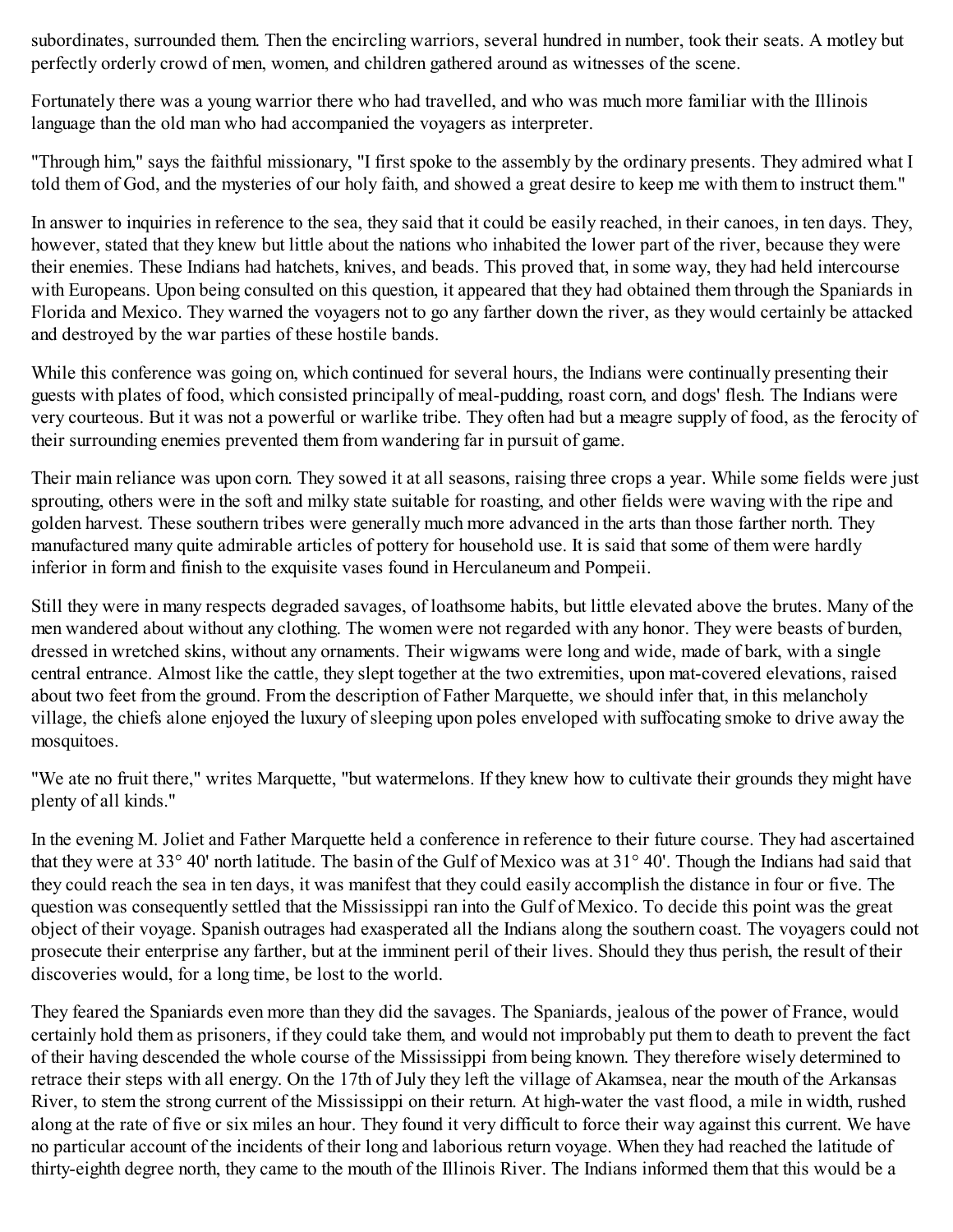shorter route to Lake Michigan than to go up the Mississippi still farther to the Wisconsin River. They therefore entered this stream, which takes its rise within six miles of the lake. In the glowing account which Father Marquette gives of this river, he writes:

"We had seen nothing like this river for the fertility of the land, its prairies, woods, wild cattle, stags, deer, wild-cats, bustards, swans, ducks, parrots, and even beavers. It has many little lakes and tributary rivers. The stream on which we sailed is broad, deep, and gentle, for sixty-five leagues. During the spring, and part of the summer, when the rivers are full, the portage is only a mile and a half in length."

They ascended the Illinois until, by a short portage, they could transport their canoes across the prairie to the Chicago River. Descending this stream to its mouth, where the thronged city of Chicago now stands, but which was then only a dreary expanse of marshy prairie, they paddled up the western coast of Lake Michigan until they reached the mission at Green Bay, about the middle of September. About two months were spent in the toilsome voyage from Arkansas.

General Wool, Inspector-General of the army of the United States, has made, from a personal acquaintance with the route, the following estimate of the distances of the several stages of this eventful journey:

| From Green Bay up Fox River to the portage                   | 175        | miles             |
|--------------------------------------------------------------|------------|-------------------|
| From the portage down the Wisconsin to the Mississippi       | 175        | -11               |
| From the mouth of the Wisconsin to the mouth of the Arkansas | 1087       | 11                |
| From the Arkansas to the Illinois River                      | 547        | $^{\prime\prime}$ |
| From the mouth of the Illinois to Chicago                    | 305        | $^{\prime\prime}$ |
| From Chicago to Green Bay, by the lake shore                 | <u>260</u> | 11                |
| Total                                                        | 2,549      |                   |

The accompanying fac-simile of a map attached to Marquette's Journal, reduced from the original, and which we take from Mr. Sparks's brief but admirable sketch of Marquette's Life, will give the reader a very clear idea of the route he pursued. The dotted line from the Mississippi to the Illinois, marked "Chemin du retour," is evidently a mistake, added by some other hand. It is clear, from the narrative, that the voyagers returned up the Illinois River.

Father Marquette, who was never known to utter a murmuring word, and who was serene and cheerful amidst the sorest trials, was so utterly exhausted by the toils of the expedition that he could proceed no farther than Green Bay. Here M. Joliet separated from him and continued his route, in a birch canoe, along the vast expanse of Huron, Erie, and Ontario, and down the St. Lawrence to Montreal. In descending the rapids of the river his canoe was over-set and all his papers lost, he narrowly escaping with his life. He subsequently dictated, from memory, a few pages of the incidents of the voyage; but the manuscript of Father Marquette alone remained to tell the wondrous story. This was sent to France, and there published.

<span id="page-18-0"></span>Even Marquette had no conception of the true grandeur of that valley he had entered, extending from the Alleghany ridges to the Rocky Mountains. Still, when the tidings of his wonderful discoveries reached Quebec, the exciting intelligence was received with the ringing of bells, with salvos of artillery, and, most prominent and important of all, by nearly the whole population, led by the clergy and other dignitaries of the place, going in procession to the cathedral where the Te Deum was sung in thanksgiving to God.

# **CHAPTER III.**

*Marquette's Last Voyage, and Death.*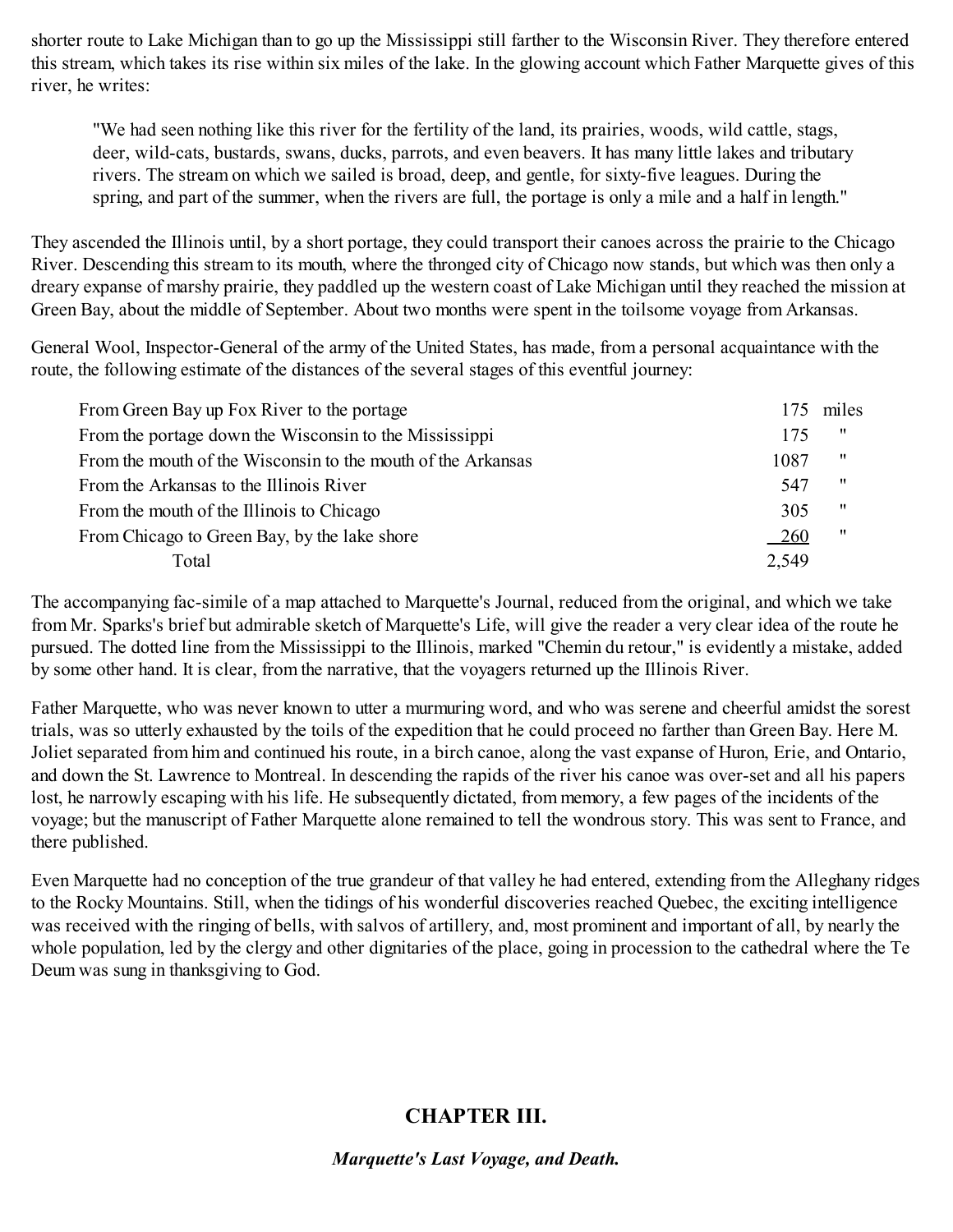The Departure from Green Bay. Navigating the Lake in a canoe. Storms of rain and snow. Night Encampments. Ascending the Chicago River. A Winter with the Savages. Journey to the Kankakee. The Great Council on the Prairie. Interesting Incidents. The Escort of Savages. The Death Scene. Sublime Funeral Solemnities.

Father Marquette spent the winter and the whole summer of 1674 at Green Bay, actively engaged in the services of the mission, though in a very feeble state of health. It is said that he was remarkably genial and companionable, fond of pleasantry, ever greeting others with pleasant words and benignant smiles. He had promised the Illinois Indians that he would return to them, to teach them the religion of peace and goodwill brought to the world by the Son of God.

His health being somewhat recruited, he set out, by direction of his superiors, with two boatmen, Pierre and Jacques, to establish a mission among these Indians, who were anxiously awaiting his arrival. The mission at Green Bay was at the southern extremity of that inland sea. Taking their canoe and all their effects upon their shoulders, they crossed the peninsula, which separated the bay from the lake, through an Indian trail about thirty miles in length. They then launched their canoe upon the broad surface of Lake Michigan. The cold gales of November had now begun to plough the surface of this inland sea. Their progress was very slow. Often the billows were such that the canoe could not ride safely over them. Then they landed, and, in the chill November breezes, trudged along the shore, bearing all their effects upon their shoulders!

Ice formed upon the margin of the water, and several snow-storms impeded their march, adding greatly to their discomfort. But not a repining word escaped the lips of Father Marquette. It was but a dismal shelter they could rear, for the night, on the bleak shore. Through this exposure his health began rapidly to fail. It took them nearly four weeks to reach the mouth of the Chicago River. They ascended the river several leagues, until they came to a small cluster of Indian wigwams. The savages were poor, but few in number, and their abodes comfortless. But Père Marquette was so sick that they could go no farther. These Indians were of the Miami tribe.

Here the voyagers built a small log-cabin, and, destitute of what many would deem the absolute necessaries of life, passed the remaining weeks of the dreary winter. One would suppose that the lone missionary must at times have contrasted painfully his then situation, with the luxuries he had enjoyed in the ancestral castle in which he was cradled. A few wretched wigwams were scattered over the snow-whitened plains, where poverty, destitution, and repulsive social habits reigned, such as is perhaps never witnessed in civilized life.

His home was but a cabin of logs, with the interstices stuffed with moss. The roof was covered with bark. The window was merely a hole cut through the logs. In storms a piece of cloth hung over it, which partially kept out wind and rain. The fireplace was one corner of the room, with a hole in the roof through which the smoke ascended. Often the state of the atmosphere was such that the cabin was filled with smothering smoke. A few mats, woven coarsely from bulrushes, covered a portion of the earth floor. A mat was his bed. A log, covered with a mat, was his chair; his food was pounded corn, and fishes and flesh of animals, broiled on the coals; his companions, savages. Such was the home which this noble man had cheerfully accepted in exchange for the baronial splendors of his ancestors. It was two hundred years ago. Father Marquette has received his rewards. His earthly labors and sacrifices were for but about twenty years. For two hundred years he has occupied a mansion, which God reared for him in heaven. There he is now, with his crown, his robe, and his harp, with angel companionship. And there he is to dwell forever.

There is something exceedingly beautiful in the simplicity of the Gospel of Christ. God, in the person of his Son, came to earth and suffered and died to make atonement for human sin. All who will abandon sin, and try to live doing nothing wrong, and endeavoring to do everything that is right, He will forgive, and make forever happy in heaven.

This is the Gospel; the Good News. God is no respecter of persons; but in every nation, he that feareth him and worketh righteousness, is accepted with him. The loitering Indians, ignorant, degraded, wicked, gathered in constant groups around the fire, in the cabin of the sick Christian teacher. And when he told them of that happy world where they shall hunger no more, neither thirst any more, and where God shall wipe away all tears from their eyes, the truth came home to their hearts, and became its own witness.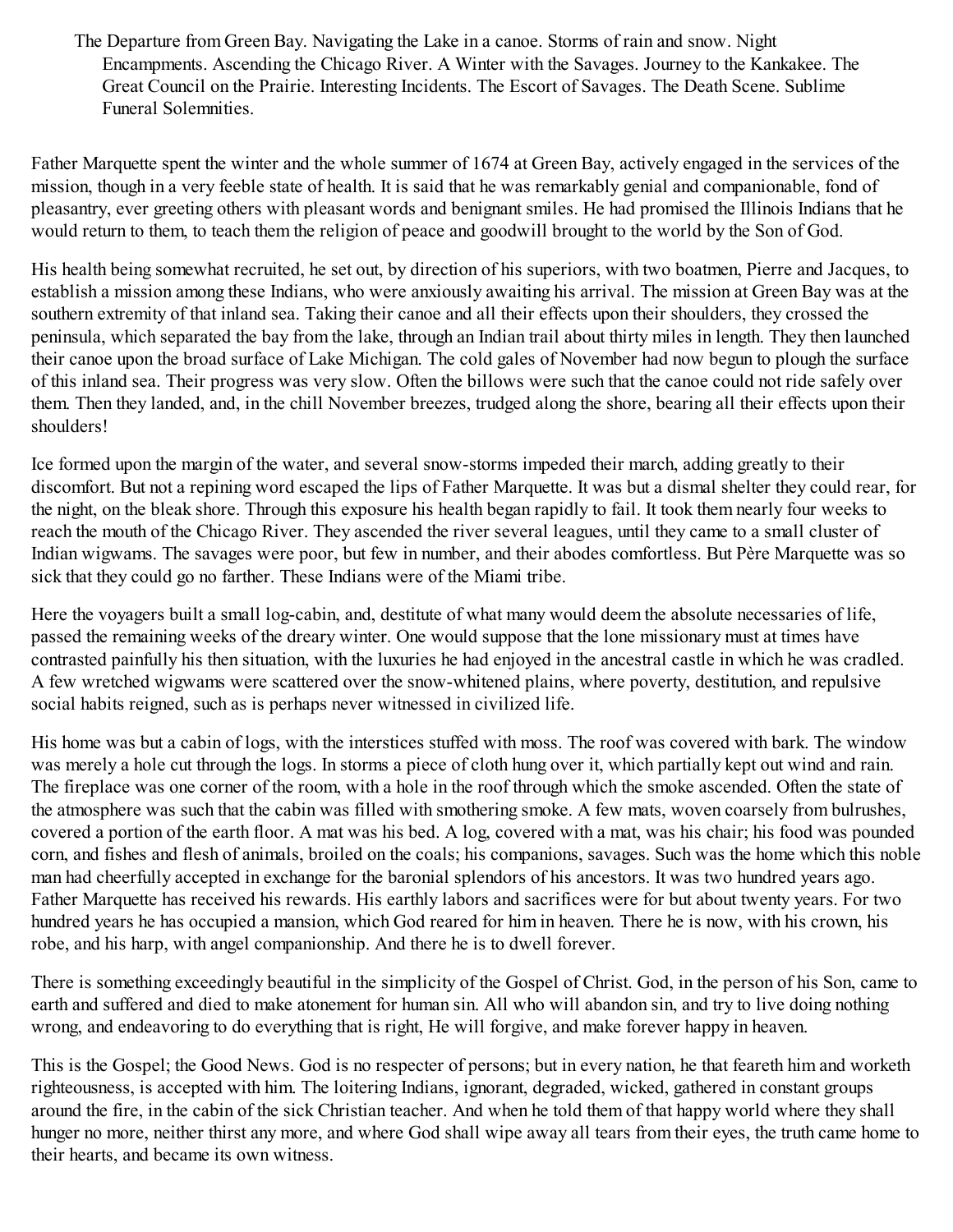And yet here, as elsewhere, the Gospel of Jesus found its bitter antagonists. With the Indians, as in every city and town in Christendom, there were those who did not wish to be holy. They hated a Gospel which demanded the abandonment of sin. These men, with bloody tomahawks and gory scalping knives, and who, from infancy, had been practising the hideous war-whoop; who consider the glory of their manhood to depend upon the number of enemies they had slain, and whose greatest delight consisted in listening to the shrieks, and witnessing the convulsions of their agonized victims at the stake, denounced the Christian teacher, as the Jews denounced the Son of God, crying out "Crucify him."

Every day Father Marquette was sinking in languor, which both he and his companions supposed to be a monition of speedily approaching death. And yet he was a cheerful and happy man. All incomers at his cabin were greeted with smiles. Death had no terror. Brighter and brighter grew the path, as he drew nearer to the celestial city. His log-cabin was continually crowded with those who sought instruction. The two humble companions who attended him were devout men, though uneducated, and in life's lowly station. They joined heartily in the devotions of the cabin. The voices of the three were joined in matins and vespers, and floated sweetly over those dreary wastes, where such heavenly strains had never been heard before.

Louis XIV. was then upon the throne of France. He was one of the greatest, most powerful, most opulent of all earthly monarchs. The wealth and the genius of earth could construct nothing more grand than his palaces at Marly and Versailles. His banqueting-hall was unsurpassed by any other hall ever reared upon this globe. His chambers, his saloons, his galleries, are still visited by astonished and admiring thousands. And yet no one, familiar with his life, will deny that Father Marquette, in his log-cabin, surrounded by Indian wigwams, probably passed a happier winter than did Louis XIV., amidst the most dazzling splendors which ever surrounded a mortal.

Christmas came. It was made by the three a season of special devotion, that God would so reinvigorate Father Marquette, as to enable him to fulfil his promise, and visit the Illinois Indians, and teach them the Gospel. These devotions were called a Novena, which was a nine days' prayer-meeting. Their prayers were heard. Contrary to all reasonable expectation, he so far regained his strength as to be able, on the 29th of March, to resume his journey. The chill winds of departing winter still swept the plains. Storms of sleet often beat upon them. The ground, alternately thawing and freezing, was frequently whitened with snow. And still these heroic men, with chivalry never surpassed in the annals of knighthood, pressed on. Their journey was slow. Sometimes they floated upon the stream. Again they followed the Indian trail through forest and prairie. After traversing a route about a hundred and fifty miles in length, they reached, on the 8th of April, the Kankakee River, an important tributary of the Illinois. At this point, which is now in the present county of Kankakee, and near where the village of Rockport stands, the Illinois Indians had their large and populous village.

The missionary was received, we are told, as an angel from heaven. He assembled all the chiefs of the tribe, with the renowned warriors, that with imposing ceremonies he might announce to them the object of his coming, and impress them with the momentous importance of his message. There was no wigwam sufficiently capacious to accommodate such a multitude as the occasion would assemble.

Near the village there was a smooth, verdant, beautiful prairie, richly carpeted with the velvet green of early spring. On a mild and sunny morning a wonderful crowd of savages—men, women, and children—were seen crowding to the appointed station. The chiefs were dressed in truly gorgeous habiliments, of plumes, skins richly embroidered and fringed, and brilliantly colored. Their robes were more showy than any court-dress ever witnessed at Windsor Castle or the Tuileries. The warriors, with proud demeanor and stately tread, marched along, with quivers of arrows at their backs, and bows in their hands. Tomahawks and scalping knives were ostentatiously displayed, and the scalps of enemies dangled at their javelin points, as badges of their nobility. Of these they were more proud than were ever English, French, or Spanish grandees of the decoration of stars or garters. The women and the dogs came next. They were alike regarded as necessary drudges to bear burdens, and to be fed with the refuse which their masters left. Then came the boys and girls, many of them half naked, shouting, laughing, racing, engaging in all the uncouth merriment of a savage gala day.

The spot selected for the council was decorated according to the most approved fashion of the people and their times. The ground was covered with mats, made of the skins of bears and other animals. Posts were planted, draped and festooned with green boughs. Upon each of the four sides of the square, the good father, who had ever been taught to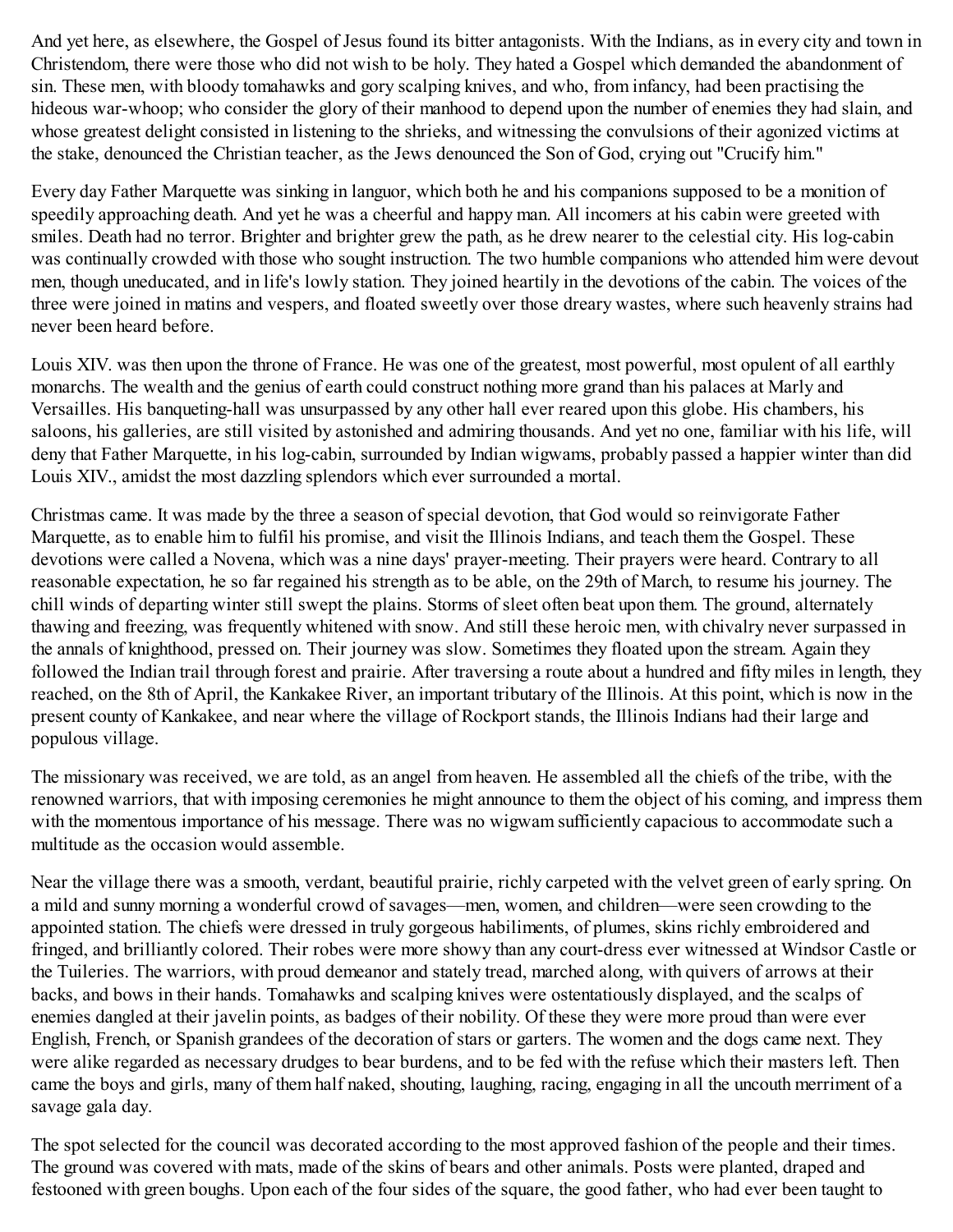regard with the utmost veneration the Mother of Jesus, hung a picture of the Blessed Virgin, that all might gaze upon her sad yet beautiful features.

Father Marquette took his seat upon a mat, in the centre of the enclosure. Then the chiefs, and the veteran warriors, who in many a bloody foray had won renown, took their seats around him. Silently and with the dignity becoming great men, they assumed their positions. The young men, who had not yet signalized themselves, and who were ever eager to go upon the war-path, that they might return with their trophies of gory scalps, to receive the applause of the nation as braves, came next.

In respect to the war spirit, which is one of the most direful traits of our fallen race, there is but little difference between the civilized and uncivilized man. I was once breakfasting with one of the most distinguished officers of a European army. To my question whether the officers generally wished for peace or war, he replied:

"War, of course. In times of peace promotion comes slowly. But upon the battle field promotions are very rapidly made."

The young warriors counted about fifteen hundred. Outside of their circle, the women and the children were clustered. It was estimated that the whole population of the village amounted to about three thousand.

The Illinois Indians were at war with the Miamis, among whom Father Marquette had passed the winter. The Illinois chiefs had obtained of the traders a few guns. Immediately upon Marquette reaching their village, they hastened to entreat of him powder and ball, that they might fit out an expedition against their foes. Father Marquette rose at the council, and after presenting the chiefs with some valuable gifts, in token of the sincerity of his desire to be their friend and do them good, addressed them in substance as follows:

"I have not brought you any powder or balls. I do not wish you to fight your brethren the Miamis. You are all the children of the same Father. You should love one another. I have come to tell you of God, and to teach you to pray. God, the Great Spirit, came to the world, and became a man, whose name was Jesus. He died upon the cross to atone for the sins of all men. And now, if you will cease to sin; if you will love your Father, the Great Spirit, pray to Him and do everything in your power to please Him, He will bless you, and when you die will take you to dwell with Him and will make you happy forever."

Such was, in general, the address of Father Marquette. Such was ever, in substance, his teaching. Jesus the Christ, and Him crucified, was his constant theme. Two or three days were spent in similar exercises. The Indians crowded around the father constantly. They listened to his teachings with respectful and apparently with even joyful attention. He was pale and emaciate. Even the Indian could perceive, from his feeble voice and emaciate steps, that he was not far from the grave. On Easter Sunday, the faithful missionary, with solemn and imposing ceremonies, took, if we may so speak, spiritual possession of the land, in the name of Jesus Christ.

The rapidly failing health of the missionary, rendered it expedient for him to endeavor to return to his friends at Green Bay. The poor Indians really mourned at the idea of his departure. Time hung heavily upon their hands. They had but little to think of, and but little to do. Loitering indolently around, from morning till night, it was a great source of enjoyment to them, to crowd the large wigwam they had built for the father, to listen to his words, to question him, and to witness the ceremonies with which he was accustomed to conduct his devotions. They were therefore much troubled at the thought of his departure, and were but partially comforted by his repeated assurances that he would either soon return again, or send some one else to continue the mission which he had thus commenced.

Slowly and feebly he set out on his long journey back to Green Bay. It was ninety miles from Kankakee to the southern extremity of Lake Michigan. They could paddle in canoes over a portion of the route. But there were also weary miles of portage which they had to pass over, through Indian trails, carrying their canoe, and all their effects, upon their backs. It was a severe undertaking for a sick man, who was so feeble that even if a horse could have been provided for him to ride, he could scarcely have held himself upon the saddle.

A large party of the Indians accompanied the father, on this weary journey to the lake. They administered to his wants with the tenderest care, relieving him of every burden, and aiding him over the rough ways. At the night encampments,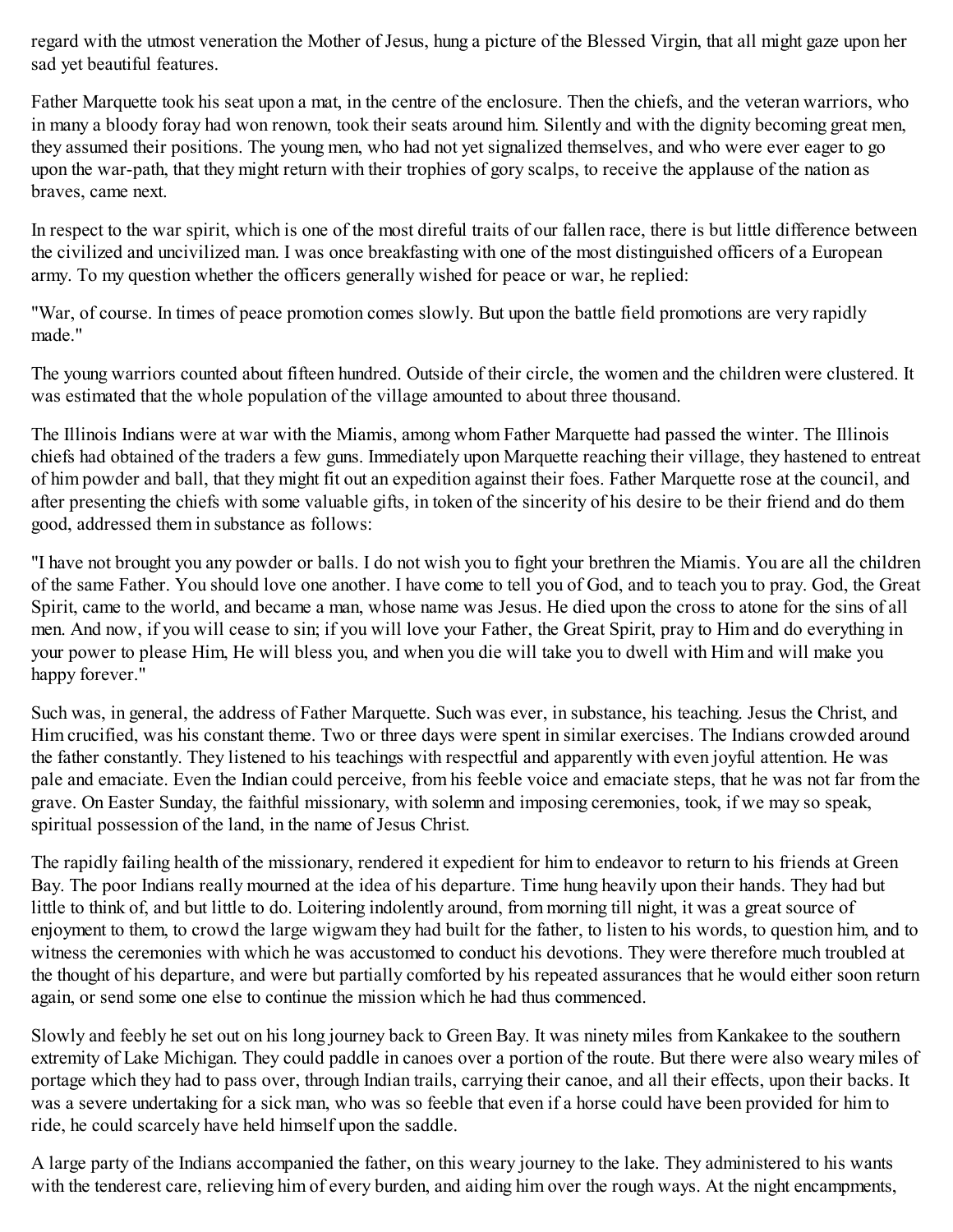they provided for him a shelter, kindled his fire, cooked his food, and spread for him a couch of leaves and twigs. When they reached a small stream, which ran into the lake, they placed him as comfortably as possible in his canoe, and intrusting him to the care of his two faithful boatmen, Jacques and Pierre, bade him an affectionate farewell.

The savages, after these deeds of almost Christian kindness, returned to their wigwams, to sharpen the edges of their tomahawks, the points of their javelins, the barbs of their arrows; and were soon, with hideous yells, rushing upon their foes the Miamis, burning, killing, scalping—performing deeds of cruelty which ought to cause even demons to blush.

Father Marquette was too weak to wield the paddle. He reclined in the bottom of the canoe, with his head slightly elevated, so that he could see all the beauties of the scenery through which they were passing. His prayer-book was in his hand; his talk was of heaven; he was cheerful and happy. His companions have testified to the wonderful amiability, gentleness, and joy he maintained. He told them plainly that he should die upon the voyage, but encouraged them to bear courageously all the hardships they were to encounter on the way, assuring that the Lord would not forsake them.

As his attendants plied their paddles he read prayers to them, sang sweet hymns of devotion, and in many fervent utterances commended them and himself to God. He was in no pain. His eye sparkled with animation. His soul was triumphant. It may be doubted whether, on the broad continent of North America, there were, in these hours, an individual to be found more happy than he.

It was one of the mornings of lovely May, when this frail birch canoe, with its three inmates, emerging from a small stream, entered upon the ocean-like expanse of Lake Michigan. On the north and the east the majestic inland sea spread out to the horizon, with no bounds but the sky. For some unexplained reason they decided to take the eastern shore of the lake, on their return voyage, though their outward voyage had been by the western shore. They had still a journey of three hundred miles before them.

Father Marquette was so weak that he could no longer help himself. He could neither move nor stand, and had to be carried from the canoe to the shore like an infant. At each encampment the attendants would draw the canoe, with Father Marquette in it, gently upon the beach. They would then hastily rear a shelter, spread for him a couch of the long and withered herbage, and lay him tenderly upon it. The only food they could prepare for the fainting invalid, was corn pounded into coarse meal, mixed with water, and baked in the ashes, with perhaps a slice of game broiled upon the coals.

Thus they moved along, day after day, expecting almost every hour that the death summons would come. On Friday evening, the 27th of May, 1675, he told them, with a countenance radiant with joy, that on the morrow he should take his departure for his heavenly home.

He gave them minute instructions respecting the place he wished to be selected for his burial; directed how to arrange his hands and feet, and how to wrap him in his robes, for he could have no coffin. While one was to read the burial service the other was gently to toll the small chapel bell which he bore with him on his mission. The canoe was gliding along near the shore, as the father gave these instructions, reclining upon his mat. The setting sun was sinking apparently into the shoreless waters of the lake, in the west. They were all examining the land, the boatmen searching for a suitable spot for their night's encampment, and the father looking for a good place for his dying bed and his burial.

They came to the mouth of a small, pleasant river, which presented a sheltered cove for their canoe. There was an eminence near by, crowned by a beautiful grove, and commanding a wide prospect of the lake and of the land. It had a sunny exposure, drained of moisture, and composed of just such soil as seems suitable for a grave. Father Marquette pointed to the eminence in the lone, silent, solitary wilderness, and said, "There is the spot for my last repose."

The boatmen ran their canoe up the mouth of the river, a few rods, and landed. Hastily they threw up a frail camp, kindled a fire, spread down a mat for a couch, and placed their revered spiritual father upon it. He was then left entirely alone, with his God, while his companions were engaged in unloading the canoe. They were silent and sad, for they could not but perceive that the dying hour was at hand.

When they returned, Father Marquette gave them his last instructions. "I thank you, my dear companions," he said, "for all the love and tenderness you have shown me during this voyage. I beg you to pardon me for the trouble I have given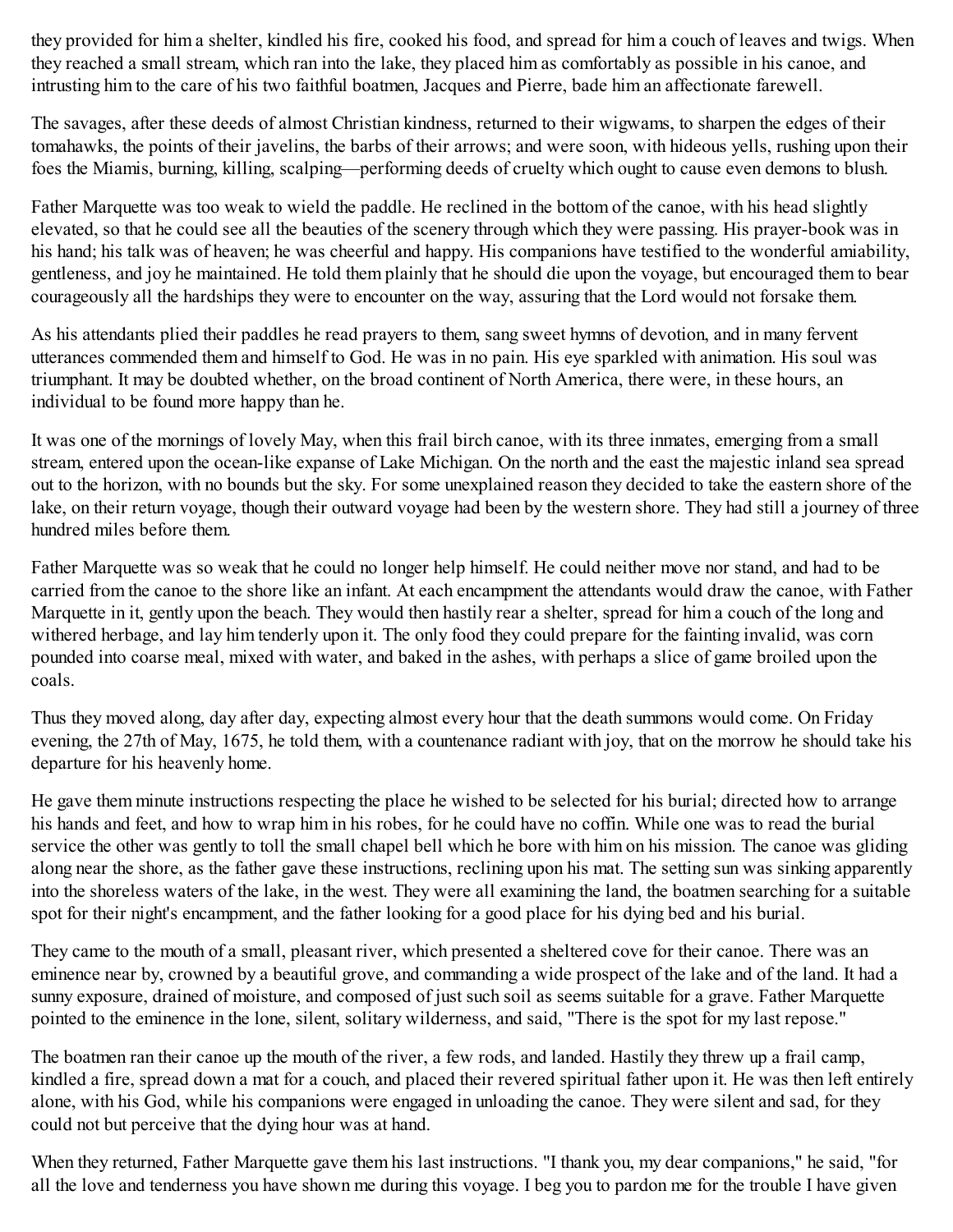you. Will you also say to all my fathers and brethren in the Ottowa mission that I implore their forgiveness for my imperfections. I am now very near my home. But I shall not forget you in heaven. You are very weary with the toils of the day. I shall still live probably for several hours. I wish you would retire and take that rest which you so greatly need. I will call you as soon as the last moments arrive."

They left the cabin with stricken hearts and weeping eyes. The dying Christian was left alone with his God. Who can imagine the peace and joy which must then have filled his heart and suffused his eyes. The victory was won. Death was conquered. The chariot of Israel and the horsemen thereof were waiting at the door of the humble cabin, to transport the victor, through the pathways of the stars, to his throne and his crown. Glorious death! Blissful journey!

Three hours passed away, and his feeble voice was heard calling his companions to his side. He threw his arms around the neck of each one, and drawing him gently down imprinted a kiss upon each cheek. Then, taking the crucifix, which he ever wore around his neck, he placed it in the hands of one of them, requesting him to hold that emblem of the atoning sacrifice of his Saviour before his eyes until the last moment. Then, inspired with the faith of Stephen the Martyr, clasping his hands and fixing his eyes upon this memorial of God manifest in the flesh, in fervent prayer he said:

"O Lord God, I thank Thee for the boundless grace Thou hast conferred upon me in permitting me to die in the service of Jesus Christ Thy Son. O God, I thank Thee, that I have been His missionary; and that I am permitted to die, in a cabin, in the depths of the forest, and far removed from all human aid."

There were a few moments of perfect silence. No sound fell upon the ear but the gentle breathing of the dying man. He was then heard feebly to say, "I know that my Redeemer liveth." Again he said, in accordance with the faith which he had received from childhood, "Mary! Mother of Jesus my Lord, remember me."

Suddenly he raised his eyes from the crucifix and looked upward, as if a vision of wonderful glory was bursting upon his entranced view. His countenance shone radiant with joy. A sweet smile was upon his lips. Without a struggle, without a sigh, his soul took its flight to its home in heaven. He had fallen asleep.

> "Asleep in Jesus! Far from thee, Thy kindred and their graves may be. But thine is still a blessed sleep, From which none ever wake to weep."

His two bereaved companions wept bitterly. They laid out the body as directed; wrapped it in the threadbare garments it so long had worn, and having dug the grave, placed the revered remains within it. While one devotedly covered the body with its mother earth, the other tolled the little bell which had so often summoned them to prayer. They remained upon the spot until the next day. A large cross was made, and planted firmly in the ground, in a position which would attract the attention of all passing along the shore of the lake. The two faithful boatmen, Jacques and Pierre, then, after kneeling upon the grave in fervent prayer, returned to their canoe and continued the long journey to Green Bay. They reached the mission in safety, with their sad tidings.

Father Marquette died at the early age of thirty-eight.

He had spent twenty-one years an earnest, self-denying minister of Jesus Christ. Twelve of these were in France. Nine were devoted to the savages of the New World. At the early age of nine years, he became an earnest Christian. Every Saturday was, with this wonderful child, a day of fasting and prayer.

There were quite a number of Christian Indians at the Mackinaw mission. They had long known Father Marquette, and revered and loved him. A band of these Indians were, some months after this, on the shores of Lake Michigan, upon a hunting excursion. They sought out the grave of Father Marquette. They took up the remains, carefully enclosed them in a box of birch bark, placed them in one of their canoes, and paddled them, three hundred miles, to the mission of St. Ignatius.

A convoy of canoes, thirty in number, in single file, formed this wonderful funeral procession. It is doubtful whether such a scene was ever before witnessed on this globe. For more than ten days this band of Indian hunters, in their picturesque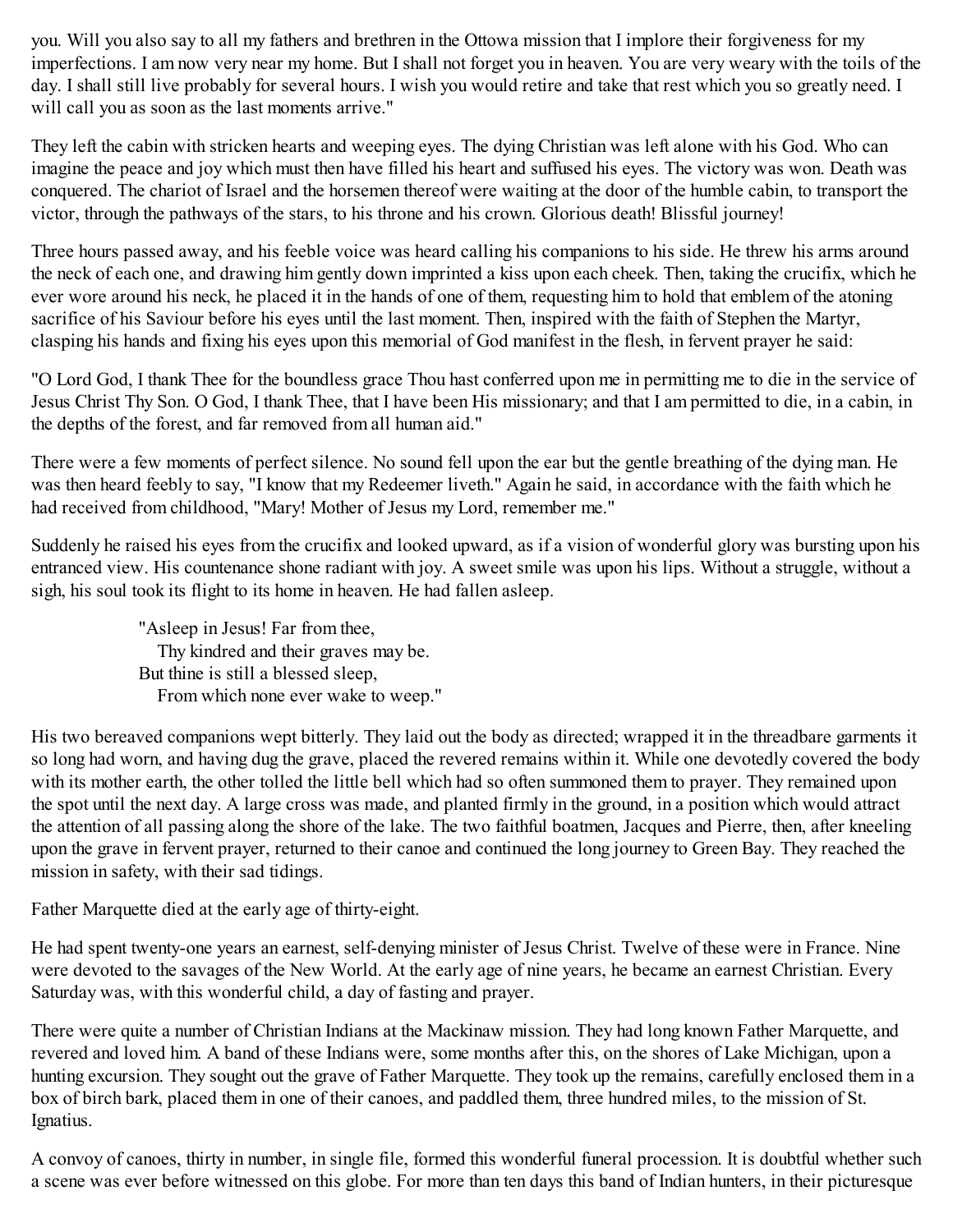costume, silently and solemnly paddled along the shores of the lonely lake, that the remains of their beloved pastor might repose where they could visit the spot, and honor them with their testimonials of gratitude.

As they approached the shore, where the mission was established, with its cross-surmounted chapel, surrounded with Indian wigwams, a courier was sent forward rapidly, in a canoe, to announce the arrival of the cortége. The whole community promptly gathered upon the beach. A funeral procession was formed, led by Fathers Nouvel and Pierson, who were Superiors of the two missions, one to the Ottawas, and one to the Hurons, which were located side by side. Interrogations were first made to verify the fact, that the body they bore was really that of Father Marquette.

The two ecclesiastics then chanted the sublime anthem,

"Out of the depths have I cried unto Thee, O Lord. Lord, hear my voice; let Thine ears be attentive to the voice of my supplications."

<span id="page-24-0"></span>The canoes were still on the water, while quite a throng of the Indians crowded the shore. With the customary religious ceremonies, the body was conveyed to the chapel. It remained there for a day, covered with a pall. On the morning of the next day, which was the ninth of June, the remains were deposited in a grave, in the middle of the log chapel, which we infer had no floor but the earth; there to repose until the trump of the archangel shall sound, when all who are in their graves shall come forth.

# **CHAPTER IV.**

# *Life upon the St. Lawrence and the Lakes Two Hundred Years Ago.*

Birth of La Salle. His Parentage and Education. Emigrates to America. Enterprising Spirit. Grandeur of his Conceptions. Visits the Court of France. Preparations for an Exploring Voyage. Adventures of the River and Lake. Awful Scene of Indian Torture. Traffic with the Indians. The Ship-yard at Lake Erie.

<span id="page-24-1"></span>About two hundred years ago, a young man, by the name of Robert de la Salle, crossed the Atlantic to seek his fortune in the wilds of Canada. He was born on the 22d of November, 1643, in the city of Rouen, the ancient capital of Normandy,<sup>[\[1\]](#page-30-1)</sup> France. He was the child of one of the most distinguished families, and enjoyed all the advantages of social and educational culture which the refinement and scholarship of those times could confer. He was by nature a thoughtful, pensive young man, whose soul was profoundly moved by the unsearchable mystery of this our earthly being. In very early life he found, in the religion of Jesus, a partial solution of the sublime drama of conflict, sin, and sorrow which is being enacted on this globe, and which has no solution whatever but in the revelations of the Bible.

Born almost beneath the shadow of the great cathedral of Rouen, and of an ancestry which from time immemorial had been the children of the Catholic Church, and instructed from infancy by revered ecclesiastics of that communion he almost as a matter of necessity accepted Christianity as presented to him in the ritual of the Church of Rome. Nature had endowed him with a restless, enterprising spirit, which led him eagerly to plunge into those wild and perilous adventures from which most persons would have turned with dismay.

La Salle received an accomplished education in one of the best seminaries in Europe. Upon graduating, he received from the professors a testimonial of his high intellectual attainments and his unblemished moral character. About the year 1669 he sailed from France for Canada. His object probably was to accumulate a fortune by the barter of European commodities for the furs and skins obtained by the Indians. He pushed forward to the frontiers, established trading houses, and in the well-freighted birch canoe, explored remote lakes and rivers.

At that time the whole of the great northwest of this country was an entirely unknown land. No one knew whether the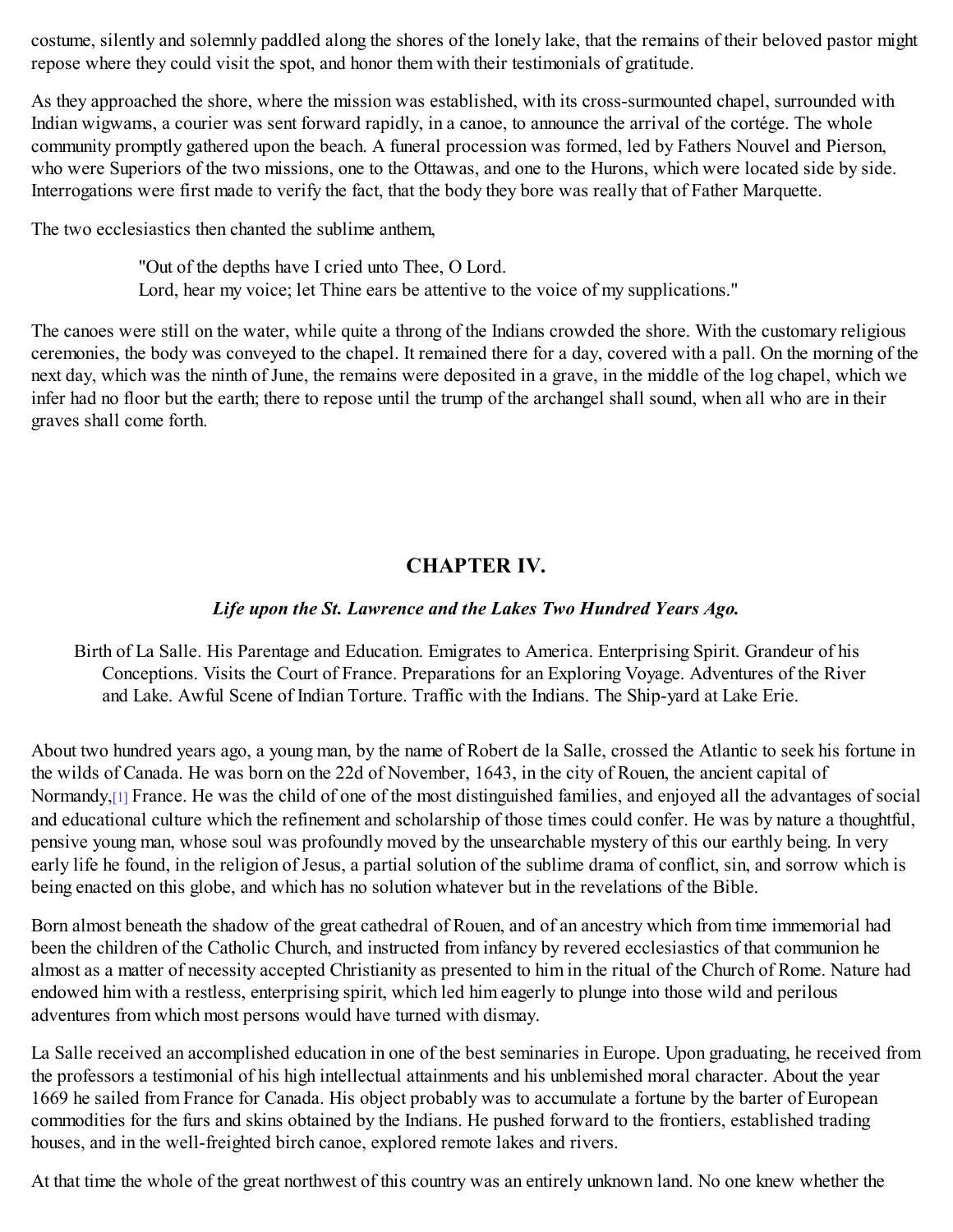continent was one thousand or ten thousand miles in breadth. It was the general impression that the waves of the Pacific were dashing against the rocks a few miles west of the chain of great lakes which fringed the southern shores of Canada. La Salle was meditating an expedition up the St. Lawrence, through the majestic chain of lakes to Lake Superior, from the western end of which he confidently expected to find easy communication with the Pacific Ocean. There he would again spread his adventurous sail, having discovered a new route to China and the Indies.

There was grandeur in this conception. It would entirely change the thoroughfare of the world's commerce. It would make the French possessions in the New World valuable beyond conception. This all-important route, between Europe and Asia, would be under the control of the French crown.

M. Frontenac, an ambitious and energetic Frenchman, was then governor-general of Canada. He entered cordially into the plans of La Salle, conferred frequently with him upon the subject, and was sanguine in the expectation that, by this great discovery, his own name would be immortalized, and he would secure the highest applause from the Grande Monarque, Louis XIV.

As early as the year 1660, the Indians had reported, at Quebec, that many leagues west of the great lakes there was a wonderful river, the Great River, the Father of Waters, the most majestic stream in the world, flowing from the unexplored solitudes of the wilderness in the north, far away into the unknown regions of the south.

One day a birch canoe, with a little band of hardy, wayworn voyagers, French and Indians, came paddling down the swift current of the St. Lawrence and ran their boat upon the beach where the little cluster of dwellings stood, called Quebec. They brought the startling intelligence that Father Marquette, a great and good man whom all knew, had discovered the Great River, which the Indians called the Mississippi, and had followed down its majestic current for hundreds of leagues, until he had reached the thirty-third degree of latitude. He had ascertained, beyond all question, that it emptied its flood into the Gulf of Mexico. This important discovery, it was claimed, gave to the French, according to the received law of nations, the whole valley of the Mississippi and its tributaries, however great that valley might prove to be.

This intelligence was received with every demonstration of public rejoicing. It gave, as it was supposed, to France a new world of boundless resources. The garrison band played its most exultant airs. Salvos of artillery echoed along the majestic cliffs. There was feasting, dancing, and singing, and the spacious church was thronged with worshippers praising God with the national anthems of Te Deum.

This great event gave a new impulse and a new direction to the ambition of La Salle. He at once conceived the idea of establishing a series of military and trading posts along the whole length of the lakes, and upon all the important points of the great river and its tributaries. But even then he was but little aware how magnificent was the realm which these tributaries watered. He would thus, however, in the name of the King of France, take military possession of the whole territory.

Governor Frontenac gave his most cordial approval to the gigantic plan. His own mind was greatly excited by the thought of the grandeur of a chain of forts extending from the mouth of the St. Lawrence to the Gulf of Mexico. He urged La Salle to go immediately to France, seek an audience with the king, lay the plan before him, and seek the royal patronage. The renowned Colbert was then minister of finance and marine. The governor furnished La Salle with letters to the minister which would secure for him a respectful reception.

La Salle, a penniless adventurer, recrossed the ocean. It was the year 1675. His plan at once attracted attention, and he was cordially received by both minister and king. The courtiers rallied around him with much enthusiasm. The king, having honored him with the title of chevalier, authorized him to rebuild, on the shores of Lake Ontario, Fort Frontenac, which was falling to decay, and invested him with the office of seignory or governorship of the fort and its adjacent territory.

The sublime plan which La Salle thus proposed, could only be carried into execution by the continuous labors of many years. La Salle returned to Canada full of bright dreams for the future. For more than two years he was employed in rearing the walls of Fort Frontenac and improving the region around. This important post occupied a commanding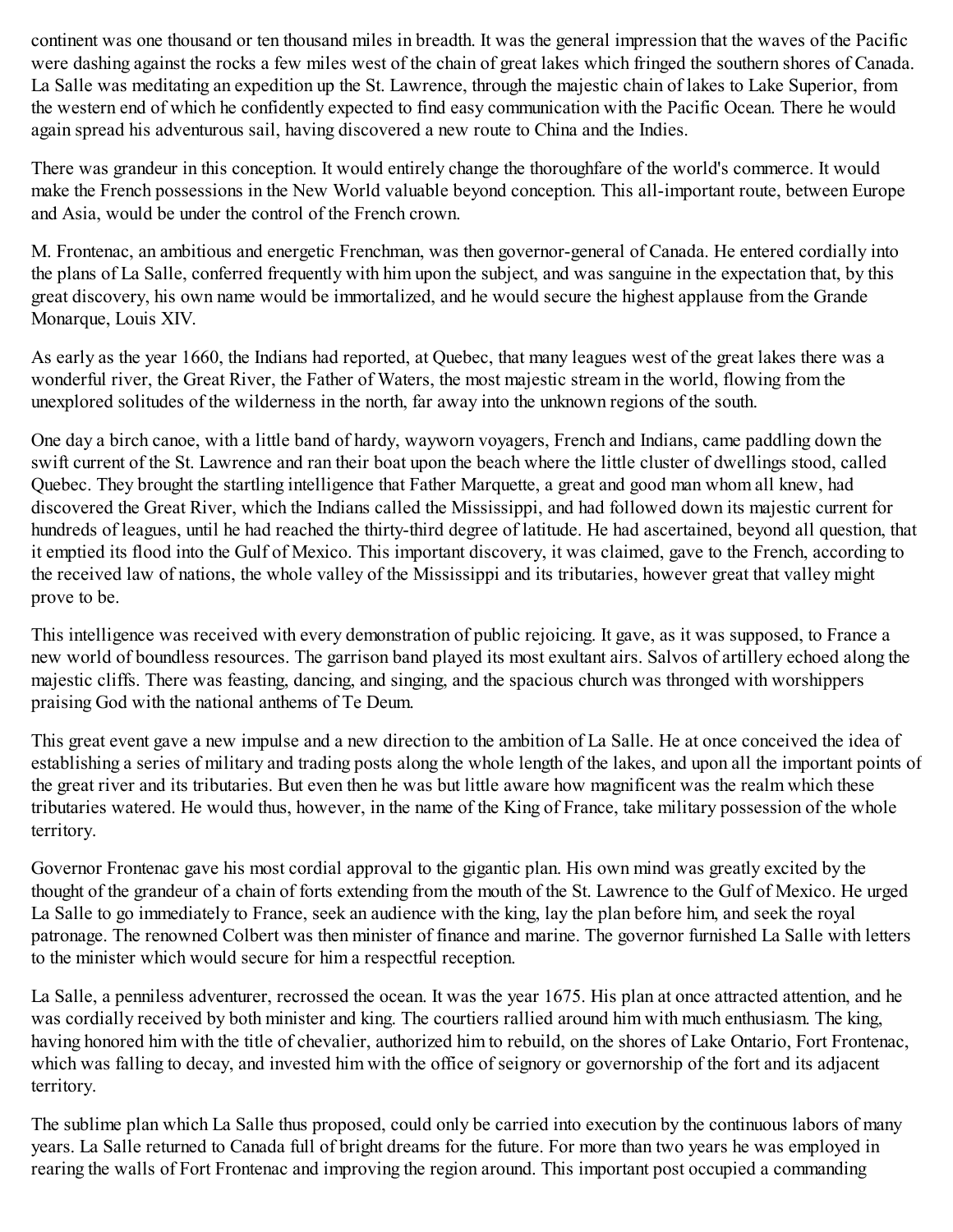position near the eastern extremity of Lake Ontario.

At the close of the year 1677 he again returned to France, to report the progress he had made. His reception by the court was even more cordial than before, and he received from the king new honors and more extended privileges. On the 14th of July, 1678, he sailed from Rochelle for Quebec. He took with him an Italian gentleman, by the name of Tonti, as his lieutenant, and a party of thirty men. After a two months' voyage, they landed at Quebec on the 15th of September. Then, paddling up the swift current of the St. Lawrence, they passed the little cluster of log-cabins surrounded with Indian wigwams at Montreal, and after a voyage of between three and four hundred miles reached Fort Frontenac.

This was indeed a post far away in the wilderness. It was strongly built, with four bastions on the northern side of the entrance to the lake, at the head of a snug forest-fringed bay, where quite a fleet of small vessels could be sheltered from the winds.

It was a very curious spectacle which was then witnessed upon this remote frontier of civilization. The unbroken wilderness, where wolves howled and bears roamed, spread in apparently unbroken gloom in all directions. The fort rose in quite massive proportions, enclosing within its palisades a number of cabins, which the garrison occupied, and which were stored with goods suitable for traffic with the natives. There was a small green meadow spread around, which was covered with wigwams of every picturesque variety. Groups of Indians, of various tribes, were moving about. The warriors were painted and plumed, and many of them very gorgeously attired. Women, young and graceful girls, and little children, were clustered around the camp fires, some with busy hands usefully employed; others shouting and sporting in all the varieties of barbaric pastimes.

It was an instructive scene, emblematic of this fallen world. The frowning fort, with its threatening armament, proclaimed that sin had entered the world with its war and blood and misery, making man the direful foe of his brother man. The crystal stream and lake; the azure of the overarching skies; the bright, serene autumnal day; the foliage, the verdure, the picturesque wigwams; the peaceful employments of the women, and the sports and shouts of the merry children, showed that our ruined Eden still retained some of those glories which embellished it before man rebelled against his Maker.

La Salle, on his return from Europe, in the autumn of 1678, had brought with him a select company of sailors, carpenters, and other mechanics. At Quebec a number of Canadian boatmen joined him. These men he sent forward to Fort Frontenac, which was now virtually his castle, with the surrounding territory his estate. The boats were heavily laden with all articles for trading with the Indians, and with all the essentials for building and rigging vessels. He soon followed them, in an open birch canoe, with one or two companions. It was a long and perilous river voyage, paddling up the swift current of the St. Lawrence between its thousand islands, struggling against its rapids, and seeking for the eddies along its lonely forest-fringed shores. Several times they came near being wrecked, with inevitable death.

At the close of the day it was always necessary to run the canoe ashore, to land and encamp. But with hardy men, fond of adventure, these were pleasures rather than pains. With their axes, in half an hour they could construct a sheltering camp. A brilliant fire would dispel all gloom, with its wide-spreading illumination. The fragrant twigs of the hemlock furnished a soft couch. Here they cooked their suppers, sang their songs, told their stories, and, free from all care, probably experienced at least as much pleasure as is usually found in parlors the most sumptuous.

Indian villages were quite profusely scattered along the banks of this majestic river. The scene was often quite exciting as the canoe of the voyagers approached one of these clusters of picturesque wigwams in the evening twilight. The Indians were fond of the song, and the dance, and the blaze of the bonfire. The whole expanse of river, cliff, and forest, would be lighted up. Shouts of barbaric revelry echoed through the sublime solitudes. And the warrior, the squaw, and the pappoose, flitted about in all the varied employments of savage life.

In these Indian wigwams, at night, the voyagers almost invariably found hospitable refuge. The Indians were generally friendly. The traffic which the French traders introduced was of inestimable value to the poor savages. And even those who were disposed to look with suspicion upon the encroachments of the white men, were overawed by the thunderings and lightnings of their death-dealing muskets. There were fishes of delicious flavor in the stream, and game in great variety upon the banks. These viands, with the food they took with them, furnished breakfasts and suppers which they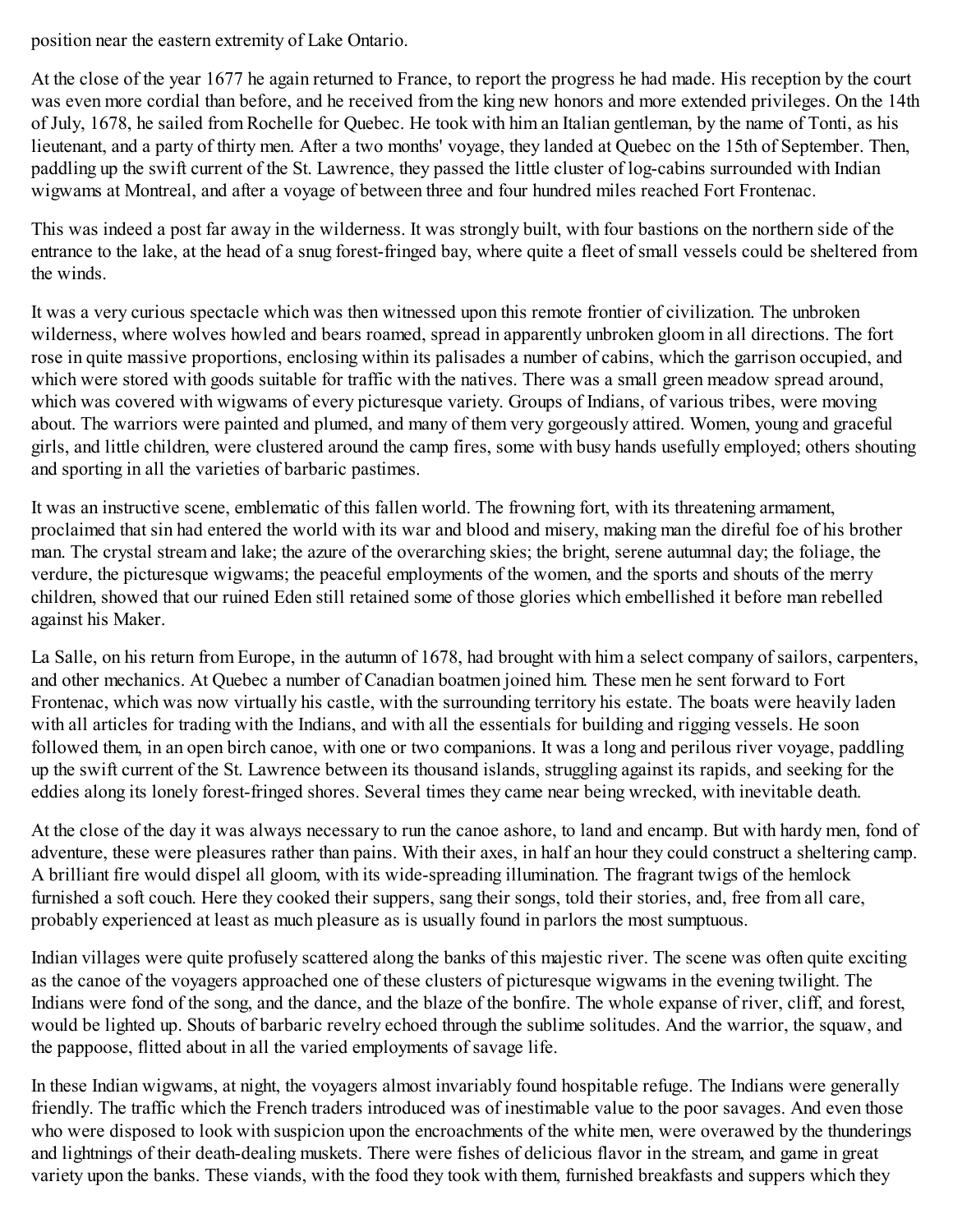deemed even sumptuous.

The fort was reached in safety. On the 18th of November, La Salle sent a small vessel of ten tons burden, with a deck, to go to the farther end of Lake Ontario, a distance of about two hundred miles, and to ascend the Niagara River until the falls were reached. The vessel contained about thirty workmen, with provisions and implements for erecting a fort and building a vessel beyond the falls at the extreme eastern end of Lake Erie. Having ascended the river as far as possible, they were to transport their effects along an Indian trail, in the wilderness, several miles above the falls and the rapids, until they reached comparatively still water at the opening of the lake. Here, in mid-winter, they were to construct their fortified magazine, and build a vessel for their vast inland tour through almost unknown seas, in search of the distant Mississippi.

Even then this continent was so little known that many supposed that the Mississippi emptied into the Pacific Ocean, and that thus the long-sought-for route to China would be found.

Only about ten years before, in the year 1669, La Salle, on an exploring tour with a party of missionaries in birch canoes, had discovered these falls. M. Galinee, in his journal of the expedition, writes:

"We found a river one eighth of a league broad, and extremely rapid, forming the outlet from Lake Erie to Lake Ontario. The depth is extraordinary, for we found close to the shore, fifteen or sixteen fathoms of water. This outlet is forty miles long. It has, from ten to twelve miles above its embouchure into Lake Ontario, one of the finest cataracts in the world. All the Indians say that the river falls from a rock higher than the tallest pines. We heard the roar at the distance of ten or twelve miles. The fall gives such momentum to the water, that its current prevented our ascending, except with great difficulty. The current above the falls is so rapid, that it often sucks in deer and stags, elk and roebuck, endeavoring to cross the river, and overwhelms them in its frightful abyss."

This is the earliest description of the falls on record. At this time nearly the whole of the present State of New York was a dense, unbroken wilderness. It is very evident, that among the Indians there were, as in every community, good men and bad men. But on the whole, the condition of humanity among the savages must have been dreadful. What are we to think of a state of society in which every man's reputation and distinction depended upon the number of human scalps, torn from the slain victims by his own hands, with which he could fringe his garments?

On this tour La Salle visited the Seneca Indians in Western New York, where the beautiful cities of civilization and Christianity now adorn the landscape. Here they witnessed one of the most tragic spectacles of savage life.

Some warriors arrived in one of the villages with a prisoner. He was a finely formed young man, about nineteen years of age, from the Shawnee tribe residing near the Scioto River. They had clothed their victim for the sacrifice. Anxious that he should endure the torture as long as possible, they had treated him tenderly, that his bodily strength might not be weakened. He had been given, according to their custom, to an aged Indian woman, in place of her son who had been killed. It was at her option to adopt him or to cause him to be put to death by torture. She chose the torture.

The young man was taken into a cabin adjoining that which was occupied by La Salle and Galinee. The two Frenchmen visited him in the evening. Three women were wailing the death of their relative who had been killed, and were heaping imprecations upon the victim through whose tortures they hoped to avenge the death of the one who had been slain. The Christians pleaded earnestly for him, and offered large rewards to obtain him as a guide to conduct them to the Ohio. All was in vain.

At the earliest dawn of the next morning, a group came rushing into La Salle's cabin to announce that the torture was about to commence. They went out and found the victim entirely stripped of his clothing, and so bound to a stake that he could move for a distance of two or three feet. The whole band—men, women, and children—were gathered exultingly around, to enjoy the cruel pastime. The poor boy well knew what he had to undergo, for he had probably often assisted in similar scenes.

M. Galinee was slightly acquainted with the Algonquin language; he could hold some conversation with the captive. The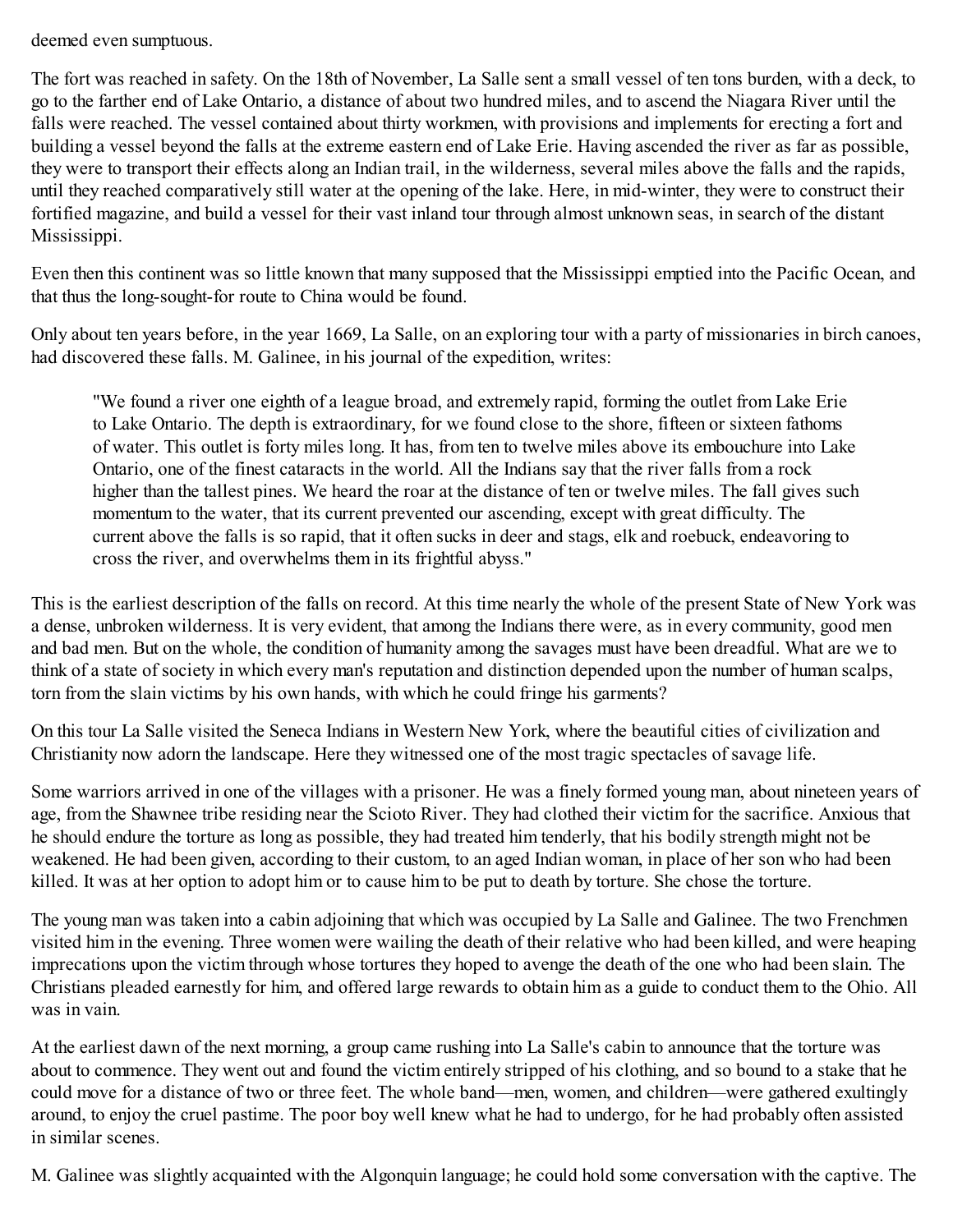victim, pale and terror-stricken, entreated the Frenchmen to intercede for him, that his execution might be postponed until the next day. Again they renewed their efforts to save the boy. They offered to pay a large amount of their most valuable effects for his ransom. But the Indians shook their heads and said, "It is our custom: he must die."

A large fire had been kindled near by. In it there was a long gun-barrel heated to a red heat. An Indian warrior, a staid, sober man, came forward with much dignity of manner, and taking the red-hot gun-barrel pressed it upon the soles of the victim's feet, and moved it slowly up his legs. The skin and flesh smoked and crackled under the terrible infliction. The agony was such that the poor boy could not refrain from loud shrieks, and he was thrown into the most convulsive contortions.

The savages—the stern men, the women, the girls, the boys—were delighted. As they listened to the shrieks and witnessed the agonizing struggles of their victim, they clapped their hands, and danced and shouted in fiend-like exultation. The heated iron was passed over his whole body, from the sole of his feet to the crown of his head. There was not a spot left which was not blistered and roasted. And still they carefully avoided touching any vital point, that the horrible torture might be continued as long as possible.

For six hours this poor creature endured every variety of agony which diabolical ingenuity could inflict. I will not continue the narration. It is too harrowing to be contemplated. But it is needful to go thus far to show what the Indians were without the Gospel. Galinee writes:

"At length they knocked him down with a stone, and throwing themselves upon him, cut his body in pieces. One carried off his head, another an arm, a third some other member, which they put in the pot to boil for a feast. Many offered some to the Frenchmen, telling them there was nothing in the world better to eat; but no one desired to try the experiment.

"In the evening all assembled in the public place, each with a stick in his hand, with which they began to beat the cabins on all sides, making a very loud noise, to chase away, they said, the soul of the deceased, which might be concealed in some corner to do them injury."

This scene took place in Western New York, a mile and a half west of Boughton Hill, but about two hundred years ago. Surely the religion of Jesus has improved the condition of humanity.

La Salle and Galinee, unable to endure the spectacle, retired, in anguish of spirit, to their cabin. "As I was praying to God," writes Galinee, "and very sad, La Salle came and told me that from the excitement he saw prevailing, he was apprehensive that the Indians might insult us, and that we had better return to the canoes." Hastily they retired.

But let us return from this digression. La Salle joined his companions at the head of Niagara River, on the borders of Lake Erie, on the 29th of January, 1679. The river, above the falls, was a sheet of ice, resembling a plain paved with fine polished marble. While many of his men had been employed building a vessel to be launched upon the lake, others had boldly explored all the surrounding region, purchasing of the Indians furs and skins. The winter was intensely cold, and the snow was deep. There was a small cluster of Indian wigwams on the Niagara River below the Falls.

The Indians, men, women and children, received La Salle and his party even affectionately. They took the strangers into their warm cabins, spread bear-skin couches for them, to sleep with their feet toward the fire, and fed them with their daintiest bits of game. White-fish were taken in great abundance at that place, and were deemed in flavor equal to the golden brook-trout. The floating ice endangered their brigantine. The Indians aided with infinite labor in dragging it to a safe place upon the beach, just below those towering cliffs which fringe so large a portion of this wild river. This spot was near the present site of Queenstown, on the western side of the stream.

All the goods were to be transported through a trail of the forest, encumbered with snow, around the falls, a distance of about twenty miles, on the shoulders of men. The Indians, with fraternal kindness, aided in these herculean labors, and were amply repaid for days of toil, by a knife, a hatchet, or a few trinkets, as valuable to them as are diamonds and pearls to a duchess. La Salle constructed a fortified dépôt at this place, to serve as a base for future operations. Here he could store such additional supplies as he might order from Fort Frontenac. Strange as it may seem, it appears that he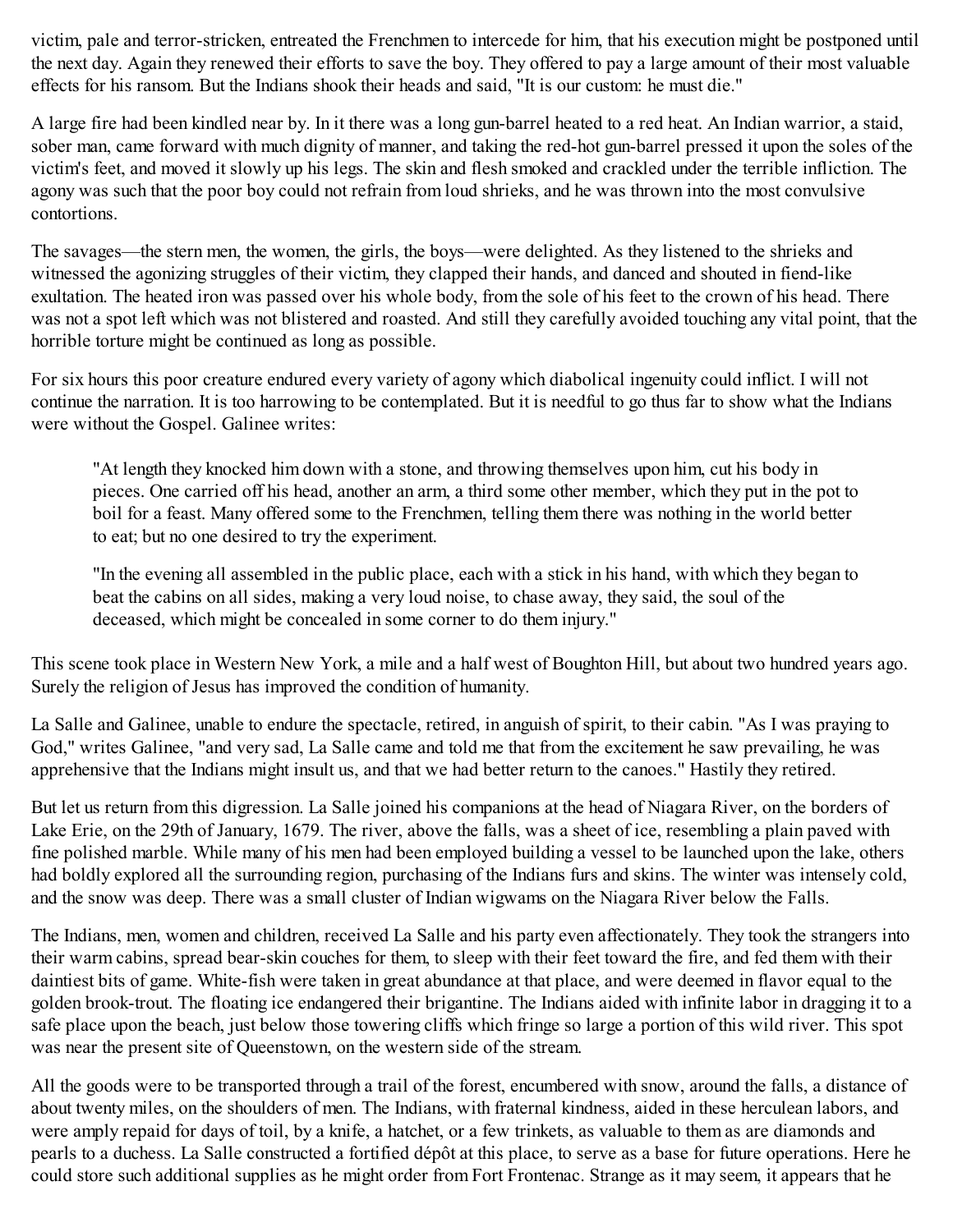could leave priceless treasure in a frail log-hut, thus far away in the wilderness, under the protection of the Indians themselves. And yet these very men and women, had La Salle been captured in battle, would have shouted and leaped for joy in seeing him writhing and shrieking beneath fiend-like tortures. Such is fallen man. He is the ruin of a once noble fabric. But many fragments of his former grandeur still remain. There is no philosophy, save the religion of the Bible, which can explain these discordances.

On the 20th of January, 1679, La Salle, with his long train of heavily laden men in single file, reached his large log-cabin and ship-yard in the midst of a dense forest on the shore of Lake Erie. They brought upon their backs provisions, merchandise, ammunition, and materials for rigging the vessel. The dock-yard—it could hardly be called a fort—was about six miles above Niagara Falls, on the western side of the river, at the outlet of a little stream called Chippewa Creek.

The men there had been employed in erecting their hut, cutting ship timber, and preparing the ground for building their vessel. There were many Indians continually visiting them. La Salle, the very week of his arrival, laid the keel of his vessel, and with his own hand drove the first bolt. He had no thought of encroaching upon the lands of the Indians, or of erecting any forts in antagonism to them. The object of his expedition was solely to make discoveries in the name of France, to establish trading stations for the purchase of valuable furs of the Indians, and to erect throughout the region he traversed military posts, over which the banners of France might float, which would prove that by the right of discovery, the region belonged to France and not to England. The foe to be guarded against was the British Government, not the Indian tribes.

With characteristic sagacity, La Salle summoned a council of the chiefs of all the neighboring tribes, and addressed them in substance as follows:

"I come to you as a friend and a brother. I wish to buy your furs. I will pay you for them in guns and powder, knives, hatchets, kettles, beads, and such other articles as you want. Thus you can do me good, and I can do you good. We can be brothers. I am building a vessel, that I may visit other tribes, purchase their furs, and carry to them our goods. Let us smoke the pipe of friendship, and shake hands. The Great Spirit will be pleased to see us, His children, love one another and help each other. I wish to establish a trading-post here, where I can collect my furs, where you can come to sell them. And here you will find mechanics who will mend your guns, knives, and kettles, when they get out of order."

These were honest words. They were convincing. All smoked the pipe and grasped hands in token of fraternity. The Frenchman was a benefactor, not an enemy. His life was to be carefully protected. Should he, from unkind treatment, refuse to come to their country, they could buy no more guns, or knives, or kettles. Henceforth every wigwam welcomed the entrance of a Frenchman.

La Salle, while engaged in building his vessel, despatched several canoes along each shore of Lake Erie, to visit every Indian village and purchase their furs. Indian friends paddled the canoes and acted as interpreters. The arrival of one of these canoes at an Indian village was an occasion of universal rejoicing. Happy was the chief who could be honored by entertaining the white trader in his wigwam. The Frenchman was in no more danger in moving about amid their dwellings and forests, than he would have been in traversing the boulevards in Paris.

A poor Indian would bring in some rich furs, to him scarcely of any value, but worth ten dollars in London or Paris. He would receive in exchange a strong, keen-edged pocket-knife, worth in London or Paris perhaps half a dollar, but to him worth ten times ten dollars. He would go home to his wigwam so happy that he could scarcely sleep. He would show his almost priceless treasure to his wife, his children, his neighbors. Accustomed to shave down his bow and arrows only with such an edge as a hard stone could afford, he was filled with inexpressible delight as the keenly cutting steel performed its wondrous work.

The young lady of wealthy parents may rejoice when the grand piano first enters her father's parlor. The fashionable matron may feel some degree of exultation as she regards the splendor of her newly furnished reception-room. But their joy was as nothing compared with the delight with which an Indian woman, for the first time in her life, hung a stout iron kettle over her cabin fire.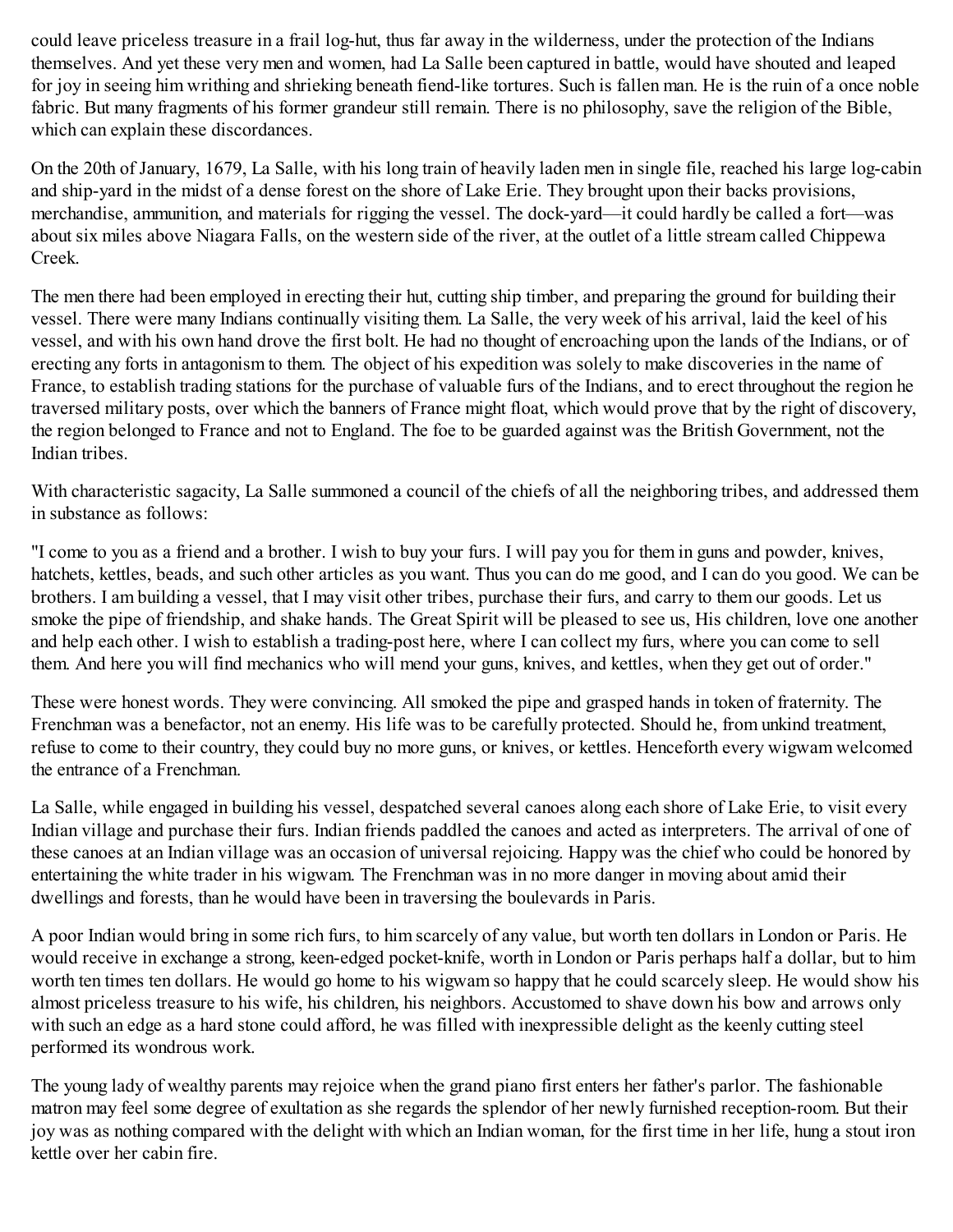La Salle named his vessel the "Griffin," as that animal was one of the emblems on his family coat-of-arms. During the winter, while the vessel was on the stocks, circumstances required the presence of La Salle at Fort Frontenac. Promptly he set out for a journey on foot of three hundred miles through the snow and the woods. Two men accompanied him. A strong dog dragged a portion of the baggage on a sled. Wherever night overtook them they hastily constructed their camp, built their fire, cooked their supper, wrapped themselves in furs, and fell asleep. He seemed to think no more of such a journey than a gentleman does now of a trip, in cushioned cars, from Boston to New Orleans. But nothing in this world ever goes smoothly a long time. In every man's life it may be said,

"Storm after storm rises dark o'er my way."

Several boats laden with supplies bound from Frontenac to Niagara were lost in tempests on the lake. This caused great embarrassment. Provisions even became scarce. The laborers would have suffered for food but for the services of Indian hunters who brought in deer and other game. The fur trade was becoming a matter of great importance. There were many private traders and companies engaged in the traffic, who were alarmed in view of the magnitude of the operations contemplated by La Salle, and of the monopoly which had been granted to him by the king. Here again we see the dark side of human nature. These men, Frenchmen, nominal Christians, endeavored to rouse the Indians against La Salle, even to burnings and massacres. They said to the savages:

"La Salle wishes to take possession of your whole country. He is building a fort at Niagara, and another at Erie. He is building a large vessel, that he may explore all your distant lakes and large rivers. He will erect his strong forts upon every commanding spot. These forts he will garrison with armed men, well provided with muskets, and big guns whose roar is like that of thunder. Then he will take your lands and bring in white men by thousands, and you will all be killed or driven away.

"Your only safety is in destroying the forts at Niagara and Erie, and in burning the vessel he is building, before it is launched. We will not trespass on your lands. We will build no forts. We will bring to your villages, in our canoes, all the goods you want and will buy all your furs. Thus you will be in no danger."

These plausible representations alarmed the Indians. Some of them visited the encampment, and with a suspicious eye watched all the movements. There were two parties formed, the friendly and the unfriendly. La Salle was embarrassed. He might be attacked. His little handful of men would need a strong fortress for their protection. But to strengthen his works would confirm the fears of his foes and add to their number. An Indian woman revealed to him a plot to set fire to his brigantine on the stocks.

He kept a careful watch, ordered all his men to be secretly ready for a surprise, and pushed forward the building of the vessel with all vigor. Early in April the vessel was launched. The sublime Te Deum resounded through the solitudes of the forest as thanksgivings were offered to God for the success of the enterprise thus far. Prayers were breathed forth that God would guide and bless the vessel and its crew. The vessel was moored at a safe distance from the shore. All the men swung their hammocks on board their floating fortress, and were quite secure from any intrusion of the savages.

<span id="page-30-1"></span><span id="page-30-0"></span> $\frac{1}{2}$  $\frac{1}{2}$  $\frac{1}{2}$  De La Salle among the Senecas, in 1669. By O. H. Marshall, Buffalo Historical Society.

# **CHAPTER V.**

# *The Voyage Along the Lakes***.**

The Embarcation. Equipment of the Griffin. Voyage through the Lakes and Straits. The Storm. Superstition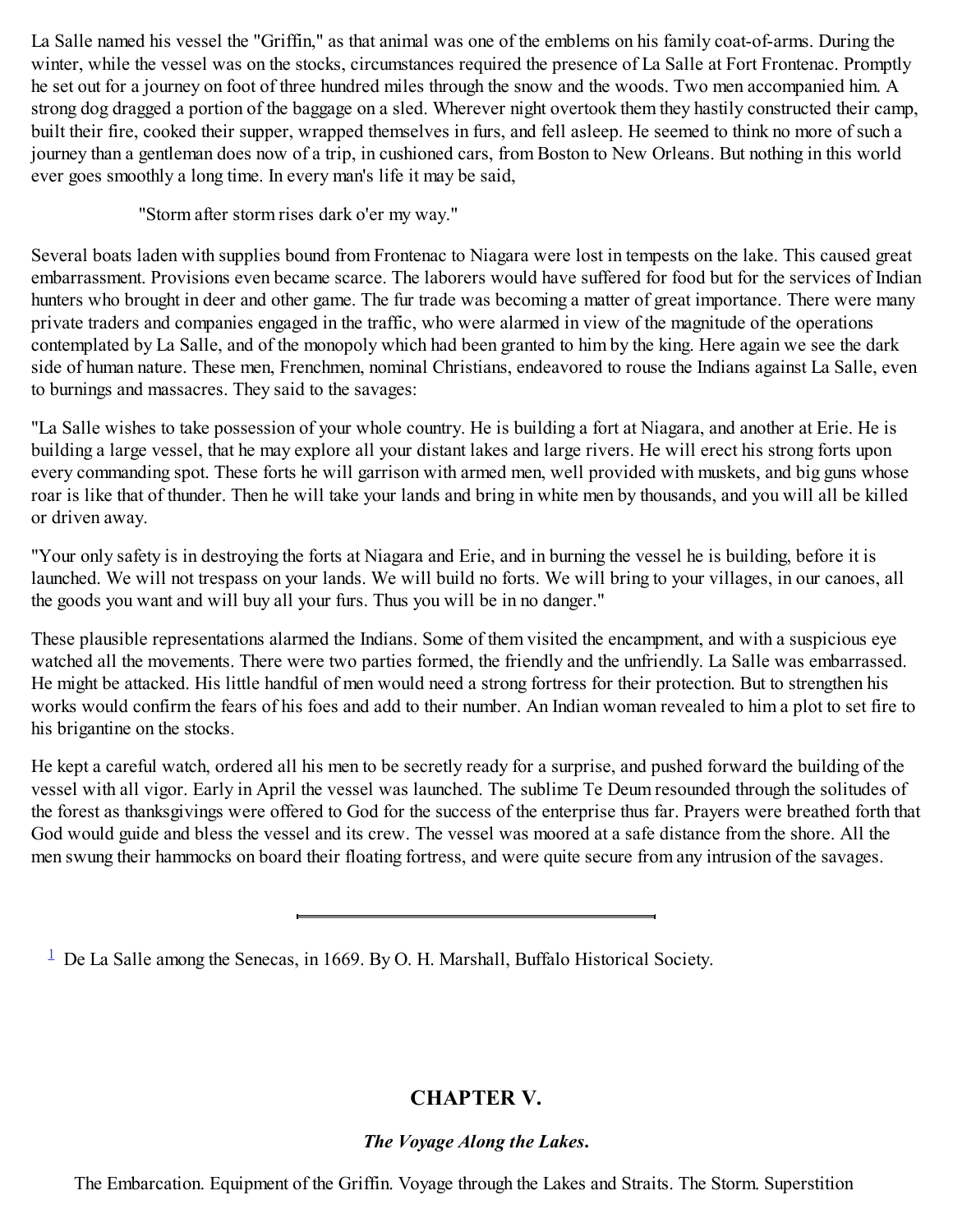of the Voyagers. Arrival at Mackinac. Scenery there. Friendship of the Indians. Sail on Lakes Huron and Michigan. Arrival at Green Bay. The well-freighted Griffin sent back.

On the 7th of August, 1679, the Griffin spread her sails for her adventurous voyage into the vast unknown. Her armament consisted of five small cannon, two of which were of brass, and three clumsy guns called arquebuses. The vessel was of but sixty tons burden. Most of the men had muskets for taking game. The current in the river, where the vessel was moored, was very rapid. But by aid of a fair wind, and twelve men pulling by a rope on the shore, all difficulties were overcome, and the Griffin entered triumphantly the broad expanse of Lake Erie.

As the anchor was raised and the canvas spread, a simultaneous salute was fired from the five cannon, the three arquebuses, and all the muskets. Such an uproar was never before heard in those silent wilds. An immense number of Indians crowded the shore. They gazed with astonishment, awe, and indefinable dread upon the novel spectacle. The whole company of Frenchmen embarked, being thirty-four in number. None were left at Erie. But at Niagara, as the magazine at Queenstown was called, Father Melethon remained, with one or two laborers, to receive such supplies as might be forwarded to that place.

Three missionaries accompanied the expedition, Fathers Hennepin, Zenobe, and Ribourde. They were venerable and good men, ready at any moment to lay down their lives in advocacy of the Christian faith. Lake Erie is about two hundred and sixty miles long, and from ten to sixty broad. They ran along the northern shore of this majestic inland sea, and on the third day reached its western bounds, where they cautiously entered the mouth of the strait through which flows the waters of all the upper lakes. It was about twenty-eight miles long, and one mile broad. As canoes alone had thus far passed over its surface, it was necessary for them to feel their way with much care. La Salle gave the strait the name of Detroit. Soon entering another lake, twenty-four miles long by thirty broad, he gave it the name of St. Clair, in honor of the saint whose name appears in the calendar of the church for that day.

Passing safely over the shallow waters, the Griffin entered another strait, about thirty miles long, to which La Salle gave the name of St. Clair River. The current was strong, and the navigation perilous. Gigantic steamers now run through from Lake Erie to Lake Huron in a few hours. It required thirteen days for the Griffin to accomplish the passage. The whole distance is about ninety miles.

Lake Huron opened magnificently before them. The route along the shore of the lake to its head, where it receives the waters of Michigan and Superior, is about three hundred and sixty miles. Its greatest breadth is one hundred and sixty miles. The progress of the voyagers was slow. They were impeded by calms and head winds. It was often necessary to cast the lead and to watch for rocks and sand-bars. They had but just entered upon Lake Huron when they encountered one of the severest tempests which ever swept that stormy lake. The whole ship's company were devout Catholics.

In those dark days both the fathers and the crew were alike disposed to call upon the Virgin Mary and the saints to aid them, rather than upon God. Father Hennepin tells us that the stout soul of La Salle quailed before the horrible tumult which threatened to engulf him. They all alike fell upon their knees and addressed their prayers and their cries to St. Anthony of Padua. They solemnly vowed that if he would intercede with God and obtain their rescue, they would, in the newly-discovered countries, erect a chapel in his name. St. Anthony was called the patron of mariners, and therefore his aid was especially invoked.

Greatly was their confidence in the saint's intercession increased, as the wind lulled, the clouds dispersed, the sun shone forth in all its autumnal glory, and with a fair wind pressing their sails they glided along over a smooth sea, skirting the southern shore of the lake, past mountains and valleys, prairies and forest, which presented every variety of picturesque beauty.

At the extreme northwestern extremity of Lake Huron, near the point where the lake receives the waters of Lakes Michigan and Superior, there was a large island, whose swelling hills were crowned with a dense forest. This island was called by the Indians, from its peculiar form, Mackinac, or the Turtle, sometimes Michilimackinac, or the big Turtle. On the 27th of August, 1679, the Griffin ran into a beautiful little bay in this island. It was a lovely summer's day, serene, sunny, and cloudless. The waters of the bay, fringed with forest-crowned hills, were as placid as a mirror. There was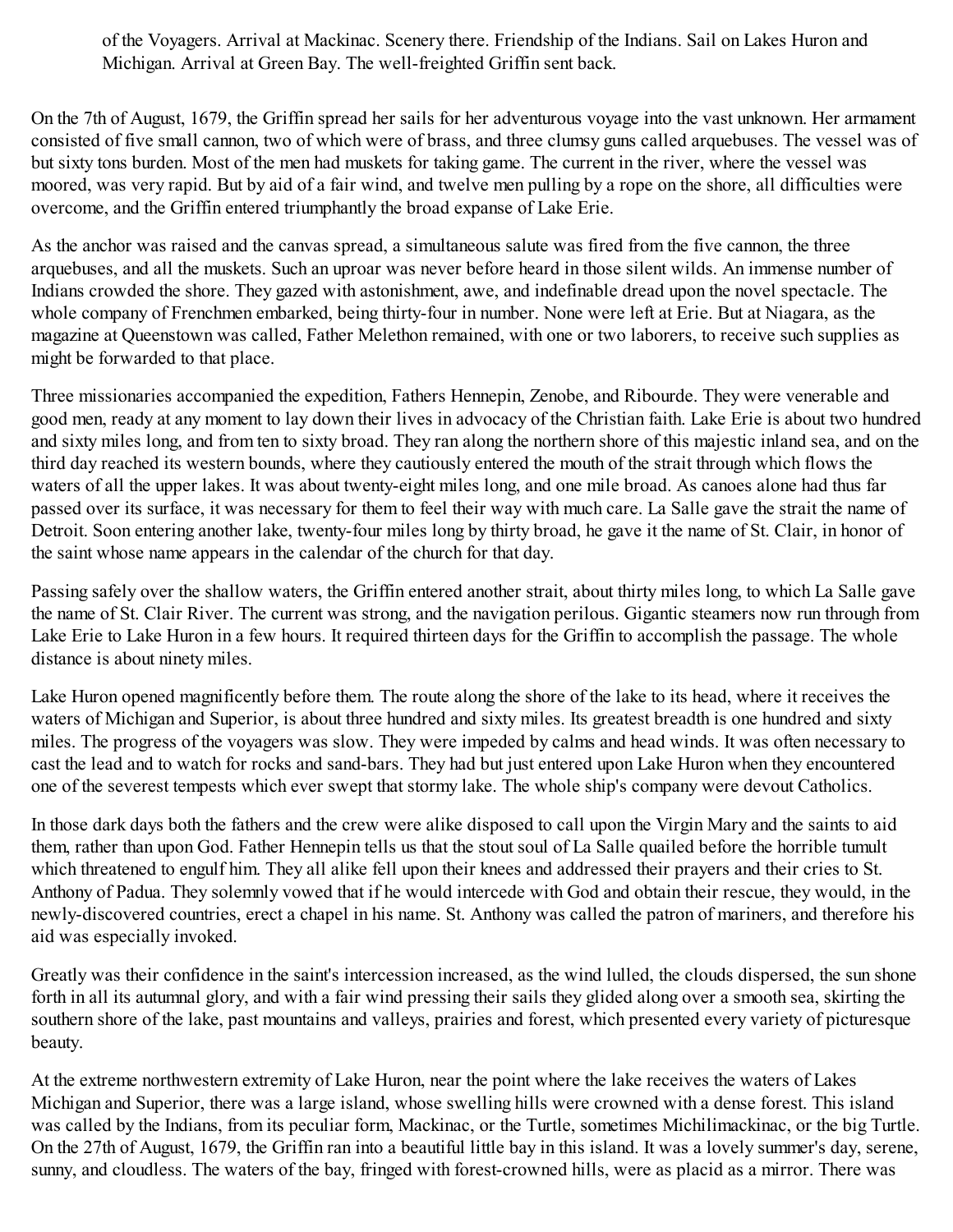quite a village there of wigwams. Naked children were sporting upon the beach. Buoyant birch canoes, driven by the paddles of gayly-dressed men and women, were gliding swiftly in all directions. The scene opened before the eyes of the voyagers like a vision of enchantment.

Nearly ten years before, Father Marquette, inspired by apostolic zeal, had traversed this whole distance in a birch canoe. Several Indians accompanied him as boatmen and interpreters. Upon the main land, across a narrow strait, he had established a mission-post among the Hurons. The Indians at Mackinac thus knew something of the white men. With wonder they gazed upon the "great wooden canoe." They crowded on board the Griffin with every testimonial of confidence and friendship, and when one of the cannon was fired, and its roar reverberated through the forest, they were astonished, but not frightened.

Though this remote village seemed so peaceful and happy, the strong palisades which surrounded it proved that the voyagers had not yet got beyond the vestiges of Adam's fall. Those defences spoke of midnight assaults, of savage yells, of tomahawks, scalps, blood, misery, and death. La Salle, aware of the influence of outward appearance upon the minds of men, dressed himself in a very rich scarlet cloak fringed with gold lace. With a plumed military cap upon his head, a long sword at his side, and an imposing escort of well-dressed and well-armed men, he was rowed ashore, to make a visit of ceremony to the chief. His reception was as hospitable and friendly as those untutored men were capable of giving.

La Salle had sent forward several canoes of men, to collect all the furs they could on their way, and store them at Mackinac. These furs, upon his arrival, La Salle would transfer to the Griffin and send them back to Fort Frontenac, to be thence transported to Europe. But these men had bitterly disappointed him. Some of them had run away and joined the Indians, attracted by the apparently careless, easy life which the wigwam presented. Others had been bribed, by higher wages, to join rival trading parties. One of the canoes of deserters had pushed on to the Falls of St. Mary. These falls, quite renowned in the early explorations of these remote regions, were situated on the strait which connects Lake Superior with Huron.

After a short tarry at Mackinac, the sails of the Griffin were again spread, and passing through the strait between Mackinac and the main land, they entered the head of Lake Michigan. They coasted along its northern border in beautiful summer weather, and within pleasant view of the shore, until they came to an island where there was a pleasant, sheltered cove, at the mouth of Green Bay, a sheet of water which, through a broad entrance studded with islands, spread out on the west of Michigan, a hundred miles in length, by about twenty in breadth.

A tribe of Indians, called Pottawatomies, inhabited this island. Here it was La Salle's good fortune to find one of his large canoes, well freighted with furs. He had also laid in a large store at Mackinac. As he was soon to leave the Griffin, to cross the land by portages, and paddle in birch canoes down distant and unknown rivers, he decided to send back the Griffin to Erie, with her rich freight of furs. At Erie they would be carried on men's shoulders around the falls to Niagara, thence reshipped to Frontenac, and thence sent to Europe. He remained at the island a fortnight, freighting his ship. She commenced her return voyage with a pilot and five mariners. The value of the cargo was such as to make La Salle a rich man. Notwithstanding all his discouragements, his voyage had thus far been a success. Cheered with hope, he now prepared to resume his adventurous explorations in birch canoes.

La Salle, having despatched the richly freighted Griffin from the mouth of Green Bay to his abandoned ship-yard at Erie, resumed his voyage in four heavily laden birch canoes. The company remaining with him consisted of seventeen men. His freight consisted of a blacksmith's forge, mechanic tools, household utensils, merchandise, arms, and ammunition. A very skilful and intelligent Indian accompanied the party as interpreter and hunter. They paddled down the western shore of Lake Michigan, landing every night to build their camp, kindle their fire, and cook their supper. Immediately upon landing, the Indian, with his musket on his shoulder, disappeared in the forest, and almost invariably soon returned with an ample supply of game.

It was the 19th of September, 1679, when the canoes left the mouth of Green Bay. The stormy days of autumn were approaching, when these northern lakes were often ploughed by fierce gales. The island from which they set out was several leagues from the main land. They had no sails. Their boats were propelled only by the paddle. The first night, before they reached the main land, dense clouds seemed hurrying through the skies and thickening over their heads. The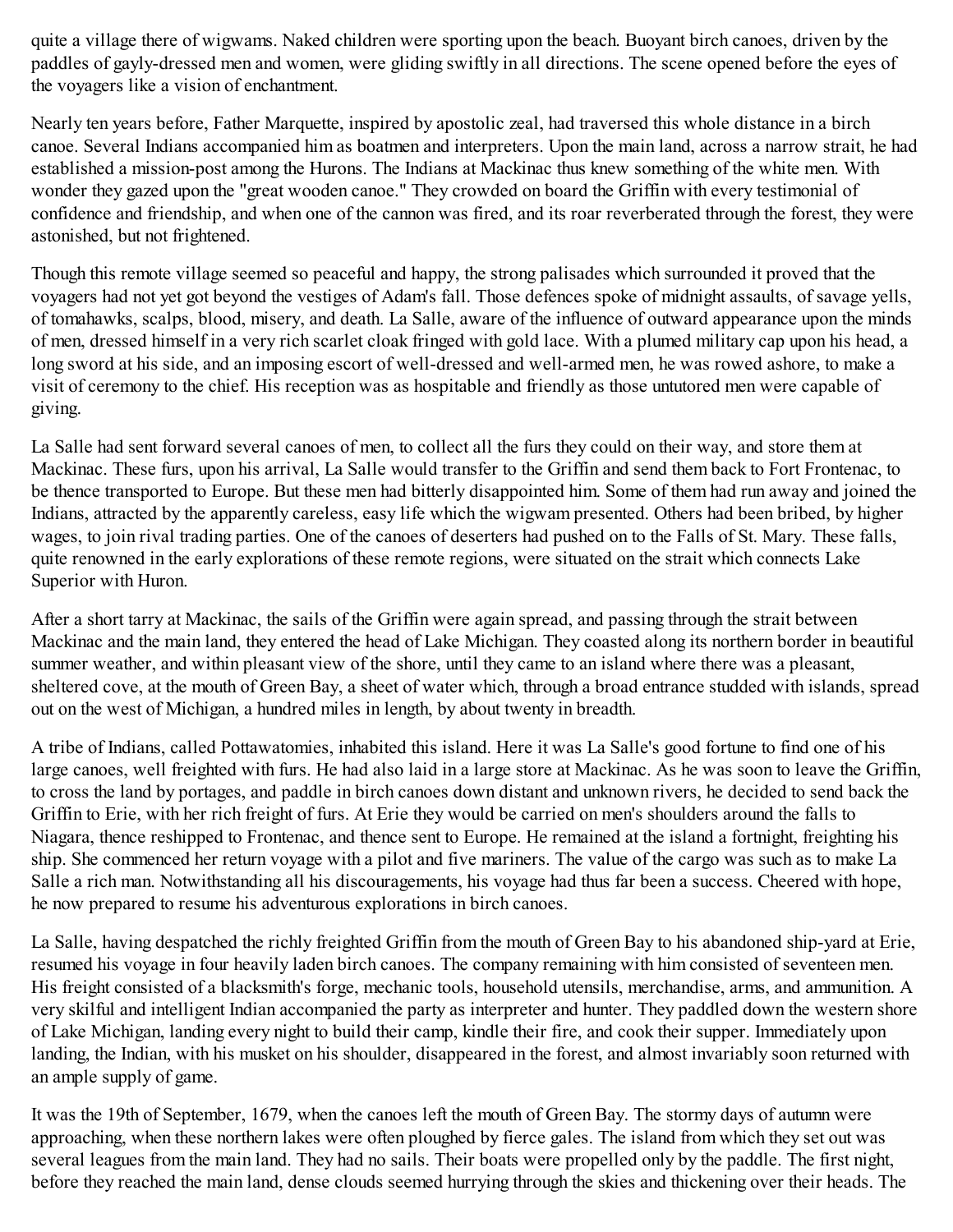wind increased into a gale. The blackened waters of the lake were lashed into foam-crested billows. The sun went down, and gloomy darkness curtained the sky and enveloped the sea. The spray dashed over them. Occasionally a wave would break into the canoes. At length they discerned the dim outline of the shore. It was a long sandy beach, with no cove, no indentation, into which they could run their boats. The surges, driven by the northeast storm, struck the shore so furiously that it seemed impossible to effect a landing; and yet every moment they were threatened with destruction. In the darkness they kept as near together as they could, to help one another in case of disaster. Thus hour after hour passed; as our voyagers, weary, hungry, cold, and drenched, struggled against the waves. A little after midnight the wind lulled. Watching their opportunity they ran their canoes upon the shore, and leaping into the water, carefully dragged them above the waves. The rain still fell. They unloaded each canoe, and so packed the precious contents that they could protect them from the rain by covering them with the canoes turned upside down. With their axes they soon constructed a frail camp. With the flash of powder they with difficulty kindled a fire, for everything was dripping with moisture, and every log was soaked.

They threw themselves down to sleep upon the wet ground, and in their drenched garments, but with, their feet toward roaring fires. Accustomed as they were to exposure, these hardships must have caused severe suffering. The lurid morning revealed to them but a raging sea and a bleak and barren expanse, where no game could be found. Here, in their cheerless camp, they were detained by the wind and the rain four days. The only game their Indian hunter brought in, was a single porcupine. They found its flesh savory, though it afforded scarcely a mouthful for each man.

The storm at length ceased. Again they launched their fragile canoes, and paddled along the placid waters. Soon another storm arose suddenly, and so severe, that they were glad to take shelter upon the lee side of a rocky island. There was no growth of timber with which they could build a camp, and scarcely sufficient fuel for a fire. Here, like shipwrecked mariners, they remained for two days, wrapped in their blankets, and huddled for shelter in the cavities of the rocks. Mercilessly they were pelted with rain mingled with snow.

But again the clouds were dispelled; the sun shone brightly. The mirrored waves of the lake invited them to its surface. Though sobered by their sufferings, they paddled rapidly along, hoping that a long calm was to succeed the storm. Their voyage was cheered by one bright and sunny day, when the angry clouds again began to gather to do them battle. The tempest rose so suddenly that they had no time to seek a harbor, but had to run their canoes through the surf on the shore. All had to leap into the waves to save the frail boats from being broken on the stony beach. This, their third landing, was near the point where the River Milwaukie enters the lake.

They had not taken a large supply of provisions with them in their canoes, for they had hoped to find a supply of game by the way. Nearly all their store of corn and vegetables was now exhausted. Two or three Indians were seen in the distance; but they did not venture to approach so formidable a looking band. Three men were sent, with the calumet of peace, to search for their villages and obtain food. They came to a cluster of deserted wigwams, where the sagacity of their Indian guide showed them an abundance of corn, concealed from the ravages of wild beasts, in cells under ground. These honest or politic men took all they wanted, and left behind them ample payment.

In the evening twilight, as the boatmen were gathered around their camp fire, quite a group of Indians was seen cautiously approaching. La Salle advanced to meet them, with the calumet uplifted in his hands. As soon as the Indians saw this emblem of peace, all their fears were dispelled. They rushed forward like a joyous band of children, singing and dancing. They had been to their wigwams, found the treasures which had been left there, and their joy was inexpressible. They returned late in the evening to their homes; but in the morning the grateful creatures returned, bearing an abundant supply of game and corn. La Salle richly rewarded them.

Nature seemed in sympathy with these blessings of peace, for the sun, emerging from the clouds, shone down serenely upon these children of a common Father, and the weary voyagers, greatly cheered, again launched their canoes upon the solitary lake.

Thus they continued, day after day, paddling along the apparently interminable journey to the South. They passed the spot where the majestic city of Chicago now stands. It was two hundred years ago. Not even an Indian wigwam was seen to break the expanded and dreary solitude. A constant succession of storms was encountered until they reached the foot of the lake. Any one who has witnessed the grandeur with which the ocean-like billows of Lake Michigan often break upon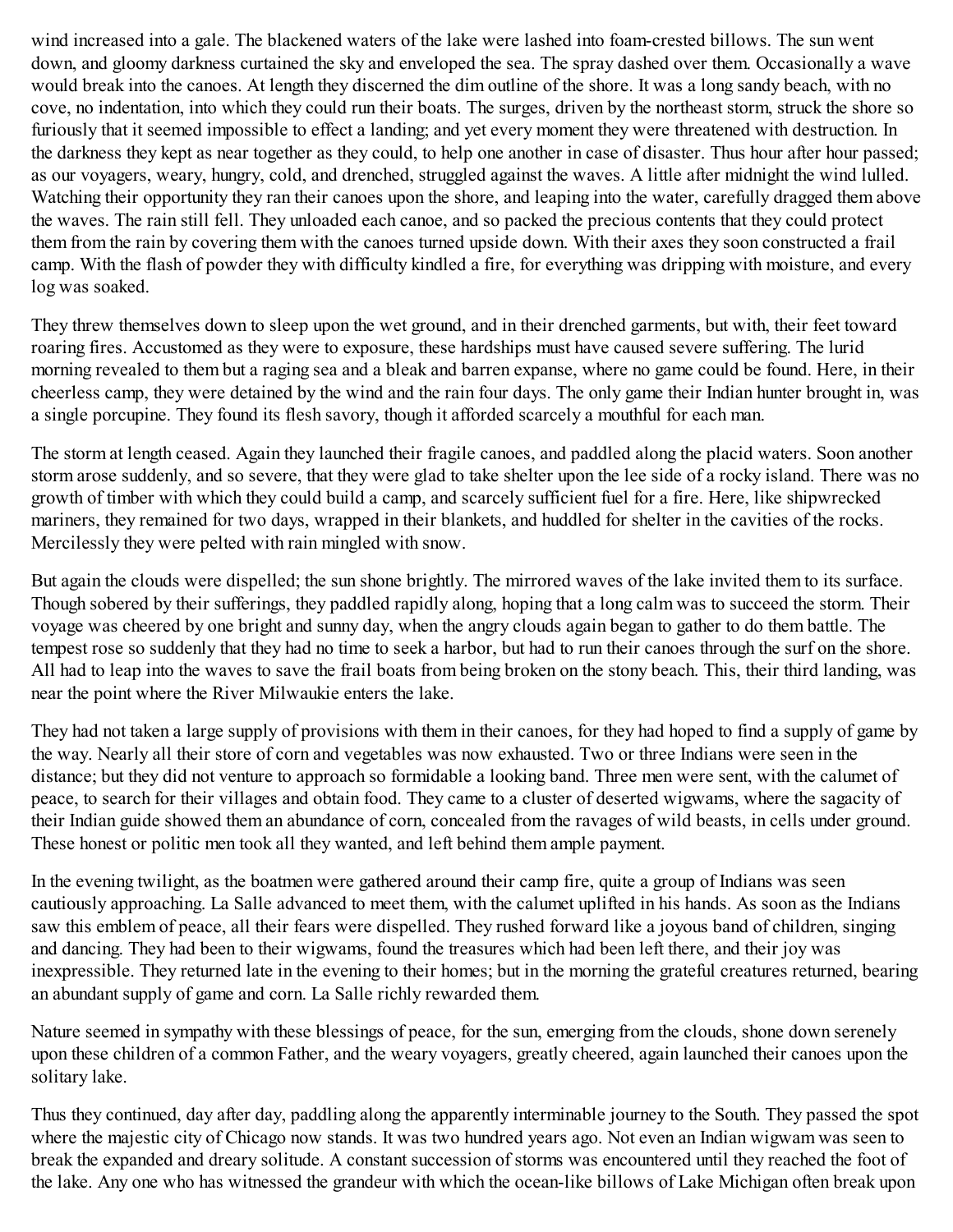the western shore, will wonder how it was possible for those frail canoes to ride over such surges. Every night it was necessary to land, and often the storm detained them for many hours.

Having reached the foot of the lake, they turned to the eastward. Here they found a milder clime and more tranquil waters. Deer and wild turkeys were very abundant, and their Indian hunter kept them supplied with game. The trees were festooned with grape-vines, which were laden with the richest clusters of the delicious fruit. They found a spot at the foot of the lake so attractive in its landscape beauty, so abounding in fruit and game, that, weary as they were with their arduous voyage, they drew their canoes on shore for a few days of rest.

The labor of one or two hours constructed a comfortable cabin for the accommodation of all. Fuel was abundant for the cheering camp fire. The lake furnished the choicest fish, and the forest supplied them with venison and every variety of game. Having feasted upon the most delicious of hunters' fare, they wrapped themselves in their blankets, and enjoyed that rich sleep which is one of the greatest blessings of the worn and the weary.

Moccasined footprints had been seen on the sands of the beach, indicating that there were Indians near. One of the men out hunting at a little distance from the camp, came upon a large black bear, which had climbed a high tree, and was feeding upon the luscious grapes. Taking deliberate aim he sent a bullet through the head of the bear, and the huge animal tumbled lifeless to the ground. It so happened that there was a large party of Indian hunters not far off, who heard the report of the gun. It was to them a very unusual sound; for they were armed only with bows and arrows. Carefully concealing themselves, they followed the man as he dragged the carcass to the camp. It was evening. A brilliant fire illuminated the whole scene. They examined the encampment, counted the number of men, and saw at some distance on the beach, piles of precious goods, screened from rain by the canoes which were turned bottom upward over them.

In the darkness of the night, two or three of them crept noiselessly to the unguarded canoes, and stole several articles of value. A wakeful eye chanced to catch a glimpse of the shadowy form of an Indian stealing through the forest, and gave the alarm. All sprang to arms. La Salle had, as we have said, an Indian guide and hunter with him, from Green Bay. The Indian band proved to be from that vicinity. They soon entered into a conference with La Salle's guide. The savages assumed great frankness and friendliness. One of the chiefs said:

"We heard the gun and feared that a party of our enemies was approaching. We crept near your camp to ascertain whether you were friends or foes. But now that we know that we are among Frenchmen, we are with our brothers. We love Frenchmen, and wish to smoke with them the pipe of peace."

La Salle was cautious. He replied, "Let four of your men, and four only, come in the morning to our camp." In the meantime he kept a careful watch. Four venerable men came in the morning, smoked their pipes and proffered friendship. Mutual pledges were exchanged, and they departed. It was not until after they had left, that the discovery was made that several valuable articles had been stolen. This entirely changed the aspect of affairs. La Salle, as energetic as he was conciliatory, resolved to have satisfaction.

Fearing that if the affront were unavenged he would be exposed to new insults, he took several well-armed men, penetrated the woods and captured two Indians. Having led them as prisoners to his camp, he liberated one, and sent him to the chiefs of the band to say, that if the stolen goods were not immediately restored, the other captive would be put to death.

The Indians, who seemed to have set a high value upon life, were appalled. They could not restore the goods. Many of them had been destroyed. The chiefs returned this reply. As the Indians greatly outnumbered the Frenchmen, they resolved to attempt to rescue the captive by force. In strong military array they advanced to the attack. La Salle marshalled his little force upon a mound, surrounded by a sandy plain, where there was neither tree, rock, nor shrub, to protect the assailants. The bullet could be thrown much farther than the arrow. The hostile forces stood gazing at each other for some time. The chiefs saw that an attack was hopeless, and that advance was certain death. La Salle had no wish to redden his hands with their blood.

In this emergence Father Hennepin in the peaceful garb of a priest went forward with the Indian interpreter and solicited a conference. Two old men advanced to meet him. With unexpected intelligence they proposed that the goods which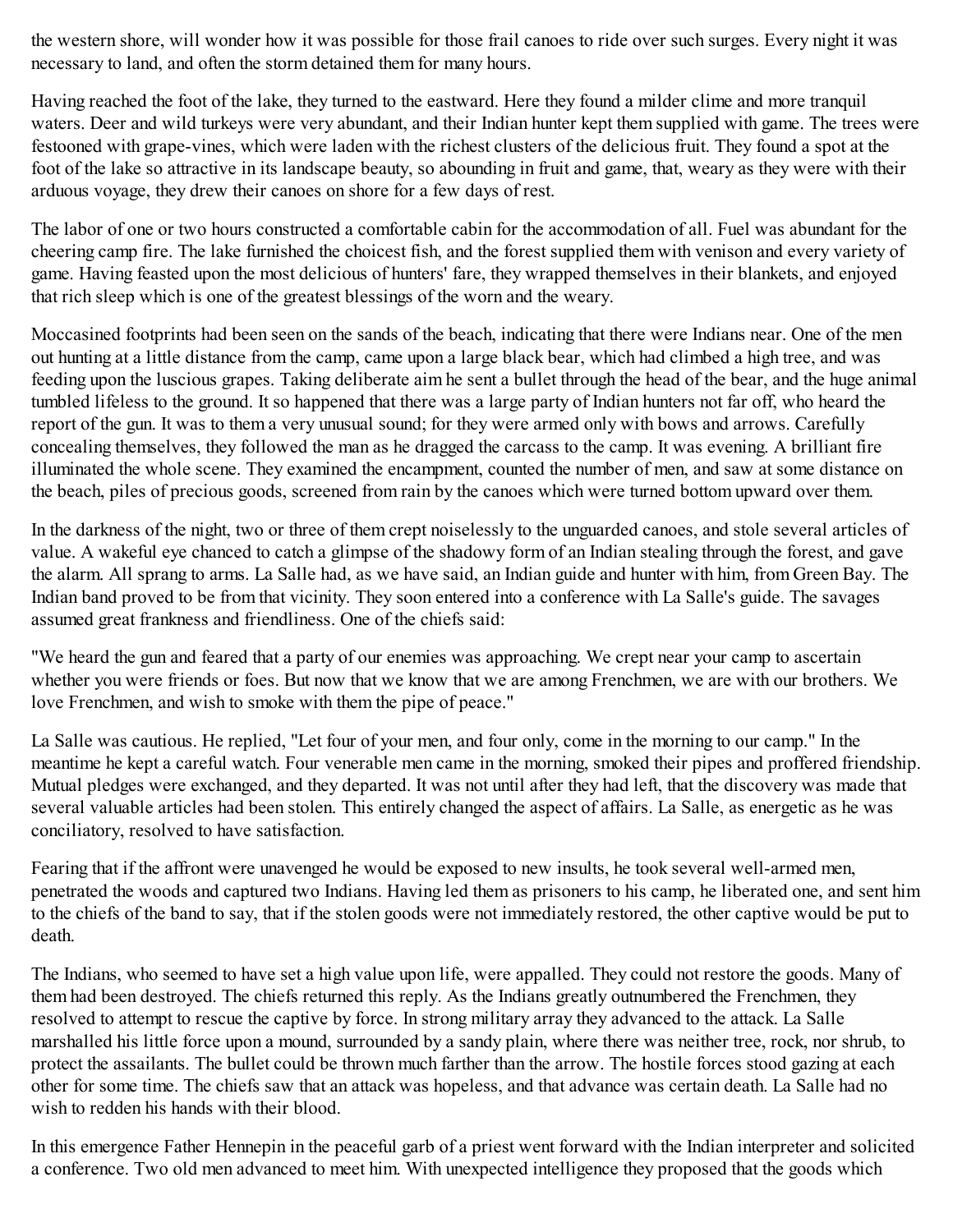could be restored, should be sent back, and that the rest should be amply paid for. This brought peace. Rich presents were interchanged, the Indians giving several beaver-skin robes. There were feasting and dancing and speech-making. All hearts were happy.

Again the canoes were put afloat. Coasting up the eastern shore of the lake fifty or sixty miles they reached the mouth of St. Joseph's River, then called the River of the Miamis. This is the second river in importance in the State of Michigan. It has a good harbor at its mouth, flows through an expanse of two hundred and fifty miles, and affords boat navigation for a distance of one hundred and thirty miles. Here the weary travellers found a port, after a voyage of forty days from Green Bay.

Gloomy clouds of trouble now darkened around. His men, weary of their hardships, became mutinous. They remonstrated against continuing their journey into the depths of the unexplored wilderness, peopled by they knew not what hostile tribes. La Salle had ordered Lieutenant Tonti, with twenty men, to cross the head of the lake and meet him at that point by a much shorter route. The lieutenant had not arrived. It was feared that he was lost. At length he came. But he brought no tidings of the Griffin. Two months had elapsed since that vessel sailed from Green Bay. Her orders were, after discharging her freight at Niagara, to return immediately to St. Joseph's, for another cargo of furs. La Salle had embarked more than all his fortune in that vessel. There was no insurance in those days. He was deeply in debt to the traders in Quebec and Montreal.

Fearful were his apprehensions that the vessel was lost. If so he was ruined, a hopeless bankrupt. The vessel was lost. No tidings of her ever reached any human ears. In some dreadful tragedy, witnessed only by God, the vessel and its crew sunk in the depths of the waters. While thus harassed with anxiety, the cold blasts of approaching winter swept the bleak plains. The rivers would soon be closed with ice. His provisions were exhausted, so that his party was entirely dependent for food upon such game as could be taken. Under these adverse circumstances the resolution of this indomitable man remained unshaken. Gathering his murmuring companions around him, he said:

"I have set out to explore the Mississippi. If you abandon me I cannot proceed. But I shall remain here with the missionaries. You may find your way back as you can, or disperse through the forest as you please."

The men continued to murmur. But for their own protection they worked diligently upon the fort. From this point La Salle intended to establish communication with his depot at Niagara. The boatmen also, who were earnestly devoted to the ritualism of the church, under the direction of the missionaries built a log chapel, where religious services were daily held. A numerous tribe of Indians, the Miamis, but to which the missionaries gave the name of St. Joseph's band, had a flourishing village here. There were very friendly. From the fine boat harbor they could fish upon the lake, or, in pursuit of game, could paddle hundreds of miles up the forest-crowned river and its numerous tributaries. Day after day La Salle watched the horizon of the lake, hoping to catch a glimpse of the sails of the returning Griffin, bringing him supplies, and the tidings that his precious furs were safe and his fortune secure. Night after night he placed his head upon his pillow, the victim of that hope deferred which maketh the heart sick.

Thirty-three days of anxiety and toil thus passed away. The boatmen, who had come with Lieutenant Tonti, increased his number to over thirty men. At the point of land where the river entered the lake, there was a bluff, of considerable elevation and of triangular form, containing an acre or more of pretty level land. It was at that time covered with trees. This commanding position was chosen for the fort. Two sides were bounded by water. On the third or land side of the triangle there was a deep ravine. A breastwork of hewn logs was raised several feet high, enclosing a space eighty feet long by forty feet broad. And this all was surrounded by stout palisades.

The fortress was artistically constructed, and could bid defiance to any attack by the Indians. It was also admirably selected to give the French command of the region, against any encroachments of the English.

Through the whole month of November the men toiled upon these works, fed only upon the flesh of turkeys, deer, and bears, which their Indian hunter brought in. It was learned that the Griffin, which, it will be remembered, sailed from Green Bay, bound first to Mackinac, did not reach that port. The vessel must have foundered somewhere by the way. The natives on the coast had heard nothing of the vessel. Seventy days had now elapsed since she sailed, and all hopes of ever hearing from her again were relinquished.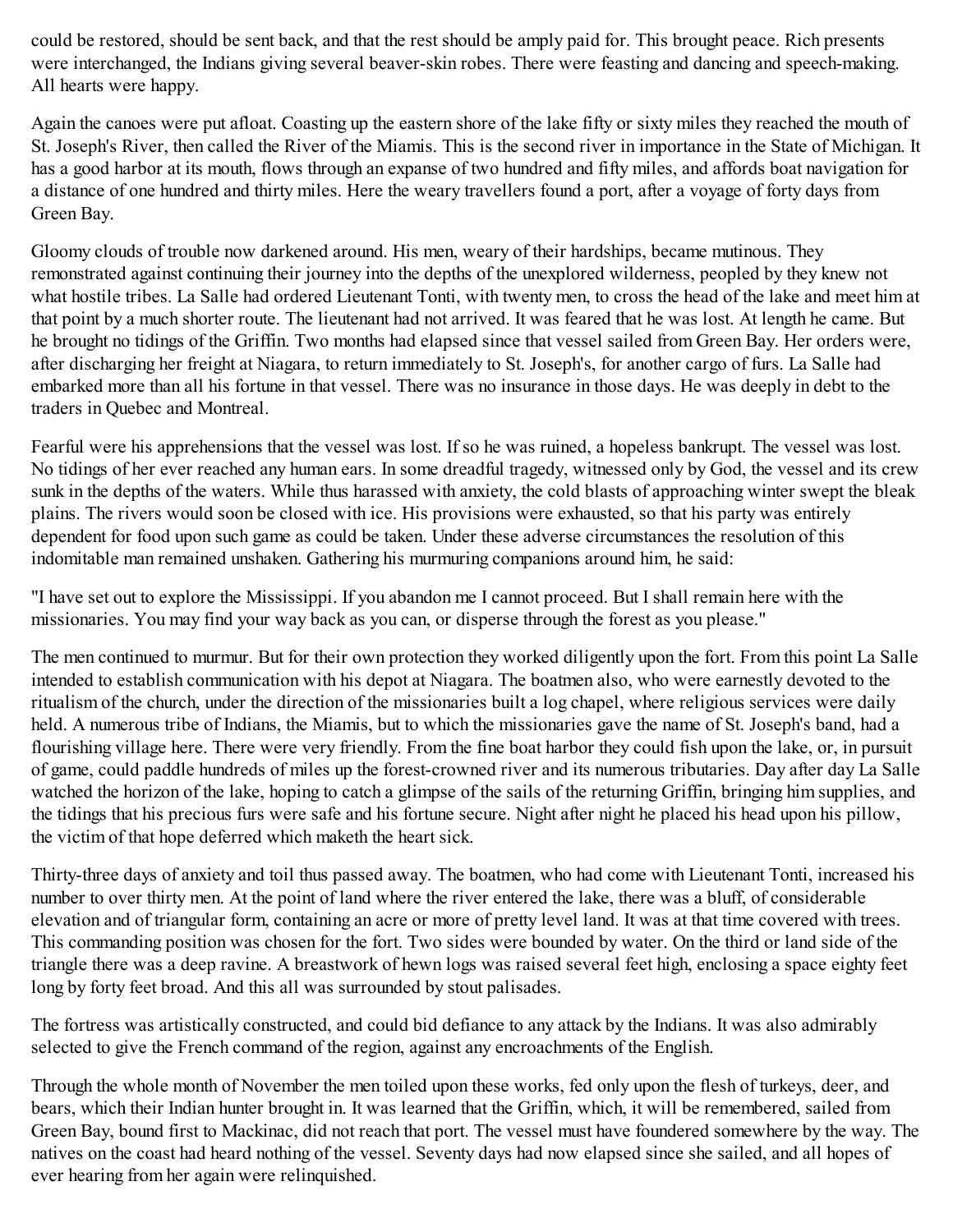On the 3d of December the whole party of thirty-three persons, in eight canoes, left Fort Miami, as La Salle called his works, and paddled up the river, a distance of seventy miles, toward the south. Considerable time was lost in the endeavor to find the trail or portage which led across, westerly from the St. Joseph's River, to the head waters of the Kankakee, which is the eastern branch of the Illinois River.

La Salle, imprudently exploring alone, became lost in the forest. The darkness of a stormy night, with falling snow, overtook him. He fired his gun as a signal of distress; but silence was the only answer. Soon he espied, in the distance, the light of a fire. It was the encampment of a solitary Indian, who had formed for himself a soft bed of leaves. Alarmed by the report of the gun, he had fled. La Salle appropriated to himself the cheerless quarters and slept soundly until morning. All the forenoon of the next day he wandered, and it was not until the afternoon that he rejoined his companions. He came in with two opossums hanging at his belt, which he had killed.

At length their Indian hunter found the trail. They had gone too far up the river. The men took the canoes and the freight upon their shoulders, and carried them over the portage, of five or six miles, which the Indians had traversed for countless ages. Dreary in the extreme was the wintry landscape which now opened before them. The ground was frozen hard. Ice fringed the stream, and the flat marshy expanse was whitened with snow. For nearly a hundred miles the sluggish Kankakee flowed through a morass, which afforded growth to but little more than rushes and alders. Their provisions were nearly exhausted. No game could be found. They were hungry. Each night they landed, built their fires, and with scarcely any shelter wrapped themselves in their blankets for almost comfortless sleep.

At length the river emerged from these dreary marshes and entered upon a large undulating prairie, treeless, but whose fertility was attested by the tall, yet withered grass. The scene became far more cheering. Though most of the herds, which in summer grazed these rich fields, had wandered far away to the south, their indefatigable hunter succeeded in shooting two deer and a stray buffalo, which was found mired. He also took several fat turkeys and swans.

Thus, with revived spirits, the party, having paddled three hundred miles down the infinite windings of the Kankakee, entered the more majestic and beautiful river Illinois. The length of the stream from this point to its entrance into the Mississippi is two hundred and sixty miles, exclusive of its windings. As they were swept down by the current, they came to a large Indian village on the right bank of the river, near the present town of Ottawa. There were four or five hundred cabins, very substantially built, and covered with thick mats very ingeniously woven from rushes. Extensive corn-fields were near the village, but the harvest had been gathered in.

Silence and solitude reigned there. Not a living being was to be seen. The inhabitants had all migrated, according to their custom, to spend the winter in more southern hunting-grounds. Large quantities of corn were stored away for summer use in dry cellars. La Salle removed fifty bushels to his canoes, hoping to find the owners farther south and amply repay them. It would have been of no avail to have left payment, for it would be carried away by any band of Indians who chanced to be passing by. The hunger of his men, in his judgment rendered the taking of the corn a necessity. This spot was probably near the site of Rock Fort, in La Salle county, Illinois.

For four days they continued their course without coming in sight of any human being or any habitation. Yet they passed through scenery often very charming, presenting a wide-spread ocean of undulating land, with groves and lawns and parks smiling so peacefully in the bright sunshine.

The morning of the 1st of January, 1680, came. All gathered around the missionaries to commemorate the opening of the new year by religious services. Prayers were offered, hymns were chanted, sins were confessed, and the blessing of God was invoked upon their enterprise. At the conclusion of these devotions the canoes were again pushed out into the stream. On the fourth of the month they entered an expansion of the river where the breadth of water assumed the dimension of a lake. This sheet of water, now called Peoria Lake, was twenty miles long and three broad.

At its foot they came upon a very large Indian encampment. La Salle presented the calumet of peace, and fraternal relations were immediately established. At this point he decided to build a large boat to sail down the river. The loss of the Griffin, thus depriving him of his supplies, had frustrated all his plans. He built a strong fort, which he called, from his own grief, "Crèvecœur," or the Broken Hearted. Here this extraordinary man left most of his company, and with five men, in mid-winter, set out to cross the pathless wilderness on foot, a distance of twelve hundred miles, along the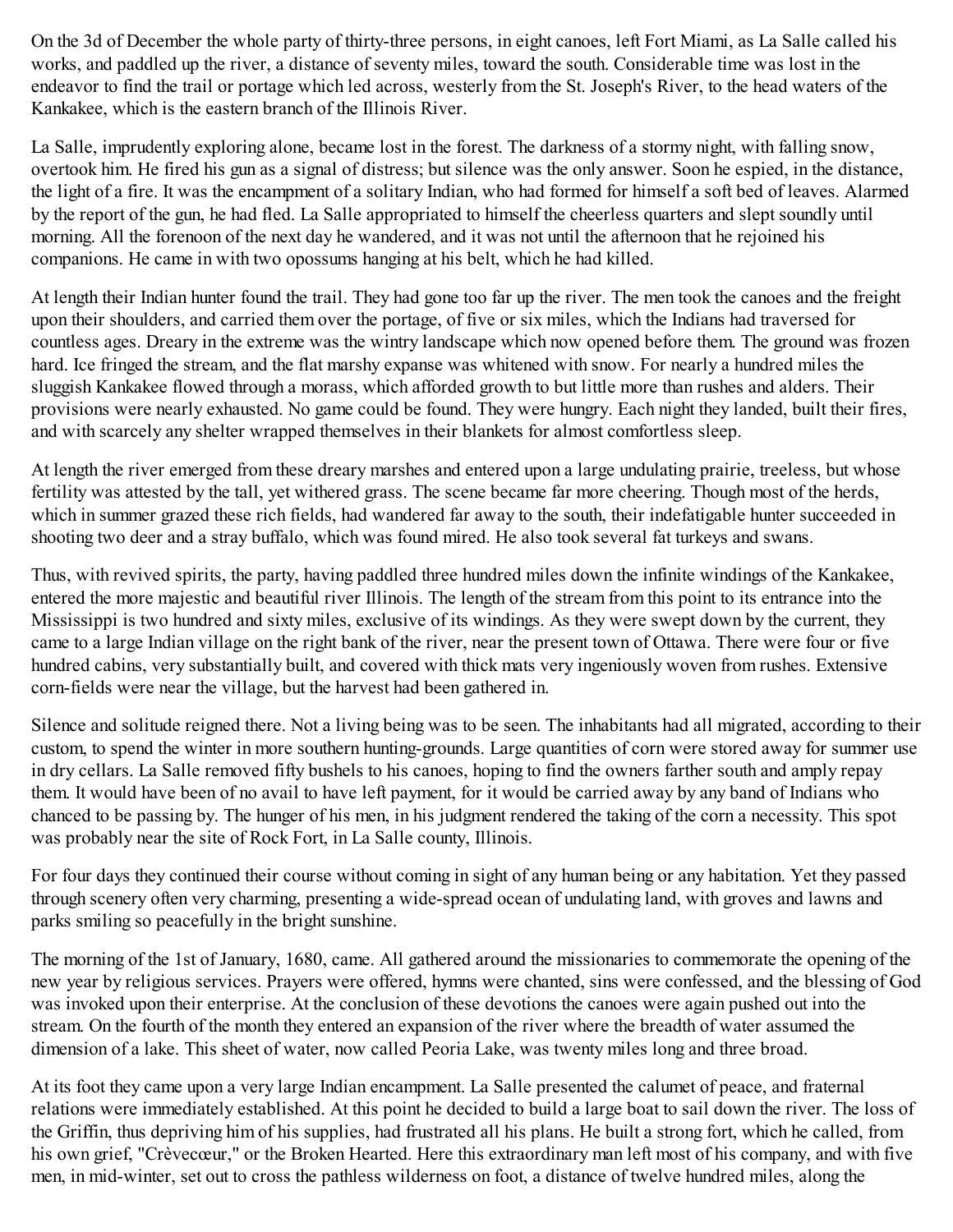southern shores of Erie and Ontario to Fort Frontenac. The wonderful journey, through storms of snow and rain, across bleak plains and morasses and unbridged rivers, was safely accomplished in about seventy days. He obtained the needful supplies, freighted several canoes, engaged new voyagers, and after innumerable perils again reached the head waters of the Illinois. Here he learned that his garrison at Crèvecœur was dispersed and the fort destroyed. This ended his hopes. He went back to Frontenac a disappointed but indomitable man, and the enterprise was for the time relinquished.

Here we must leave La Salle for a time, while we give an account of the expedition from Crèvecœur, up the Mississippi, and of the destruction of the colony.

## **CHAPTER VI.**

### *The Expedition of Father Hennepin.*

Seeking a Northwest Passage. The Voyage Commenced. The Alarm. Delightful Scenery. The Indian Village. Entrance to the Mississippi. Appearance of the Country. The Midnight Storm. Silence and Solitude. A Fleet of Canoes. Captured by the Savages. Merciful Captivity. Alarming Debate. Condition of the Captives.

Two days before La Salle set out from Crèvecœur, on his adventurous journey, through the wilderness, to Fort Frontenac, he despatched Father Louis Hennepin to explore the Mississippi River from the mouth of the Illinois to its source. So little was then known of this continent that La Salle had strong hopes that near the source of the Mississippi, another stream might be found, flowing toward the west, which, by a short voyage, would conduct one to the Pacific Ocean. In this way he hoped that the long-sought-for northwest passage to the Pacific might be discovered.

On the morning of the 29th of February, 1680, Father Hennepin, with but two companions, entered his birch canoe, to prosecute his grand and perilous enterprise. They were to explore unknown realms, crowded with savage tribes. They had their guns, not for attack or defence, but for taking game, with a good supply of ammunition, and with several hundred dollars worth of goods, to conciliate the savages by presents, and to exchange with them for provisions.

With the early dawn they commenced their voyage. The day was fine, the river placid in its gentle flow, and the scenery, on both sides of the stream, of undulating hills, majestic forests, and wide-spread prairies, upon which herds of wild cattle were grazing, was picturesque and alluring in the extreme. As they rapidly descended the river, they met several parties of Illinois Indians, returning to their village at the head of the lake. Their canoes were laden with the game they had taken. The Frenchmen and the Indians exchanged friendly greetings.

The kind-hearted savages endeavored to dissuade them from their perilous voyage, assuring them, with all the wildest exaggerations of Indian superstition, that they would encounter birds as large as buffaloes, who would carry them in their talons as an eagle seizes a rabbit; that there were enormous beasts in the river, doubtless referring to the alligators, who would dash their canoe to pieces, and devour a man at a mouthful; then there were rapids and whirlpools from which they could not escape, and in which they would be surely engulfed; and that if by any possibility they escaped, all these perils, they would fall into the hands of ferocious tribes, who would enslave them, torture them, cook them, and eat them. They entreated the Frenchmen to go back with them to their village, where they could live in safety and in abundance.

The two boatmen, Anthony Auguelle and Michael Ako, were alarmed by these representations, and were strongly inclined to return. But Father Hennepin constrained them to press onward. As they descended the Illinois, they found the river deep and broad, much resembling the Seine at Paris. It would, at times, expand to nearly a mile in breadth. Large trees crowned many of the gentle eminences which lined the stream. Upon ascending the hills, as they landed for their night's encampment, they gazed, with delight in the gorgeous sunset, upon the magnificent prairies spread out before them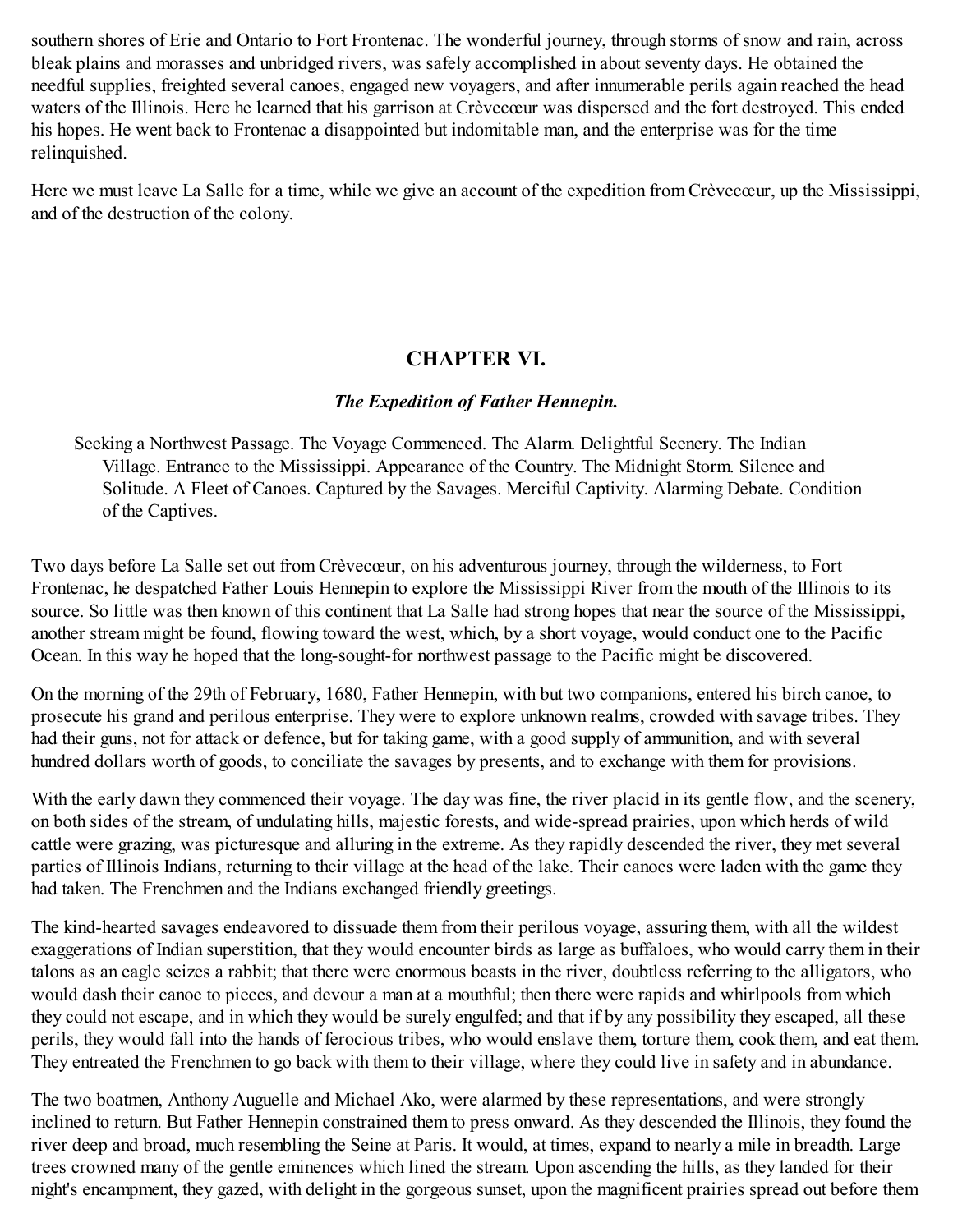as far as the eye could reach.

There is nothing which earth has ever presented more beautiful than those Eden-like landscape resembling the ocean in expanse, which were thus for the first time, unveiled to the view of civilized men. Here and there groups of trees appeared, in small groves, as if planted by the exquisite taste of a landscape gardener. Herds of buffaloes, antelopes, and deer, grazed the herbage in countless numbers. Birds of every variety of song and plumage found here their paradise. And in these fair realms the children of Adam might have experienced joys hardly surpassed by those of their first parents in Eden, were it not for that inhumanity of man to man which has caused countless millions to mourn. To redeem this world from the curse of sin, Jesus the Son of God has suffered and died. And there can be no possible true happiness for the human family until the result of his mission shall be accomplished.

Our voyagers, on the seventh day of their journey, having passed down the windings of the river, about two hundred miles, as they judged, came to a pleasant Indian village of about two hundred wigwams. These Indians had an eye for beauty. Their little cluster of homes was picturesquely situated upon a green plain, gently ascending from the banks of the river, which commanded a view of the water for some distance above and below. The prairie, in its grandeur, spread far and wide around. The village was about six miles above the entrance of the Illinois into the Mississippi River. The tribe was called the Maraos. The hospitable savages, who without any difficulty could have killed the Frenchmen and have taken possession of all their goods, treated the strangers as brothers, and urged them to visit their houses. In these hospitable rites we see beautiful vestiges of the character of man before the fall. But alas! we can never meet the children of Adam anywhere, or under any circumstances, without soon seeing the evidence of that fall when sin entered Eden,

> "Earth felt the wound; and nature from her seat, Sighing through all her works, gave signs of woe That all was lost."

They heard fearful accounts of attacks by ferocious tribes rushing down upon them, plundering, burning, killing, scalping, with mercilessness which demons could not exceed. They were expecting soon another attack, and were then upon the point of abandoning their homes and emigrating to the other side of the Mississippi, to join, for their protection, another large and friendly tribe.

Soon after Father Hennepin resumed his voyage, the Indians, according to his narrative, had their suspicions excited that he was conveying hatchets and guns to their enemies, either intentionally, or which might fall into their hands. They therefore sent a band of their swift-footed warriors down the river, to a narrow pass, to intercept the canoe. This could hardly be considered contrary to the laws of warfare among civilized nations. The Indians had witnessed the lightnings and thunders of the white man's guns, and the terrible energies of their death dealing-bolts. They might surely consider the canoe as freighted with goods which were contraband of war.

We know not what reason Father Hennepin had for suspecting this movement of the Indians. He gives no proof of any such hostile design. It is not improbable that his suspicions were groundless. As he approached the narrow pass where he imagined the warriors to lie in ambush, he saw the smoke of the camp fires ascending from a grove which crowned one of the eminences. This certainly did not indicate any secret movement. He paddled close to the other side of the river, not only without being attacked, but without obtaining even a glimpse of his imagined foes.

On the 8th of March they reached the Mississippi River. The broad flood, a mile in width, swept majestically along, from unknown regions of the north, quite covered with floating ice. The vast masses, two or three feet in thickness, and which could not be eluded, would speedily tear their frail birch canoe into fragments. At the mouth of the Illinois there was a gentle elevation, covered with the stately forest, which commanded a fine view of both of the rivers and of the adjacent region.

Here the Frenchmen drew their canoe upon the shore, erected a camp, with open front, as a shelter from the cold north wind, built their fire, cooked their game, of which they found abundance all around, and waited patiently, four days, for the ice to run by.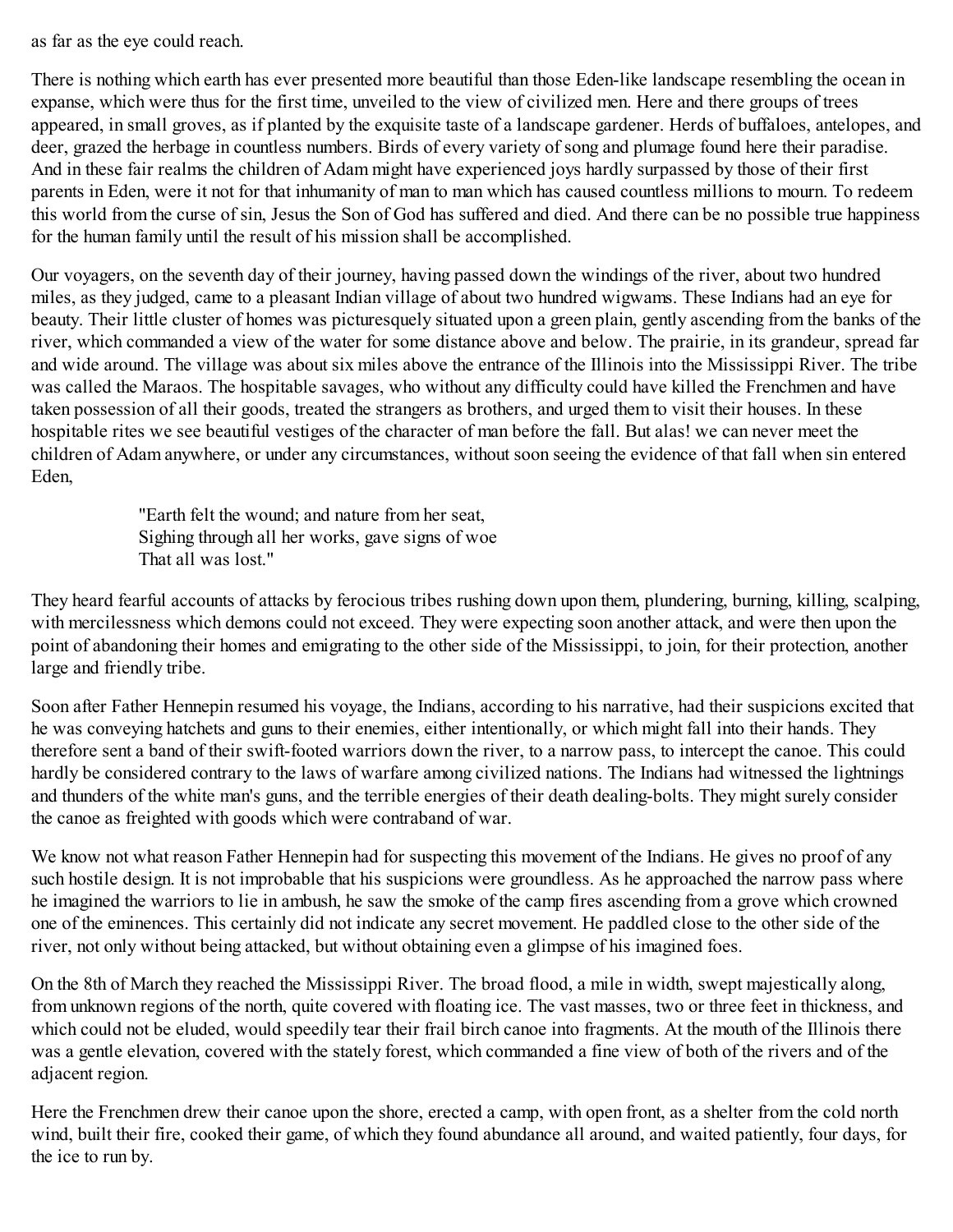In the middle of the Mississippi River, nearly opposite the mouth of the Illinois, there were three small islands, covered with large trees and a dense, tangled growth of brush and vines. The heads of these islands were clogged, for a long distance up the river, with the deformity of immense rafts of drift logs, stumps, and trees. They presented an exceedingly dreary aspect, swept by the freezing winds, with truly arctic masses of ice grinding by, and often ploughed up into great hillocks upon the sand-bars.

At a short distance back from the river a range of hills or bluffs was seen. Between the bluffs and the river the meadow or bottom lands were often treeless, and evidently fertile in the highest degree. On the morning of the 12th of March the Mississippi was sufficiently clear of ice for these intrepid voyagers to venture to launch their canoe upon its surface. Slowly and cautiously they paddled up the stream, keeping near the shore and taking advantage of every eddy which could be found. Through vistas opening between the hills and woods occasional glimpses were caught of prairie regions beyond, whose solitude and silence were only relieved by the spectacle of grazing herds, and thousands of birds upon the wing. There were no signs of human life. Apparently eternal silence reigned over those Eden-like solitudes, disturbed only by the lowing of the herds and the varied notes of bird songs.

As they continued their voyage they came upon many islands, whose thick growth of forest trees was so interlaced with vines and undergrowth as to render them almost impenetrable. Vigorously they plied their paddles, day after day, breasting the strong current of the river, encountering no incident of importance. Every night they landed, drew their canoe upon the grass, turned it over, so as to cover its contents from the rain and the dew, built their frail shelter for the night, kindled their camp fire, whose flame is ever as companionable as it is cheerful, cooked their supper, which they ate with the appetite and zest which labor gives, and then, having offered their vesper prayers and chanted their evening hymn, enjoyed that sweet sleep which is one of the greatest of all earthly blessings. At noon they always had a short religious exercise in their canoe.

They often had mild and beautiful mornings, when the whole wide-spread scene of crystal waters, forest, and prairie seemed illumined with almost celestial radiance. Bird songs filled the air. The prairies seemed crowded with all the varieties of animal life in peaceful enjoyment. No sights of violence or suffering met the eye. No discordant sound fell upon the ear. All was beauty, harmony, and joy. The landscape resembled our imaginings of the world before the fall, when it came fresh from its Maker's hands, and all the morning stars hailed its birth.

But again clouds, like marshalling armies, hurried through and darkened the sky. The tempest rose with its dirge-like wailing. The surface of the river was lashed into surges which threatened to devour them. The rain drenched them. The sleet cut their faces. Hastily they sought the shores. Frequently they had to paddle a great distance along the precipitous banks before they could find any place where they could land. Reaching at length the shore, they first covered their goods with the upturned canoe.

Black night would already envelop them. Groping through the darkness, drenched with rain, and numbed with sleet, they would, with great difficulty, raise some frail protection against the storm. No fire could be kindled. No change of clothing was possible. Throwing themselves upon the wet sod, hungry, shivering, and sleepless, they would anxiously await the dawn. The cry of the lone night-bird, and the howling of wolves, would be added to the discord of the angry elements. In such hours this globe did indeed seem to be a sin-blighted world, upon which had fallen the frown of its Maker.

Amid such changes and toils as these, Father Hennepin and his companions, in their frail birch canoe, paddled along against the strong current of the Mississippi. They breakfasted with the earliest dawn, and continued their voyage through ever-varying scenes of sublimity and beauty, until late in the afternoon. Then they began to look eagerly for some sheltered nook suitable for their night's encampment. The silence and solitude through which they passed, at times seemed pleasing, and again almost awful.

For weary leagues, not a village, not a wigwam, not a solitary Indian, appeared. They seemed to be exploring an uninhabited world. The mouths of many rivers were passed, whose names were unknown to them. With feelings akin to awe, they looked up the long reaches of streams, now known by the names of the Des Moines, the Iowa, the Rock River, and the Wisconsin. They wondered what scenes were transpiring far away upon the banks of these apparently solitary waters.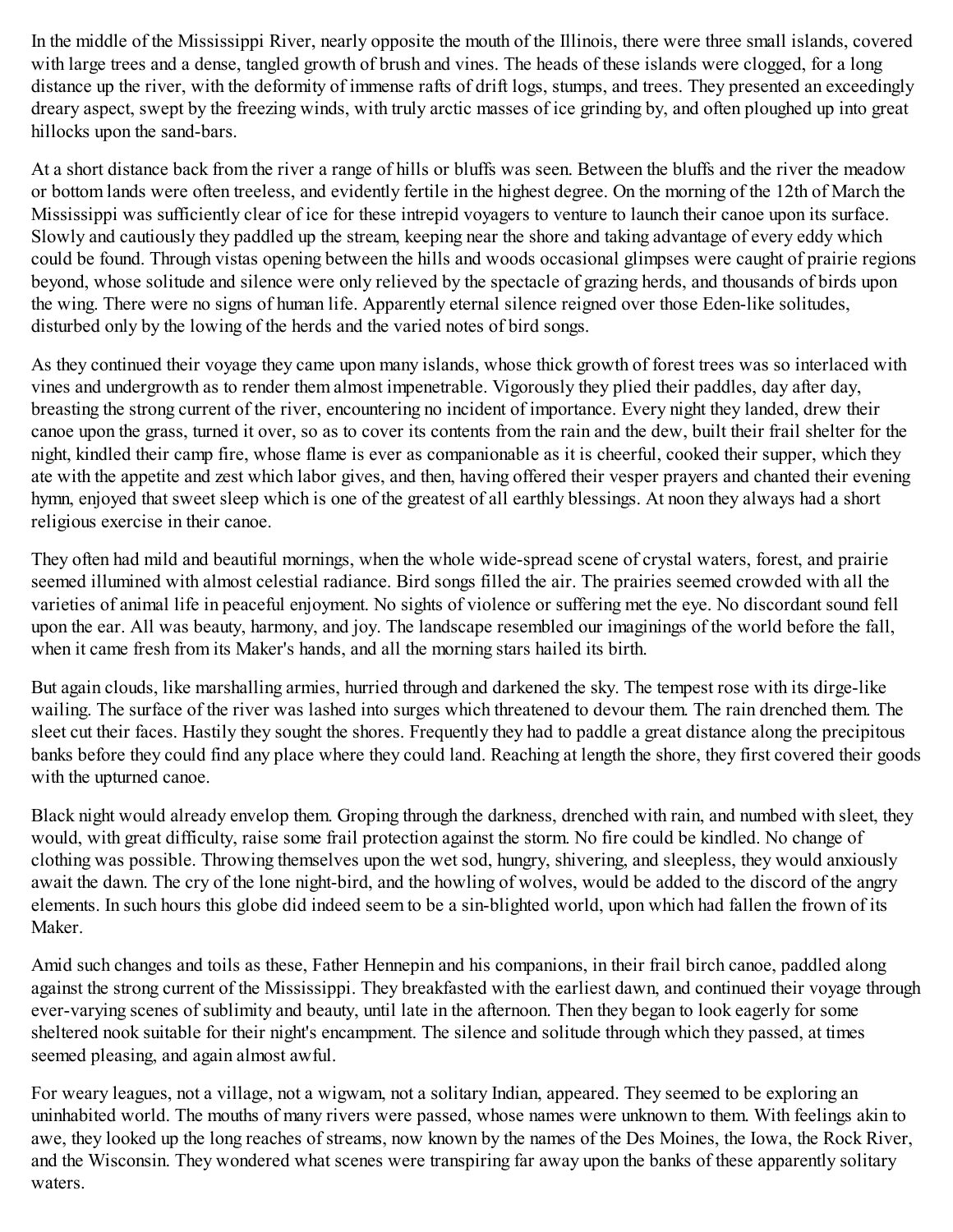They had ascended the Mississippi several hundred miles, when, about two o'clock in the afternoon of the 11th of April, they were startled by seeing suddenly coming round a near headland, thirty large bark canoes, crowded with Indians, plumed, painted, and armed for battle. It was a gorgeous as well as an appalling spectacle. The blades of their paddles sparkled in the sunlight. The savages were dressed in the highest style of barbaric splendor. Their brilliantly colored feathers, fringed garments, and highly decorated bows, war-clubs and javelins, surpassed, in picturesque beauty, any of the ordinary military trapping of civilized life.

The moment the savages caught sight of the Frenchmen's boat, they simultaneously raised a shout or yell, which reverberated along the banks of the river and struck the hearts of the voyagers with dread. Escape was impossible. Resistance was not to be thought of. The little fleet of canoes, descending the river by the aid both of the current and their paddles, approached with great rapidity. Father Hennepin stood up in his boat and in his hands extended toward the savages, the calumet of peace. Speedily he was surrounded, the calumet was snatched from him, and his canoe was taken to the shore, while all the others followed. During all the time the savages were raising frightful cries and yells, the signification of which, whether welcoming or threatening, could not be understood. It was probably near the mouth of the Wisconsin River that this capture took place.

Father Hennepin had been so long among the Indians, visiting various tribes, and had so long been accustomed to contemplate his violent death as an event which might any day take place, that he was far more tranquil in mind than most persons could have been under these circumstances. Speedily his well-trained eye recognized the chief of the savages. He presented him some tobacco, and then endeavored by signs to enter into conversation with him.

The two head chiefs conferred together. They declined smoking the peace calumet, and were by no means cordial in their reception of the strangers. There was evidently a diversity of opinion among them, as to the disposition they should make of their captives. Three blows of the tomahawk would silence them all in death. Their bodies could be thrown into the stream, and their canoe, with all its freight, of such priceless value to the savages, would be in their possession. Probably some of them had visited the French forts, and knew how to use the musket, and appreciated its death-dealing power. Already they had examined every article in the canoe. They had inspected the rifles, and counted the store of bullets and powder. Such an acquisition would aid them inestimably in the war-path upon which they had entered.

The young men clamored for this decision of the question. In the mind of an untutored savage, who has never enjoyed the light of revealed religion, the dividing line between right and wrong must necessarily be faint. With these men, the pride of life consisted in the numbers of enemies they had slain. Inspired by this desire, they were now on the way to attack a neighboring tribe, to burn their homes, destroy their property, kill and scalp men, women, and children, and to take back some of the leading warriors, that they, their wives, and their children might enjoy the delight of seeing them put to death by diabolical torture. Why should they hesitate to tomahawk three white men who had crossed their path? Why not rob and murder them, when by doing so they could acquire possessions of the greatest value?

But God seems to have implanted in every human heart some sense of right and wrong, some conviction of responsibility to a Superior Being. So far as Father Hennepin could understand their sign language, the chiefs informed him that they were going down the Mississippi to attack a village of the Miamis on the Illinois River. The war party consisted of but one hundred and twenty braves. They intended to attack the village by surprise at night. In an hour they would accomplish their fiend-like deed of murder, scalping, and conflagration. Then, with their gory trophies and their prisoners, they would take to their boats and be far away up the river before there could be any rallying of the tribes in pursuit.

Father Hennepin told them that the Miamis had been informed of their intended attack; that they had abandoned their village, had fled across the Mississippi, and having joined another powerful tribe were watching for their approach. The savages on the shore surrounded their captives, and for some unknown reason frequently gave simultaneous utterance to the most unearthly yells.

Father Hennepin affected great composure, assuming that he was among friends. He presented to the chiefs two large fat turkeys which he had shot coming up the river. Then, with his two companions, he built a fire, hung his iron kettle, and commenced boiling some venison. The Indians looked quietly on for a few minutes, and then all gathered in a group to hold a council. Father Hennepin secretly watched their proceedings with the utmost anxiety. Their speeches were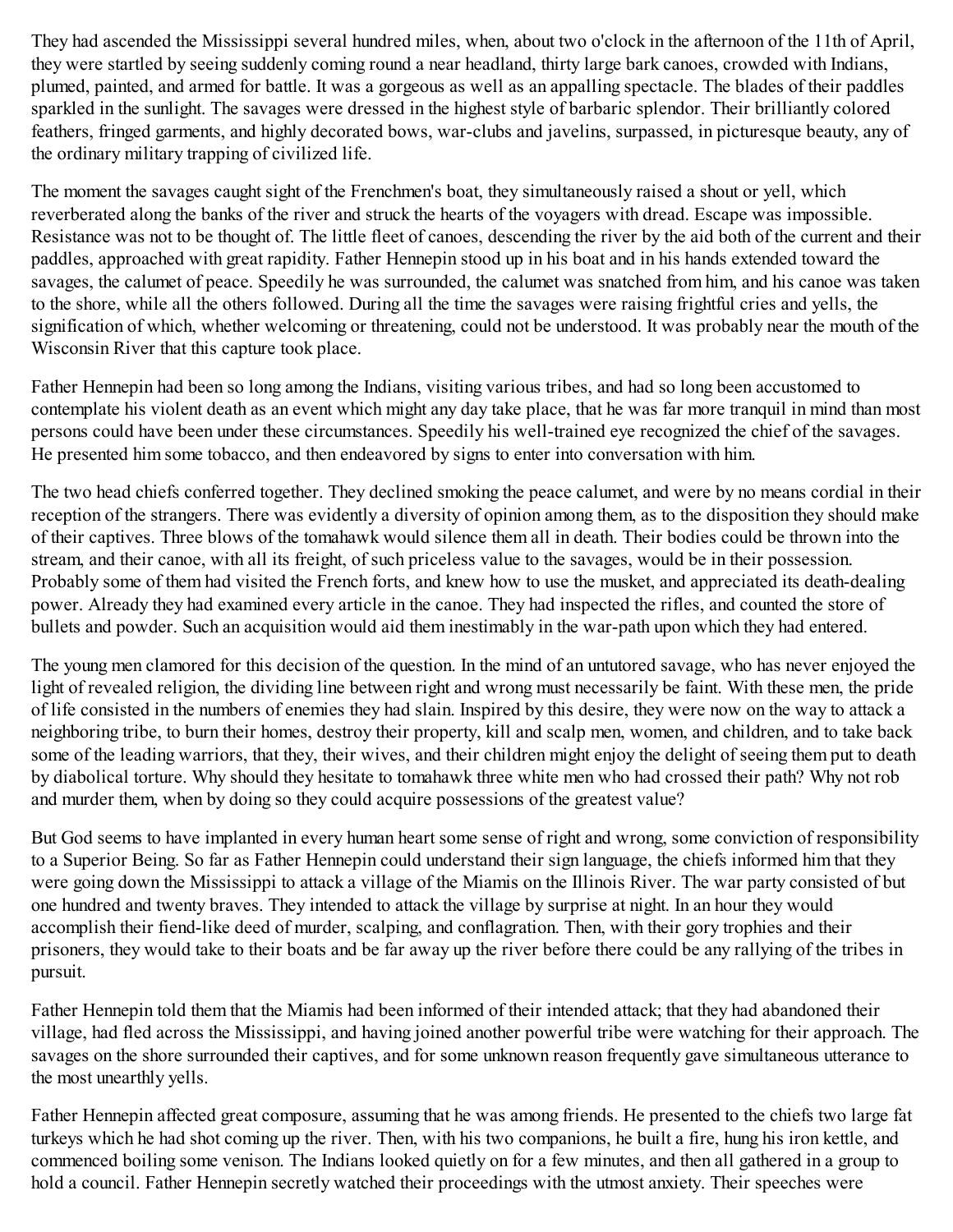accompanied with very much action. The debate was prolonged and vehement. He sufficiently understood the language of signs to perceive that they were divided in opinion, that while a part were in favor of putting them to death, others were urging that their lives should be spared.

With one of his men he went to the canoe, took six axes, fifteen knives, and a quantity of tobacco, and advancing into the midst of the council presented them to the chiefs. He then took an axe, and bowing his head, made signs that the Indians might kill him if they wished to do so. This chivalric deed touched whatever there was of chivalry in the savage bosom. There was a general murmur of applause. Some of them had been roasting, at a fire near by, some beaver's flesh. One of the savages ran, cut a piece of the smoking meat, and bringing it, on a plate of birch bark, with a sharpened stick for a fork, put three morsels into the mouth of Father Hennepin and his companions. As the food was very hot, the savage blew upon it to cool it. He then set the plate before them, to eat at their pleasure.

Still there was a degree of restraint on the part of the Indians, which indicated that there was by no means perfect reconciliation. There was much talking apart, and it was evident that the fate of the prisoners was not yet decided. The representations, however, which Father Hennepin had made, induced them to relinquish their contemplated enterprise, and to turn back from the war-path upon which they had entered. Just before night, one of the chiefs silently returned to Father Hennepin his peace calumet. This greatly increased their anxiety, as it was inferred that it was an act renouncing friendship.

Savages and Frenchmen all slept alike on the ground and in the open air, by the side of their camp fires. There was no watch kept, and the captives had no indication that they were abridged of their freedom. Still they had many fears that they were to be assassinated before the morning. The two boatmen, Auguelle and Ako, slept with their guns and swords by their sides. They declared that if attacked they would sell their lives as dearly as possible. But Father Hennepin said to them, "I shall allow myself to be killed without any resistance. I came to announce to the savages a God, who for the world's redemption allowed Himself to be falsely accused, unjustly condemned, and cruelly crucified, without showing the least enmity to those who put Him to death. I shall imitate the example thus set me."

The night passed peacefully away, and the morning of the 12th of April dawned upon this scene so wild and picturesque.

As all were gathered around their camp fires, cooking their breakfasts, one of the chiefs, Narketoba by name—presenting a hideous aspect in his barbarian military trappings, his face and bare chest smeared with war paint—approached Father Hennepin and asked for the peace calumet. Receiving it, he filled the cup with tobacco, and having taken a few whiffs himself, presented it to one after another of the whole band. Each one smoked the pipe, though some with evident reluctance. The Frenchmen understood this to indicate that, for the present at least, their lives were to be spared. They were then informed that they must accompany the Indians up the river to their own country.

"I was not sorry," Father Hennepin writes, "in this conjuncture, to continue our discovery with this people."

# **CHAPTER VII.**

## *Life with the Savages***.**

Ascending the River with the Savages. Religious Worship. Abundance of Game. Hardihood of the Savages. The War-Whoop. Savage Revelry. The Falls of St. Anthony. Wild Country Beyond. Sufferings of the Captives. Capricious Treatment. Triumphal Entrance. The Adoption. Habits of the Savages.

Father Hennepin and his two companions reëmbarked in their canoe, and, oppressed with varied feelings of anxiety and curiosity, recommenced their journey up the river. The thirty large canoes, filled with their captors, surrounded them. The current was rapid; the savages were seldom in a hurry, and their progress was slow. At night they always landed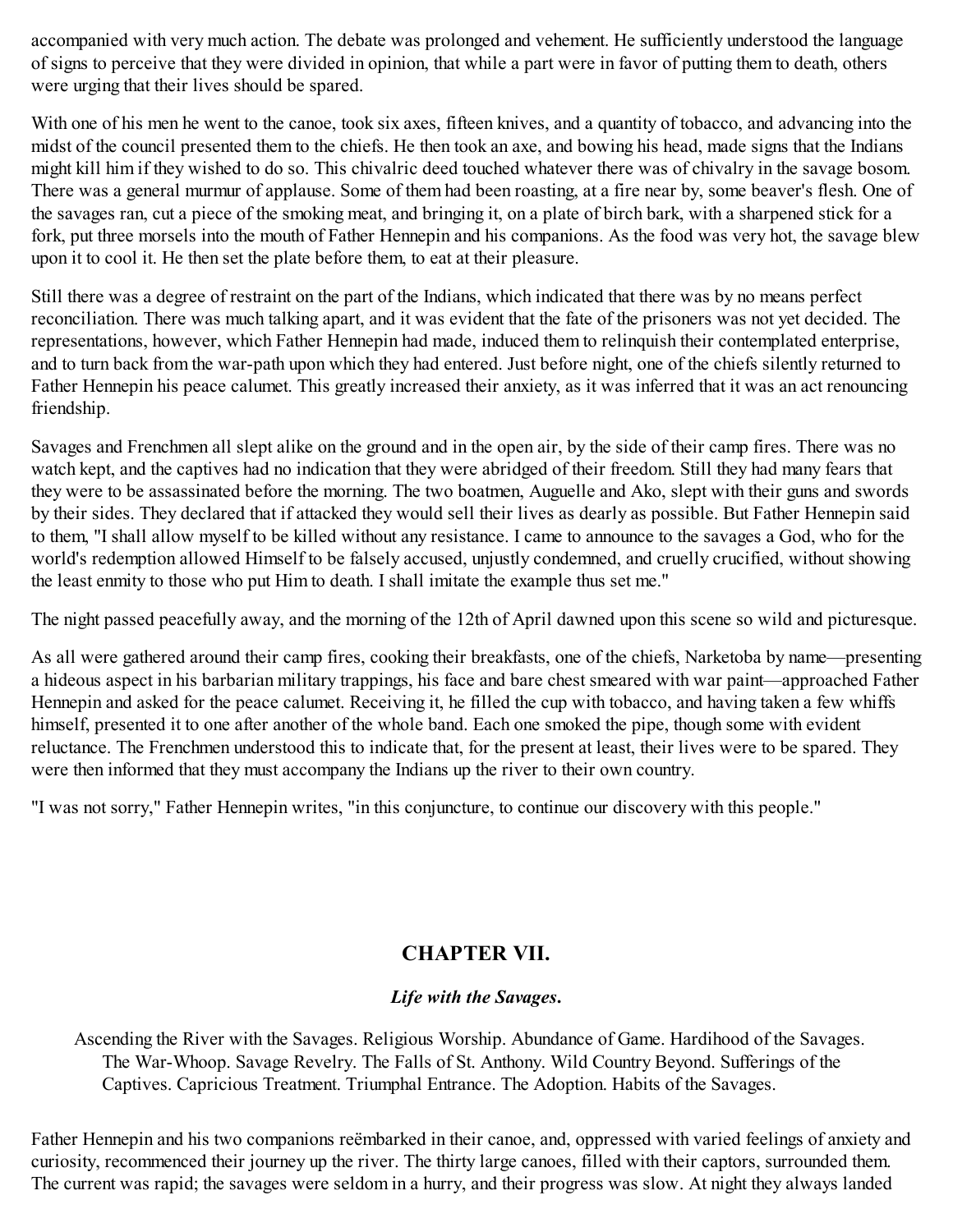and slept in the open air, unless it was stormy, when they would sometimes construct for themselves a frail shelter.

The devout ecclesiastic felt in duty bound daily to say his office, as it was called, in accordance with the rules of the Catholic Church. He had his breviary, composed of matins, lauds, vespers, and compline, or last prayer at night. These exercises he scrupulously performed. The superstitious Indians, seeing him open his book, and move his lips, imagined that he was practising some sort of incantation against them. Angrily they cried out against it, exclaiming, in their own language, "witchcraft."

Michael Ako, who had no ambition to receive a martyr's crown, entreated him, if he must say his prayers, to say them in secret. "If you persist in this course," said he, "you will so provoke the Indians, that we shall all be inevitably killed." Auguelle, who was more religiously inclined, joined in these entreaties, begging him to retire apart, morning and evening, into the forest for his devotions.

But the suspicions of the Indians were aroused. They had a great dread of diabolical influences. Whenever he entered the woods a party followed him. He could get no chance to pray out of their sight. At length he said to his companions:

"I cannot dispense with my prayers, whatever may be the consequences. If we are all massacred, I shall be the innocent cause of your death, as well as of my own."

To accustom the Indians to his mode of worship, he commenced chanting the litany of the Virgin. He had a well-trained, melodious voice. The Indians were pleased with the novel strains floating over the still waters. Paddle in hand they paused to listen. Adroitly, he led them to believe that the Good Spirit had taught him to sing, and had sent him to them for their diversion. It would seem, on the whole, that the Indians treated their captives with remarkable kindness. The canoe of the Frenchmen was heavily laden with articles for trade, and there were but three to paddle. They therefore found it very difficult to keep up with the well-manned war canoes of the savages. The chief placed one or two warriors on board the Frenchmen's boat, to help them stem the current. It was with difficulty that the little fleet accomplished more than twenty or twenty-five miles a day.

The savages were collected from various villages, and it was quite evident that they were still divided in opinion respecting the disposition to be made of their prisoners. One of the chiefs took the Frenchmen under his special protection. He caused them, at each encampment, to occupy the same cabin with him, or to sleep by his side. But there was another chief who clamored for their death. He had lost a son, killed by the Miamis. Every night his dismal howlings were heard, as he wailed piteously, endeavoring to stimulate his own passions, and to rouse his comrades to kill the Frenchmen, so as to seize their arms and avenge themselves upon the Miamis.

But others, who were far more considerate, said, If we kill or rob these Frenchmen, we shall soon use up the few goods they have in their canoe, and no other Frenchmen will dare to visit us to bring us more. But, if we treat them kindly, and purchase their goods fairly, others will come, bringing a great abundance. Thus we can all sell our skins and furs, and supply the whole tribe with the things we so greatly need.

As they were paddling along one day, a large flock of turkeys was seen feeding near the river. Cautiously Father Hennepin paddled near them, and one of his boatmen, taking careful aim, struck down three with a single shot. The savages, who had watched the proceeding with intense interest, were amazed. Many of them, perhaps all, had never seen a gun discharged before, though the knowledge of the arrival of the French, and the wonderful power of their guns, had been widely spread through the tribes. The canoes were all paddled to the shore. With the deepest interest they examined the dead turkeys, and reëxamined the musket. The unseen bolt had struck them down at twice the distance their arrows would reach. An arrow could have killed but one. The bullet had killed three. "Manza ouacangege," exclaimed one of the chiefs, in astonishment, which signified, *The iron has understanding*.

The situation of the Frenchmen was very peculiar, as they hardly knew whether the savages regarded them as prisoners or not. Father Hennepin was still pursuing his original design of exploring the sources of the Mississippi. If the Indians were truly friendly, their companionship was an element of safety, and was to be desired. In order to test the question whether he was his own master, and could follow his own will, he suggested to the chief his design of turning back and following down the Mississippi to its mouth. He might thus find a short passage to the Indies, though he admits that he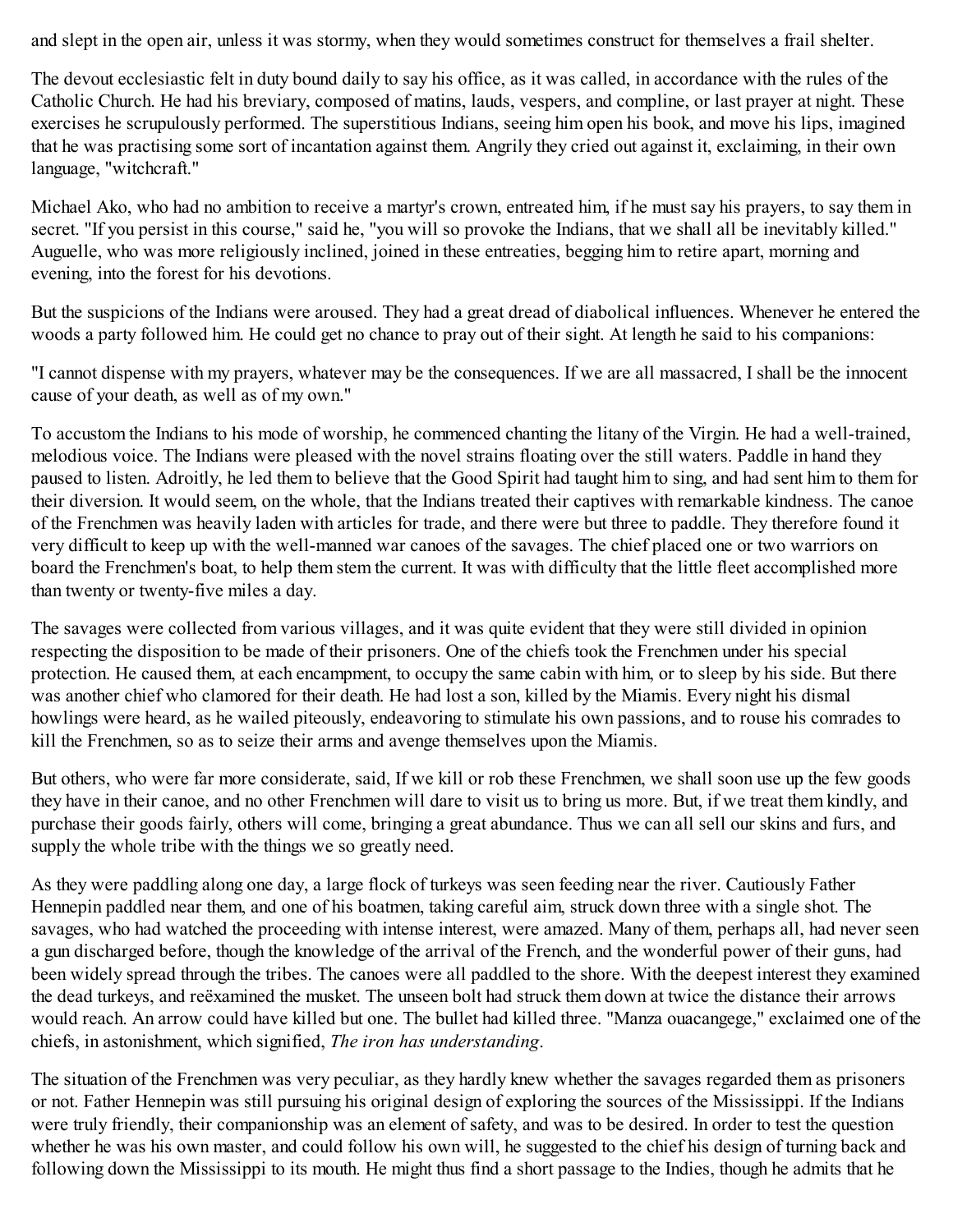thought it more probable that it emptied into the Gulf of Mexico, than into the Red Sea. The chiefs however, promptly signified that they could not consent to be thus deprived of the pleasure of his company.

Though the Indians paddled all day long, with great vigor, against the current, not stopping even to eat until their night's encampment, they never seemed at all fatigued. There was an ample supply of game for food. Having reared their frail shelters, if it rained, kindled their fires and cooked their suppers, they invariably had a war dance, each smoking in turn the war calumet. This was distinguished from the peace calumet by different colored feathers. Their whoops and yells were hideous. And there was something indescribably mournful in the wailings of those who had lost relatives during the war.

Fortunately for the French, all their expeditions had thus far been conducted under the control of religious men. Not an Indian had been killed or wronged by them. They had proved only great benefactors to the Indians. Had a solitary Indian been killed by any Frenchmen, these captives, in revenge, would have been put to death with tortures of the most diabolical cruelty. Had any Miami warriors fallen into the hands of these savages, awful would have been their doom. Father Hennepin and his companions could not but shudder as they listened to the wailing yells of those who mourned their dead, and witnessed the fiend-like expression of their countenances and gestures.

With the earliest dawn, after the night's encampment, some one gave a whoop, which instantly brought every man to his feet. No time was lost in washing or dressing. They generally, as a measure of protection against their enemies, endeavored to encamp upon the point of an island. While some went out to hunt for game, others replenished the fires, and cooked the breakfast, while still others sought the neighboring eminences to discover whether there were any smoke or other indications of a lurking foe. They then entered their birch canoes, which they did not leave until the close of the afternoon, when they landed for another night's encampment.

Thus for nineteen days they continued ascending the river. Father Hennepin estimated that they had made between three and four hundred miles.

One afternoon, as the thirty canoes were being paddled up the stream in a long line, a large bear was seen swimming across the river, a little above them. The canoes in advance promptly surrounded him, and he was speedily killed. Upon dragging him ashore he proved to be a monster in size, and very fat. It so happened that they were opposite a very beautiful prairie. The head chief, whose name was Aguipaguetin, ordered all the canoes ashore for a grand feast. The warriors decorated themselves with paint and feathers, and after partaking of what they considered a sumptuous feast, commenced the wild orgies of the war dance, with hideous yellings and contortions. They all leaped about on the greensward of the prairie, with their arms akimbo, and violently beating the ground with their feet, in measured tread.

The wailing for the dead was blended with their discordant cries. One of the chiefs who was very loud in his demonstrations of grief for his lost son, and who had previously urged putting the Frenchmen to death, frequently in the course of the frantic dance approached the Frenchmen, and placing his hands on each one of their heads, uttered the most piercing dirge-like cries. Father Hennepin could not understand the significance of this strange ceremony, but he had many fears that it indicated violence to come.

Hoping to conciliate the chief, he made him a very valuable present of knives, axes, beads, and tobacco in honor of the son whose loss he so deeply deplored. By these frequent presents, the small store of goods which the canoe could hold was rapidly disappearing. They were then on the borders of a wide expansion of the Mississippi resembling a lake. Father Hennepin gave it the name of Pepin, or the Lake of Tears, from the lugubrious cries of the chieftain in the funereal dance. The next day, or day after, quite a large herd of buffaloes was seen swimming across the river. The enormous creatures, thus taken at disadvantage, were easily killed. Thirty or forty, pierced by arrows and javelins, were soon dragged ashore. The savages had another feast, from the tongues and other most delicate morsels of the animal. All the remainder was left to putrefy, or be devoured by wild beasts. The frail canoes were so crowded that there was no room to store away any game. Neither was there need to do so, for every day brought almost invariably a full supply. It required hunger, and an acquired appetite for such food, to make it palatable; for it was eaten without bread or salt, or any other seasoning.

Some days the Indians seemed very good natured. Again, with no known cause, they were morose and threatening. Even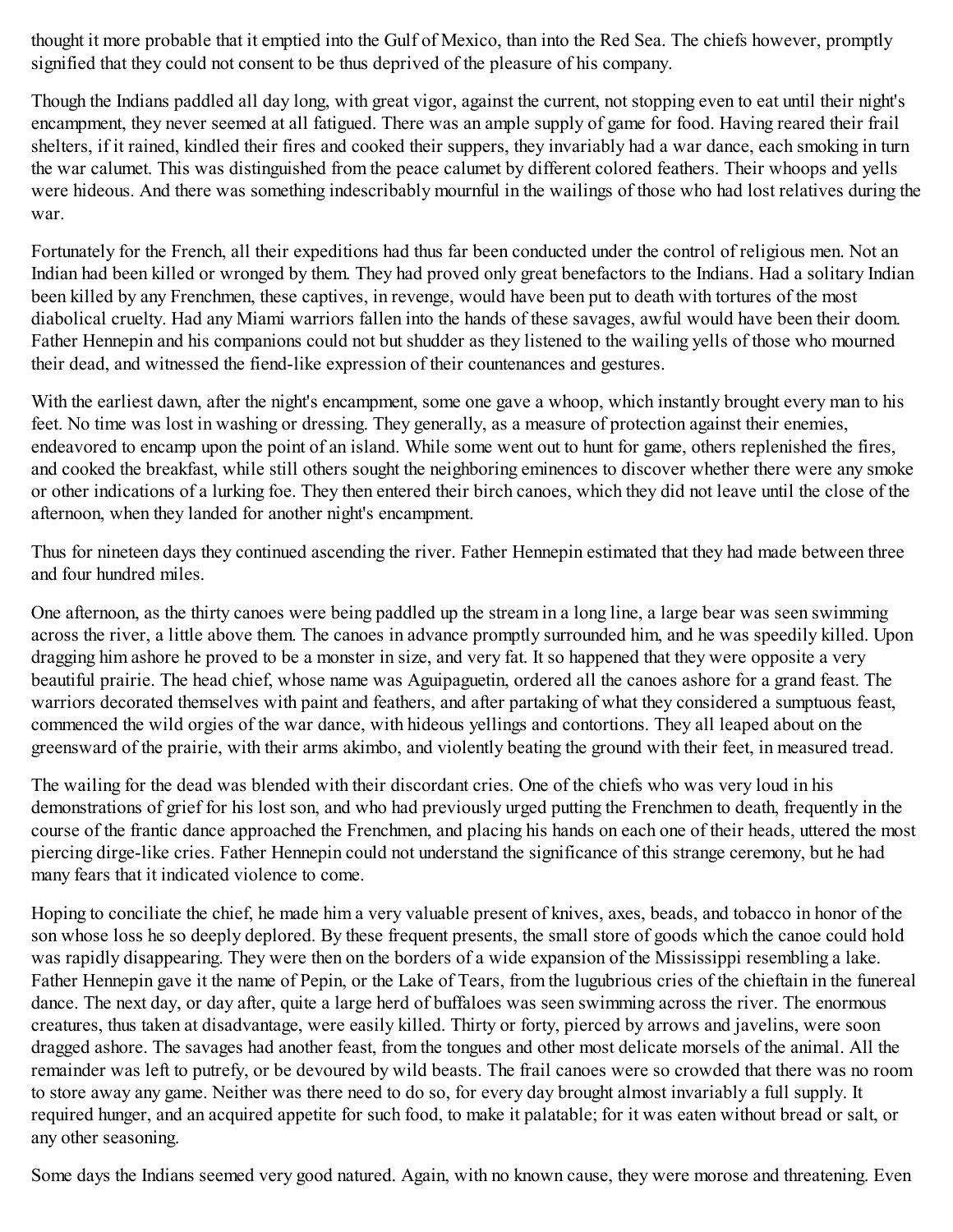the chief who had protected them was as capricious in his conduct as a child. He would at times feed them abundantly, minister to all their wants, and caress them. Again he would allow them, in a stormy night, to be driven from his cabin, to find such shelter as they could. Usually some Indians would be placed in their canoe to help them paddle. Again they would be left to struggle unaided against the rushing flood. The Frenchmen could not speak a word of the language of their captors, or understand a word spoken to them. It is probable that they often misunderstood the significance of signs. But there was no difficulty in perceiving the difference between smiles and frowns, between blessings and curses.

On the nineteenth day of their navigation, the Indians reached one of their villages on the river banks. It was afterwards found that this spot was about twenty-five miles below a remarkable fall in the river, to which Father Hennepin gave, in honor of his patron saint, the name of the Falls of St. Anthony. This hamlet, far away in the north, was a cold and cheerless assemblage of savage homes. The families, in the culture and comforts of life, were but slightly elevated above the brutes around them. There were several chiefs who had lost sons during the war. The captives were given one to each of three of them. Nominally, they were to be adopted in the place of the lost ones. In reality, they were slaves, to be driven farthest from the fire, to have the most scanty supply of food, in case of want, and in all things to endure the hardest fare.

Having thus distributed their captives, the savages seized their property and divided it among themselves. They probably did not consider this an act of robbery, but since the Frenchmen had been graciously received as sons of the tribe, their goods should be appropriated to the public welfare. The village near the Falls of St. Anthony was but a temporary encampment. The tribe into whose hands the captives had fallen, was called Issatis. Their principal village was still farther up the river, nearly a hundred and fifty miles in a northwesterly direction. Probably in consequence of the innumerable windings of the stream, they abandoned their canoes at the Falls, and commenced the journey on foot, traversing an Indian trail which led through forest and moor, over prairie and mountain. It was indeed a wearisome and almost fatal journey to those newly adopted into such hardships of barbarian life. In those early days of spring, and in those high latitudes, it was often bitterly cold. There were remaining snow drifts, and deeper clammy mud and pools of water to be waded, skimmed over with ice, and freezing storms of rain and sleet. They encountered many rivers and swollen brooks, which they were compelled either to swim or ford.

These streams, flowing down from unknown regions in the north, were often encumbered with large blocks of ice. There was but little game in those dismal forests, and on those sear and bleak prairies. The savages were pitiless, and would often give but a meagre portion to their adopted brethren. Father Hennepin often divested himself of his clothes, bound them upon his head, and swam across these streams. Upon reaching the shore, his limbs would be so chilled and benumbed that he could scarcely stand. The blood would trickle down his body and limbs, from wounds inflicted by the sharp edges of the ice. The trail invariably led to spots where the crossings of the swollen streams were not very wide. Several of the Indians were men of gigantic stature. Father Hennepin was a tall man, but his companions were very short, and neither of them could swim. When they came to a ford where the water was over the heads of the short men these tall Indians would carry them across on their shoulders. When all were compelled to swim they would help the unfortunate men across on pieces of drift wood.

The Indians seemed to have sinews of steel. They were alike insensible to hunger, to drenched garments, and to freezing blasts. The celerity with which they pressed on their way, astonished the Europeans. On several occasions Father Hennepin, while traversing the broad bleak prairie, was quite in despair. His trembling, tottering limbs would scarcely support his body. Once, feeling unable to take another step, he threw himself upon the ground, declaring that there he must die. The rank and withered grass of the prairie was five or six feet high. Very deliberately one of the savages set fire to the grass. It burst forth in a consuming flame. "Now," said he, "you may follow us or be burned to death."

On one occasion, when Father Hennepin had thrown himself upon the ground, in utter exhaustion, one of the chiefs of the party came to him, and pulling up a quantity of dried grass, made a soft bed for him to lie down upon. Then seating himself by his side, he took from his pocket two pieces of wood, very dry. One was a small block of cedar, with an indentation in the centre, about two thirds of an inch in diameter. The other was a round peg, five or six inches long, which fitted into the hole in the block. This block he placed upon his knee, and fitting the peg into the socket, spun it round with wonderful rapidity between his two palms. Soon smoke began to appear, then a few sparks were elicited, and then a gentle flame rose from the dust of the charred wood. He lighted his pipe, and after smoking for a moment,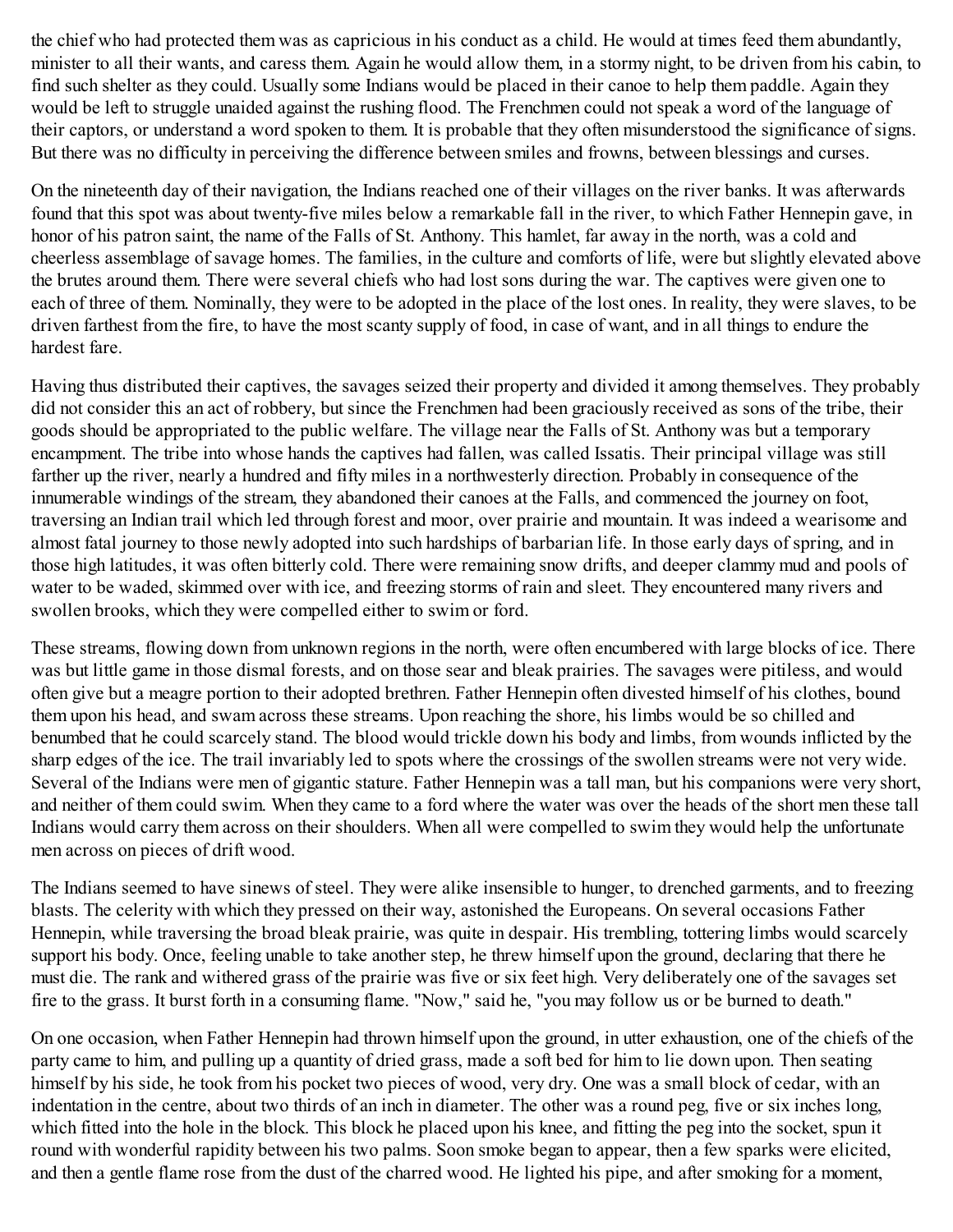gave it Father Hennepin to smoke. He then put his hands affectionately on the Frenchman's head, and moaned and wept.

What did this all mean? Were the sympathies of the savage excited, in view of the sufferings of the white man? Were his tears caused to flow in anticipation of torture at the burning stake, to which he might suppose the victim to be doomed? Or was this an act of barbarian mourning over some loved one lost in battle? Father Hennepin could not interpret the deed. But he greatly feared that it indicated dreadful woes to come—sufferings, the thought of which was sufficient to agitate even a savage breast.

After a weary journey of five days, this party of forty or fifty warriors, with their captives, approached their destined village. It was far away in the northern wilderness, east of the Mississippi, which majestic stream had there dwindled into a rivulet. They were near the head waters of a river, since called the St. Francis. It was indeed a dreary and savage wild which they had penetrated, and from whose glooms the captives could not expect ever to emerge. In some way the inhabitants of the village had heard of the approach of the warriors, and quite a number of the women and children came out to meet them.

In a sort of triumphal entrance, like that of the ancient Romans, they took Auguelle, dressed him as gorgeously as they could, in Indian costume, painted his face, daubed his hair with grease, and fastened upon his head a plume of eagle's feathers, brilliantly colored. They placed a gourd in his hand, containing a number of round pebbles, which he was directed to shake for music, with the accompaniment of his voice, shouting a French song. The Frenchmen, in dreadful incertitude respecting their fate, were agreed in the conviction that it was good policy to do every thing in their power to conciliate their captors.

The warriors were much chagrined in returning from their expedition without a single scalp, without a single captive from their enemies, without having even struck a blow. It was necessary for them therefore to make as much parade as they could of their French prisoners. Yet the most ignorant Indian of them all could not but perceive that there was not much to be boasted of in a hundred and twenty warriors having picked up three peaceful canoe men, who had made no resistance, who had never done them any harm; who had come into their country as friends, making them rich presents, and who undeniably desired only to do them good.

They could not utter the scalp halloo, nor the yell announcing that they were bringing victims for the stake. But they made the forest resound with their war-whoops, and with their shouts of triumph. During the absence of the war party, the women and the old men had planted several stakes, and had gathered around their large quantities of dried grass, with which they intended to scorch and blister and consume the prisoners, whom they doubted not the victors would bring back. They were anticipating a grand gala day in dance and yell, as they witnessed the writhings of their victims and listened with delight to the shrieks which agony extorted.

Father Hennepin and his companions were appalled as they looked at these stakes and these preparations for torture, and feared that they were to occupy the places prepared for the Miamis. They, however, concealed their fears, carefully abstained from the slightest indication of anxiety, and assumed that they were contented and beloved members of the tribe which had adopted them.

It was about the 21st of April, 1680, when these unfortunate men, who had been cradled in France, were led into the miserable hovels of this village of savages. They were all conducted into the wigwam of the principal chief. Here, much to their encouragement, the chief presented them his own peace calumet, to smoke. He then gave them, in a birch bark dish, some boiled wild rice, seasoned with dry whortleberries. Half-famished as the Frenchmen were, this was by no means unpalatable food.

After this feast each one was conducted to the wigwam of the Indian by whom he had been adopted. These Indians lived in different villages several miles apart. The captives now found, much to their sorrow, that they were to be separated. Father Hennepin was adopted by the chief Aquipaguetin, and was conducted nearly three miles, often through marshes knee-deep with mud and water, till they came to a considerable stream, probably one of the upper tributaries of the St. Francis River. Here five wives of the chief, with their canoes, were obsequiously waiting the approach of their lord and master. A young son of the chief was also with them. The chief informed them all that he had adopted the white man in the place of the child he had lost; and that his wives were to call him their son, and that his son was to call him brother.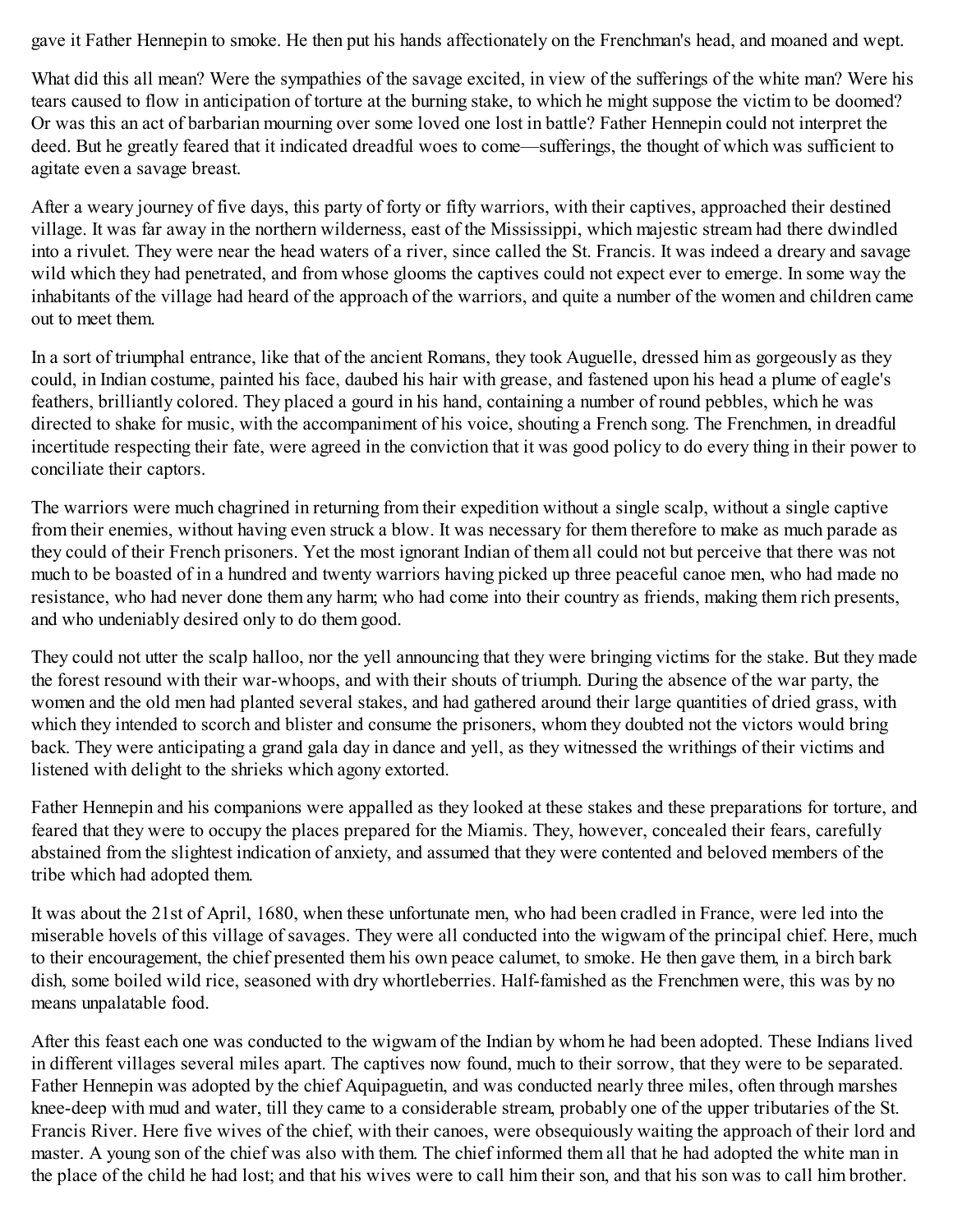The women paddled the canoes down the dark stream fringed with gloomy evergreens and tangled underbrush, until they came to an island upon which there was a small cluster of cabins. Here was the residence of the chief. His wigwam was large, though but a single room, and was crowded with his wives and children. Father Hennepin was immediately presented with some boiled fish on a birch bark plate. But he was so very weak, from exposure, toil, and emaciation, that he could not rise from the ground without assistance.

The medical practice of the chief was peculiar; but either in consequence of it, or in spite of it, the sick man got well. A small hut, called a sweating cabin, was built, very tight. This was made more impervious to the air by covering it with buffalo skins. A large number of stones heated red hot were placed inside, which raised the temperature almost to that of an oven. The sick man crept in, followed by four medical practitioners. The entrance was closed. The Indians then began to wail and howl, probably to frighten off the evil spirits, who they supposed had invaded the sick man's body. At the same time they commenced rubbing their patient violently from head to foot. The perspiration oozed from every pore, and fell from him like rain drops. The heat was intolerable. He nearly fainted, and was for the time greatly debilitated. This regimen was followed three times a week for two or three weeks, when, Father Hennepin writes:

"I felt as strong as ever."

# **CHAPTER VIII.**

## *Escape from the Savages.*

Preaching to the Indians. Studying the Language. The Council. Speech of Ou-si-cou-dè. The Baptism. The Night Encampment. Picturesque Scene. Excursion on the St. Francis. Wonderful River Voyage. Incidents by the Way. Characteristics of the Indians. Great Peril. Strange Encounter with the Indian Chief. Hardships of the Voyage. Vicissitudes of the Hunter's Life. Anecdote. The Return Voyage.

There was a singular combination of intelligence and childish simplicity developed by the Indians. Father Hennepin had a small pocket compass, of which they stood in great need. When they saw him turn the needle with a key, they were awe-stricken, and whispered to one another that it was a spirit which had become obedient to the white man's will. He had an iron pot, with three feet resembling a lion's paws. This they never dared to touch, unless their hands were covered with some robe. What could have been the cause of this senseless fear, it is impossible to imagine. The same men on other subjects would reason with great logical acumen.

The good ecclesiastic was still very anxious for the conversion of the Indians. He manifested more solicitude for their salvation, than for his own restoration to liberty or the preservation of his own life. He immediately entered upon the vigorous study of the language. Having learned that the phrase, "Taket chia biheu," meant, "How do you call that," he commenced compiling a dictionary. He had a natural facility for the acquisition of languages, and made rapid progress. Fortunately he had paper and ink, and eagle's quills were easily obtained.

Hour after hour he spent inquiring the meaning of words and the names of things. The chiefs were quite pleased in teaching him and in seeing how fast he was acquiring the power of talking with them on all familiar subjects. His writing the words was an inexplicable mystery to them. They would often question him respecting the names of things. He would refer to his memorandum and then tell them correctly. This not only surprised but seemed to overawe them.

Father Louis Hennepin was called, by his two French boatmen, Père Louis. The chief who had adopted him was one day exhibiting to some chiefs who were visiting his wigwam, this wonderful power of the white man in recalling a difficult name, by looking at the characters he had written. Very solemnly he said: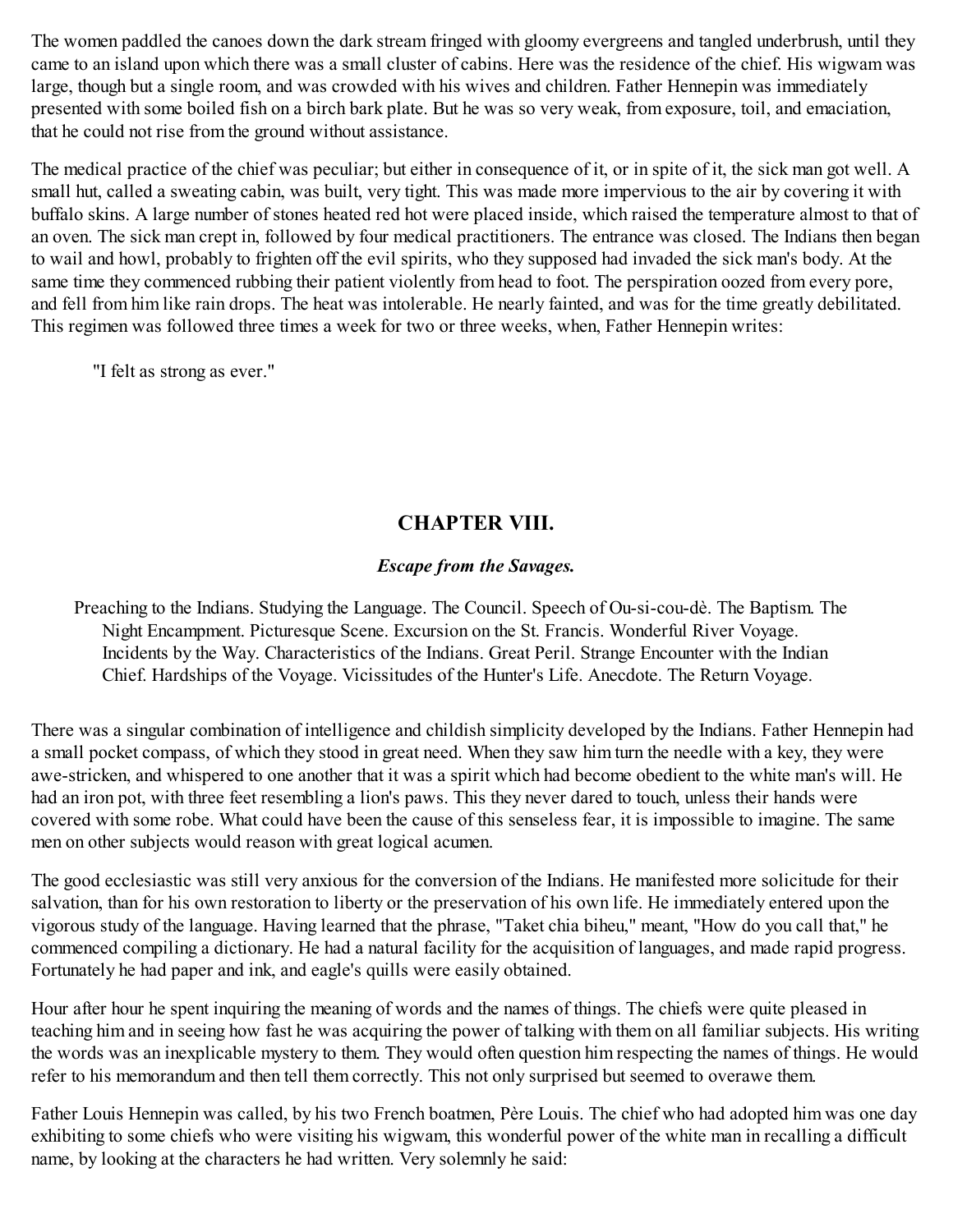"There must be an invisible spirit who tells Père Louis everything we say."

Neither of the other Frenchmen could write. The dress of the ecclesiastic was much more imposing than that of the boatmen. He was a tall, fine-looking man, ever moving with that dignity which seems instinctive in one accustomed to command. The keen-sighted Indians were not slow in recognizing his superiority of rank, and all considered him invested with supernatural powers. Often, when it rained as they were wishing to go hunting, they would entreat him to sweep away the clouds. His invariable reply was, pointing to the skies, "The Great Spirit there controls all things. I have no such ability." They stood in awe of his spiritual power, and their good feelings were won by his invariable serenity and kindness. They contributed beaver skins, to the value of about one hundred dollars, which they presented to him to induce him to remain and take some wives and have a richly furnished wigwam. But he declined the present, saying:

"I did not come among you to collect beaver skins, but to teach you to love and obey the Great Spirit. I wish to live as you do, sharing your hard fare."

Very wisely he assumed that he came voluntarily among them, and that when the time came for his departure, no one would think of throwing any obstacle in his way. It was a time almost of famine with the Indians. The summer birds had not returned. Game was very scarce. There was great suffering for want of food. And these strangely inconsistent creatures, while affecting the greatest kindness, would conceal the little food they had, get up in the night and eat it secretly, leaving Père Hennepin to the gnawings of hunger.

"Although women," he writes, "are for the most part more kind and compassionate than men, they gave what little fish they had to their children, regarding me as a slave made by their warriors in their enemy's country, and they reasonably preferred their children's lives to mine."

One day a deliberative council of Issati chiefs was held, to consult respecting various matters. Père Louis, having been adopted into the tribe as the son of the head chief, attended. He could understand nearly all that was said. There was a very able chief, by the name of Ou-si-cou-dè, who had manifested great esteem for the father. He rose and said:

"We all ought to feel indignant in view of the insulting manner in which our young men treated Père Louis on the way. They were young warriors without sense, and perhaps knew no better. They robbed him and wanted to kill him. They acted like hungry dogs, who snatch a bit of meat from the bark dish, and run. They abused men who brought us iron and merchandise, which we never had before."

Père Louis had considerable medical skill, and had brought with him several simple remedies. He was ever ready to attend the sick, and his success in medical practice gave him great renown. A little child was dying. According to the belief of Father Hennepin, if it should die unbaptized, it was lost. But how could he baptize the heathen child of heathen parents. Great was his anxiety, and fervent were his prayers for enlightenment. At length his kind heart obtained the victory over his theological creed. The solemn rite was performed with deepest emotion. Giving the child, a little girl, the Christian name of Antoinette, in honor of St. Anthony, he said:

"Creature of God, I baptize thee in the name of the Father, and of the Son, and of the Holy Ghost."

To his great grief he could not say mass, for want of wine and the appropriate vestments, which had been taken from him. He however spread an altar cloth, which he had retained about his person, upon the body of the child. When the spirit had taken its flight, he gave the remains Christian burial.

The news of the arrival of the Frenchmen in the villages of Issati, spread far and wide through the adjacent tribes. An embassy of Indians came to visit Father Hennepin from the distance of several hundred miles in the far west. They approached him with reverence, and had many questions to ask him. They were men of high rank and dignity, and their questions indicated much thought.

"We live," they said, "in a much milder clime, where there are immense plains and boundless prairies; where herds of thousands of buffaloes roam, and where deer and turkeys and innumerable other kinds of game are found in abundance. There is no hunger there, for food can always be obtained."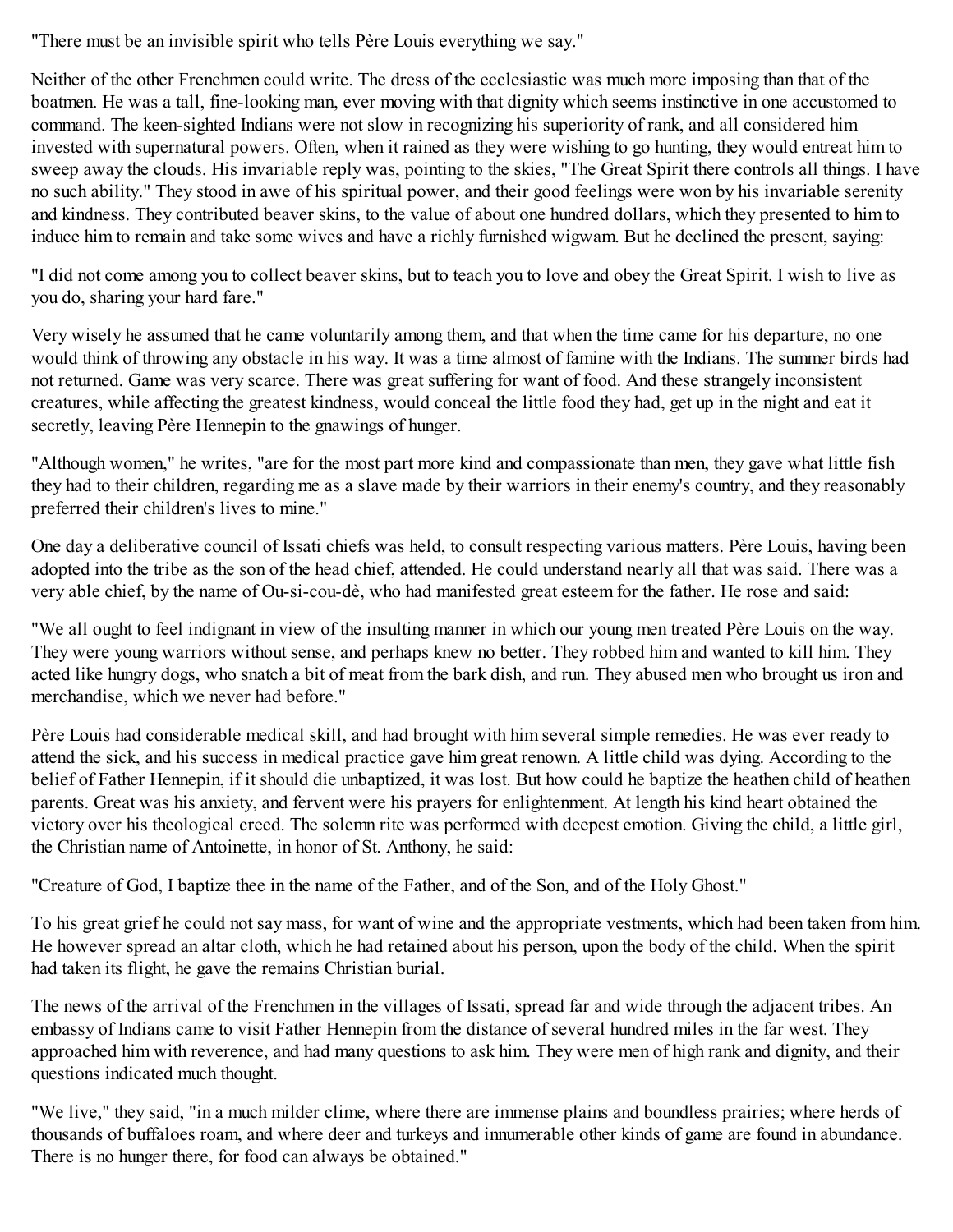They expressed the earnest wish to take Father Hennepin back with them. But his own tribe were just about to set out on a grand hunting excursion, to the sunny realms of the southwest. A hundred and thirty families, and also two hundred and fifty warriors, embarked in a fleet of eighty birch canoes, about the middle of July. The embarcation was a wondrous spectacle, such as civilized eyes have rarely beheld, and can never witness again. A canoe had been provided for the three Frenchmen. But the two Frenchmen were jealous of the extraordinary respect with which Father Hennepin was treated and refused to take him on board.

As this strange fleet in a long and straggling line descended the St. Francis River, Father Hennepin stood upon the banks extending his hands in a benediction. Two Indians, passing by in a small canoe, seeing him thus deserted, paddled ashore and took him with them. This overloaded the canoe, and it began to leak. It required constant exertion on the part of Father Hennepin to bail out the water with a small birch cup, as fast as it ran in. The canoe did not weigh fifty pounds. Great care was necessary to preserve its equilibrium, for almost the slightest irregular motion of the body would upset it.

At night all landed. Sleeping in the canoes, or navigating them in the dark, was impossible. Here again one of the strangest of earthly spectacles was witnessed. Beneath the gloomy pines which fringed the stream, countless camp fires were gleaming. Men, women and children were running about in all directions. Some were cooking the supper; some, rearing frail shelters for the night. There was chattering and bandied jokes and laughter. The proud warriors, despising any menial employment, strutted about with lordly air.

Michael Ako was a most graceless fellow, and it was his influence which had excluded Father Hennepin from the canoe. But Anthony Auguelle was much more devoutly inclined. He was ashamed of their conduct. In the evening he sought out Father Hennepin, and offered a poor excuse for not receiving him into their canoe, saying it was so small and frail that had three been in it, it would inevitably have been swamped. The father was not deceived, though he accepted the apology.

After four days' paddling down the St. Francis River, the little fleet reached its mouth, where it empties into the Mississippi. They crossed to the west shore of the great river, and encamped upon an eminence there. It was impossible for Father Hennepin to be very accurate in his estimate of distances. He judged that they were then about twenty-four miles above the Falls of St. Anthony.

At this spot there was a forest of birch trees, and suitable wood for canoe frames. They had commenced the voyage with old canoes, which were frail and decayed, and in which they could not safely launch forth upon the turbulent flood of the Mississippi. The whole band consequently encamped for several days upon this eminence, to construct new canoes. The veteran hunters wandered through the forests and over the prairies, to hunt stags, deer, and beaver. The larger boys and girls brought to the encampment their arms full of birch bark, with carefully selected twigs for frames. The experienced women, with nimble fingers, joined the seams and fashioned the buoyant and graceful boat. All were busy.

But the hunters were unsuccessful. They brought in but little game. The whole community was fed upon thin broth, and there was but little of that. Father Hennepin, accompanied by Anthony Auguelle, in their great hunger, wandered about searching for wild berries. They found but few, and those which they ate often made them sick. The surly Michael Ako refused to go with them.

The tribe of Indians encamped in July, 1680, upon the Upper Mississippi, opposite the mouth of St. Francis River, numbered between four and five hundred souls. There was a great want of food in the camp. According to Father Hennepin's estimate, they were about two hundred miles above the mouth of the Wisconsin River. He told the Indians that when La Salle left Crèvecœur for Fort Frontenac to obtain supplies, he promised to send to the mouth of the Wisconsin River, a reinforcement of men, with powder and guns, and very many other articles for traffic with the Indians.

They therefore consented that he should descend the river to this point, to obtain the supplies. These strange men were too polite to intimate that they distrusted his word and considered this merely a plan devised for his escape, as it probably was. They however, furnished him with a canoe only sufficiently large to bear him and Anthony Auguelle, with their needful luggage. By this contrivance, Michael Ako was left behind as a hostage for their return.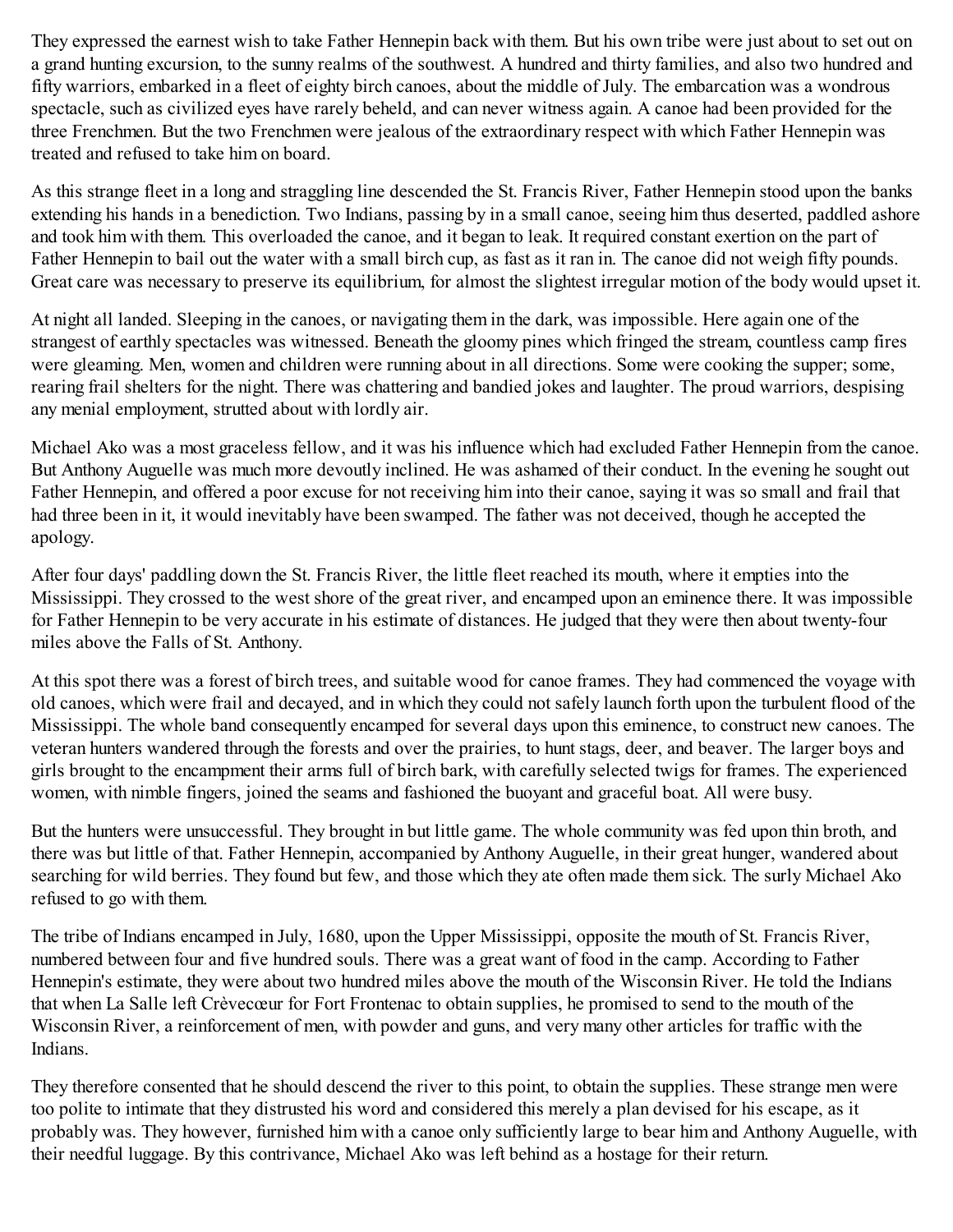The two Frenchmen set out, in a birch bark canoe, for this river voyage, going and returning, of four hundred miles. The only articles they could obtain to take with them, to meet the casualties of the way, were a gun, fifteen charges of powder, a knife, an earthen pot, and two robes of beaver skins, as blankets for the night's encampments. They safely reached the falls. Taking the canoe and freight upon their shoulders, they carried them along the well-trodden trail which constituted the portage. Here they found five or six of their Indian hunters. One of them had climbed a gnarled oak tree opposite the foaming cataract, and was offering the following prayer, which Father Hennepin took down on the spot. Peculiar moans and wails, as of penitence, were blended with the prayer.

"O Thou who art a Great Spirit, grant that our nation may pass these Falls quietly without harm. Help us to kill buffaloes in abundance. May we take prisoners who shall serve us as slaves. Some of them we will put to death in thine honor. Aid us to avenge our kindred whom they have killed."

At the same time this devout savage hung upon the tree, as an offering to the spirit of the falls, a rich robe of fur, gorgeously fringed and embroidered with porcupines' quills, variously colored. A few miles below the falls, they met another party of four or five hunters. They were encamped upon a small island, and were feasting upon an abundance of buffalo meat. The Frenchmen paddled ashore and joined eagerly in the repast. Scarcely two hours had elapsed ere four or five more canoes were seen descending the river. Sixteen warrior hunters of their own party leaped ashore. They seemed to be very angry. Tomahawk in hand, they knocked their cabin to pieces, and seized all the meat. Father Hennepin was astonished, and inquired what this meant. One of the warriors, who professed to be his uncle, replied:

"These men, contrary to our laws, have gone on a buffalo hunt before the rest. Thus, while they have furnished themselves with an abundance of meat, they have frightened away the buffaloes, and left us destitute. In punishment, we have a right to strip them."

The two solitary voyagers paddled down the stream, as they judged, one hundred and sixty miles. During this time they killed but one deer, which they shot as it was swimming across the river. The July heat was such that the flesh could be kept but for a few hours. They saw many turtles. But for a long time in vain they endeavored to take one. The timid animals would plunge into the water the moment they heard the least noise. At last they succeeded in taking one of them. But as Father Hennepin endeavored to cut off the turtle's head, he came very near losing one of his own fingers in its sharp jaws. The Frenchmen were very hungry, and had paddled their canoe to the shore. While the father was endeavoring to dress the turtle to be cooked. Anthony, with his gun, went back into the prairie, hoping to shoot some game. Father Hennepin chanced to look up from his work, and behold, a gust of wind had swept the canoe from the shore out into the stream, and it was floating rapidly down on the strong current.

Unless the canoe could be recovered, this would prove a terrible calamity. Not a moment was to be lost. Divesting himself of most of his clothing, he plunged into the stream, and being a strong swimmer, soon overtook the boat. It floated buoyant as an eggshell. He could not get into it. By pushing it before him he succeeded in effecting a landing, about half a mile down stream, and quite cut of sight of the spot he had left. In the meantime Anthony returned. Seeing the half-dressed turtle, and the father and the canoe both gone, he was thrown into a dreadful panic. He could not doubt that some hostile Indians had appeared and carried them both away, and that he was abandoned to perish of starvation. He went back into the prairie, to ascend an eminence which commanded a view of the country for some distance around.

Father Hennepin paddled up the stream with all possible diligence, drew the canoe well upon the shore, and had just reclothed himself, when he saw, near by, a herd of sixty buffaloes, swimming across the river. Anthony had the only gun. The father ran back into the prairie, shouting for him with all his might. It was indeed a joyful cry which reached the ears of Anthony. Eagerly he responded to it. They sprang into the canoe, pursued the buffaloes, and succeeded in shooting one. They towed him to the bank of the river. The father paddled, Anthony holding the huge carcass by the horns. But they could not drag the creature ashore. They could only cut off the tender morsels and leave the remainder to float down the stream. In consequence of their great hunger they ate so voraciously, that they were both made sick, and for two days could not leave their camp. Father Hennepin writes:

"Never have we more admired God's providence than during this voyage. We could not always find game. And when we did, could take but little meat with us, as our canoe was so small, and besides, the excessive heat spoiled it. When we embarked in the morning, we seldom knew what we should have to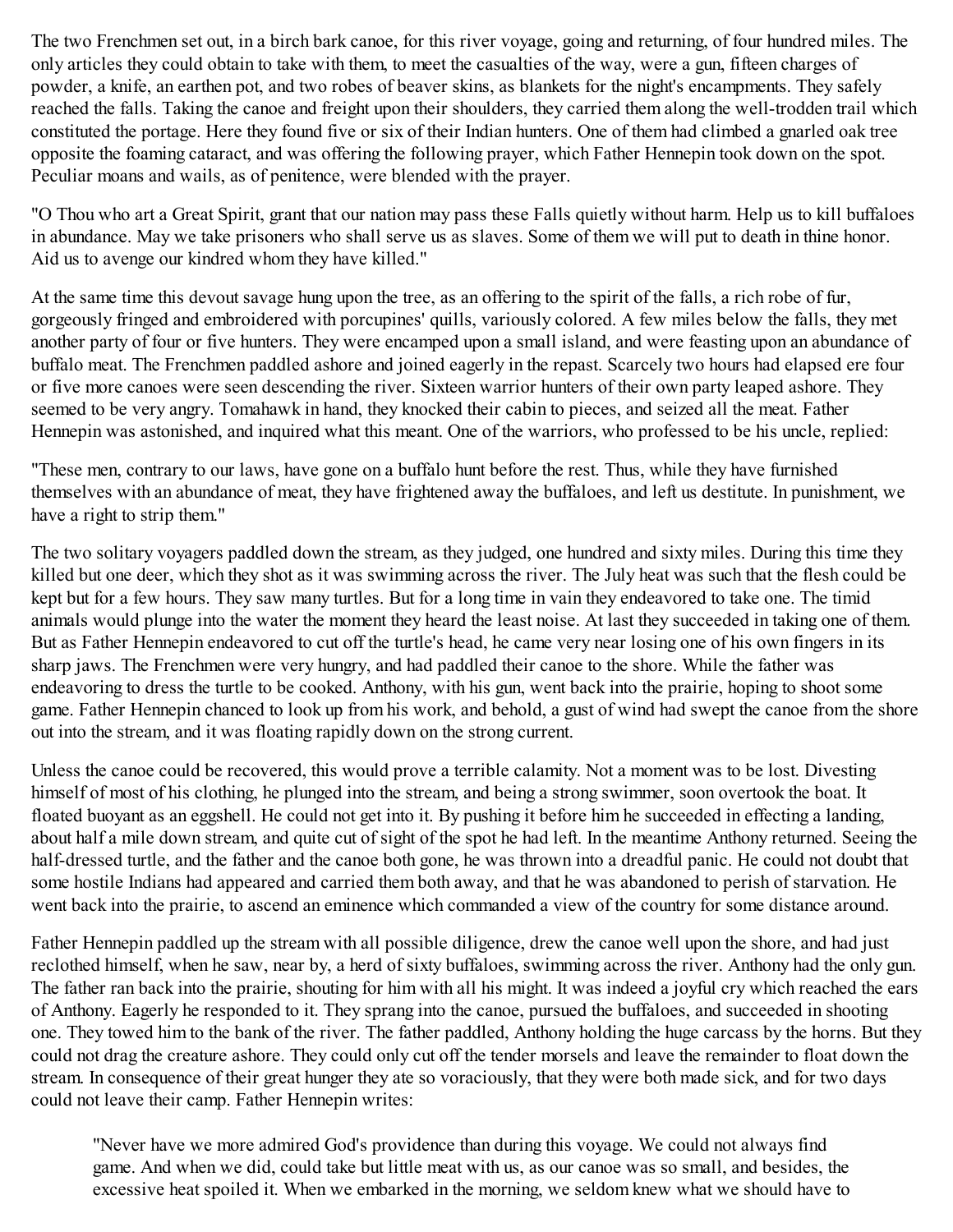eat during the day. But the eagles, which were very common in those vast countries, frequently dropped from their claws large fishes, which they were taking to their nests!"

On the 11th of July, as they were paddling down the river in search of the mouth of the Wisconsin, they were startled by the sudden appearance of a large canoe descending rapidly upon them, containing eleven warriors. They proved to be the chief Aquipaguetin, and ten of his braves. This savage chieftain had been very unwilling that his adopted son should leave the tribe for this voyage, though the other Indians had given their consent. There was a frown on his brow, and severity in his tones, as he asked whether they had yet found the Frenchmen, who were to bring the goods. They all landed and ate together. Then the chief and his party started off, leaving Father Hennepin behind, and with vigorous paddling drove their canoe rapidly down the stream. Rather menacingly the chief said that he would go to the Wisconsin River, and that if the Frenchmen were there, he would take charge of their goods.

After three days' absence, he again appeared, with his canoe of warriors, on his return. He had been to the mouth of the river. There were no signs of the Frenchmen there. He came back in a very unamiable mood. Father Hennepin had landed, and was alone in a frail cabin which he had reared as a shelter from the hot sun. Anthony had gone into the prairie for food. Father Hennepin writes:

"Aquipaguetin, seeing me alone, came up tomahawk in hand. I seized two pocket pistols, which we had regained from the Indians, and a knife. I had no intention of killing my pretended father, but only wished to frighten him, and to prevent his killing me, in case he had that intention."

Probably the savage had no such murderous designs. He informed his adopted son that there were no Frenchmen at the Wisconsin, and none had been there, and therefore urged his return up the river. There was no alternative. But Father Hennepin and Anthony could not keep pace with the eleven-oared, or rather paddled, canoe of the savages. They crept along slowly after them. They thus paddled up the swift current of the Mississippi two hundred miles, running the risk, Hennepin says, of perishing of hunger.

They had but ten charges of powder left. These they divided into twenty, and succeeded in killing some wild pigeons. At one time, for two days, they had no food whatever, though they landed and searched for game. They found a fish whose flesh was almost putrid, dropped by an eagle. With bits of this they baited two hooks, which they floated from the stern of the canoe. Father Hennepin then fell upon his knees and prayed to St. Anthony that he would come to his relief. While praying, they perceived a strain upon the lines, and running to the canoe, drew in two fishes, so large that they could with difficulty take them from the water. They broiled pieces upon the coals, and the starving men made an abundant repast.

The next morning they met the remainder of the Indians whom they had left above the Falls of St. Anthony. They were descending the river, in search of more southern hunting grounds. Michael Ako was with them. He had developed want of courage and energy which excited the contempt of the savages. There was a large number of canoes, composing this fleet, crowded with a motley group of men, women, and children. They had encountered herds of buffaloes, and were well supplied with food.

Father Hennepin and Anthony again joined them, and accompanied them back down the river, as he says, about eighty leagues. But as we have before remarked, we cannot place much reliance upon his estimate of distances. The discomforts of this voyage must have been innumerable. The crowded canoes, the loathsome personal habits of the savages, elevated but little above the beasts, the blistering midday sun, the drenching storms and showers, the cheerless encampments, often upon the open prairie with no protection whatever from wind and rain, and the food often scanty, consisting of nothing but flesh, without any seasoning, boiled in earthen pots, or broiled upon the coals, must have rendered the excursion irksome in the extreme to civilized men accustomed to the comforts of European life.

In our last chapter we left the Indians, several hundred in number, in a fleet of canoes descending the upper waters of the Mississippi, in search of game. The three Frenchmen were with them. They were somewhere near the mouth of the Wisconsin River. Conscious that they were trespassing upon hunting grounds which other tribes claimed, they practised the utmost caution to elude their enemies. There were two hundred and fifty warriors, thoroughly armed with all the weapons of savage warfare, who composed the guard of the tribe.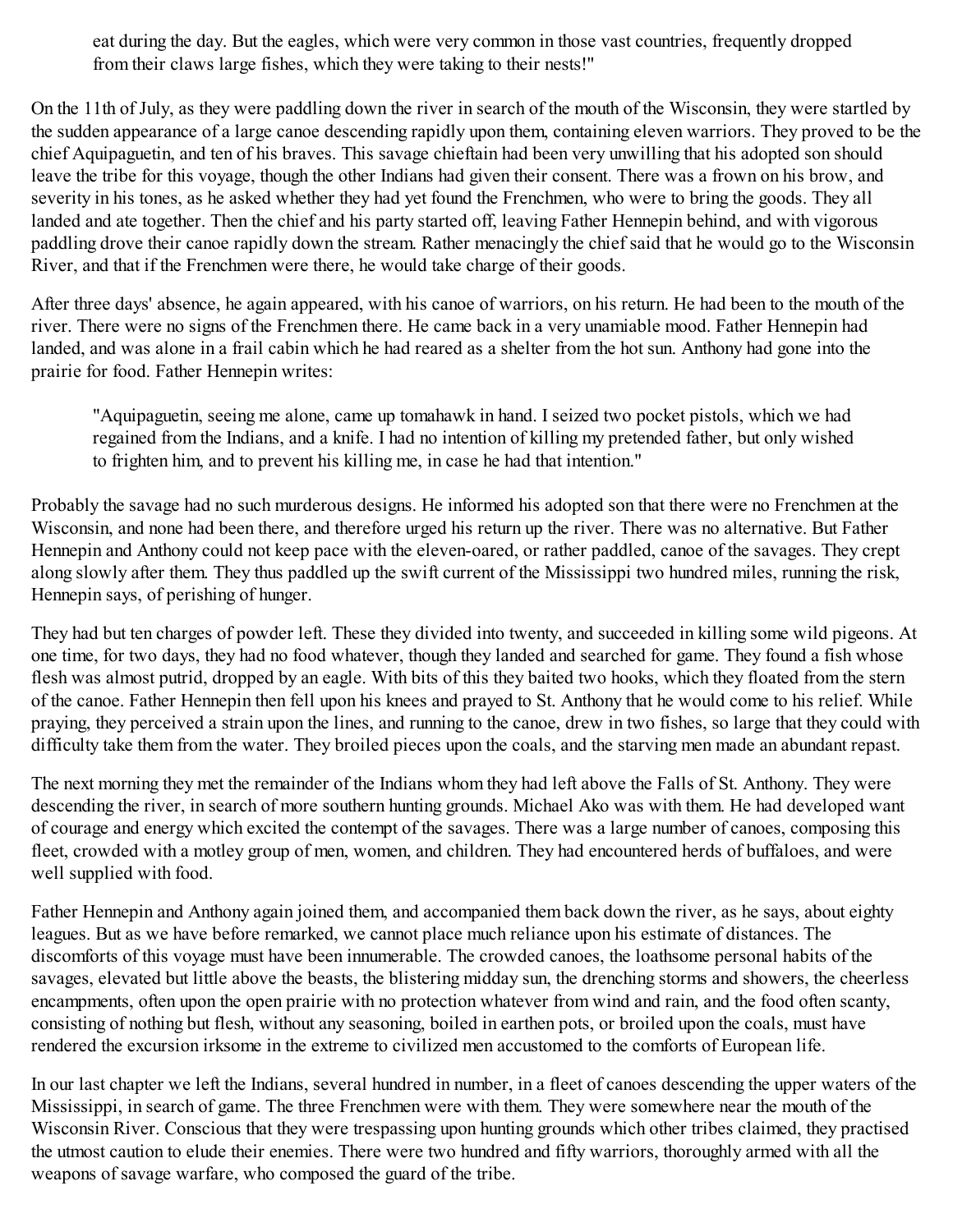Whenever they landed, they selected a spot where they could hide their canoes in the tangled brush which often fringed the banks of the river. Some warriors were sent to the tops of the adjacent eminences to see if there were any indications of hostile parties in the vicinity. They then pushed back twenty or thirty miles into the prairie land, where they almost invariably found herds of buffaloes grazing. Without horses to aid in the pursuit, and with only arrows and javelins as weapons, the killing of a buffalo was indeed an arduous task. Still, in the course of a few weeks, a hundred and twenty were slaughtered. They jerked the meat; that is, they cut it into very thin strips and hung them in the sun over a smouldering fire, so that it was both smoked and dried at the same time.

One day an Indian ran a splinter far into his foot, inflicting a very serious wound. Father Hennepin made a deep incision in the sole, to draw out the wood. He was performing the painful operation when an alarm was given, that foes were approaching the camp. The wounded Indian immediately sprang upon his feet, seized his arms and rushed to meet the enemy, regardless of his swollen, throbbing foot. The alarm proved a false one. A herd of eighty stags in the distance had been imagined to be hostile warriors. The excitement being over, it was with very great difficulty the crippled savage could hobble his way back to the camp.

When Father Hennepin and Anthony Auguelle rejoined the Indians, they were again separated, and each was taken into the family by which he had been adopted. In their voyaging, as they passed from point to point in the river, there was assigned to the father the duty of conveying in his small canoe, a shrivelled Indian woman, eighty years of age, and three little children. These long years had not sweetened the woman's disposition. She was a terrible scold, and often threatened to beat the children with her paddle.

Thus they wandered about in this successful buffalo hunt, until the close of July, when they were returning to their village far up the St. Francis River. They were here not very far west of the western end of Lake Superior. As they were returning, two wandering members of the tribe came in, and stated that they had been to Lake Superior, that they found there five Frenchmen, and that when they told them that there were three of their countrymen with the Issati tribe, the Frenchmen were very anxious to come to them, as they could not imagine by what roundabout way they had reached those distant regions.

Soon after, they met on the Mississippi River M. de Luth, with five French soldiers, descending the stream in a canoe. There is some confusion in Father Hennepin's narrative here, so that it is impossible to ascertain at what point of the river the two parties of Frenchmen met. On the 14th of August they all reached the villages of the Issati. As they were ascending the river they passed the grave of an Indian warrior. Many of the savages cast upon it some valuable article, in token of regard for the departed. Father Hennepin, who understood the Indians thoroughly, spread upon it a blanket. M. Luth contributed nothing. The generous act of Hennepin was exceedingly gratifying to the Indians.

Soon after their return, they had a great feast, Father Hennepin and M. Luth were both present. In the midst of the entertainment one of the chiefs, who was a relative of the deceased warrior, brought in a large buffalo robe, very softly dressed, one side being brilliantly embroidered with variously colored porcupines' quills, while the curly wool remained upon the other. This robe was neatly folded, and upon it was placed a birch-bark dish filled with food. On this, as a tea-tray, he presented the dish to the father. After he had eaten the meat, the chief spread the robe over his shoulders, saying:

"He whose body thou didst cover, now covers thine. He has carried tidings of thee to the land of spirits. Brave was thy act in his regard. All the nation praises thee for it."

He then reproached M. Luth for not having paid any tribute of respect to the remains of the dead. M. Luth replied that he covered the bodies only of those who were chiefs, of the same rank with himself. The chief replied:

"Père Louis is a greater captain than thou art; for his robe is more beautiful than thine. We have sent his robe to our allies who are distant more than three moons' journey from our country."

By his *robe* the chief meant the rich dress, embroidered with silver lace, which the ecclesiastic wore at mass, and which he called his "brocade chasuble." This garment had so dazzled the eyes of the Indians, that they had appropriated it to themselves as of supernatural splendor.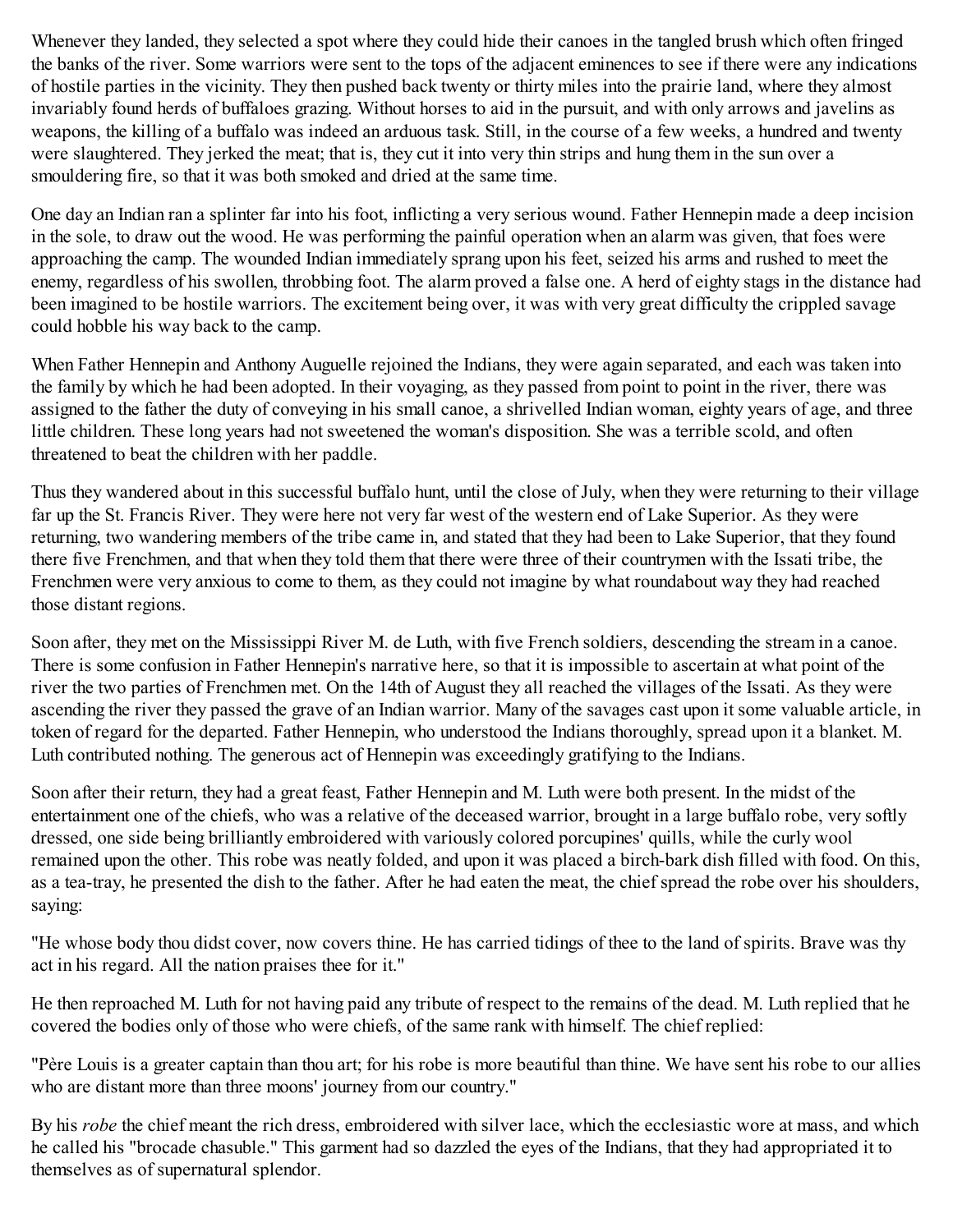Toward the end of September, Father Hennepin informed the Indians that it was his wish and that of his two companions, to return with the five other Frenchmen to their own country; and that then they would fit out expeditions laden with goods to trade with these distant tribes. The Indians gave their consent. The length of the journey to Montreal by the route they must take, they estimated at twenty-four hundred miles.

The eight Frenchmen set out in two canoes. They paddled down the St. Francis, and the Mississippi to the mouth of the Wisconsin. On their way they met a fleet of one hundred and forty canoes, filled with about two hundred and fifty warriors. The chiefs visited the Frenchmen, and treated them with greatest kindness.

Entering the Wisconsin, they paddled up its lone and silent banks one hundred and twenty miles, as they supposed. They followed the same route which Father Marquette had previously pursued going in an opposite direction. They carried their canoes and their effects on their shoulders, across a portage of a mile and a half to Fox River. Here they reëmbarked, following a river of wonderful windings, and through a series of magnificent and beautiful lakes, and through a country which they described as charming in the extreme, until they entered the magnificent expanse of Green Bay, at its southern extremity. They had accomplished, as they judged, about twelve hundred miles of their journey. Father Hennepin writes:

"I had not celebrated mass for over nine months, for want of wine. I had still some hosts. We remained two days to rest, sing the Te Deum, high mass, and preach. All our Frenchmen went to confession and communion, to thank God for having preserved us amid so many wanderings and perils."

They purchased for a gun, a canoe, large enough to contain them all. With this they paddled a hundred leagues, until they reached Mackinac. The blasts of approaching winter were beginning to sweep these cold regions. Here they spent the winter.

At this point they found, as they expected, an important military and trading post. Many Indians, even from remote tribes, were continually coming and going. Father Hennepin engaged very earnestly in preaching to the French, and in trying to teach the Indians the Gospel of Christ. They were deeply impressed with the heroism he had exhibited in his long and perilous journey. They said that the father must have been protected by the Great Spirit, for had any of the Indians attempted to go so far they would certainly have been put to death by these distant tribes.

Early in April, 1681, the father, with a few boatmen, set out on his long voyage to Fort Frontenac, at the extreme end of Lake Ontario. A broad belt of thick ice still fringed the shores of these northern lakes. For thirty miles they dragged their canoes over the ice of Lake Huron; and then, as they came to thin ice, launched them upon this fresh water sea. They sailed along the lake a "hundred leagues," closely following the shore, landing every night, and living mainly upon white-fish, which were caught in abundance, in twenty fathoms water. They passed "The Strait" and Lake St. Clair for "thirty leagues." In the still waters of Lake St. Clair they killed with an axe, thirty sturgeons which had come to the shallow waters of the banks to spawn. Near this place they came upon an Ottowa Indian chief, wan and woe-stricken, who told him that he had been unsuccessful in hunting, and his wife and five children had all starved to death.

Emerging from "The Strait," they entered Lake Erie, and paddled along its shores a hundred and twenty leagues. Carrying their canoes and effects upon their backs, they passed the great Falls of Niagara, and again took to the water, coasting along the southern shore of Lake Ontario. After a voyage of about ninety miles, they reached a large village of Seneca Indians, on the southern shore of the lake. It was the middle of May. These Indians had constant intercourse with the French in Canada, and were in cordial alliance with them. Father Hennepin attended a council of the chiefs, accusing them of having enslaved, as he had learned by the way, several Indians of the Ottawa tribe, who were also allies of the French. The chiefs made many apologies; said that the deed had been perpetrated by some mad young warriors, and that the captives should be restored to their tribe.

One of the chiefs, named Teganeot, speaking in the name of all assembled in the council, presented Father Hennepin with several rich furs, which were valued at about twenty-five dollars. The father accepted the gift, but immediately passed it over to the son of the chief, saying:

"I give it to you, that you may purchase such things as you need of the French traders. I cannot accept any presents. But I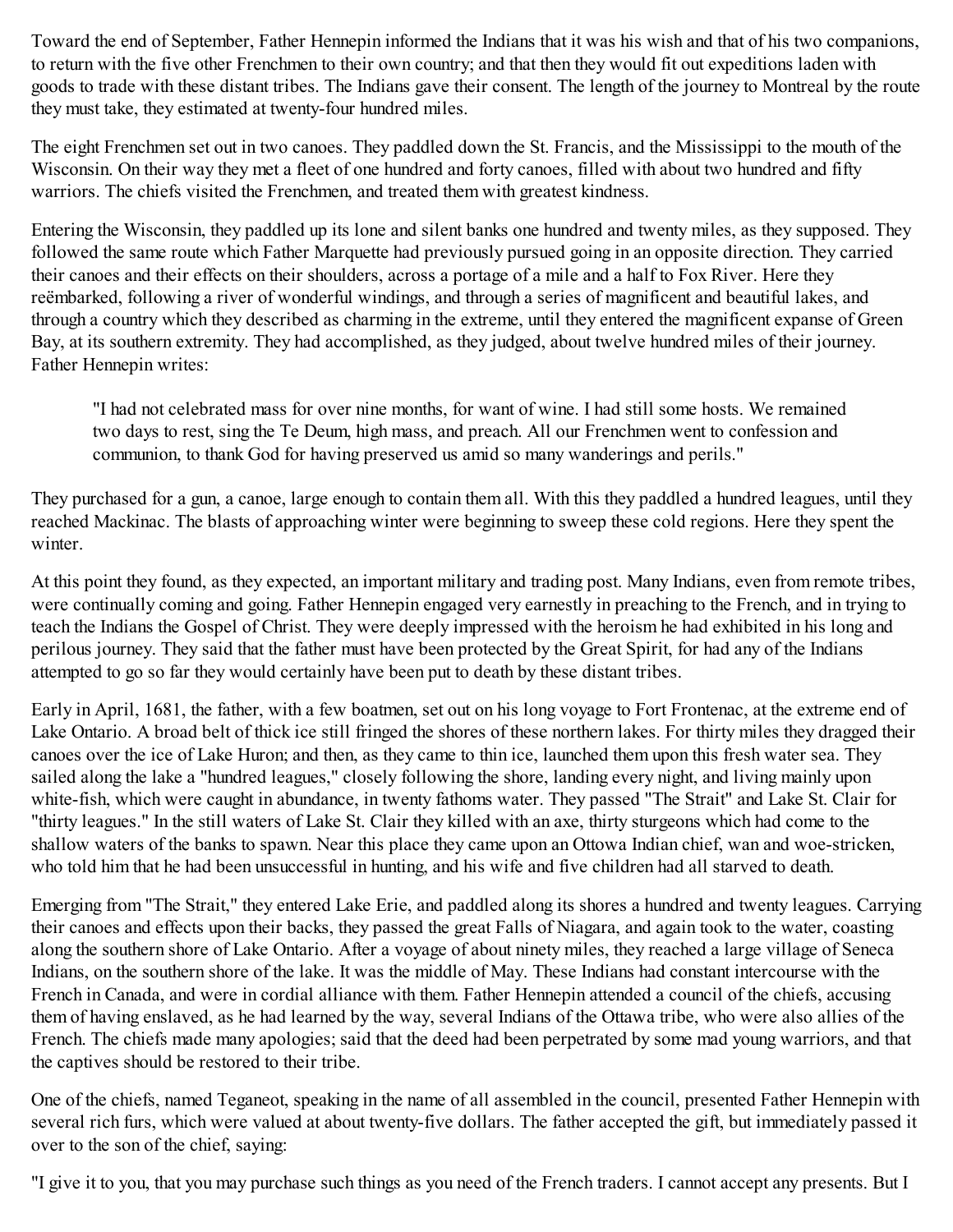will report your kind feelings to the French Governor."

Reëmbarking, they continued their voyage forty leagues, when they reached Fort Frontenac. Father Hennepin was received with great rejoicing, as one risen from the dead. After a short tarry, they again entered their canoes, and descending the rapids of the St. Lawrence, in two days reached Montreal, sixty miles distant from the fort. Here Count Frontenac resided. He was Governor of all the French possessions in the New World.

"This governor," Father Hennepin writes, "received me as well as a man of his probity can receive a missionary. As he believed me killed by the Indians, he was for a time thunderstruck. He beheld me wasted, without a cloak, with a garment patched with pieces of buffalo skin. He took me with him, twelve days, to recover, and himself gave me the meat I was to eat, for fear I should eat too much, after so long a diet. I rendered to him an exact account of my voyage, and represented to him the advantages of our discovery."

## **CHAPTER IX.**

#### *The Abandonment of Fort Crèvecœur.*

Departure of La Salle. Fathers Membré and Gabriel. Their Missionary Labors. Character of the Savages. The Iroquois on the War Path. Peril of the Garrison. Heroism of Tonti and Membré. Infamous Conduct of the Young Savages. Flight of the Illinois. Fort Abandoned. Death of Father Gabriel. Sufferings of the Journey to Mackinac.

It will be remembered that on the last of February, 1680, M. La Salle left the fort at Crèvecœur, with four Frenchmen and an Indian guide, for his perilous journey of four hundred leagues, through the pathless wilderness, to Frontenac, at the eastern extremity of Lake Ontario. His chosen companion, Lieutenant Tonti, was intrusted with the military charge of the garrison. Fathers Membré and Gabriel, both inspired with the noblest spirit of missionary enterprise, were appointed to instruct and, if possible, to convert the Indians.

They raised a pretty capacious log-cabin, which was both their residence and their chapel. This humble sanctuary was every day crowded with Indians from various tribes. A very large Indian village was on the shores of Lake Peoria, about half a mile from the cabin of the missionaries. Father Membré, a true apostle of Jesus Christ, wrote an account of the momentous scenes which transpired. To his narrative we are indebted for the facts which we now give.

One of the chiefs, Oumakouka, adopted, according to Indian custom, Father Membré as his son. He ever welcomed him to a warm seat by his wigwam fire, and presented him with tender morsels of game. While Father Gabriel spent the most of his time in the fort with Lieutenant Tonti and the workmen, Father Membré, who was soon quite familiar with their language, devoted much of his time to the instruction of the Indians in their wigwams. This was the arrangement which La Salle had made. He felt that the wild and reckless spirits in the garrison needed the restraints of the constant presence of their spiritual father. Individuals might otherwise be guilty of violating the rights of the Indians, and thus the whole of the little community might be involved in ruin.

The large Indian village where Father Membré exerted his ministry contained a population of about eight thousand souls. There were also a large number of villages within a circle of fifty miles in diameter, some of which belonged to other tribes. These the unwearied missionary frequently visited. All these Indians made their wigwams of mats of braided flat rushes. They were tall, well formed, and very skilful archers. But the good father does not give a very flattering account of the characters they developed. They were genuine loafers; idle, excessively superstitious, quarrelsome, under scarcely any restraints of law, and they would steal everything upon which they could lay their hands. Their lands were exceedingly fertile that, with very slight labor, they had an abundance of corn. Pounded corn, mixed with water and baked in the ashes, would afford but a meagre repast in the humblest log-cabin. It was deemed all-sufficient in the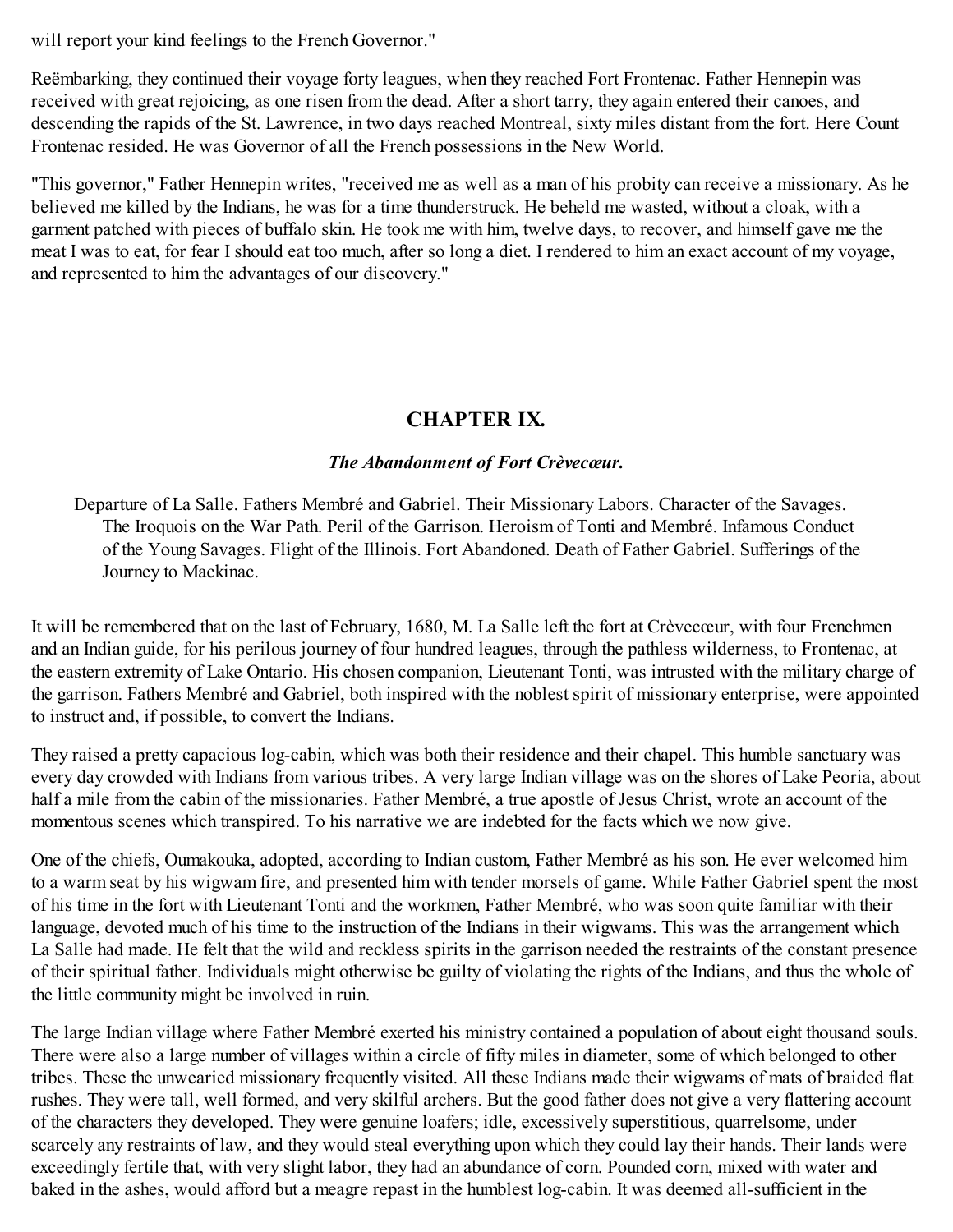#### wigwam.

All who could afford it had several wives. They were as unfeeling as brutes. If a wife displeased her lord and master, he would mercilessly cut off her nose; and with apparently as little concern as a dog-fancier trims the ears of a terrier. United with these execrable traits of character, there were others, to which we have already alluded, which were alluring. In the summer, the men often went without any clothing, except moccasins made of buffalo hide.

These poor savages were engaged in almost incessant wars. Even the religion of Jesus, whose great mission was to bring peace on earth and goodwill to man, has not yet been able to obliterate these sanguinary propensities from the human heart. England, France, Germany, are great slaughterhouses, where millions of men have hurled themselves upon each other in demoniac strife. What, then, could be expected of savages.

The Miamis of the north were organizing an expedition against the Illinois. The rumor reached the Indian village at Crèvecœur, and created great consternation. Lieutenant Tonti endeavored to inspire the Indians with a spirit of defence. He taught them how to surround their village with palisades, and influenced them to build a fort with intrenchments. Some of the French garrison, weary of the restraints of the fort, deserted, and wandered away among the Indian tribes; and so incorporated themselves with the savages, in dress, in war-paint, in habits, and in taking Indian wives, that it required very close scrutiny to distinguish them from the Indians.

The two missionaries, conscious that there was no substantial remedy for the ills of humanity but in the regeneration of the soul which the religion of Jesus enjoined, consecrated, with increasing zeal, all their energies in the endeavor to make Frenchmen and Indians good men, new creatures in Jesus Christ.

One of the Illinois chiefs, Asapista by name, became very strongly attached to good Father Gabriel, and adopted him as his son. This was quite a favor. The generality of the Indians, like the populace everywhere, were exceedingly fickle. The friendship and caresses of to-day might be hatred and the tomahawk tomorrow. The adoption of a stranger into the tribe, as the son of a chief, was a great security against any sudden outburst of suspicion, which might lead to massacre.

The Gospel of Christ makes slow headway against the wickedness of man. As in our own enlightened times, the multitude listened, were respectful to their teachers, even reverenced them, but did not heed or obey.

"With regard to conversions," Father Membré writes, "I cannot rely on any. There is in these savages such an alienation from the faith, so brutal and narrow a mind, such corrupt and anti-Christian morals, that much time would be needed to hope for any fruit. It is however true, that I found many of quite docile character. We baptized some dying children, and two or three dying persons who manifested proper dispositions. As these people are entirely material in their ideas, they would have submitted to baptism, had we liked, but without any knowledge of the sacrament."

During the summer, the Indians wandered about in large hunting expeditions. The missionaries accompanied these bands, seeking day by day opportunities to teach them. Father Membré also visited several remote tribes. He found much to discourage him. He said that their blindness and obduracy were quite indescribable.

On the 10th of September, 1680, when the Indians had generally returned from their hunting parties, and were loitering about in indolent groups, with nothing to do, an Indian, from an allied tribe, came rushing almost breathless into the village, with the tidings that a united army of the Iroquois and the Miamis from the north, five hundred in number, had already entered their territory, and were on the rapid march to attack their village by surprise. He also made the astounding assertion that M. La Salle himself was leading this band of hostile warriors. There was no foundation for this last statement excepting that the chief of the Iroquois wore a European coat and hat. This led the courier to think he was La Salle, whom he had seen similarly dressed.

The Indians, accepting this statement, of course believed that there was treachery. Supposing the Frenchmen at Crèvecœur were prepared to join the invading army immediately upon its arrival, they resolved to tomahawk them all. The peril of the French was great. The Indians, like children, were apt to act first and think afterwards. The French were entirely unprepared for such a sudden change of feeling.

But Lieutenant Tonti, whose presence of mind never forsook him even in the greatest perils, ran from the fort to the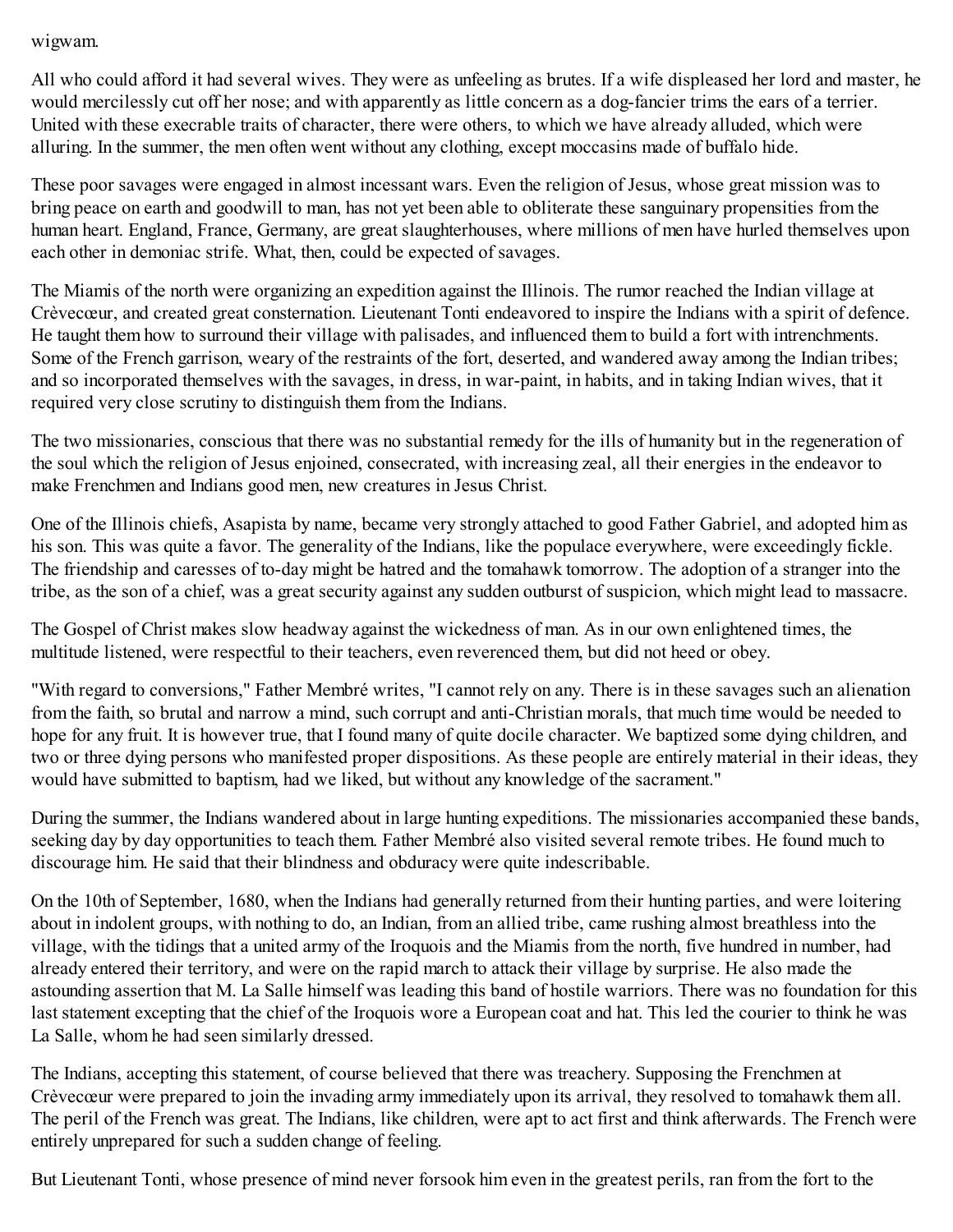village, and assured the warriors that La Salle was not with their foes, and that he was ready to muster his whole force, at the garrison, with their fire-arms, and accompany the warriors to repel the enemy. This caused another change of public sentiment. All looked to the French as their deliverers. In a few hours several hundred warriors, with the French, were on the march.

The arrow from the bow is but a feeble weapon compared with the bullet from rifle. The Iroquois, having had much intercourse with the French in Canada, were many of them supplied with fire-arms. They were allies of the French, and were very anxious to preserve friendship with them. The Illinois Indians, being more remote, had not been able to obtain the efficient European instruments of warfare.

The two parties approached each other; and the Illinois, guided by Tonti, were placed in a commanding position to resist attack. The allies were much disappointed in finding their plan of assailing the village by surprise frustrated. They paused in the march; and the two armies for some time looked each other in the face, neither venturing to commence the assault. The result of the battle was at least doubtful. So many of the Iroquois warriors were armed with muskets or rifles, and had become so skilful in the use of them that, in Indian warfare, dodging from rock to rock and from tree to tree, they were fully equal to the French. Whatever might be the result of the battle, it was certain that many on each side must be slain.

Lieutenant Tonti called the chiefs of the Illinois around him, and, after quite an earnest colloquy, induced them to consent that he should go to the Iroquois chiefs and endeavor to avert hostilities. It was a perilous enterprise. While some of the Indian chieftains were of much moral worth, there were many savages who were miserable wretches, and over whom the chiefs had but very little control.

Lieutenant Tonti, partly from necessity, partly from choice, was dressed mainly in Indian costume. As the European garments of the Frenchmen were worn out, they were constrained to supply their place with deer-skin jackets and leggins, generally painted and fringed after the fashion of the natives. Thus Lieutenant Tonti, at the council of the chiefs, in general appearance resembled the rest. But the Christian Fathers always wore a long black gown. As we have mentioned, they were called by that name among all the tribes, "The Black Gowns." Their teachings, their ministerings at the couches of the sick and dying, their utter renunciation of the character of warriors, and their self-denying devotion to the welfare of the Indians, had caused them to be generally revered. But, among the untutored tribes as in almost every village of our land, there were "certain lewd fellows of the baser sort," who hated the clergy.

Father Membré, with that calm, peaceful Christian chivalry which cannot be surpassed amidst the tumult and carnage of the field of battle, offered to accompany Lieutenant Tonti on his mission of peace.

The two opposing forces were facing each other, with the space of perhaps an eighth of a mile between them. Both parties were concealed, as far as possible, though occasionally the nodding plumes of a warrior were visible, as he moved from one hiding-place to another. Lieutenant Tonti, holding high above his head, as a flag of truce, the gorgeously decorated calumet of peace, accompanied by Father Membré in his long, flowing black robe, boldly moved forward toward the Iroquois encampment. Several of the chiefs met him, and were surprised to find that he was a Frenchman. He addressed them in their own language, in substance as follows:

"I bring you the calumet of peace. The Illinois, against whom you are waging war, are our brothers. They are the friends and allies of the French. The great father in Canada is the protector both of the Iroquois and of the Illinois. He cannot see one destroy the other."

The chiefs were deeply impressed by this statement. It would be ruinous for them to bring down the terrible arm of the French power upon their nation. The French could withhold entirely from them arms and ammunition, and could supply their foes abundantly with these terrible materials of war. Such were the thoughts of the considerate chieftains. They perceived the necessity of heeding the remonstrance. But the reckless young men, who had their reputation as warriors to make, and whose hearts were glowing with the thought of returning to their village waving gory scalps as the trophies of their heroism, were resolved that there should be no peace. To render a battle inevitable they determined to kill the two envoys from the Illinois camp.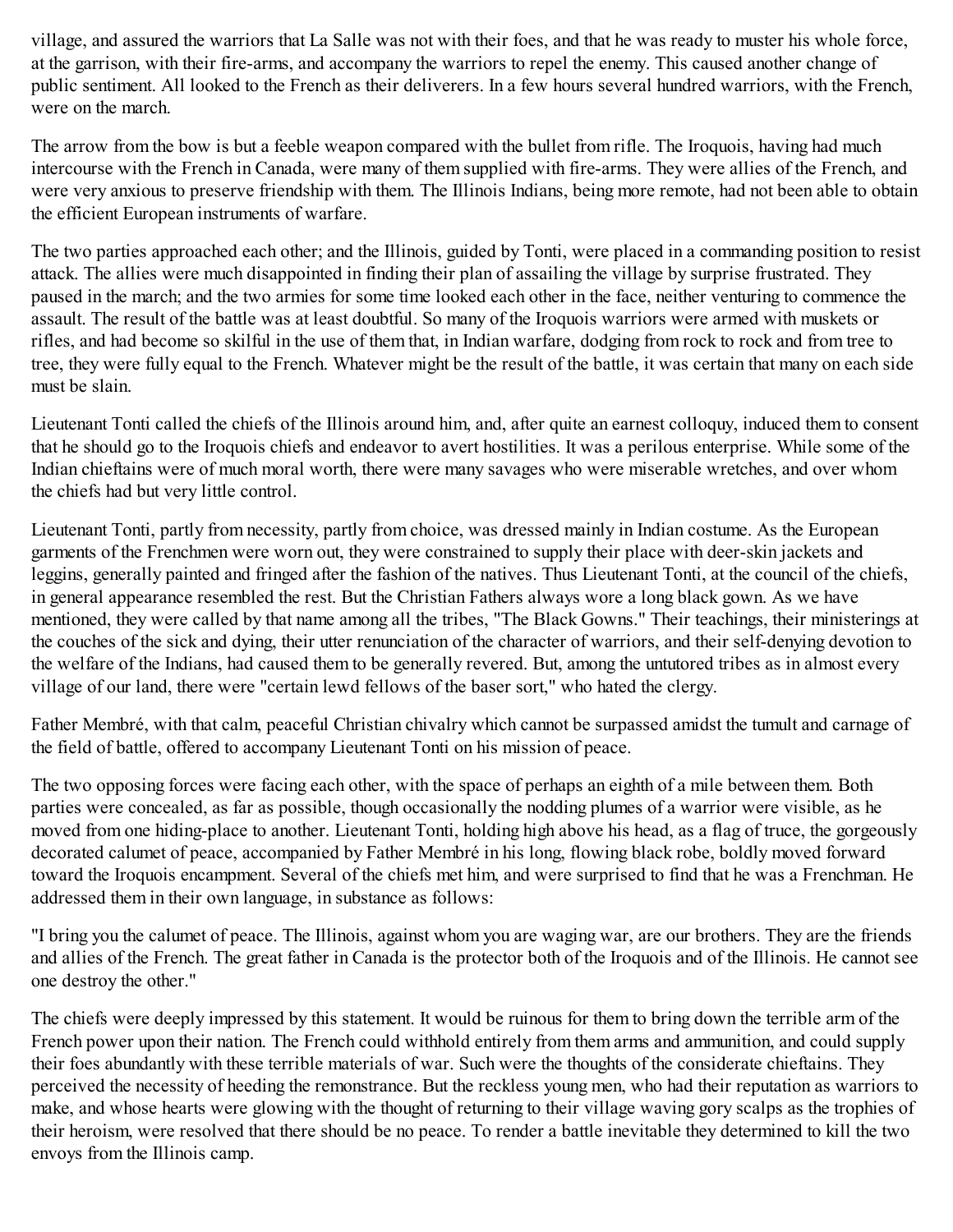A small band of these ferocious, savage young men, crept up, cautiously and unperceived, to a spot within arrow-shot of the place where the conference with the chiefs was held. Suddenly they discharged several arrows upon Tonti and Membré, which whizzed by, fortunately, without hitting them. The perfidious wretches then rushed forward, with gleaming knives. The chiefs interposed to save those who were under the sacred protection of the calumet.

One young Indian, with vigorous arm and a gleaming knife, aimed a blow at the heart of Lieutenant Tonti. As by a miracle, he escaped from death. The blow struck him to the ground, and the blood gushed forth from a fearful gash. But the point of the knife glanced from a rib, and did not penetrate the heart. All this was the work of an instant. The chiefs, veteran warriors, who had a reputation for honor to sustain, promptly drew their knives, surrounded the envoys with their protection, and drove off the assassins. Tenderly they bound up the wound of Tonti, expressed to him their grief and indignation, assured him that hostilities should cease and that they would immediately withdraw, with their warriors, back to their own village.

The wounded lieutenant, aided by his clerical friend, returned to the Illinois camp, with the glad tidings that the Iroquois had consented to peace. Several hours passed, and the Iroquois bands, instead of retiring, were continually drawing nearer, in a very suspicious manner, apparently with the intention of surrounding the Illinois, and cutting off their retreat. The Illinois chief held another council, and requested Father Membré to go back to the Iroquois and inquire into the reason of their conduct. Father Membré writes:

"This was not a very agreeable mission to a savage tribe. Nevertheless, I made up my mind, and God preserved me from all harm."

The chiefs received him kindly. They were ashamed of the course which the warriors, notwithstanding their remonstrances, were pursuing. They said to him frankly:

"Our real trouble is that we are starving. We expected to find abundant food in the Illinois village, and have consumed all we brought with us. Our march has frightened away the game, so that we can expect to find but little on our return. We are in danger of perishing for want of food."

Membré brought back this message. At his suggestion an abundance of food was immediately sent, on many heavilyladen shoulders, to the Illinois camp. The good father accompanied this peaceful embassage, and slept in the camp of the Illinois. Still the young savages were determined, if possible, to bring on a fight. They longed for the excitement of battle. The hideous war-whoop, with the shrieks of women and children, falling beneath their tomahawks, was music to their ears. The burning wigwams, the mangled bodies, the bloody scalps, were pictures of beauty to their eyes. And, most glorious of all, to their purely unangelic natures, was the triumphant return to their village with prisoners to run the dreadful gauntlet; and to writhe, and perhaps be forced to scream, beneath the fiend-like tortures of the stake.

The next morning the Iroquois warriors, instead of turning their steps homewards, flocked, in large numbers, into the village of the Illinois. They were evidently bent upon picking a quarrel. They swaggered through the streets, insulted the women, trampled the corn-fields, and went even so far as to disinter, and knock about the bones of the dead.

It soon became manifest to all, that a bloody conflict was inevitable. The chiefs directed all the women and children to retire as silently and unobserved as possible, and hide themselves in the forest, behind a distant hill. Here they were in the vicinity of a trail which led quite directly to the Mississippi River. If the Illinois were defeated in the battle, they could by this line of retreat, cross the Great River, and take refuge with a friendly tribe upon the other side. Then the Illinois warriors, in a body, without venturing upon an engagement abandoned the village to the Iroquois, and commenced a precipitate flight to the Mississippi. They were not pursued. The Iroquois chiefs would not lead the young men in an enterprise which they deemed so dishonorable.

As we have said, the control of the chiefs over the daring and lawless spirits of the young savages was feeble. The French garrison was greatly weakened by death and desertion. There was much reason to fear that the savages would fall upon them, and kill them all, for the sake of the plunder they would find in the fort. There was nothing to detain the missionaries. Upon the retirement of the Iroquois, they would be left in a lone and silent wilderness.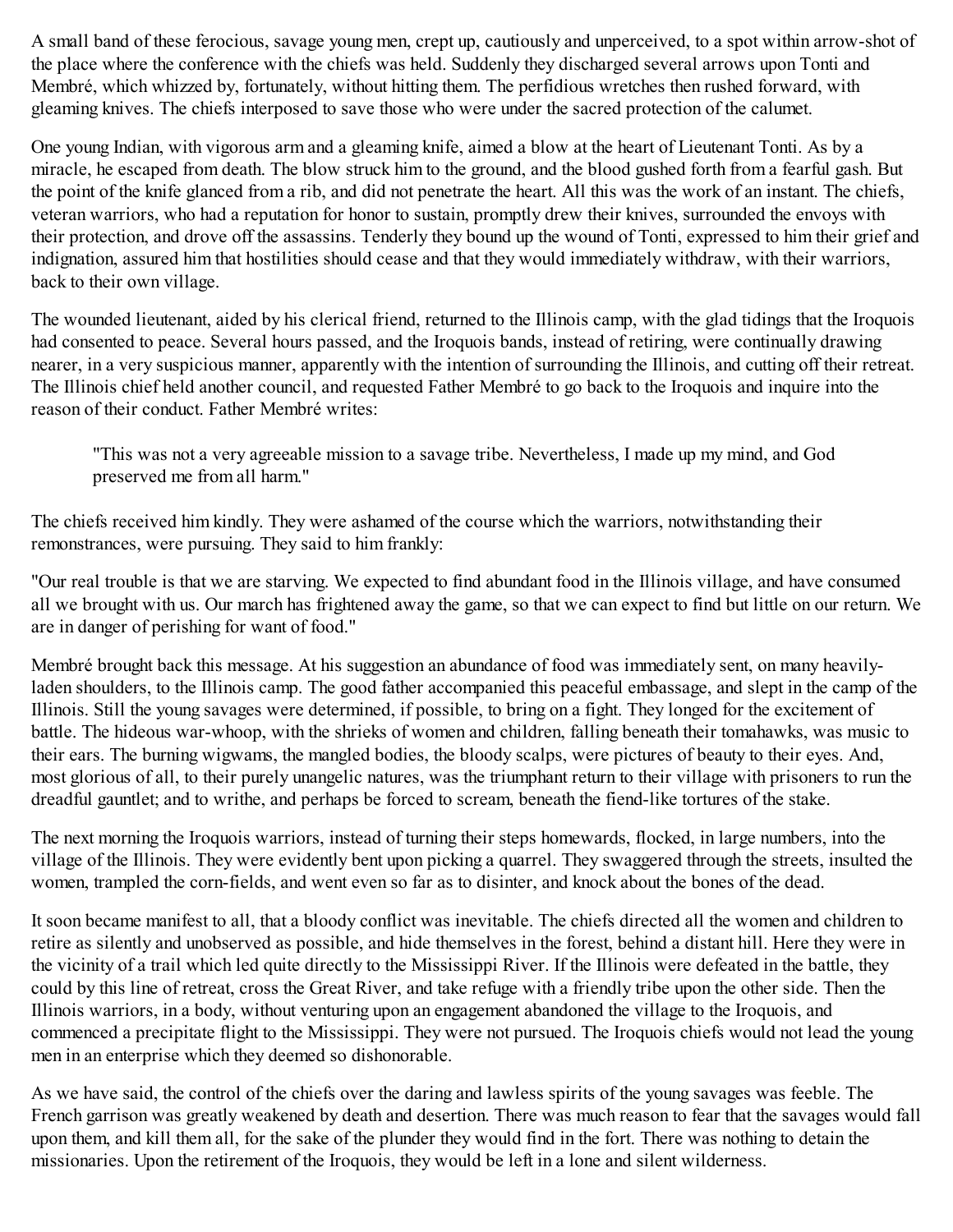Lieutenant Tonti, and his two clerical associates, Fathers Membré and Gabriel, held a consultation, and decided upon an immediate withdrawal. It was the 13th of September, 1680. Their desire was to go back to Mackinaw, which station La Salle would necessarily revisit on his return from Frontenac, with reinforcements and supplies. Their numbers were so diminished, and their departure so hasty, that they all embarked in one frail canoe. The chiefs so far restrained the young savages, that no attack was made upon them. But the leaders of this feeble little garrison were well aware, that in all probability bands of the young men would pursue them, to lie in ambush at some narrow passage of the river, and cut them off, if possible.

They left the fort about noon, packing in their canoe only a few articles of absolute necessity. All the afternoon they plied their paddles vigorously, ascending the Illinois River, and passing through the broad expanse of Lake Peoria. Their canoe was leaky and heavily laden. The current was strong, and their passage slow. They did not venture to land until after dark, that the landing might not be seen by any foe, skulking through the forest along the banks of the river. They also took the precaution to seek their night's encampment on the side of the stream opposite that which was occupied by the Iroquois band.

At an early hour the next morning they resumed their voyage, still ascending the Illinois River. They had paddled along but a few hours, and had reached a point between twenty-five and thirty miles above the fort, when their dilapidated canoe leaked so badly, that they were forced to land, that they might repair it. They were on the borders of one of Illinois' most beautiful prairies. The smooth and verdant expanse, extending to the horizon, was dotted with groves, presenting a landscape of enchanting loveliness.

Father Gabriel, as he could be of no service in repairing the boat, decided to walk into one of the groves at a little distance from the river, with his prayer-book in his hand, that he might, alone in those lonely solitudes, worship his Creator. It was a temple for devout meditation and adoration such as no cathedral reared by man's hand ever presented.

It took all day to repair the canoe. Hour after hour passed away, and Father Gabriel did not return. His companions began to feel a little solicitude about his safety. Toward evening Father Membré set out in search of him. He was not in the grove. There were no traces of him to be seen. There were several groves in the distance; and there were gentle eminences in the rolling prairie, behind which he might be concealed. The anxious father ascended one after another of these eminences, but nowhere over the vast plain could he catch any sight of the lost one. Again and again he shouted. The silence of the prairie was the only response to his cry.

Greatly alarmed, he returned to his companions, who had now completed their repairs of the canoe. The whole party then set out on the search. They moved in various directions; hallooed, and fired their guns. All was in vain. Night had settled over the prairie, when they reassembled in great despondency at the canoe. Father Gabriel was greatly loved. He was a gentle, self-sacrificing man, of kindly words and generous deeds.

The party crossed the river, as a precaution against an attack from any band of the Iroquois who might be following them. They then built a large fire, that its rays, shining far and wide over the prairie, might arrest the eye of the lost one, and guide him on his return. The morning dawned. Still there was no clue to the disappearance of Father Gabriel. The voyagers returned to the other side of the river, and lingered there until the middle of the forenoon.

Lieutenant Tonti then said that it was clear that their companion had not wandered into the prairie and become lost; for from any of the eminences he could have discerned the line of the river, nor could he have wandered so far as neither to have heard the report of their guns nor seen the light of their fire. It was certain that he had either been cut off by some prowling band of savages, or that he had decided to follow up the banks of the river on foot, intending to enter the canoe when it came along. In either case it was their duty to press forward on their journey as rapidly as possible.

For a long time they heard no more of Father Gabriel. Finally they learned that some young savages, of the Kikapoo tribe, who were at war with the Iroquois, were prowling about when they caught sight of the father engaged in his devotions in the grove. His eyes were probably closed, and his whole soul absorbed in prayer. There is one advantage which the arrow has over the bullet. It performs its deadly mission without making any noise. The wily savages, unseen and unheard, crept near, and piercing him with their arrows he fell dead. They took his scalp, threw the body into a ditch, covering it with a few leaves, and fled. When they arrived at their village they very boastfully exhibited the scalp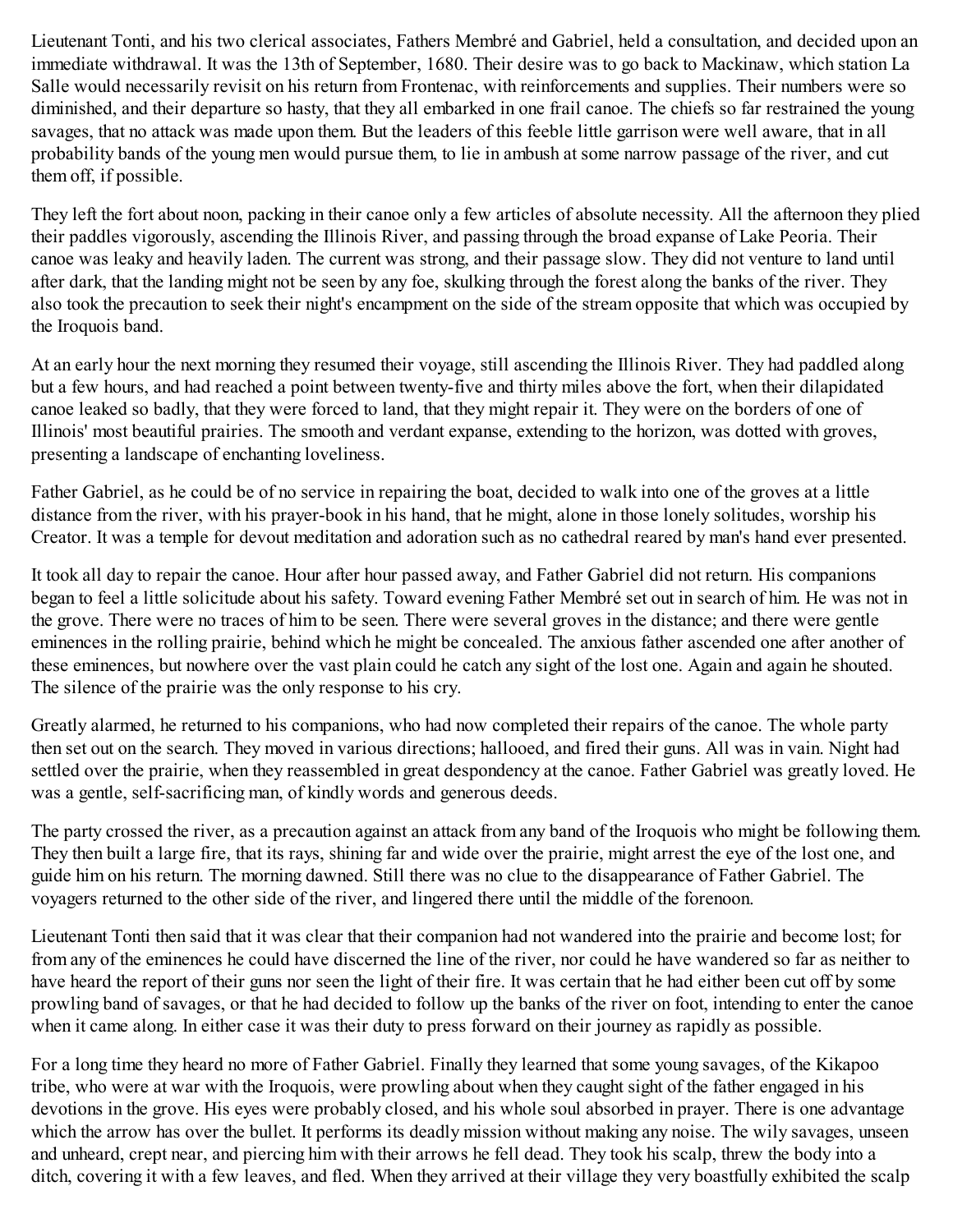of the defenceless missionary, as that of an Iroquois warrior. To obtain this renown was the only object of the cowardly assassins in their murderous deed.

Thus died Father Gabriel. He was the last scion of a noble family of Burgundy. He had renounced his inheritance, and all the brilliant prospects of a courtly life, to consecrate himself to the service of his Saviour, the Son of God. In his own country, his family name, his many virtues, and his entire devotion to the ministry upon which he had entered, had elevated him to high positions of influence and honor. All these he relinquished, after he had passed his three-score years, to proclaim the Gospel of Jesus to the savages of North America. He landed in Canada, in the summer of 1670. For some time he was employed as chaplain of Governor Frontenac. Here he was untiring in his efforts to instruct the Indians. Having become in a good degree familiar with their language and customs, he embarked with La Salle to establish new missions in the vast and unexplored regions he was about to penetrate.

The good old man was now seventy years of age. For forty years he had been earnestly engaged in preaching the gospel of peace on earth, and good will among men. And now the blessed hour had come when God sent his angel to take the victor in many a hard-fought spiritual conflict, to his home in heaven; for God can convert even the wickedness of man into an agency for the accomplishment of His purposes.

How sublime the scene of his departure. It was a serene, beautiful autumnal day. The deep blue of the overarching skies were embroidered, as it were, with fleecy clouds. The waters of the river, clear as crystal, flowed gently by. The luxuriant prairie, brilliant with the bloom of autumn, almost entranced the eye as a garden of the Lord. In a majestic grove the veteran Christian knelt, at peace with God, with himself, and with all the world. His eyes were closed. His hands were clasped. His soul was all absorbed in prayer. Suddenly a shower of arrows pierce him, and he falls dead!

Dead! do I say? No! He awakes to a new life of inconceivable vitality and grandeur. A retinue of angels are there, ready to receive him. In their blest companionship he takes his rapturous journey to the bosom of his Saviour and his God.

> "Oh, 'tis a glorious thing to die As dies the Christian, with his armor on."

The saddened voyagers, as they plied their paddles in ascending the river, all unconscious of the fate which had overtaken the beloved father, had still a journey of nearly two hundred and fifty miles before them, ere they could reach their friends. The dilapidated canoe soon failed them entirely, and they were compelled to abandon it. The remainder of the long journey was to be made on foot. Their destitution was alarming. They had no food but such as they could pick up by the way. Their clothing was old, worn out, and very scant; for they had been waiting for supplies to be brought them by La Salle. They had neither companion nor guide. The route they were to follow was in a northerly direction through the pathless forests, and over the pathless prairies, many miles west of Lake Michigan, to the missionary station at the foot of Green Bay.

Father Hennepin had left his cloak in the canoe. They cut up the garment to repair their shoes and clothes. Often, in days of storm, they wandered bewildered and lost. They found but little game, for they were not professional hunters. Their food consisted mainly of acorns and roots. After a journey of fifteen days, and when almost starved, they were so fortunate as to kill a deer. Upon venison steaks they feasted luxuriously.

At length they came to a little cluster of Pottawatomi wigwams. This powerful tribe occupied an extensive territory southwest of Lake Michigan. About ten years before, a delegation from the tribe had visited the French, and friendly relations were established between them. Very hospitably they received the worn, emaciate, and ragged wanderers. They fed them with such morsels as could be fished from the pots of the Indians. The wigwams were comfortable, affording ample protection from wind and rain. The weary wanderers, who were scarcely able to stand, threw themselves upon mats before the wigwam fires and slept long, long hours of rich enjoyment.

Somewhat recruited by the repose of a few days, they again took up their line of march. After the endurance of great fatigue and many sufferings, they at length reached the missionary station at Green Bay. Here they were received as brothers, and here they passed the winter. Early in the spring, as soon as the ice had disappeared from the bay, Lieutenant Tonti and Father Membré set out in a canoe, with a few boatmen, for the station at Michilimackinac. After a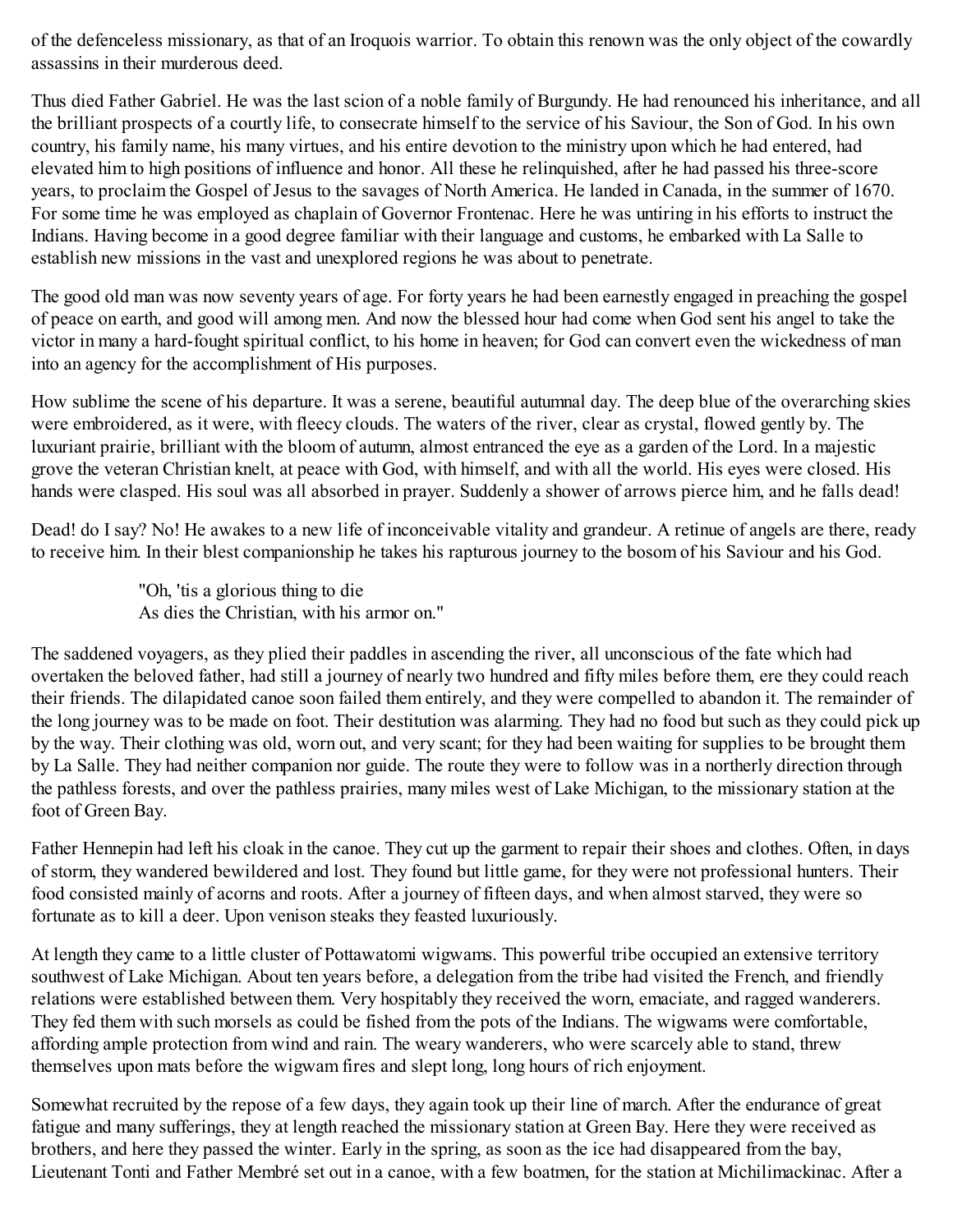prosperous voyage of a few days, they reached that important point in safety. They had been there but a short time, when a small fleet of canoes came paddling into the harbor. It was about the middle of June. To their great joy they found that it was an expedition of La Salle, and that he was on board. He had a sad story to tell of disasters and sufferings, which we must reserve for our next chapter.

## **CHAPTER X.**

## *La Salle's Second Exploring Tour.*

Disasters. Energy of La Salle. The Embarcation. Navigating the Lakes. Sunshine and Storm, Beauty and Desolation. Ruins at Crèvecœur. Steps Retraced. Christian Character of La Salle. Arrival at Mackinaw. The Enterprise Renewed. Travelling on the Ice. Descent of the Illinois River. Entering the Mississippi. Voyage of the Canoes. Adventures with the Indians.

It will be remembered that late in February, 1680, La Salle left Crèvecœur for Frontenac, to obtain supplies. We have no record of the details of that wonderful journey of four hundred leagues through the wilderness. He reached the post after a long and exhausting journey. There he encountered tidings of disaster sufficient to crush the stoutest heart. The Griffin had foundered, when but a few days out from Green Bay. All on board perished; and the whole of La Salle's fortune, consisting of ten thousand dollars' worth of furs, had gone down into the bottom of the lake.

The rumor reached Frontenac that La Salle had perished in his vessel. He had sent quite a fleet of canoes, laden with articles for the Indian trade, to purchase all the furs they could along the northern and southern shores of Lake Ontario. The canoe men heard the rumor of the death of La Salle, and treacherously appropriated to themselves all the goods with which they had been intrusted. Before setting out on his first excursion, he had sent to France for more goods, to the amount of five thousand dollars; a very considerable sum in those days. The vessel laden with these articles, after having safely crossed the Atlantic, was driven upon one of the islands of St. Peter, and everything was lost. There was no insurance in those days; La Salle did indeed experience the truth of the adage that "sorrows come in troops."

Still the enterprise, energy, and noble character of the man was such that friends came to the rescue. The Governor was very desirous of continuing the exploration, to the mouth of the Mississippi, which La Salle had begun. It was his great ambition there to unfurl the banner of France, and there, in the name of his king, to take possession of the most majestic valley on this globe.

Another small fleet of canoes was soon prepared, freighted with such articles, for use and traffic, as he would need on the expedition. The canoes, eight or ten in number, were large and strong. The party consisted of twenty-three Frenchmen and thirty-one Indians; fifty-four, in all. The statement seems almost incredible that, of these Indians, ten were women, and three were children. But Father Zenobe, who accompanied the expedition, mentions that the Indians insisted upon taking the women, as servants, to cook their food, and to perform the drudgery at their several encampments. Some of these women had children whom they could not leave behind.

It was indeed an imposing spectacle, when, at an early hour of a still, sultry summer morning, this gayly decorated fleet of canoes pushed out from the little harbor at the fort, upon the mirrored surface of Lake Ontario. It was, to a considerable degree, a national expedition. The banners of France fluttered in the gentle breeze over all the battlements of the fort. The forests and the hills resounded with the roar of the salute from her heavy guns. Hundreds of Indians crowded the shore to witness the departure. The Frenchmen returned the salute by a discharge of their muskets and by three cheers. The canoes speedily disappeared behind a headland, as the voyagers, with their paddles, pressed forward upon one of the most extraordinary expeditions ever undertaken by man.

The voyage along the southern shore of the lake proved to be very stormy. Again and again the gale and the surging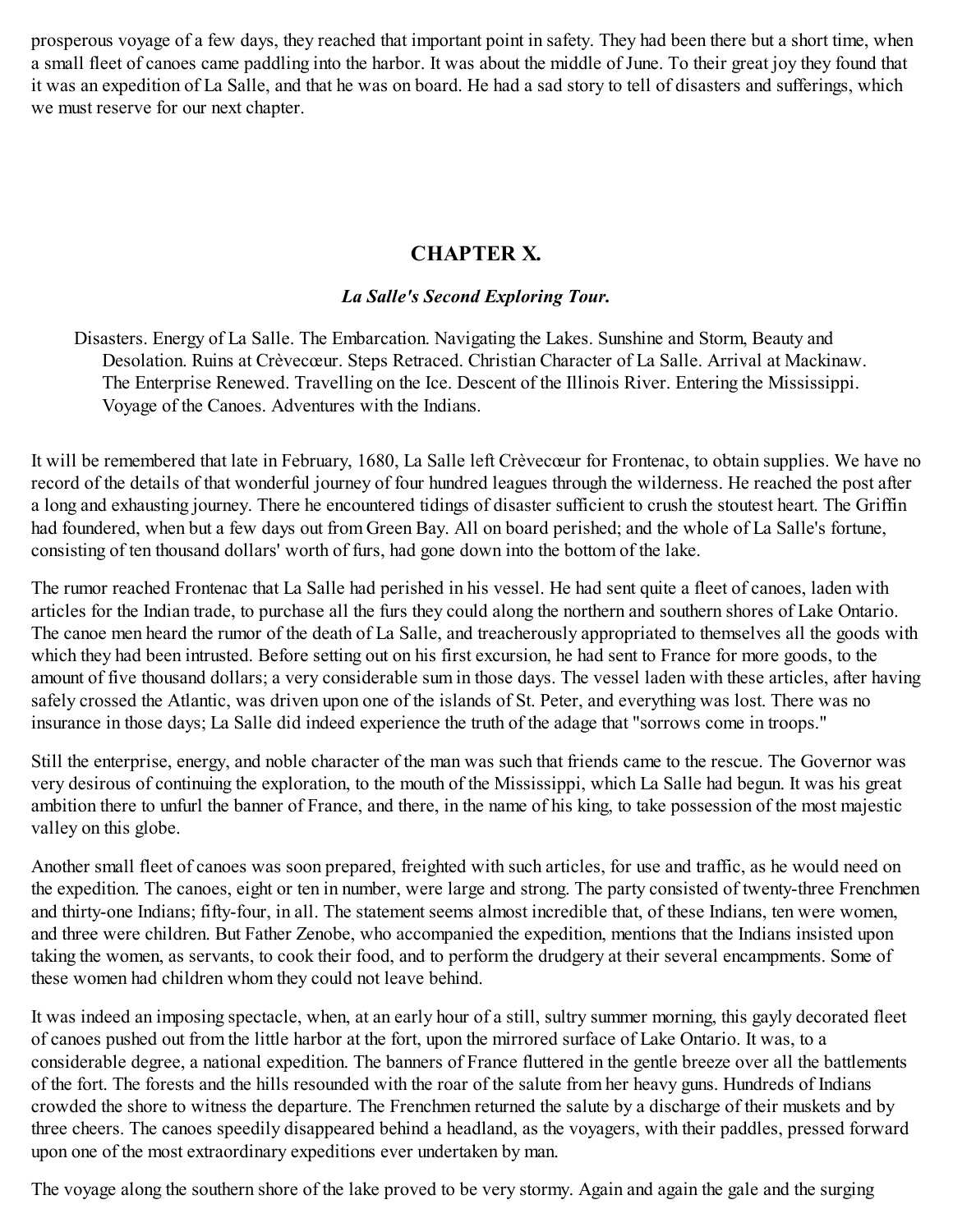billows drove them ashore. To the Indians, and to the Canadian boatmen generally, there was no hardship in this. It was the customary life of these men; and to the Indians, the life to which they had been inured from infancy, and the only life they had ever known. Indeed the crew generally had no more thought of yesterday or tomorrow than the few dogs who accompanied them. The weight of responsibility rested only upon the minds of La Salle and his gentlemanly, highly educated ecclesiastical companions.

When landing, for an encampment at night, or forced to take shelter from the storm, they easily drew their canoes up upon the greensward; turned them over to protect the freight from the rain, entered a little distance, the dense, primeval forest, which from time immemorial had fringed the shores of the lake, and there speedily reared a shelter which, to them, presented all the comforts which the palatial mansion offers to its lord. They spread their mats upon the floor. They built their camp fires, whose brilliant blaze enlivened the scene. They cooked their suppers, of corn-bread and venison steaks, which health and hunger rendered luxurious. They sang songs, told stories, cracked jokes, and enjoyed perhaps as much as the *mere animal man* is capable of enjoying.

This is indeed the sunny side of such a life. But it is a real side. For such men it has a real charm; charms so great that they reluctantly relinquish them for all that civilization can offer. But it must be evident to every reader of these pages, that this wandering, homeless life, has also its shady side. They, like all other men, had often occasion to say in the beautiful verse of Longfellow:

> "The day is cold, and dark, and dreary, It rains, and the wind is never weary, The vine still clings to the mouldering wall, At every gust the dead leaves fall, And the day is dark and dreary."

La Salle left Fort Frontenac on the 23d of July, 1680, about two months before the abandonment of Crèvecœur by Tonti. In consequence of the series of storms, he was nearly three weeks in reaching the western extremity of Lake Ontario. The canoes and the goods were then carried around the falls, to the station called Fort Conti, which had been established at the head of Niagara River. He did not reach this station until about the middle of August.

Fort Conti had become quite a resort of the neighboring Indian tribes for trade. Here La Salle intended to lay in fresh supplies of corn. The season had been an unfavorable one. The small crop annually raised by the thoughtless, indolent savages, was still smaller than usual, affording but a scant supply for the winter. The Indians were not disposed to sell. Many days passed away, and but little had been brought in. La Salle had quite a store of French brandy. He offered to exchange brandy for corn. The poor Indians, who would sell the clothes from their backs for intoxicating liquors, brought the corn in so abundantly, that the canoes were immediately filled. In one day sixty sacks were urged upon him.

On the 28th of August, 1680, the voyagers reëmbarked in their canoes, and beneath sunny skies and with a smooth expanse of water before them, paddled joyously along the northern shores of Lake Erie, ascended the Detroit River, crossed Lake St. Clair, passed through the Straits of St. Clair, and coasted along the eastern and northern shores of Lake Huron, a distance of two or three hundred miles, until they reached the station at Mackinac, the latter part of September.

The voyage from the head of Niagara River had occupied nearly a month. When the little fleet of birch canoes entered the harbor at Mackinac, Lieutenant Tonti had just abandoned his dilapidated birch canoe on the Illinois River, in his retirement from the fort, and, with his few companions, was struggling on foot through the wilderness west of Lake Michigan, seeking also the same refuge.

La Salle, entirely unconscious of the disasters which had overtaken his garrison at Crèvecœur, reëmbarked, on the 4th of October. Following the same course he had pursued before, he paddled down the eastern coast of Lake Michigan, to the River St. Joseph. At the head of which river, it will be remembered, he had erected Fort Miami, on territory inhabited by the Miami Indians. It was a long voyage, with many obstructions from the autumnal storms, which seemed to be incessantly sweeping that bleak and harborless lake. After the tempestuous voyage of a month, he reached Fort Miami on the 3d of November.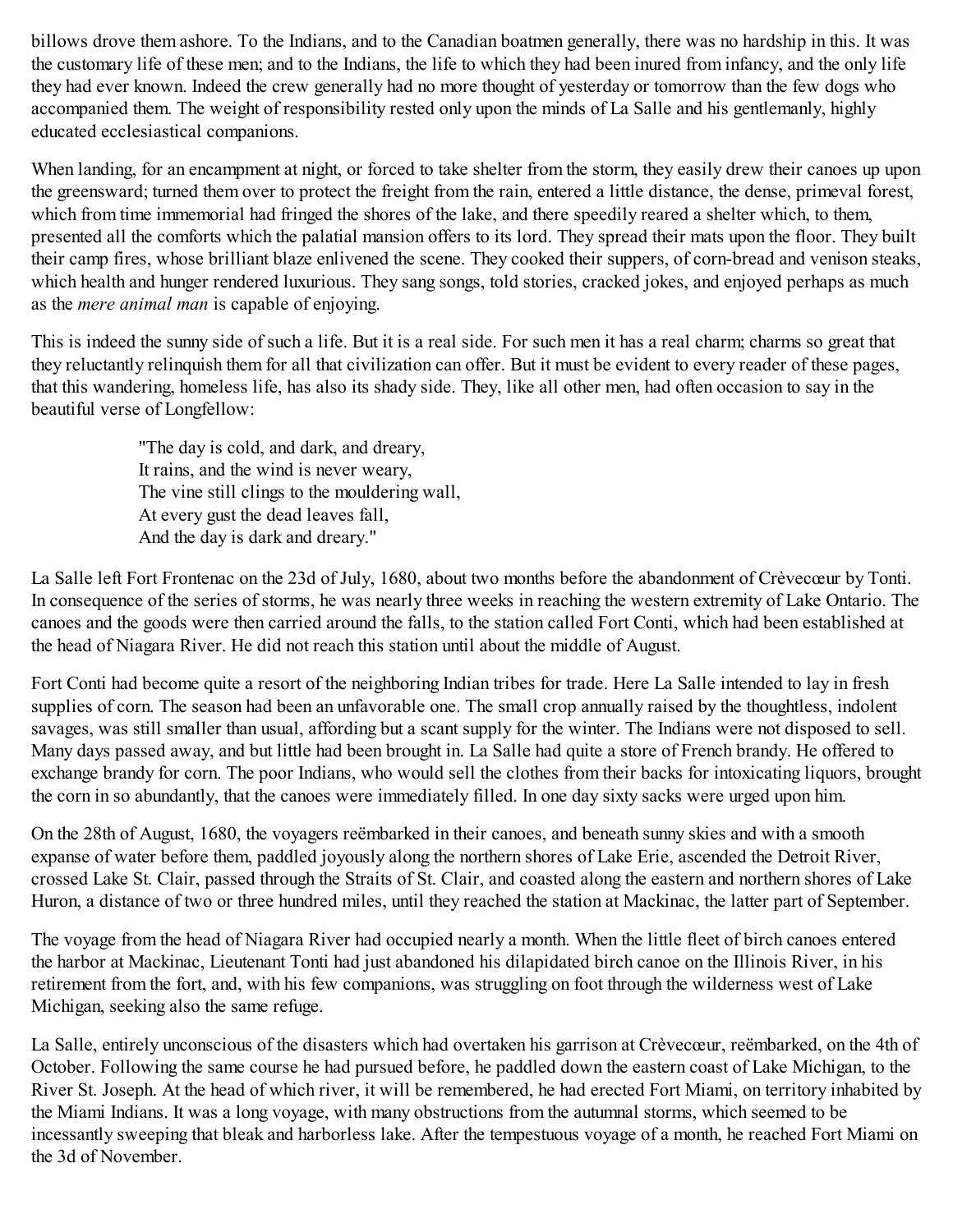Eleven months before, on the 3d of December, 1679, he had left that station, on his route to the Illinois River. Le Clercq says that four men were left in charge there. This is not sustained by other accounts. It is not probable that so small a number would have been left in a position so greatly exposed. But, however this may be, he found the Miami village in ashes, and all who dwelt in it dispersed. His log fort was also in utter ruin. It was a melancholy scene which met his eye; another indication of man's inhumanity to man.

The St. Joseph's River takes its rise in Indiana. For nearly a hundred miles before it empties its flood into Lake Michigan, it flows in a course of narrow windings, almost directly from the south. By paddling up this stream, in a canoe voyage of three or four days, or about seventy miles of our measurement, they came to a portage, five or six miles in length, by which they could reach the Kankakee River.

This was an important tributary of the Illinois River. It will be remembered that it was by this stream that La Salle and his party, more than a year before, prosecuted their voyage to Lake Peoria. It was then, for much of its distance, rather a dismal stream, sluggishly winding through marshes lined with alders. Rapidly they paddled on, day after day, through a country of silence and solitude, until they entered the broader, deeper waters of Illinois River.

Still, as they descended this beautiful stream, which presented as attractive situations for happy homes as perhaps earth could afford, they passed no Indian villages, no solitary wigwam, no sign whatever of human life. They came to the site where the Indian village had formerly stood in its picturesque beauty, with six or eight thousand inhabitants swarming around, in the various costumes, and engaged in the diversified employments of savage life. Naught remained but smouldering ruins and trampled harvests. Man bitterest foe, his brother man, had been there, and had left behind but the traces of desolation, blood and woe. Neither wolf nor bear could have been more merciless, or could have left behind them ravages so dreadful.

The dispersion of the garrison, and the destruction of all the works commenced and the stores deposited at Crèvecœur, was another blow upon the head and the heart of La Salle, apparently frustrating all his plans. He must have experienced emotions of the keenest anguish. But this remarkable man, invincible by the reverses of fortune, presented to his companions only a smiling aspect, and addressed them only with cheerful words. Having lost everything which he had expected to find at Crèvecœur, it became necessary for him to return to Mackinac. This required a journey by river, forest, prairie, and lake, of nearly five hundred miles.

Immediately he reëmbarked his whole force, in his canoes, and commenced the laborious ascent of the stream he had just descended so pleasantly, borne along by the aid of the current. When they reached the mouth of the Kankakee, instead of following up that stream, they struck across the country, by a portage directly north, until they reached the Chicago River. Here they again launched their canoes and followed down the windings of the stream until they came to its entrance into Lake Michigan, where Chicago now stands.

At this port La Salle found fragments of many war-scathed tribes, in a half-starving condition. They informed him that the terrible Iroquois; composed of five united savage nations, and whose central power was in the vast territory south of Lake Ontario, had in overwhelming numbers invaded the valley of the Illinois. Many of their warriors were armed with guns purchased from the French. The feeble tribes fled in terror before them. The ferocious bands wandered in all directions. By day and by night the hideous war-whoop resounded. Villages were burned, captives were seized, women and children were slaughtered, and thousands of fugitives, war-bereaved, woe-stricken, fled to the western side of the Mississippi to seek protection by being incorporated into friendly tribes in those apparently limitless realms.

Around the lovely shores of Lake Peoria there had been seventeen flourishing Indian villages. These were all destroyed, in awful scenes of conflagration and massacre. The survivors fled beyond the Mississippi, six hundred miles from their desolated homes. And even to these regions the ferocious Iroquois pursued them, thirsting for blood and scalps.

La Salle was a Christian. He was interested in the religious welfare of the poor Indians, as the only instrumentality by which they could secure for themselves pleasant homes on earth, and happy homes in heaven. He agreed with the missionaries, that if they wished to establish missions in those parts, with any hope of seeing Christianity make progress among the natives, they must secure them immunity from the horrors of war. This could only be done by uniting the remaining tribes in a firm union for a common defence.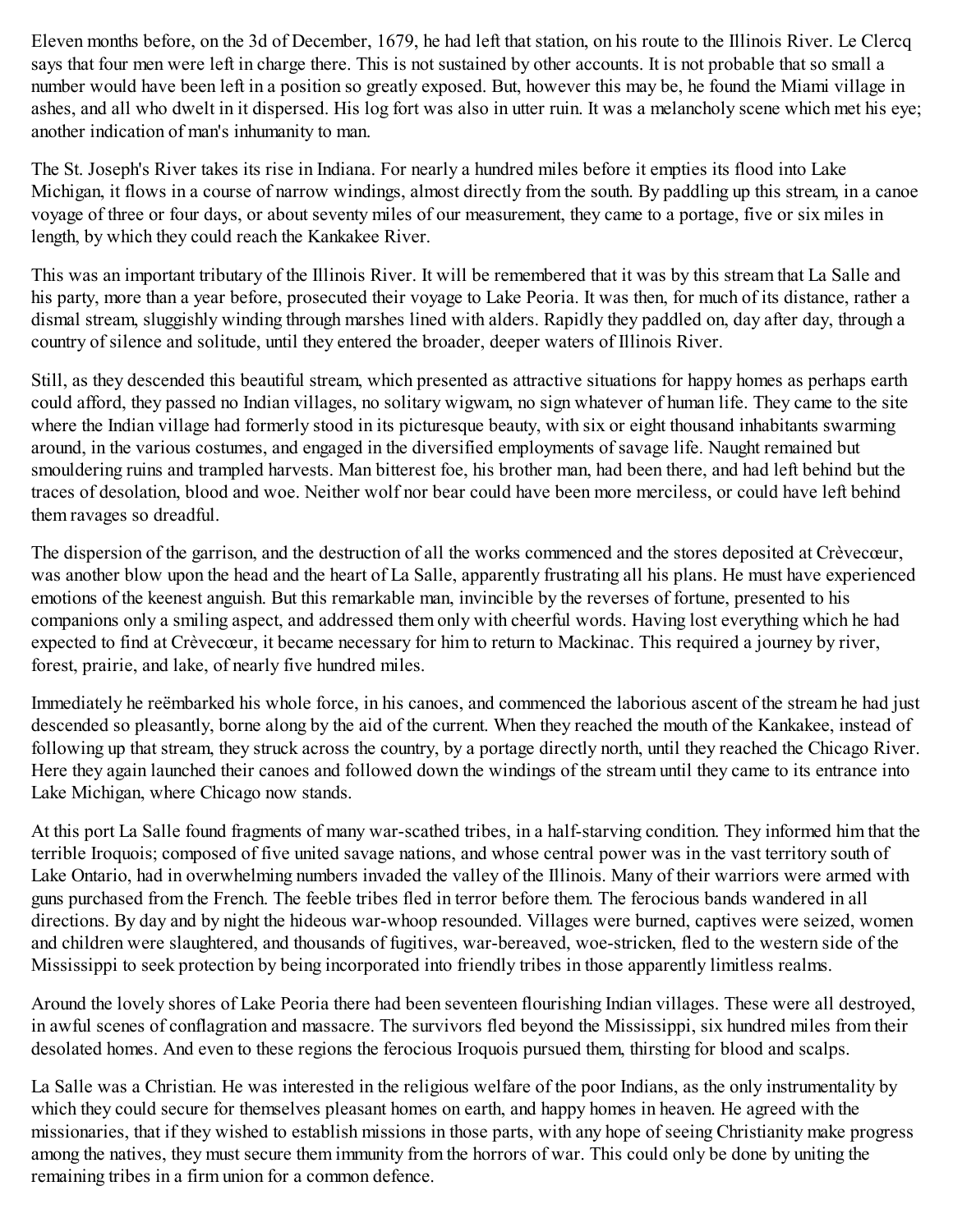At the mouth of the Chicago River, La Salle was, as he thought, by the route he had taken, about one hundred and twenty miles from Lake Peoria. He reached this point probably some time in January 1681. The lake, for some distance from the shore, was encumbered with ice. Fierce wintry storms swept the bleak prairies, and piled the snow in drifts. It was almost impossible to journey, either by land or water. La Salle and his party went into encampment upon the banks of the Chicago River, to wait a few weeks until the severity of winter was over. At the same time, though he knew not of it, the few remaining members of the garrison which he had left at Crèvecœur were seeking shelter from these piercing blasts, about a hundred miles north, in the wigwams of the friendly Pottawattomies.

La Salle and his ecclesiastical companions improved these few weeks of leisure in seeking interviews with the chiefs of the various tribes in the vicinity, and in endeavoring to unite them in a strong confederacy. He assured them that if they would thus be true to themselves, the French would become their allies and send them efficient aid. It was not until the 22d of May that he was able to launch his canoes upon the lake. There was then a voyage of about two hundred and sixty miles before him.

About the middle of June his fleet of canoes was seen, coming around a point of land, as the boatmen rapidly paddled into the harbor at Michilimackinac. Here La Salle met Lieutenant Tonti, Father Membré, and their associates, as we have mentioned in the last chapter. The good Father Membré writes:

"I leave you to conceive our mutual joy, damped though it was by the narrative he made us of all his misfortunes, and of that we made him of our tragical adventures. Though La Salle related to us all his calamities, yet never did I remark in him the least alteration. He always maintained his ordinary coolness and self-possession. Any other person would have abandoned the enterprise. But La Salle, by a firmness of mind and constancy almost unequalled, was more resolute than ever to carry out his discovery. We therefore left, to return to Fort Frontenac with his whole party, to adopt new measures, to resume and complete our course, with the help of heaven, in which we put all our trust."

We have no detailed account of the long voyage back to Frontenac, or of the return voyage to the mouth of the Chicago River. In the meagre narratives which have descended to us, there are slight discrepancies which it is impossible to reconcile. Entering Lake Michigan at its northern extremity through the Straits of Mackinac, they paddled down the eastern coast, passed the mouth of St. Joseph's River, rounded the southern curvature of the lake, and reached the mouth of the Chicago River on the 4th of January, 1682. The winter in that region was short, but very severe. The Chicago River presented a solid surface of ice.

Sledges were constructed, upon which the canoes were placed, and dragged by the men over the ice of the river. This journey in mid-winter, over a bleak and often treeless expanse, was slow and toilsome. Having reached the point where the portage commenced, they dragged their sledges, laden with the canoes, baggage, and provisions, across the portage to the Illinois River. They reached this point on the 29th of the month, having spent twenty-three days in the exhausting journey. They were, at that point, according to Father Membré's estimate, two hundred and forty miles from the mouth of the Illinois where it enters into the Mississippi.

Drawing their sledges upon the ice, they day after day followed down the lonely and silent stream, whose banks war had desolated. They passed the smouldering sites of many former villages, where only melancholy scenes of devastation met the eye. They reached Crèvecœur about the 1st of February. It would seem that La Salle, on his previous visit, had repaired the ruins there, so as to provide a temporary home for his party upon its arrival. He found all things as he had left them.

The river below Crèvecœur was free from ice. Having rested for about a week, in the enjoyment of warm fires, in their log-cabins, they launched their canoes into the Illinois River, and on the 6th of February reached the mouth of the river. They found the swollen flood of the Mississippi full of vast masses of ice, pouring down from the distant regions of the north. This detained them till the 13th of the month. They encamped at the same point where Father Hennepin had tarried. A short voyage of a day bore them to the mouth of turbid and turbulent Missouri.

Here they landed at an Indian village, where they seem to have been very kindly received. It will be remembered that La Salle was still intent upon finding some short passage across the continent, of whose width he knew nothing, to the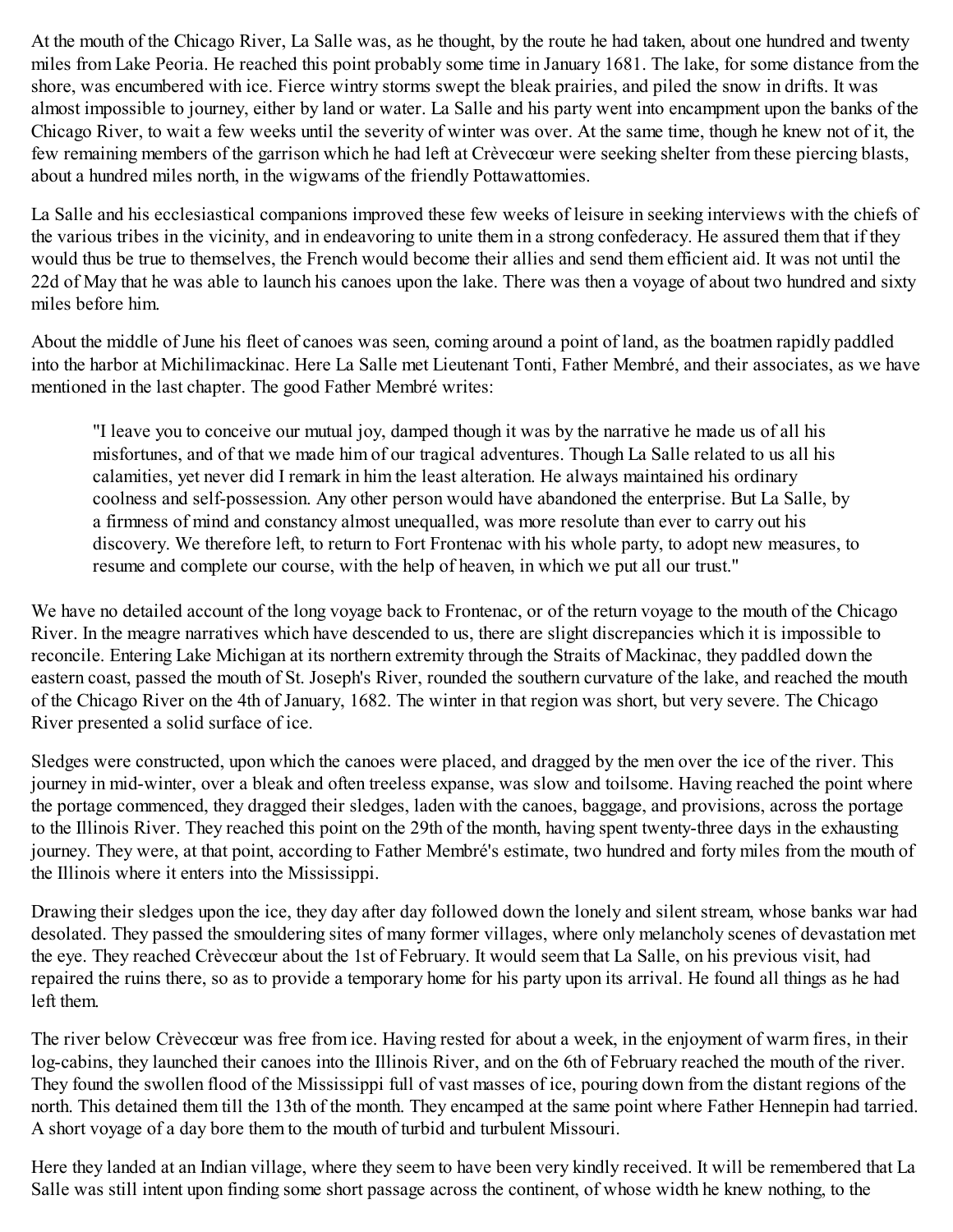Pacific Ocean. He was much excited by the strange tidings he heard from the Indians here. They assured him that by ascending the river ten or twelve days he would come to a range of mountains where the river took its rise; that numerous and populous Indian villages were scattered all the way along the banks of the river; that by ascending one of the mountain eminences, he would have a view of the vast and boundless sea where great ships were sailing. We cannot now tell whether this was the mere fabrication of some imaginative savage, or whether such was the general opinion of the tribe.

The next day, after a sail of about thirty miles, they reached another Indian village on the bank of the river. Here again they landed peacefully, and warmed the hearts of the savages by a few presents which were to them of priceless value. They journeyed slowly. They could not, in their crowded canoes, carry a large amount of provisions. Consequently they were under the necessity of making frequent stops to catch fish or to hunt for game. Not long after this visit of La Salle, a mission was established in this little village, which was called Marou. It is said that most of them were converted to, at least, nominal Christianity.

Continuing their voyage one hundred and twenty miles down the river, they came to the mouth of the Ohio. Here they made another stop to lay in fresh supplies. The friendly Indians there informed them they could find no suitable camping ground for a distance of nearly one hundred and fifty miles, the banks were so low and so encumbered with rushes and dense brush.

The voyagers remained at the mouth of the Ohio ten days, sending out parties in various directions. One of the Frenchmen, Peter Prudhomme, wandering from his companions, did not return. There were many fears that he had been captured by the Indians, as some of the party had seen fresh Indian trails. The heroic La Salle was not disposed to abandon the man. He threw up some entrenchments for the protection of his company, and despatched several wellarmed Frenchmen, with Indian guides, to follow vigorously the trail of the savages, for the recovery of the captive if he had been taken by them. For four days La Salle tarried in his encampment at the mouth of the Ohio.

On the 1st of March the detachment, sent in pursuit of the lost one, returned. They had seen and heard nothing of Peter. Five Indians, however, had been seen, two of whom were caught and brought into the camp. They knew nothing of the lost man. Receiving only friendly treatment, they seemed quite anxious that La Salle should visit their village, which they falsely assured La Salle was distant but a day and a half's journey from the point where they then were. These Indians belonged to the Chickasaw tribe, which subsequently became quite prominent in the history of our land.

With the Indians a day's journey was about thirty miles. La Salle and Father Membré set out to visit the village, guided by the Indians. They do not appear to have had any hesitation in thus placing themselves entirely in the hands of the savages. But after having travelled day and a half through a country diversified with forest, prairie, and mountain, they became satisfied that the Indians were deceiving them, and charged them with it.

They confessed the deception, made some lame apologies for it, and confessed that their village was still at the distance of three days' journey. Without any apparent reluctance they accompanied La Salle and Membré back to the camp. La Salle then sent one of the Indians to the Chickasaw village, with several presents, and to invite the chiefs to meet him, some hundred miles below, as he descended in his canoes. The other Indian consented to remain, and accompany his party down the river.

Just as the voyagers were reëmbarking, the missing man appeared. He had been lost in the forest and for nine days had wandered in the unavailing search for his companions. Fortunately, the weather was mild, game abundant, and, as he had his gun with him, he did not want for food. Cheered by his return, they rejoicingly entered their canoes, and, with cloudless skies overarching them, pushed out into the rapid current, to be swept along through realms to them entirely unknown, and to a point they knew not where.

It was a singular and a beautiful spectacle, which was presented by this *flock* of large birch canoes, eight or ten in number, filled with Indians, and Frenchmen in Indian costume, gliding down the broad, swift current of the river. The paddles glistened with the reflected rays of the sun. All were in health. There was no toil. New scenes of marvellous desolation, or beauty, or grandeur, were continually opening before them. They were well fed. The mind was kept in a state of delightful excitement. The French are proverbially good-natured and mirthful. Each night's encampment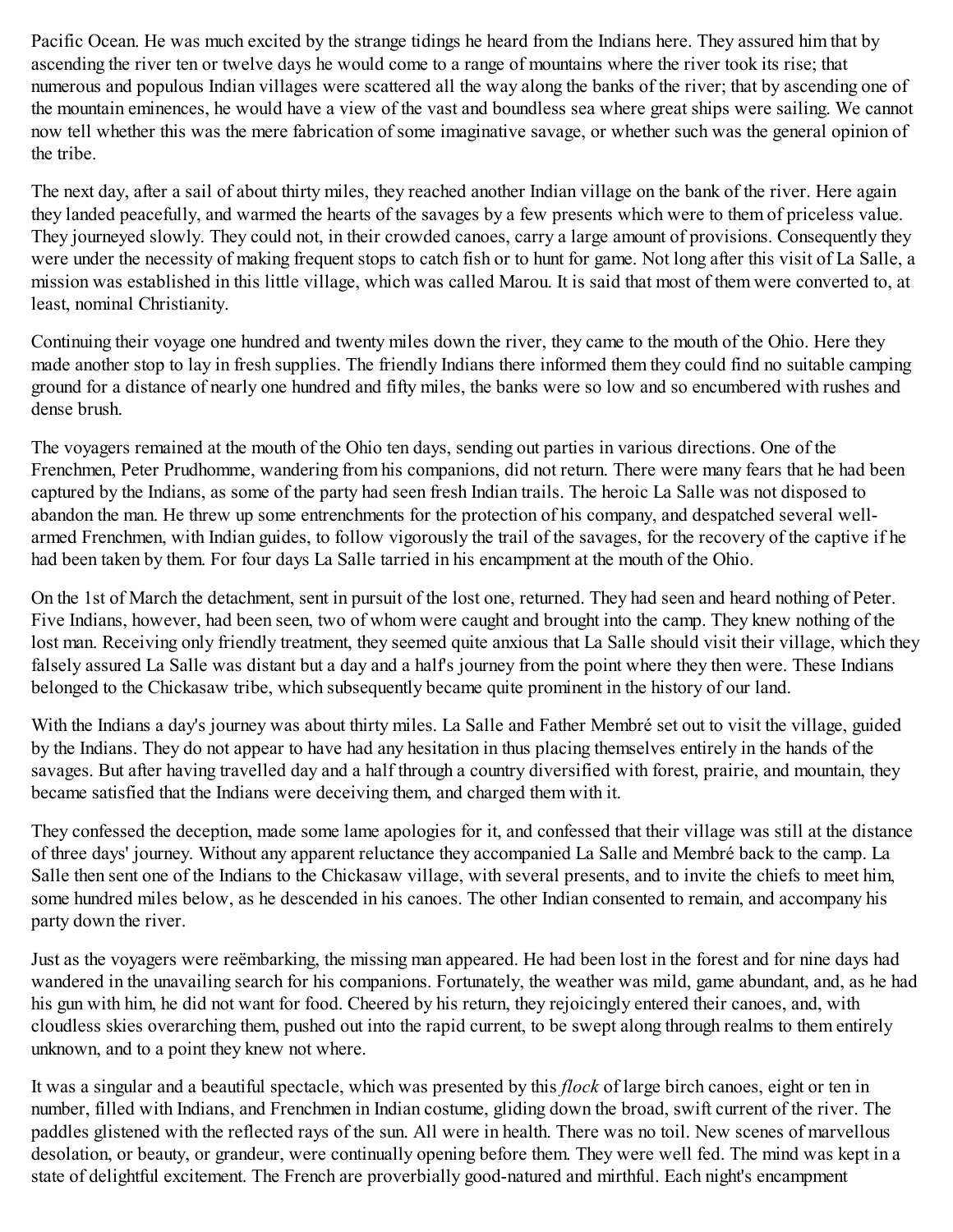presented a scene of feasting, bonfires and innocent joyous revel. These were indeed sunny days, and this was the poetry of travelling.

The 3d of March, 1682, came. They had then descended the river, as they judged, about one hundred and twenty miles below the mouth of the Ohio. They were approaching, though they knew it not, a large village of the Arkansas Indians, situated on the western banks of the Mississippi. It was concealed from them by a bluff, and by a turn in the stream. An Indian, upon the lookout on the bluff, caught sight of the formidable looking fleet, far up the river, and, supposing it to be filled with hostile savages on the war-path, gave the alarm.

The whole village was instantly thrown into a state of great excitement. The women and children fled back into the forest. The warriors grasped their arms and rallied for battle. As the fleet drew near, all unconscious of the commotion it had excited, the voyagers, not seeing a single Indian, were surprised to hear, on the other side of the bluff, the yells of apparently hundreds of savages. Their piercing war-whoops were blended with the loud beatings of a kind of drum which they had fabricated.

Warned by these hostile demonstrations, La Salle guided his canoes to the other side of the river, which was here about a mile in width. He landed in direct view of the village. With his customary caution, he immediately threw up some intrenchments, behind which his men, with their guns, could beat off almost any number of savages. He knew not but that hundreds of warriors would cross the river in their canoes, to make an impetuous assault upon him.

Having thus guarded against surprise, and afforded the Indians a little time to recover from their first alarm, he then, unarmed, advanced to the water's edge, and by friendly signs endeavored to invite some of the chiefs to come over to meet him.

Several of the chiefs entered a large boat, called a periagua. It was made of the trunk of an immense tree, hollowed out, and carved and decorated with immense labor. Such a wooden canoe was capable of holding a large number of warriors. The chiefs crossed the river until they came to within a quarter of a mile of the shore, and then they stopped, and beckoned the strangers to come and meet them.

La Salle sent one Frenchman, we infer from the narrative that it must have been Father Membré, in a canoe, to meet them. Two of his Indians paddled the boat, until they came alongside of the periagua of the natives. Father Membré, familiar as he was with several Indian dialects, could not speak their language. He however held out to them the calumet of peace, which at once won their confidence; and he found no difficulty in communicating with them by signs. He invited the chiefs to accompany him back to the encampment. They were six in number. Retaining him with them, in the large periagua, they speedily paddled ashore, followed by Membré's canoe, with the two Indian boatmen.

Without any hesitancy, the six Indian chiefs entered into the redoubt which La Salle had thrown up. They appeared frank, unsuspicious, and cordial, and were made very happy by several presents which La Salle placed in their hands. They invited the whole party to cross the river to their village. The canoes were launched, and all crossed the stream, led by the chieftains in their wooden boat. The whole adult male population of the village crowded the banks to receive them; and with every demonstration of friendship. But the timid women and children kept cautiously in the distance.

Eight or ten large birch canoes, from which more than fifty persons landed upon the beach, presented a very imposing appearance. They were nearly all armed with guns, not for aggressive warfare, but for hunting and protection.

The natives crowded around the strangers, conducted them up to their wigwams, which were very pleasantly situated on a rich and tolerably well cultivated plain extending back from the river. The guests were regaled with the greatest profusion of barbarian hospitality. These Indians had attained a very considerable degree of civilization. They had quite a large number of slaves, whom they had captured from tribes with whom they were at war. The fertile fields around were quite well cultivated with corn, beans, melons, and a variety of fruits. Peaches were abundant. Large flocks of turkeys and other domestic fowls crowded their doors. They were a very handsome race; and it was observed that, while the northern Indians were generally moody and taciturn, these savages, beneath more sunny skies, were frank, generous, and gay in the extreme.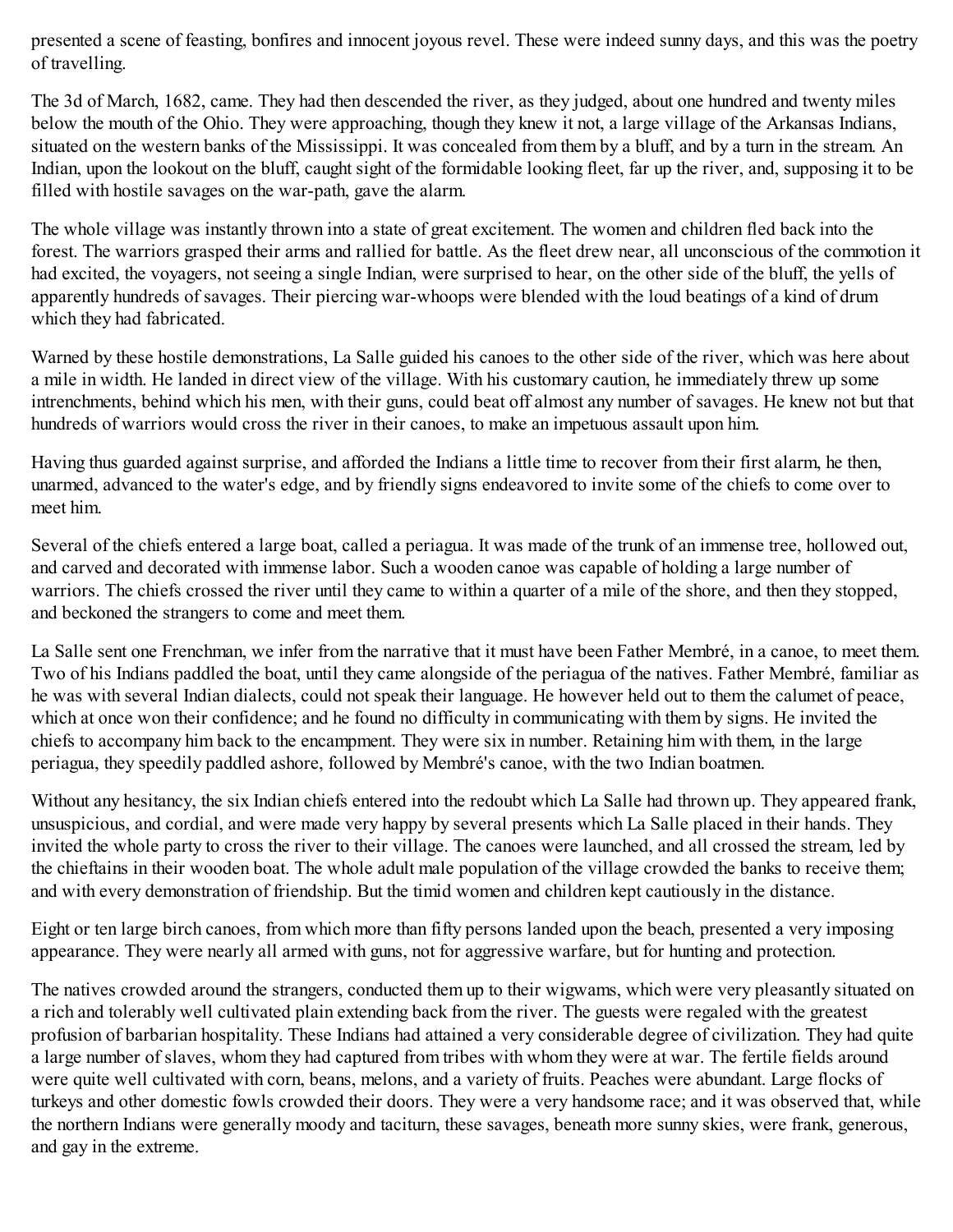### **CHAPTER XI.**

#### *The Great Enterprise Accomplished.*

Scenes in the Arkansas Villages. Indian Hospitality. Barbarian Splendor. Attractive Scenery. The Alarm. Its Joyful Issue. Genial Character of La Salle. Erecting the Cross. Pleasant Visit to the Koroas. The Two Channels. Perilous Attack. Humanity of La Salle. The Sea Reached. Ceremonies of Annexation.

For several days La Salle and his party remained with their hospitable friends the Arkansas Indians. On the 14th of March, 1682, La Salle took possession of the country in the name of the king of France. He invested the ceremony with all the pomp he could command. An immense cross was raised in the centre of the village; and the Christian's God was recognized with anthems, prayers and imposing religious rites. Thousands of savages gathered around, gazing with delight upon the scene so novel to them. They had no conception of its significance. They supposed it a festival got up for their entertainment, as they would got up a war-dance to please their guests. As the cross was raised, Father Membré made some attempt to teach them the significance of this emblem of the way of salvation through faith in an atoning Saviour. He writes:

"During this time they showed that they relished what I said by raising their eyes to heaven, and kneeling as if to adore. We also saw them rubbing their hands over their bodies, after rubbing them over the cross. In fine, on our return from the sea, we found that they had surrounded the cross with a palisade."

On the 17th of the month, the explorers reëmbarked, and continued their voyage down the river about eighteen miles, when they came to two other villages of the Arkansas tribe. Here they were again received with the utmost hospitality. Continuing their sunny voyage beneath cloudless skies and upon a glassy stream for four days, they came to quite a large lake formed by an expansion of the river. This sheet of water seemed to be fringed with villages. There were forty on the east side of the lake, and thirty-four on the west side, upon its banks. All were picturesquely situated and, in the distance, presented an aspect of much beauty.

The houses were well built, of clay mixed with straw baked in the sun. The roofs were constructed of canes quite gracefully bent in the form of a dome. Their beds or mats were raised on wooden bedsteads, and they had many convenient articles of household furniture. The bark of a tree furnished very fine white fibres, which they braided into blankets and other articles of dress. The head chief was an absolute sovereign, having the property and the lives of his subjects entirely at his disposal. A retinue of slaves attended him. He was luxuriously clothed, fed, and housed.

The village of the chief was at a little distance from the banks of the lake. La Salle was quite sick, and unable to go up to the palace to pay his respects to the monarch. He encamped upon the borders of the expanded stream, and beneath the shade of his roof sought repose upon his mat. He, however, sent Lieutenant Tonti and Father Membré with presents to the chief. In return, several men were sent to La Salle, munificently laden with provisions and other gifts. Soon after, the king himself appeared in regal state. First came a master of ceremonies, with six pioneers, to remove every obstruction from the way, and to make the path level for the feet of royalty. They selected a spot upon which the monarch was to give audience to his guests. The ground was carefully smoothed, and carpeted with beautiful mats.

The monarch soon made his appearance. He was richly dressed in white robes. Two officers preceded him, bearing plumes of gorgeously colored feathers. He was followed by another official, bearing two large plates of copper, highly polished. The king had the bearing of a gentleman. He was grave, dignified, and courteous. Having ever been accustomed to absolute command, he had that peculiar air of self-possession and authority which seems to be the inheritance of those who can boast a long line of illustrious ancestry.

It was the 22d day of March, 1682. The scene presented was in the highest degree picturesque and beautiful. The widely expanded lake glittered in the sunlight as placid as a mirror. The villages of the Indians, clustered so thickly along the shores, were composed of substantial dwellings, whose roofs of curved canes, thatched with thick mats, were rounded into graceful domes. The barbarian splendor assumed by the monarch, the group of French adventurers, with their Indian companions, gathered near by, the thousands of the Taensa tribe, men, women, and children, standing at a respectful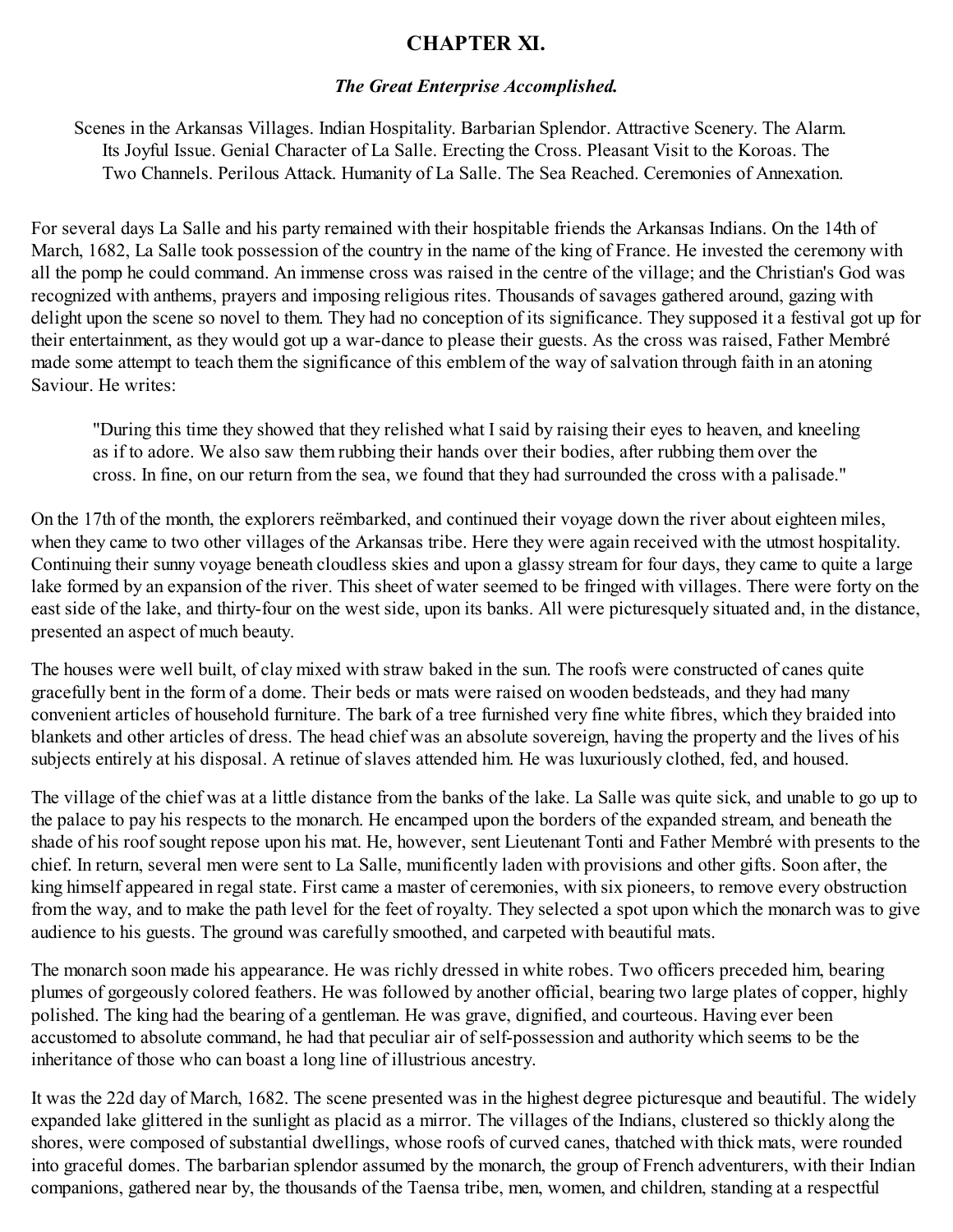distance, silently gazing upon the scene, the little fleet of canoes upon the beach, and the encampment hastily thrown up —these combined to open to the eye a picture of peace and loveliness, which the pencil of the most skilful artist might in vain attempt to rival.

It did indeed seem then and there, as though God had intended this for a happy world—for a world where his children might live together in paternal love, and with the interchange of the kindliest sympathies. Though in the early spring, the foliage beneath those sunny skies was in full leaf, and the flowers in full bloom.

"The whole country," writes Father Membré, "is covered with palm trees, laurels of two kinds, plums, peaches, mulberry, apple, and pear trees of every variety. There are also five or six kinds of nut trees, some of which bear nuts of extraordinary size. They also gave us several kinds of dried fruit to taste. We found them large and good. They have also many varieties of fruit trees which I never saw in Europe. The season was however too early to allow us to see the fruit. We observed vines already out of blossom."

The interview between the monarch and La Salle passed off very pleasantly. It was conducted mainly by signs. Smiles and presents were interchanged. For four days the voyagers remained the guests of these friendly people. They rambled through their villages, entered their dwellings, and were abundantly feasted. The natives seemed very amiable, quite intelligent, and were far in advance, in civilization, of the nations or tribes farther north. Father Membré was much pleased with their candor, and with the clearness with which he thought they comprehended his instructions. They readily accepted his teaching of God; and apparently comprehended, without any difficulty, the plan of salvation through an atoning Saviour.

In truth, this doctrine is apparently the most simple and the most powerful which can be presented to the savage. All over the world, the necessity of an atonement for sin seems to be implanted in the human breast. And when the missionary teaches the savage that God, our Heavenly Father, in the person of His Son has borne our sins in His own body on the tree, the most ignorant can comprehend it, and the most wicked can be moved by it.

On the 26th of March, La Salle and his companions, greatly refreshed by their delightful visit, resumed their voyage down the river. They descended very rapidly, by the aid of the current and the paddle. Having sailed about forty miles, they saw in the distance below them, a large wooden boat containing a number of Indians. The savages seemed alarmed as they caught sight of the fleet of canoes coming down so rapidly upon them. They plied their paddles with all diligence, and run into the eastern shore.

La Salle, with his usual caution, landed upon the opposite bank. The two parties gazed at each other across the rolling flood, a mile in width. La Salle sent Lieutenant Tonti, in a canoe with several Indians, to carry to the boatmen the calumet of peace. While the Indians plied their paddles, he stood up in the canoe, waving toward the boatmen the plumed badge of fraternity. As Lieutenant Tonti was crossing the river, a large number of Indians were seen running in, from various directions, and crowding the banks. When within arrow-shot of the shore, he stopped, still presenting the calumet, which all the tribes seemed to recognize and respect.

All suspicion was allayed. The savages, unapprehensive of any treachery, crowded their periagua, and the boat and the canoe, with the inmates on terms of the kindest fellowship, passed over to the French on the western bank. The two parties blended as brothers. The Indians were fishermen of the Natches tribe. They had a large village about nine miles inland, east of the river. Without any hesitancy La Salle, Father Membré, and a few others, accepted an invitation to accompany them to their village.

There are some men so frank, genial, kind-hearted that they win affection at sight. La Salle was such a man. With no special effort to make friends, his nature was such that the savage and the civilized man alike were immediately won by the fascination of his presence. Father Membré gives frequent testimony to these peculiar attractions of the chivalric pioneer. On this occasion he writes:

"We slept in the wigwams of these savages. They gave us as kindly a welcome as we could desire. The Chevalier La Salle, whose very air, engaging manners, and captivating mind, everywhere commanded respect and love, so impressed the hearts of these Indians that they did not know how to treat us well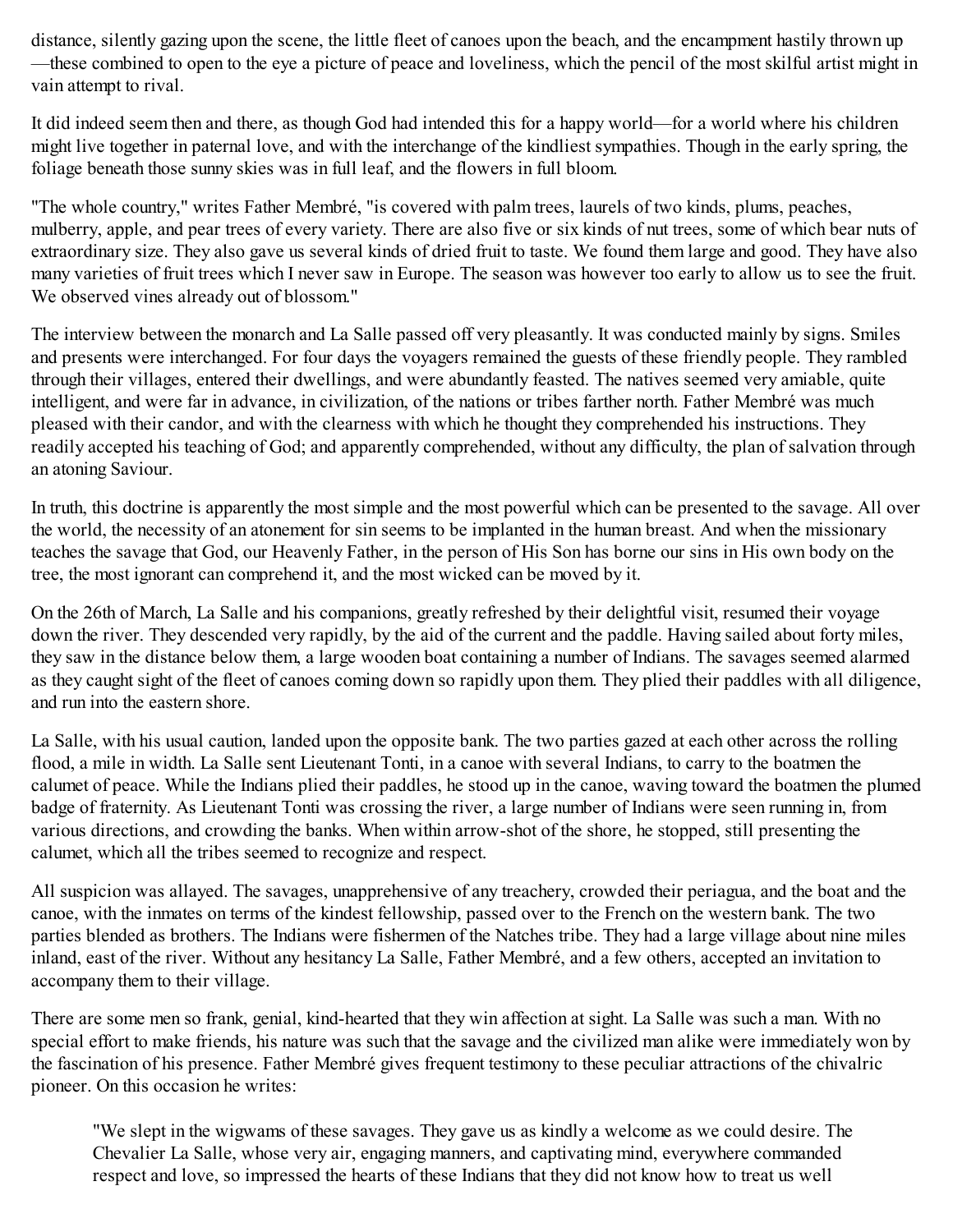enough. They would gladly have kept us with them permanently."

For three days La Salle and his companions enjoyed the hospitality of these friendly natives. About thirty miles below the Natches Indians, there was another powerful tribe called the Koroas. They were friends and allies of the Natches. A courier was despatched to inform the chief of the Koroas of the arrival of the distinguished strangers, and to invite him to come and share in giving them a suitable welcome. He hastened to Natches with an imposing retinue of his head men. They also paid prompt homage to the dignity and the attractions of La Salle.

Again a cross was erected, while admiring multitudes gazed admiringly upon the religious and civil pomp with which the ceremony was invested. A plate was attached to the cross, upon which was engraved the arms of Louis XIV. The Indians were delighted with the show, and with the memorial thus left of the visit; though they could not comprehend the significance of the rite as taking possession of their country in the name of the King of France.

La Salle and his companions returned to their canoes. The Chickasaw Indian who had accompanied them from their encampment near the mouth of the Ohio, and which they had named Camp Prudhomme, from the man who had been lost and found there, remained at the village of the Natches Indians. The journey of a few days would take him to his own tribe.

The chief of the Koroas, having invited La Salle to visit his village, embarked with his suite, in their wooden boats, and descended the river in company with the French in their birch canoes. A sail of about four hours swept them down to the village, which was called Akoroa. It was beautifully situated on an eminence, commanding a view of a wide-spread and exceedingly fertile prairie, with large fields of corn, whose spear-like leaves were already waving in the gentle breeze.

The Indians were fond of ceremony. They held a council, presented the calumet, smoked the pipe of fraternity, made speeches which were but poorly understood, and exchanged presents. After a short tarry, the voyage was again resumed. The chief furnished them with a pilot, telling them that it would still require a voyage of ten days to reach the sea, and that the river broke into several channels or independent streams as it approached the Gulf. As the Indians considered thirty or forty miles a good day's voyage in descending the river, it was estimated that there was a journey of between three and four hundred miles still before them. They were also informed that there were numerous tribes upon the lower river, but that they were generally well-disposed.

On the 2d of April, when the canoes had descended the river about eighteen miles below Akoroa, the river branched into two arms or channels, with an island between, which they estimated to be one hundred and eighty miles in length. They had been directed to take the channel on the left. But it so chanced that there was a heavy river fog, and they did not see it. La Salle's canoe was in the advance, and the canoe which held the guide happened to be far in the rear. Though the keen eyes of the Indian pierced the fog, and he did all in his power by signs to show them that they were wrong, the whole fleet followed its leader, and were swept along in the channel on the right.

The reason why they were cautioned to take the left branch, was that the eight or ten tribes on the western banks were friendly, and would make them no trouble, while those upon the eastern branch were ferocious, and would be likely to attack them. They soon experienced the wisdom of the advice which had been given them.

On the 2d of April, when they had descended the river about one hundred and twenty miles, they saw a number of Indians on the bank of the river, fishing. The moment the savages caught sight of the fleet of canoes they fled. Immediately the forest seemed filled with the clamor of hideous war-whoops the beating of drums, and all other sounds of hostility. The branch of the river which they were descending, was here compressed into a narrow channel. A dense forest fringed both banks. It was evident that there were populous villages near by, for the warriors were seen rapidly gathering, as they ran from tree to tree to get good positions to overwhelm the canoes with their arrows.

The bows were very strong. The muscular arms of the Indians would throw an arrow with almost the velocity and precision of a rifle bullet. These barbed weapons would tear their way through the birch bark of the canoes as if they were but sheets of brown paper. With appalling suddenness this cloud of war was marshalling its forces. It was sufficiently menacing to alarm the bravest heart.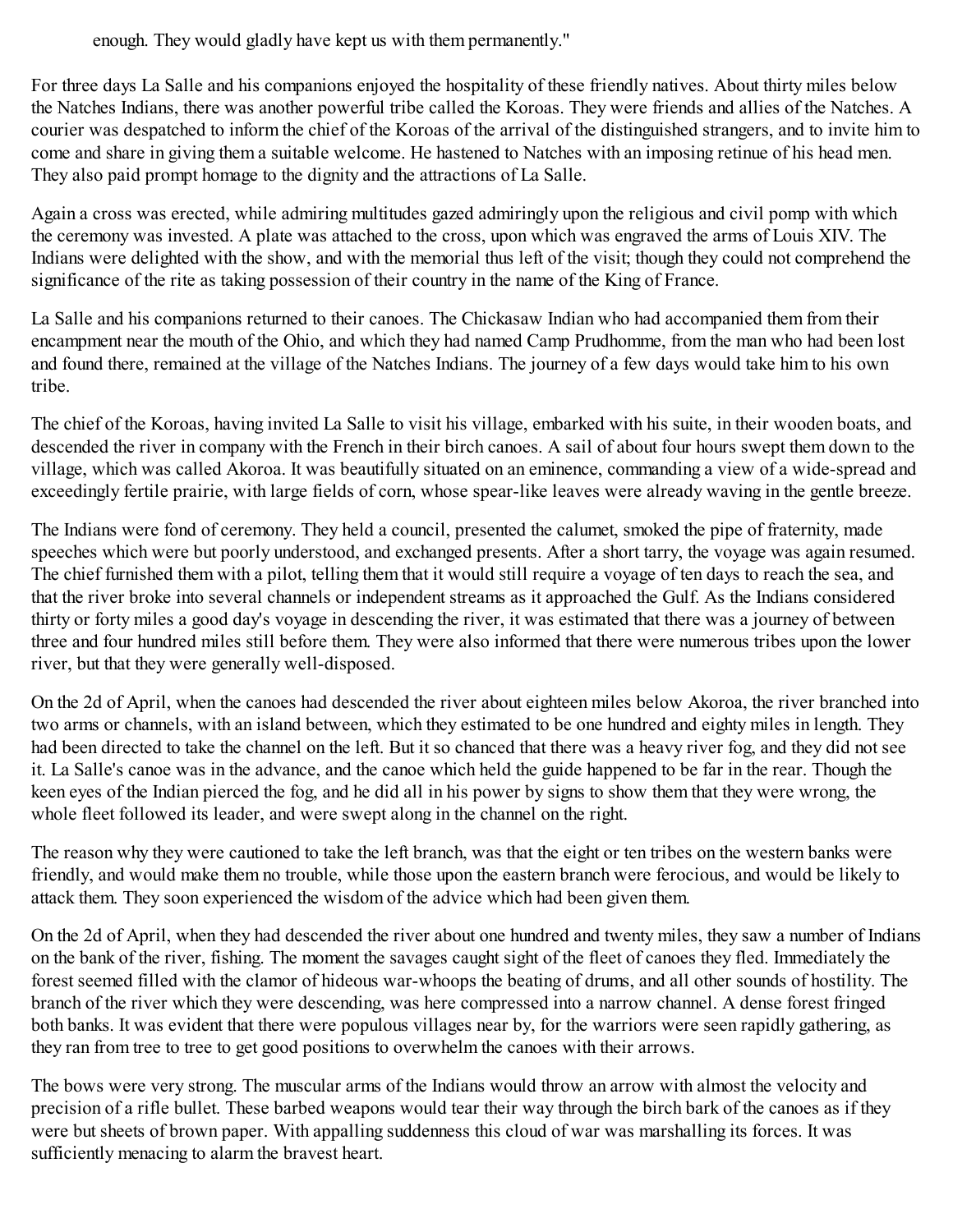La Salle ordered all the boats to stop. He then sent one canoe forward, with four Frenchmen, to present the calumet of peace. They received orders not to fire upon the savages under any emergence. As soon as the canoe came within arrowshot, the savages, regardless of the calumet, let fly a shower of arrows upon them. Fortunately, they nearly all fell a little short, and no one was hit. With the utmost precipitation, the Frenchmen paddled back to their companions. La Salle then sent another canoe, with four Indians, bearing the calumet. They advanced with great caution, and met with the same hostile reception.

He then directed the canoes to press as near the opposite bank as possible, to ply their paddles with all energy, and thus hurry by the point of peril. Humanely he ordered not a gun to be fired. He had no wish to engage in a battle in which nothing was to be gained. Very easily his sharp-shooters could cause many of those savage warriors to bite the dust, and thus lamentation and woe would be sent to many of those wigwams. But this would do no good. It would not subdue the savages; it would only exasperate them. He also remembered that he was to return, and that if the savages had received no harm at his hands, their spirit of revenge would not be aroused, and it would be much less difficult to establish friendly relations with them.

Though the savages yelled, and ran franticly along the shore, and threw their arrows with their utmost strength, the canoes, swept along by the rapid current, and the sinewy strength of the paddles, all passed in safety. The kind-hearted La Salle must have congratulated himself that none were left behind to mourn. He afterwards learned that this inhospitable tribe was called the Quinnipissa.

They had paddled down the stream but about six miles, when they came to other and still more deplorable evidences of man's inhumanity to man. They found upon the banks the smouldering remains of a large village, which had recently been sacked and burned. It was evident that the inhabitants had been given up to indiscriminate massacre, with the exception of those who had been carried away into slavery, or to add to the revelry of a gala day, in the endurance of demoniac torture. The ground was covered with the bodies of men, women, and children, in all the loathsome stages of decay. Sadly the voyagers rambled through these awful scenes for an hour, meeting with no living being, and then hurried on their way. This village, it was subsequently ascertained, was called Tangibao.

Still they continued descending the river four days longer, without meeting any incident of importance. Their day's sail averaged about thirty miles. It was always necessary to land for the night's encampment. They had made, as they estimated, about one hundred and twenty miles from Quinnipissa when they came to the delta of the Mississippi. Here the majestic river divided into four branches. At this point they landed, and encamped in the midst of a dense and almost tropical forest, upon the bank, but slightly elevated above the surface of the water.

In the morning La Salle divided his fleet into three bands, one to descend each of these three branches. He took the one on the extreme right, or the western branch. Lieutenant Tonti, with Father Membré, took the middle. The eastern branch, on the left, was assigned to Mr. Dautray. Upon reaching the sea, the canoes on the right and left were to turn toward the centre until they should meet the party of Lieutenant Tonti, whose route to the sea, it was supposed, would be a little shorter than that of either of the other two.

They all found the water deep and brackish, and the current very slow. After sailing a few miles they tasted the salt of the ocean. Soon their eyes were gladdened with the sight of the open sea. It was mild, serene, beautiful summer weather. The region, as far as the eye could reach, was low and marshy, with no landmarks. The fleets were, however, all reunited in safety. La Salle having heard the report respecting the middle and eastern channels, decided to return to the western, by which he had descended.

They then ascended this branch before they could find any dry and solid ground, suitable to afford a permanent foundation for the cross of Christ and the arms of France. On the ninth of April, they were all assembled on a ridge slightly elevated, for the celebration of this all-important ceremony. First, they raised a massive column, at the foot of which they buried a leaden plate, bearing an inscription in Latin, to the following purport:

"Louis the Great Reigns. Robert, Cavalier, with Lord Tonti, Ambassador, Zenobia Membré, Ecclesiastic, and twenty Frenchmen, first navigated this river from the country of the Illinois, and passed through this mouth on the ninth of April, sixteen hundred and eighty-two."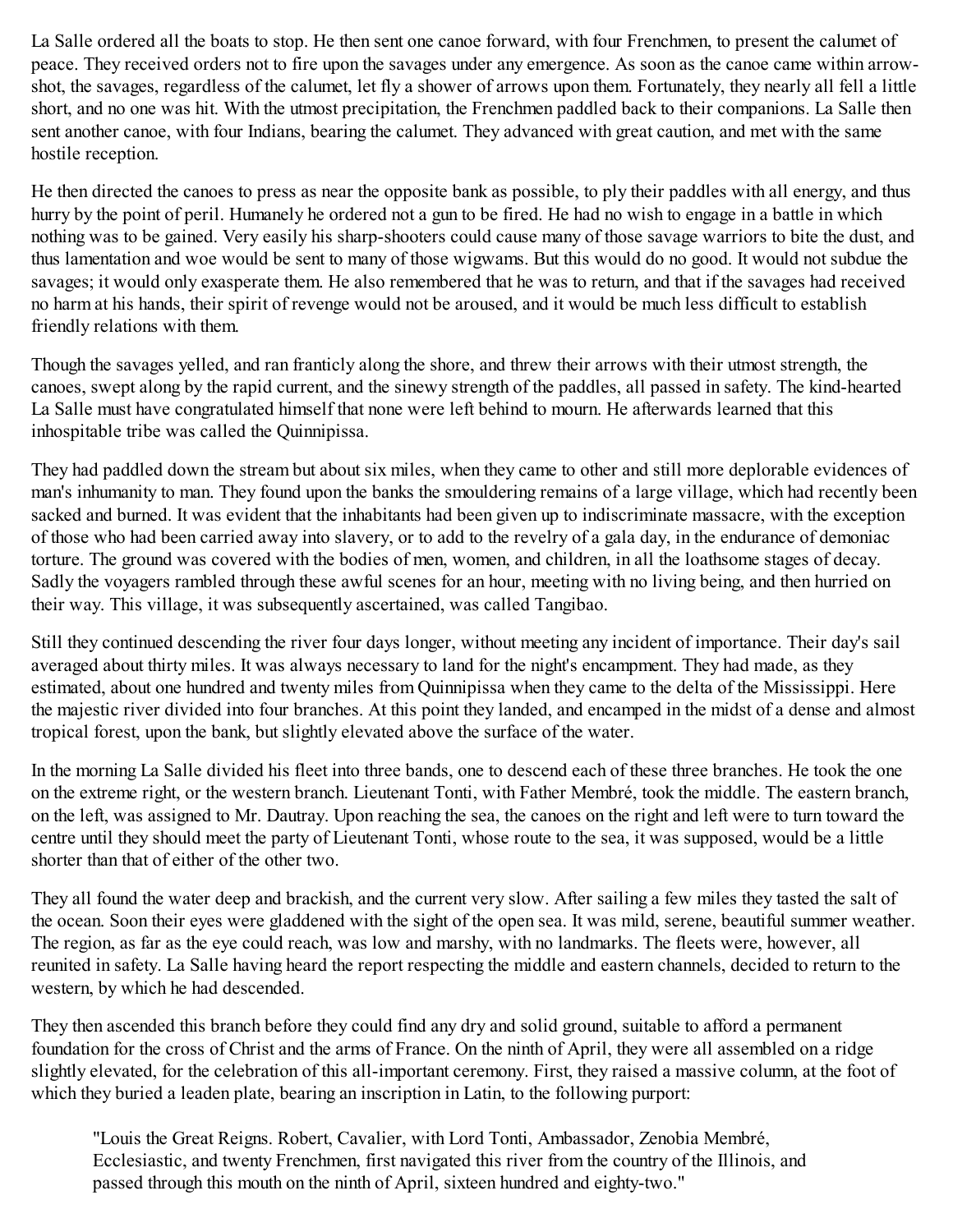The names of all the Frenchmen of the party were attached to this plate. La Salle then made a speech, which was carefully worded, and seems to have been recorded at that time. It was in substance as follows:

"In the name of Louis the Great, and in virtue of the commission I hold in my hand, I take possession of this country of Louisiana, its seas, harbors, ports, bays, and adjacent straits; and also of all the nations, people, provinces, cities, towns, villages, mines, minerals, fisheries, streams, and rivers, comprised in the extent of the said Louisiana, from the mouth of the great river called the Ohio, and this with the consent of the people dwelling therein, with whom we have made alliance; and also of the rivers which discharge themselves therein, from the sources of the Mississippi to its mouth in the sea; upon the assurance of all these nations that we are the first Europeans who have descended or ascended the said Mississippi. I hereby protest against all those who may in future undertake to invade any of these countries, to the prejudice of the right of his Majesty, acquired by the consent of all the nations herein named. Of this I take to witness all those who hear me, and demand an act of the Notary as required by law."

To this the whole assembly responded with shouts of Vive le Roi and with a salute of fire-arms.

The civic ceremony being thus ended, the transaction was now to be ratified with religious rites. By the side of the column, a massive cross had been erected. The devout La Salle, who was earnestly a religious man, took his position at the foot of the cross, and said:

"His Majesty, Louis the Great, the eldest son of the Church, will annex no country to his crown without making it his chief care to establish the Christian religion therein. Its symbol must now be recognized." Several Christian hymns were then chanted. The sublime strains of the Te Deum resounded through the arches of the forest; and other ceremonies of the Catholic Church were performed with all the pomp which the circumstances would allow.

Thus the great achievement was accomplished. According to the then existing law of nations, the whole valley of the Mississippi was annexed to France. It was indeed a magnificent acquisition. It is estimated that the kingdom of France comprises an extent not quite three hundred thousand square miles. It is judged that the valley of the Mississippi drains a region of one million square miles. Thus the pioneer, La Salle, conferred upon France a territory more than three times as large as the kingdom of France itself.

# **CHAPTER XII.**

## *The Return Voyage***.**

The Numerous Alligators. Destitution of Provisions. Encountering Hostile Indians. A Naval Battle. Visit to the Village. Treachery of the Savages. The Attack. Humane Conduct of La Salle. Visit to the Friendly Taensas. Severe Sickness of La Salle. His Long Detention at Prudhomme. The Sick Man's Camp. Lieutenant Tonti sent Forward. Recovery of La Salle. His Arrival at Fort Miami.

There was no game to be taken in the vast swamps at the mouth of the river. The provisions of the voyagers were nearly exhausted. They, however, chanced to find an abandoned Indian camp, where there was a small quantity of strips of the flesh of some animal, dried in the sun. As they were eagerly eating it, the Indians who accompanied them informed them that it was human flesh. It is needless to say that they could eat no more; though the savages, who devoured it with much gusto, declared that it was exceedingly delicate and savory.

On the 10th of April, the next day after the ceremony of annexation, they commenced their toilsome ascent of the river on their voyage back. Enormous alligators were often met with, sunning themselves on the sand-bars. The sharp-shooters soon learned where the bullet would strike a vulnerable point. For several days they lived mainly on wild potatoes and the flesh of alligators. The country was so low, and so bordered with almost impenetrable canes, that they could not hunt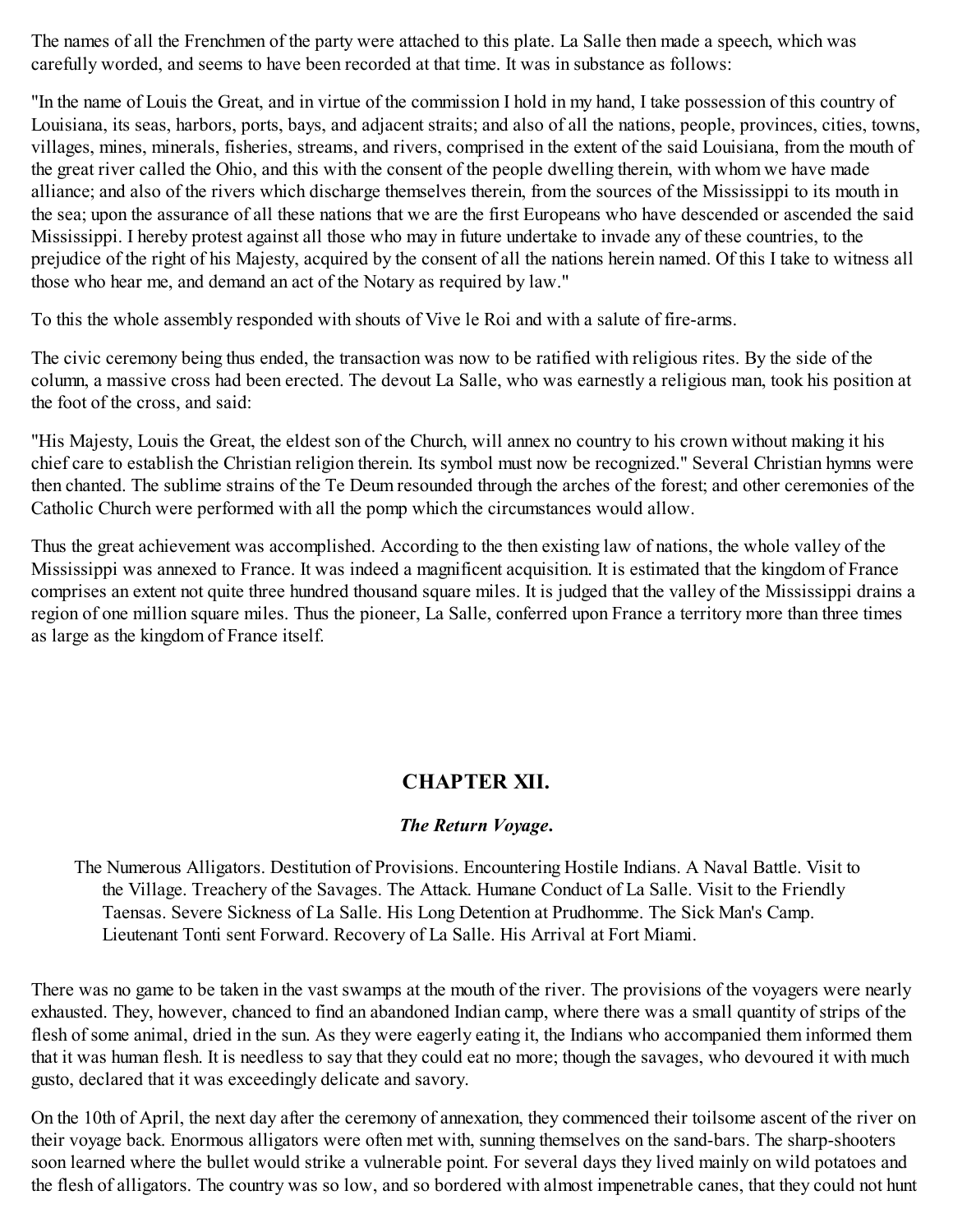without making long delays. At length they reached the blackened ruins and the mouldering dead of Tangibao. The desolation remained complete. None had returned.

It was a matter of the utmost importance, apparently of absolute necessity, that they should lay in a store of corn. There was so much uncertainty as to hunting, that they might be many days without food, and thus perish. But a pint of corn, pounded into meal and baked in the ashes, would afford a hungry man a very nutritious dinner. And if so successful as to take some game, this bread gave great additional zest to the repast.

On the thirteenth day, as they were slowly paddling against the stream, they saw, far away in the north, a great smoke, apparently from Indian fires. It was evidently not far from the region where the Quinnipissa Indians had so fiercely attacked them, but a few days before. Much apprehension was felt lest they should again be assailed. The passage against the rapid current was necessarily very slow. The Indians had large wooden boats, which they could fill with warriors, and being above them on the river, could completely cut off their retreat.

La Salle sent one of the canoes forward to reconnoitre. As his Indian boatmen were paddling cautiously along beneath the dense foliage of the banks, they caught sight of four women. Under the perilous circumstances, it was thought best to capture them, if possible, and hold them as hostages for the good behavior of the tribe. This was not doing evil that good might come, for the measure was fully justifiable, in view of the attack which had been made upon them, and as the only means of preventing the effusion of blood.

The men landed, and the swift runners caught the women and took them back to the fleet. It was then learned that the Quinnipissa Indians, a peculiarly warlike and ferocious race, had a large village but a little distance farther up the river. This village it was necessary to pass. There could be no doubt that the savages would fiercely assail them. As they could probably bring many hundred warriors into the conflict, and could make the attack not only from their capacious periaguas, but also from the shelter of the trees on the bank, the situation of the French seemed quite desperate.

La Salle, in this emergence, drew his canoes to the shore, a little below the village, and on the opposite bank. He hoped, by the aid of his captives, to open some communication with the foe. But the Indians had already learned of his approach. Again the hideous clamor of demoniac war was heard, as the noise of their rude drums and savage yells fell upon the ear.

It was early in the afternoon of a day of almost tropical warmth and serenity, when all the voices of nature seemed to invite man to love and help his brother. Soon quite a fleet of massive boats was seen, descending the river, each boat crowded with twenty or thirty warriors, plumed and painted, and armed with bows and arrows, javelins, and clubs. They were yelling like demons, as if expecting by noise to rouse their courage to the highest point.

La Salle himself, with two or three picked companions, pushed out in a canoe, and advanced to meet them. Though one or two guns were in the bottom of the canoe, to be used in case of absolute necessity, they appeared entirely unarmed—a single canoe advancing to meet a fleet. La Salle stood up and waved the calumet, the sacred emblem of peace and friendship. The savages, thirsty for blood, paid no heed to this appeal. They redoubled their yells, and like a band of desperate villains as they were, shot a volley of arrows toward the one canoe with its three or four unarmed occupants. With new vigor the savages plied their paddles, being now sure of the capture of the strangers.

The moment for prompt and decisive action had come. The guns were heavily loaded. One of the boats, larger and more richly ornamented than the rest, contained evidently the head chief. He was a man of herculean frame, dressed in the most gorgeous of barbaric attire. As he stood up in his boat, giving orders, he presented just the target, though at a great distance, to which a sharp-shooter might direct unerring aim. La Salle ordered one of his marksmen to strike him down. After a moment's pause, there was a flash, a slight puff of smoke, a loud report, and the invisible bullet pierced the heart of the chief. The blood gushed forth in a torrent, and the warrior dropped dead in the bottom of the boat.

The warriors were appalled, terrified. Never before had they heard the report of a gun. They knew not what had struck down their chief. No missile had been seen. None could be found. The savages were very superstitious. They thought this must be the work of witchcraft; that they were attacked by evil spirits, whose power was invincible. They had seen the lightning flash, and the rising, vanishing cloud. They had heard the thunder peal. Their chief had been struck dead by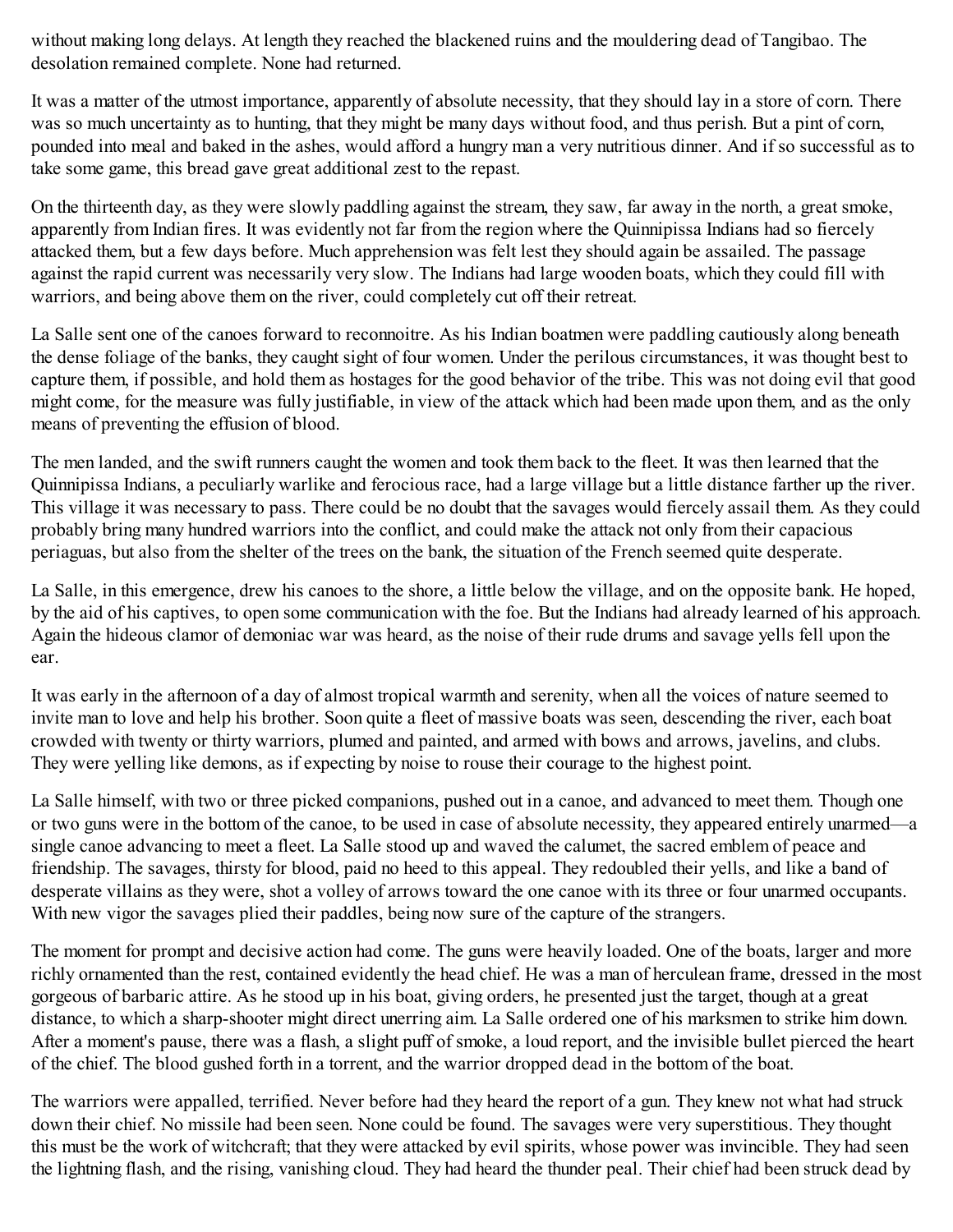some resistless bolt, at twice the distance to which any arrow could be thrown. It was folly to contend against such a foe. The next instant every one might be stricken down. They were seized with a panic. Instantly, heading the bows of their boats up the river, they fled with the utmost precipitation.

La Salle returned to his companions, conscious that he had secured a truce only. He had still the village to pass; and the current was so strong that he must pass very slowly. It was probable that the Indians would so far recover from their consternation, that some of the boldest would again assail his boats, from behind sheltering rocks and trees. The frail canoes might easily be pierced by their missiles, and the inmates thrown into the water. The savages would soon become accustomed to the report of the guns. Finding that rocks and trees protected them from the invisible bolt, they would all be emboldened; and thus a general and prolonged attack, following them up the river, would cause their entire destruction.

The utmost wisdom was still requisite, to rescue the party from these perils. La Salle loaded one of the women with rich presents of axes, knives, and beads, and sent her across the river in one of his canoes. By signs he told her to inform her tribe that he wished for friendship with them; that if they would be friendly, and bring him in a supply of corn, he would liberate his three other captives, and pay liberally for the corn, in articles which would be of great value to the Indians.

The next morning a large number of Indian warriors were seen approaching the encampment, where the Frenchmen had thrown up defences which would enable them to sell their lives dearly, were the savages determined upon their destruction. La Salle, as bold as he was humane, advanced alone to meet them, presenting the calumet. The Indians assumed a friendly attitude, entered into a treaty of peace, and invited La Salle, with his party, to visit their village. They also brought him a considerable store of corn. Though their manner was such as to lead La Salle greatly to doubt their sincerity, he accepted their invitation, first exacting hostages to remain in the camp until his return. He took with him Father Membré, his invariable companion on such occasions. The mild, fearless, heroic missionary writes:

"We went up to the village where these Indians had prepared us a feast in their fashion. They had notified their allies and neighbors; so that when we went to enjoy the banquet, in a large square, we saw a confused mass of armed savages arrive, one after another. We were however welcomed by the chiefs; but, having ground for suspicion, each kept his gun ready, and the Indians, seeing it, durst not attack us."

Toward evening, La Salle and his companion returned to the camp, still apprehensive that the Indians meditated treachery. They released the three women, whom they made very happy, with rich presents. A careful watch was kept through the night. Before the dawn of the next morning the sentinels reported that they heard a noise, as if a multitude of men were stealthily gathering in a dense growth of canes, but a short distance from the encampment. All were instantly summoned to arms.

It was a gloomy morning, very dark, with moaning wind and gathering clouds and falling rain. The men had but just taken their stations, behind the intrenchments which had been so prudently raised, when the shrill war-whoop burst from apparently hundreds of savage lips; and from the impenetrable darkness a shower of arrows came whizzing through the air. They all fell harmless in and around the spot where the men stood, behind their ramparts, with muskets loaded and primed.

Though the savages kept up an incessant yell, and threw their arrows almost at random into the narrow enclosure, they were so concealed by the darkness and the thick cane-brake, that not one was to be seen. The French kept perfect silence. Not a loud word was spoken. Not a musket was fired. It was very important that every bullet should accomplish its mission and lay a warrior dead in his blood. The Indians were to be taught that every flash and peal was the sure precursor of the death or the serious wound of one of their number.

Soon the day began to dawn. With the increasing light the savages were revealed, as they dodged from point to point. There was no random firing of the guns. Deliberate aim was taken. The savages were very cautious in exposing themselves. The Frenchmen were perfectly protected from their arrows by the rampart of logs. For two hours this strange battle raged—twenty Frenchmen against hundreds of savages. Ten Indians were shot dead. Many others were dreadfully wounded with shattered bones. It is probable that every bullet hit its mark. Not an arrow of the savage had drawn blood.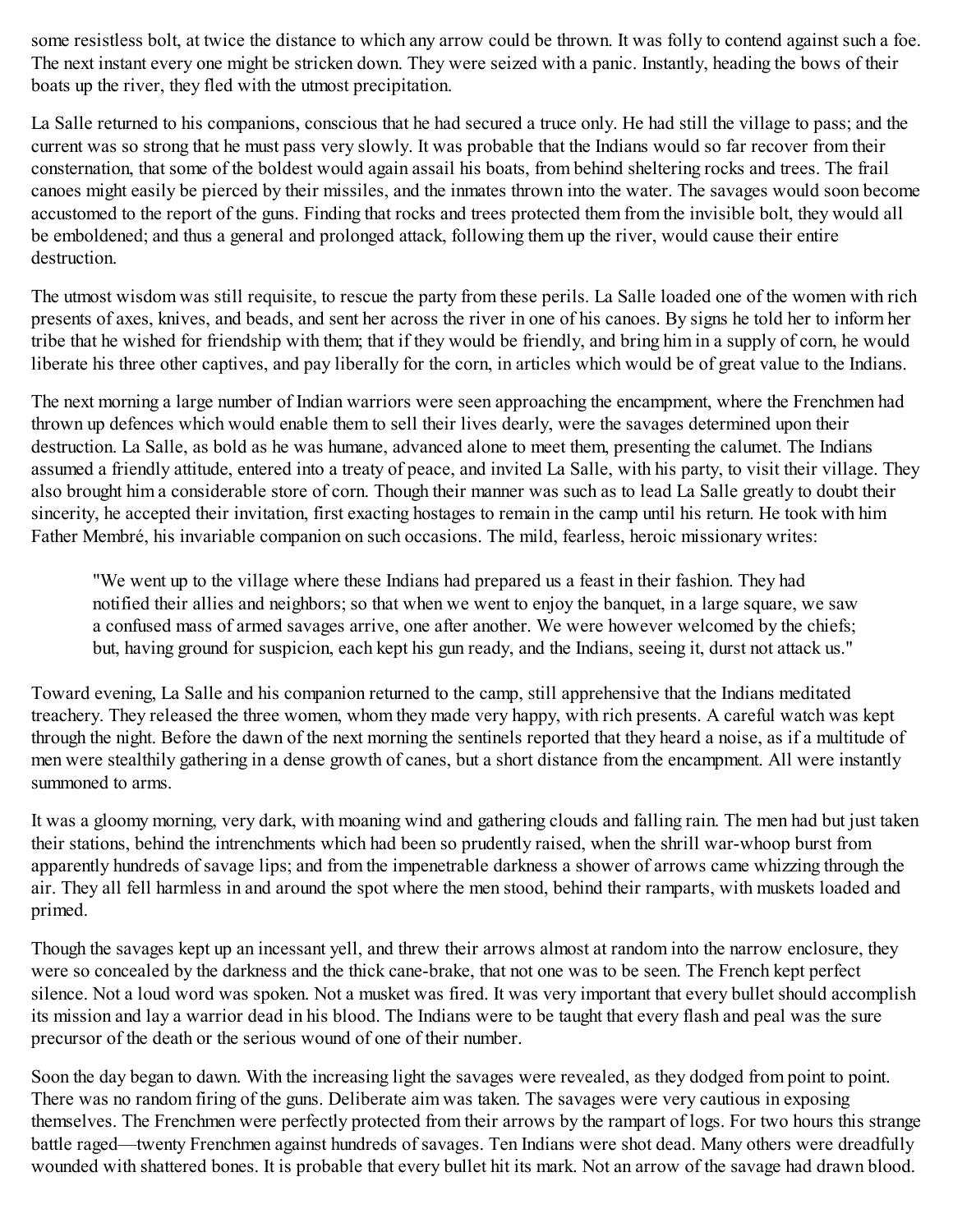As the sun rose, revealing the deadly fire of the guns and the utter impotence of the missiles of the Indians, the savages were again thrown into a panic, and fled precipitately. La Salle, with nearly all his force, pursued them up to the village, where, with axes, he speedily demolished all their boats, so that they could not pursue, as he should continue his voyage. His men urged him to burn the village of his treacherous foes. But he refused, saying that he would inflict no farther injury upon them than was absolutely necessary in self-defence.

At the close of this day of gloom, battle, and blood, another night came, of darkness and rain. Enveloped in the shades of night, the French reëmbarked. Silently they passed the village. Not a savage "opened his mouth or peeped." The storm passed away. And when the sun of another lovely morning shone down upon them, the voyagers were far beyond the reach of their cruel foes. Father Membré returned thanks to God that He had borne them, unharmed, through such great peril, and had restrained them from the exercise of any unchristian revenge. It was the morning of the 19th of April.

For twelve days they continued breasting the current of the stream, as they laboriously paddled their way upward. Anxious to return to Quebec as soon as possible, with the tidings of their glorious achievement, they made no tarry at the many villages which were scattered along the banks. They often saw assemblages of Indians, who seemed to assume a hostile attitude. No attack was, however, made upon them.

In descending the river they had a good supply of corn, and stored away quite a quantity in a *cache*. They found it, on their return, in good condition, and it furnished them with a very opportune supply. They were surprised to see how rapidly the corn in the fields matured. Fields were passed on the 29th of March, where the tender blades were just sprouting from the ground. And now, in less than four weeks, the corn was fit to roast. They were told that, in fifty days from planting, it often ripened.

A short tarry was made at the friendly village of the Taensa Indians, where they were again very hospitably entertained. On the 1st of May they resumed their slow and laborious voyage, and reached the Arkansas Indians about the 15th of the month. On the 16th La Salle took two light canoes, propelled by sturdy Indian rowers, and pushed on in advance of the rest of the party. He gave directions for the other canoes to follow as fast as they could. But he was taken dangerously sick on the way.

A birch canoe, in which one is exposed to the rays of the noonday sun, to the chill dews of morning and evening, to drenching showers and dreary days of clouds and rain, presents but few comforts to a man in sickness and suffering. He, however, succeeded, after a toilsome voyage of about ten days, in reaching his old encampment, which he had named Prudhomme, near the mouth of the Ohio River.

Here his malady grew so alarming that he could go no farther. His party landed, drew their canoes up upon the grass of the prairie, repaired their camp, so as to make it an effectual protection from sun and rain, spread mats upon the ground, and made the sick man, who they feared was soon to die, as comfortable as possible.

In such cases a camp was generally built in the form of a shed, with the front entirely open. This camp was on the eastern side of the river, facing the majestic stream and the splendors of the setting sun. La Salle had no physician, no medicine, no tender nursing, no delicate food to tempt a failing appetite. He could only lie patiently upon his mat, and await the progress of the disease, whether it were for life or for death. The silence and solitude of the river, the prairie, and the forest surrounded him.

Strange must have been his reflections in those solemn hours, when he was anticipating the speedy approach of death, upon the banks of that wonderful stream which his enterprise had caused to be explored from its sources to its mouth. As in languor and suffering he reclined upon his couch, all the beauty and bloom of May, in a delightful clime, were spread around him. The silent flood swept by, rushing down a distance of countless leagues in the north, until, after a serpentine course of more than a thousand miles, through the most wonderful scenes of nature, and fringed with the villages of innumerable savage tribes, it was lost in the great Mexican gulf. The Indians moved about in silence, seldom exchanging a word with each other. They brought in game, and were continually cooking and eating at the fire, which was kept in a constant blaze in front of the camp.

Two days and nights were thus passed, when, on the 2d of June, the remaining canoes of the fleet were seen in the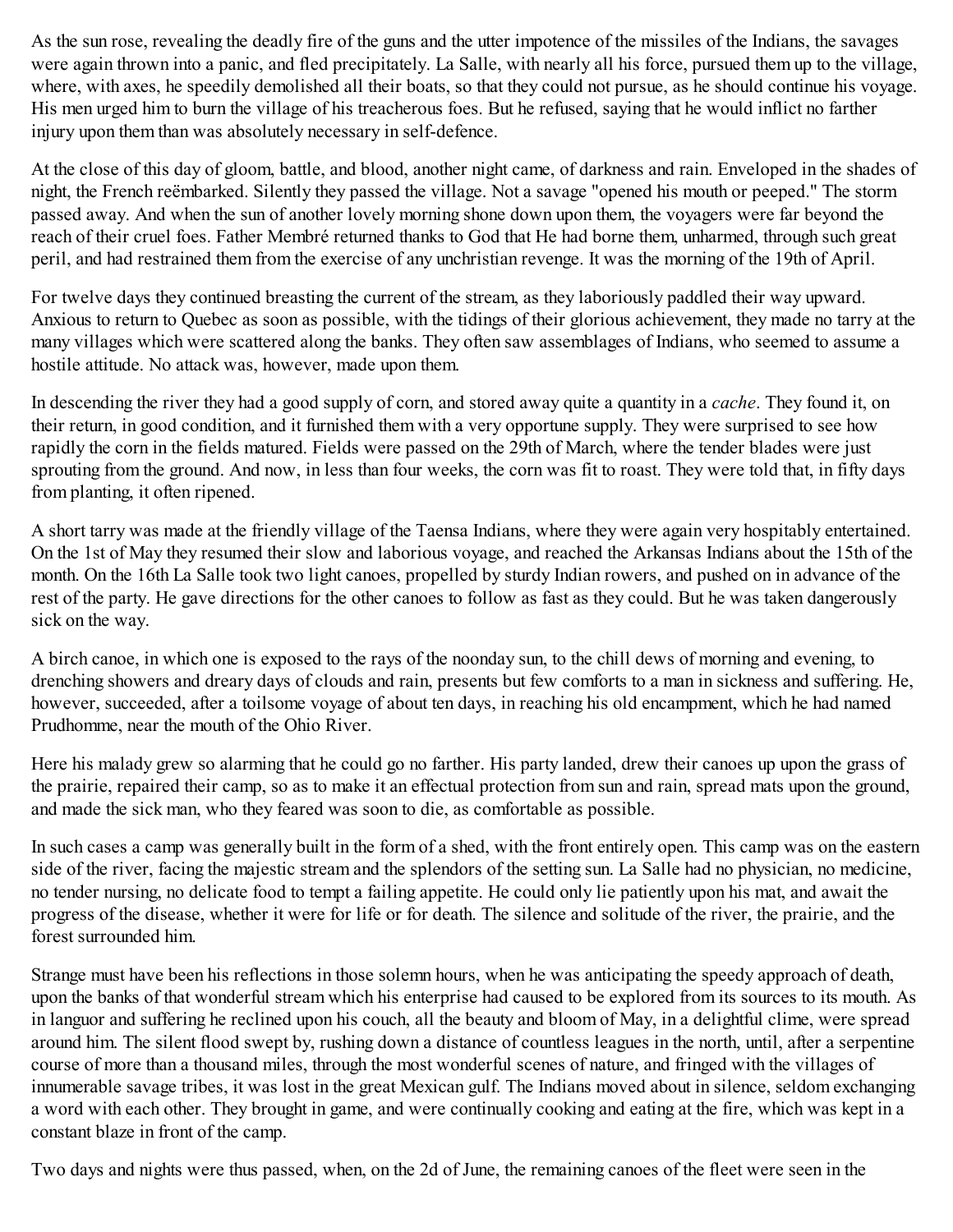distance, approaching the encampment. They soon landed; and the whole party, over fifty in number, presented to the eye a new scene of bustle and activity. La Salle was sinking, in the ever-increasing languor of something like typhoid fever. It was manifest that many days must elapse before he could leave that spot, and it was probable, in his own judgment as well as in that of all his companions, that he would there sink into that last sleep from which there is no earthly waking.

In these trying hours, his serenity and trust in God did not forsake him. He called Lieutenant Tonti to the side of his couch, and directed him to take several canoes, with the larger part of the company, and make his way, as vigorously as possible, up the river three hundred miles to the mouth of the Illinois River. Then, ascending that, and its upper branch, the Kaskaskias, he was to cross by the portage to a tributary of the St. Joseph's, and paddle down those streams to Fort Miami, where the St. Joseph empties into Lake Michigan. Thence by the lake he was to make his way to Mackinac. This required a journey of over a thousand miles. M. Tonti was furnished with documents addressed to Count Frontenac, Governor of Canada, giving a detailed account of the explorations and discoveries which La Salle had so successfully accomplished. Father Membré, with several others of the party, remained with the sick man.

For more than a month the burning fever raged, and La Salle was brought to the verge of the grave. The fever then left him. For some time it was doubtful whether there was sufficient strength remaining for him to recover. Slowly he gained. After a detention of forty days, they placed him carefully upon mats, in the bottom of a canoe, and, by short stages, resumed their voyage. They left Fort Prudhomme, and, following the same track which Tonti had pursued, did not reach Fort Miami, at the mouth of the St. Joseph's River, until the end of September. But July and August were months of delightful weather. The scenery, rich with forest grandeur and prairie flowers, was varied and enchanting. Game was abundant. Ripe fruit hung on many boughs. Hospitable villages were scattered along the way, where the general voyagers were invariably received with kindness truly fraternal.

The motion of the canoe, as the Indians, with brawny arms, paddled over the mirrored surface of the stream, was soothing and grateful to the languid, yet convalescent patient. In the cool of the beautiful mornings they could glide along the stream for a few leagues, then shelter themselves in some shady grove from the rays of the noonday sun, and in the cool of the serene evenings, resume their voyage till the deepening twilight admonished them to seek their night's encampment.

Thus pleasantly journeying, La Salle rapidly regained strength; and when he reached Fort Miami he was restored to almost his customary vigor. He found the habitation called Fort Miami quite renovated by Lieutenant Tonti, and a few men left in garrison to receive him upon his arrival. Quite a cluster of Indian wigwams had also been reared there, giving a very animated and cheerful aspect to the spot. Father Membré, in describing the scenery through which they passed, in this ascent of the Mississippi and the Illinois, writes:

"The banks of the Mississippi, for twenty or thirty leagues from its mouth, are covered with a dense growth of canes, except in fifteen or twenty places where there are very pretty hills and spacious, convenient landing-places. Behind this fringe of marshy land you see the finest country in the world.

"Our hunters, both French and Indian, were delighted with it. For an extent of six hundred miles in length, and as much in breadth, we were told there are vast fields of excellent land, diversified with pleasing hills, lofty woods, groves through which you might ride on horseback, so clear and unobstructed are the paths.

"These little forests also line the rivers which intersect the country in various places, and which abound in fish. The crocodiles are dangerous here; so much so, that, in some places, no one would venture to expose himself, or even to put his hand out of his canoe. The Indians told us that these animals often dragged in their people, where they could anywhere get hold of them.

"The fields are full of all kinds of game, wild cattle, does, deer, stags, bears, turkeys, partridges, parrots, quails, woodcock, wild pigeons, and ringdoves. There are also beaver, otters, and martens. The cattle of this country surpass ours in size. Their head is monstrous, and their look is frightful, on account of the long, black hair with which it is surrounded, and which hangs below the chin. The hair is fine, and scarce inferior to wool. The Indians wear their skins, which they dress very neatly. They assured us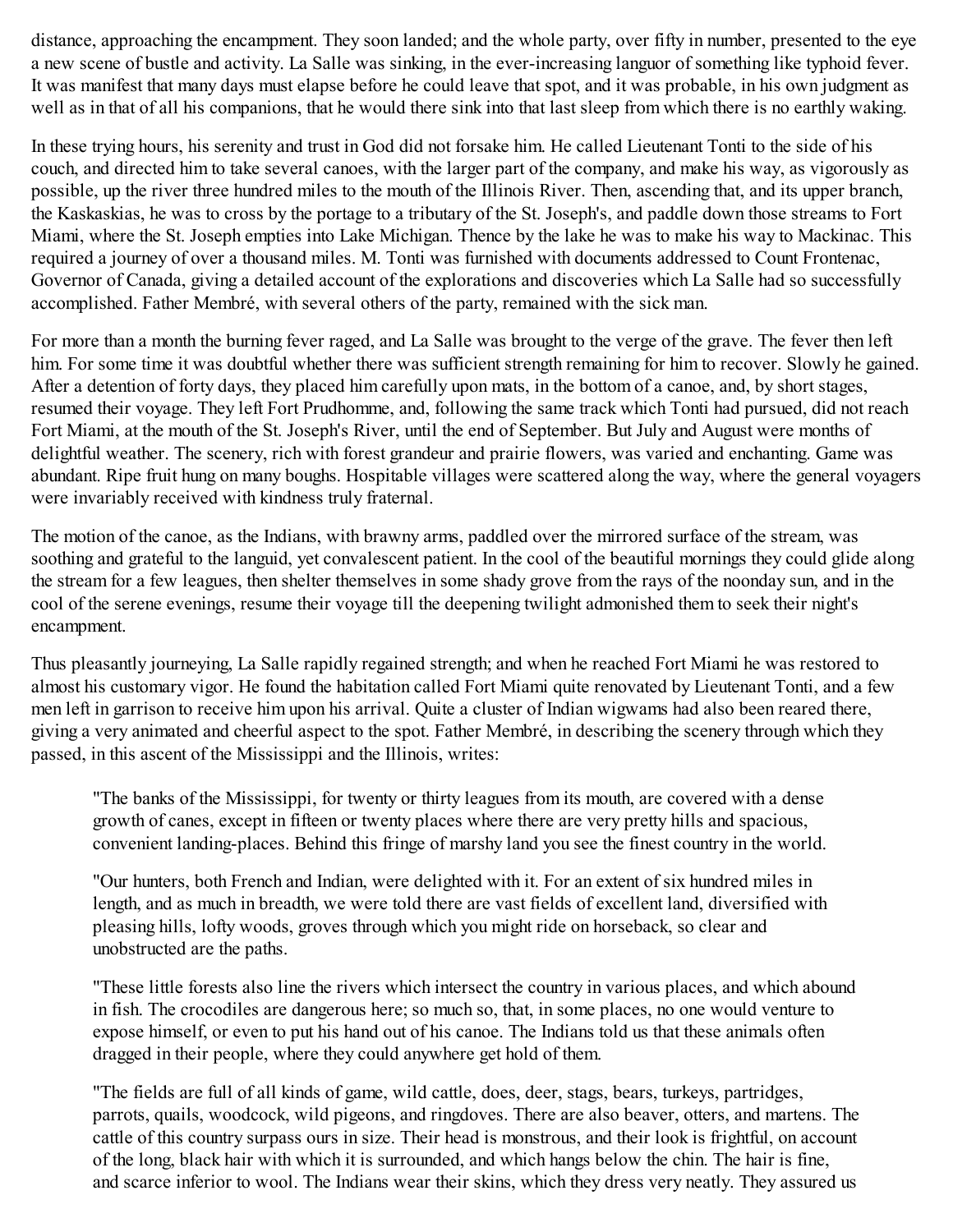that, inland, toward the west, there are animals on which men ride, and which carry very heavy loads. They described them as horses, and showed two feet, which were actually hoofs of horses.

"We observed wood fit for every use. There were the most beautiful cedars in the world. There was one kind of tree which shed an abundance of gum, as pleasant to burn as the best French pastilles. We also saw fine hemlocks, and other large trees with white bark. The cotton-wood trees were very large. Of these, the Indians dug out canoes forty or fifty feet long. Sometimes there were fleets of a hundred and fifty at their villages. We saw every kind of tree fit for ship-building. There is also plenty of hemp for cordage, and tar could be made in abundance.

"Prairies are seen everywhere. Sometimes they are fifty or sixty miles in length on the river front, and many leagues in depth. They are very rich and fertile, without a stone or a tree to obstruct the plough. These prairies are capable of sustaining an immense population. Beans grow wild, and the stalks last several years, bearing fruit. The bean vines are thicker than a man's arm, and run to the top of the highest trees. Peach trees are abundant, and bear fruit equal to the best which can be found in France. They are often so loaded, in the gardens of the Indians, that they have to prop up the branches. There are whole forests of mulberries, whose ripened fruit we began to eat in the month of May. Plums are found in great variety, many of which are not known in Europe. Grapevines and pomegranates are common. Three or four crops of corn can be raised in a year.

"The Indian tribes, though savage, seem generally amiable, affable, and obliging. They have no true idea of religion by a regular worship. Tribes separated by not more than thirty miles, speak a different language. And yet they manage to understand each other. There is always some interpreter of one nation residing in another, when they are allies, and who acts as a kind of consul. They are very different from our Canada Indians, in their houses, dress, manners, inclinations, and customs. They have large public squares, games, assemblies. They seem mirthful and full of vivacity. Their chiefs have absolute authority. No one would dare to pass between the chief and the cane torch which burns in his cabin, and is carried before him when he goes out. All make a circuit around it with some ceremony.

"The chiefs have servants and officers, who follow them and wait upon them everywhere. The chiefs distribute their favors at will. In a word, we generally found them to be men. We saw none who knew the use of fire-arms. They had no iron or steel articles, using only stone knives and hatchets."

This wonderful expedition was accomplished without the loss of a single life, on the part of the voyagers. Not one was even wounded. Father Membré attributes this, next to God's goodness, to the tact and wisdom manifested by La Salle. As to the missionary fruits of this enterprise, the devoted ecclesiastic writes:

"I will say nothing here of conversions. Formerly the apostles had but to enter a country, when on the first publication of the Gospel, conversions were seen. I am but a miserable sinner, infinitely destitute of the merits of the apostles. We must acknowledge that these miraculous ways of grace are not attached to the exercise of our ministry. God employs an ordinary and common way, following which, I contented myself with announcing, as well as I could, the principal truths of Christianity to the nations I met. The Illinois language served me for about three hundred miles down the river. I made the rest understand by gestures, and some term in their dialect which I insensibly picked up. But I cannot say that my feeble efforts produced certain fruits. With regard to these people, perhaps some one, by a secret effect of grace, has profited, God only knows. All we have done has been to see the state of these tribes, and to open the way to the Gospel, and to missionaries."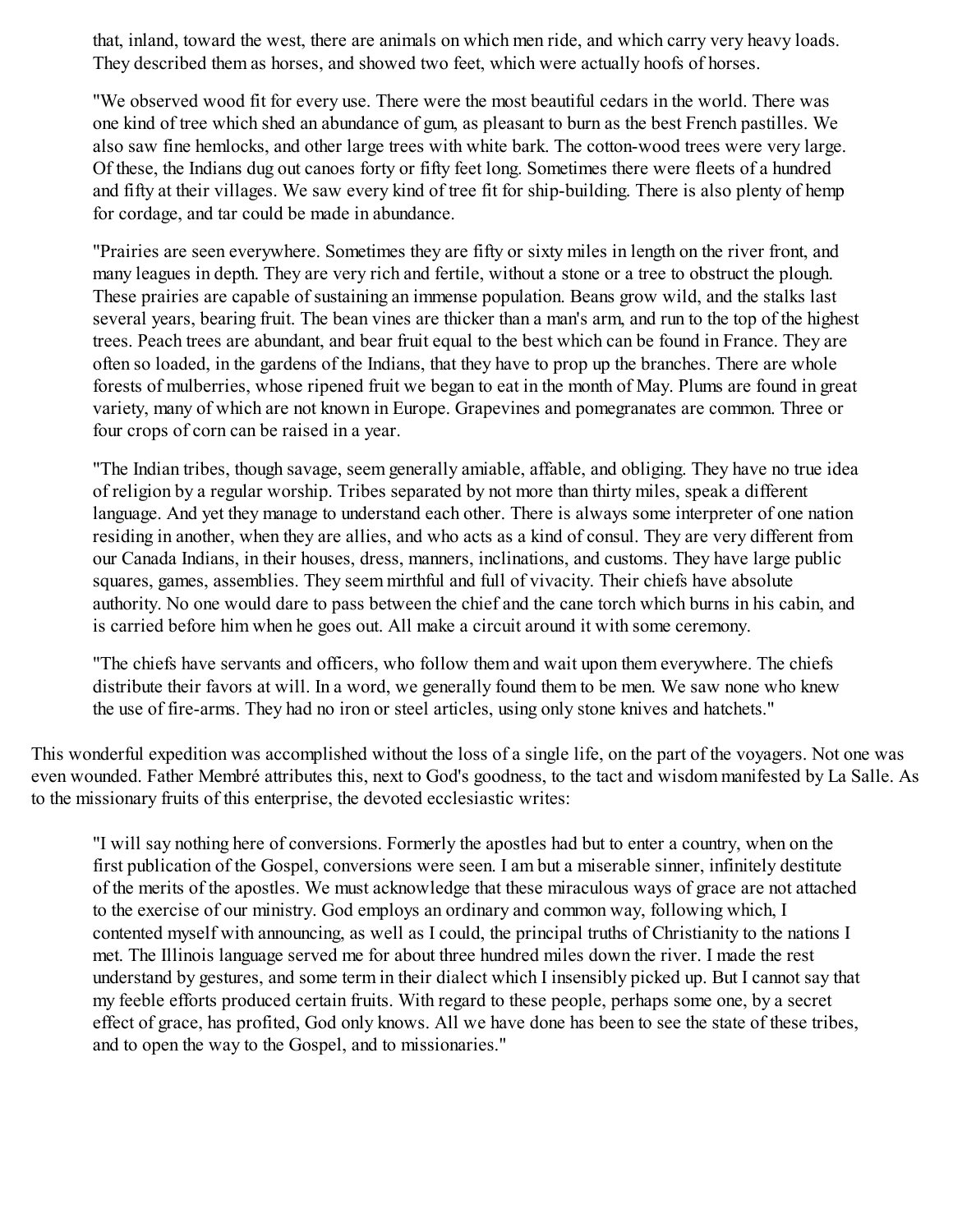## **CHAPTER XIII.**

### *Sea Voyage to the Gulf of Mexico.*

La Salle returns to Quebec. Sails for France. Assailed by Calumny. The Naval Expedition. Its Object. Its Equipment. Disagreement between La Salle and Beaujeu. The Voyage to the West Indies. Adventures in the Caribbean Sea. They Enter the Gulf. Storms and Calms. The Voyagers Lost.

Father Membré's journal abruptly terminates with the arrival of the party at Fort Miami. We have no detailed account of the adventures of La Salle during the next eight or ten months. We learn incidentally, that Father Membré was sent to Quebec, and thence to France, to convey to the court the tidings of the great discovery, and of the annexation of truly imperial realms to the kingdom of Louis XIV. On the 8th of October, Father Membré left Fort Miami for Quebec. Thence he sailed with Governor Frontenac for France, where he arrived before the close of the year. La Salle remained with the Miami and the Illinois Indians, probably retrieving his fallen fortunes by extensive traffic in furs, of which he had, at the time, a monopoly conferred upon him by the king.

At length, in the autumn of 1683, he also returned to Quebec, and sailed for France, landing at Rochelle on the 13th of December. No man can, in this world, accomplish great results without exposing himself to malignant attacks. Bitter enemies assailed La Salle with venomous hostility. Their hostility was excited by the monopoly of the fur trade, which he enjoyed over all the vast regions he had explored. They despatched atrocious charges against him to the government, denouncing him as a robber, and denying the discoveries which he professed to have made. But Governor Frontenac and Father Membré were both at Versailles, and La Salle's cause was not seriously injured by these malignant charges.

It was the chevalier's object, in this his return to France, to organize a colony to form a settlement in the earthly paradise which he thought that he had discovered on the banks of the Mississippi. He designed to arrange an expedition of such magnitude as would enable him to establish several permanent settlements, and also to explore more extensively the newly discovered country.

The king and the court entered eagerly into plans, which promised to redound greatly to the glory of France. The reputation of La Salle, the grandeur of the undertaking, and a natural curiosity to visit scenes so full of novelty and wonders, induced several gentlemen of distinction and intelligence to embark in the enterprise. Among them was a younger brother of La Salle, with an ecclesiastic called M. Cavalier, and also a nephew. The king conferred a new commission upon La Salle, investing him with the powers almost of viceroyalty. The whole valley of the Mississippi, from Lake Michigan to the Gulf, was called Louisiana, in honor of the then reigning king. The sway of La Salle embraced the whole of this almost limitless region. Seven missionaries accompanied the expedition, under the general supervision of Father Membré, whose virtues and eminent qualification for the station all alike recognized.

Four vessels were equipped for the expedition. The first, called the Joli, was a man-of-war armed with thirty-six guns. The second was a frigate called the Belle. The king made a present of this vessel to La Salle. He had furnished it with a very complete outfit, and with an armament of six guns. The third, called the Aimable, was a merchant-ship of about three hundred tons. It was heavily laden with all those implements and goods which it was deemed would be most useful in the establishment of a colony. The fourth was a light, swift-sailing yacht, called the St. Francis, of but thirty tons. This vessel was also laden with munitions, supplies, and goods for traffic with the Indians. The whole number who embarked, including one hundred soldiers and seven or eight families of women and children, amounted to two hundred and eighty. Care was taken to select good mechanics for the various trades. But, unfortunately, soldiers and seamen were engaged without apparently any reference to character. Thus some of the worst vagabonds of earth were gathered from the seaports of France to colonize the New World.

Nothing with the quarrelsome race of man ever goes smoothly for any considerable length of time. Captain Beaujeu, a Norman seaman of great valor and extensive experience, was commander of the man-of-war, and, as such, was intrusted with the general direction and supervision of the vessels. He was a proud man, accustomed to authority, and he regarded La Salle and his party as passengers, whom he was conveying to their destination, and who, while on board his vessels, were to be subservient to his will.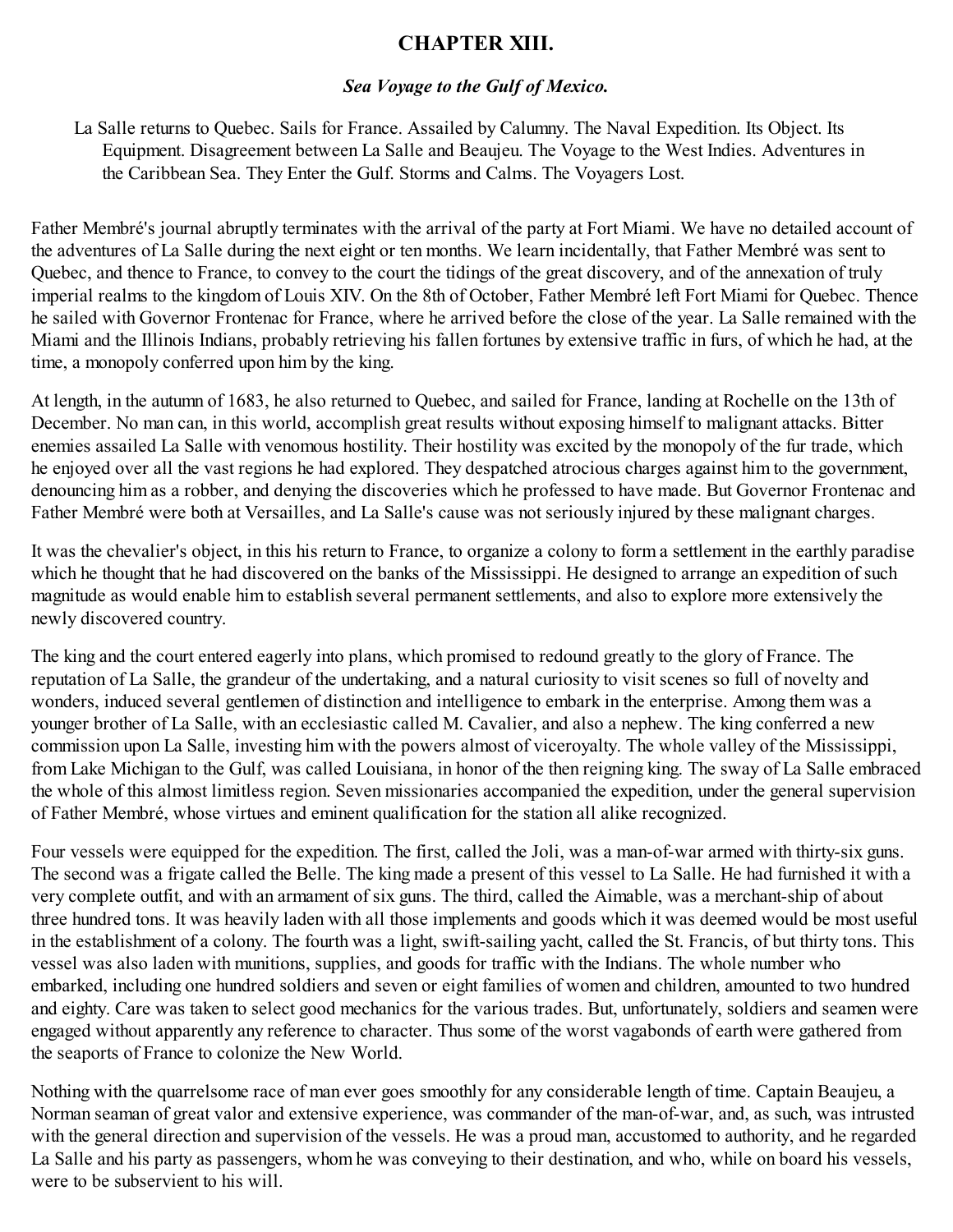On the other hand, La Salle regarded Beaujeu as one of his officers, who was to be implicitly obedient to his directions. The idea never occurred to him that Beaujeu was to be taken into partnership, or consulted even, in regard to any of his measures, any farther than La Salle might deem it expedient to consult him or any other of his subordinates. With views so different, a speedy quarrel was inevitable. Beaujeu is represented as a man full of conceit, of narrow mind, and very irritable. La Salle was reserved, self-reliant, keeping his own counsel. Scarcely had the two men met, before they found themselves in antagonism. Before the vessels sailed, Beaujeu wrote to the king's minister as follows:

"You have ordered me, sir, to afford this enterprise every facility in my power. I shall do so. But permit me to say that I take great credit to myself for consenting to obey the orders of La Salle. I believe him to be a worthy man, but he has never served in war except against savages, and has no military rank. I, on the contrary, have been thirteen years captain of a vessel, and have served thirty years by sea and land.

"He tells me that, in case of his death, the command devolves on Chevalier de Tonti. This is certainly hard for me to bear. Though I am not now acquainted with the country, I must be a dull scholar not to obtain an adequate knowledge of it in a month after my arrival. I beg you therefore to give me a share in the command, so that no military operation may be undertaken without consulting me. Should we be attacked by the Spaniards, I am persuaded that men who have never commanded in war could not resist them, as another could do, who had been taught by experience."

Three weeks later, he wrote: "The Joli is prepared for sea. I hope to sail down the river tomorrow. It remains for M. La Salle to sail when he is ready. He has said nothing to me of his designs. As he is constantly changing his plans, I know not whether the provisions will be enough for the enterprise. He is so jealous, and so fearful that some one may penetrate his secrets, that I have refrained from asking him any questions.

"I have already informed you how disagreeable it was for me to be under the orders of M. de la Salle, who has no military rank. I shall however obey him, without repugnance, if you send me orders to that effect. But I beg that they may be such that he can impute no fault to me should he fail to execute what he has undertaken. I am induced to say this because he has intimated that it was my design to thwart his plans. I wish you would inform me what is to be done in regard to the soldiers. He pretends that, on our arrival, they are to be put under his charge. My instructions do not authorize this pretence. I am to afford all the aid in my power, without endangering the safety of the vessels."

The ministry paid no attention to these complaints. They probably decided to leave the commanders to settle such questions among themselves. The four vessels sailed from Rochelle on the 24th of July, 1684. They had advanced but about one hundred and fifty miles when a violent tempest overtook them. The Joli lost her bowsprit. Consequently the little squadron returned to Rochefort. Having repaired damages, the fleet again set sail, on the 1st of August.

La Salle and his *suite*, if we may so speak of his chosen companions, were on board the Joli, which Captain Beaujeu commanded. On the 8th of August the fleet passed Cape Finisterre, the extreme northwestern point of Spain. On the 20th they reached the island of Madeira. Captain Beaujeu wished to land here, to take in a fresh supply of provisions. La Salle said, emphatically, "No!"

"We have," he said, "an ample supply of both food and water. To anchor there will cause us a delay of six or eight days. It will reveal our enterprise to the Spaniards. It was not the intention of the king that we should touch at that point."

Beaujeu was compelled to submit. But he was very angry and sullen. His sub-officers and sailors were also angry. Time was nothing to them, and they were anticipating grand carousals in port. Sharp words were interchanged, and the quarrel became more bitter. On the 24th they reached the influence of the trade winds, which blow continually from east to west. On the 6th of September they reached the Tropic of Cancer. In crossing this line a custom had long prevailed of performing a rite called baptism upon all on shipboard who then crossed for the first time. The indignity was inflicted upon all alike, without any regard to character or rank. But, by giving the sailors a rich treat, one could secure for himself a little more moderation in the performance of the revolting ceremony.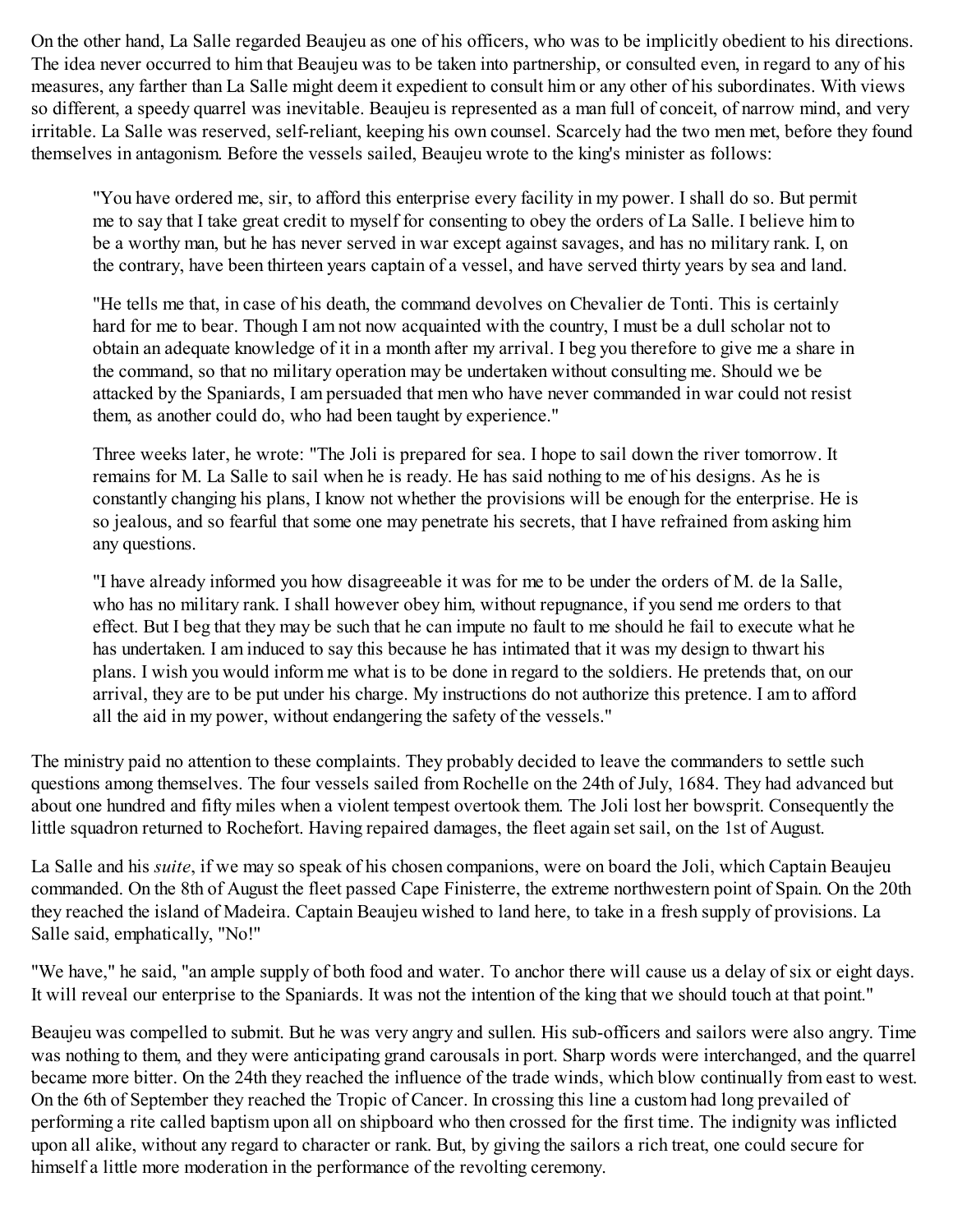A very stout sailor, generally the most gigantic man of the crew, grotesquely dressed to represent Father Neptune, would come up over the bows of the vessel and seize his victim. First he would catechize him very closely respecting his object in crossing the line; then he would exact an oath that he would never permit any one, when he was present, to enter the tropics without subjecting him to baptism. Then he would dash several bucketsful of salt water upon his head. This was the mildest form of performing the rite. If the subject for the baptism were, for any reason, obnoxious to the sailors, his treatment was much more severe. He was greased and tarred and shampooed, and shaved with an iron hoop, and treated, in all respects, very roughly.

On board this fleet, the passengers, including one hundred well-armed soldiers, greatly exceeded the number of sailors. La Salle, learning that the sailors were making great preparations for this baptism, resolved that he would not submit to such an indignity, and that his companions and followers should not be subjected to it. He therefore issued orders prohibiting the ceremony. This exasperated the sailors. Beaujeu openly advocated their cause. The seamen were compelled to submit. The antagonism between the two commanders was embittered.

On the 11th of September they reached the latitude of St. Domingo. A dead calm soon ensued. The ships floated as upon a sea of glass. One of the soldiers died. After imposing religious rites, his body was consigned to its ocean sepulchre. The calm was succeeded by a storm. In the darkness and tumult of this tropical tempest the vessels lost sight of each other. Gradually the storm abated. The change of climate had caused much sickness. Fifty were in hospital on board the Joli, including La Salle and both of the surgeons. On the 20th, the grand mountains of St. Helena hove in sight, and the majestic bay of Samana opened before them.

It still required a sail of five days before they reached the Port de Paix, on the northwestern extremity of the island. Here there was a very fine harbor, and here the French governor of the neighboring isle of Tortue had his residence. La Salle had letters to this governor, M. de Cussy, directing him to supply the fleet with everything it might need, and which it was in his power to give. For some unexplained reason Beaujeu silently declined obeying these orders. In the night he sailed directly by the Port de Paix, and doubling Cape St. Nicholas, a hundred miles distant at the western extremity of the island, circled around to the southern shore, and on the 27th cast anchor in a small harbor called the Petit Guave. The voyage thus far, from Rochelle, had occupied fifty-eight days.

This unaccountable change of place for the rendezvous of the scattered vessels caused much embarrassment. We do not know what were the remonstrances of La Salle, or what was the defence of Beaujeu. The Joli had scarcely cast anchor in this remote and silent bay, when a large sail-boat, containing twenty men, who had caught sight of the ship, entered the port, and informed La Salle that not only Governor Cussy was at the Port de Paix, but also the Marquis of Laurent, who was governor-general of all the French West India Islands. This greatly increased the chagrin of La Salle for an interview with them would have greatly facilitated his operations.

Religious ceremonies were, in a remarkable degree, blended with all these explorations. The next day after the Joli cast anchor, all the ship's company was assembled for divine worship, to return thanks to God for their prosperous voyage. La Salle, being convalescent, went ashore with a boat's crew to obtain some refreshments, and to send intelligence across the island, to the governor, of his arrival at Port de Paix. In this message he expressed intense regret that he had not been able to stop at Port de Paix, and entreated the governor, if it were in his power, to visit his ship at Guave.

In consequence of the number of sick on board, they were all landed, shelters were reared for them, and they were refreshed with fresh vegetables, fruit, and exercise in the open air. La Salle was still very feeble. A slow fever was consuming him. The conduct of Beaujeu caused him the greatest embarrassment. We should infer from the narrative of M. Joutel that there was no European settlement at the spot, and but very few native inhabitants, though all the natives were friendly.

In a few days two of the vessels which had been separated from the Joli by the storm, entered the bay, having probably learned from the natives, as they coasted along the shore, where the ship was. The whole of the eastern portion of the island was then held by Spain. As the three vessels were sailing along, two large boats, filled with armed Spaniards, pushed out from the shore and seized the smallest of the vessels—the St. Francis—and carried it off as a prize, with all its crew. This was a very heavy loss, as it deprived the expedition of supplies of which it stood greatly in need. The chagrin of La Salle was increased by the reflection that had Beaujeu obeyed orders and entered Port de Paix, the fleet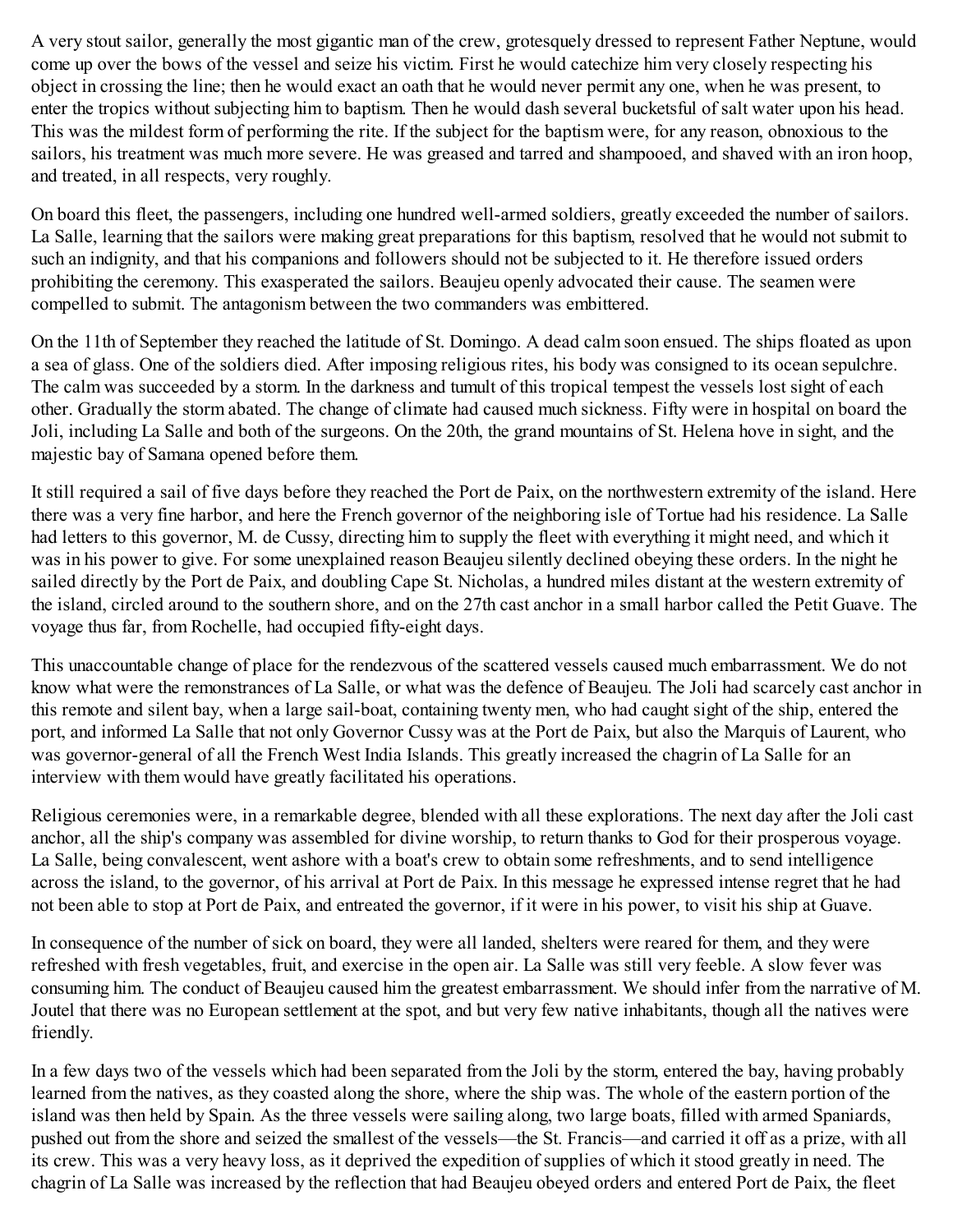would have rendezvoused there in perfect safety. The governor very loudly expressed his indignation, in view of the conduct of Captain Beaujeu.

The state of mind of the captain may be inferred from the following extracts from a letter to the French minister, which he wrote at that place:

"Were it not the sickness of Chevalier La Salle, I should have no occasion to write to you, as I am charged only with the navigation and he with the secret. We have arrived here almost all sick. La Salle has been attacked by a violent fever, which affects not more his body than his mind. His brother requested me to take charge of his affairs. I excused myself because I know that when restored to health he would not approve of what I had done.

"It is said that the Spaniards have, in these seas, six men-of-war, each carrying sixty guns. It is true that if the Chevalier de la Salle should not recover, I shall pursue different measures from those which he has adopted, which I do not approve. I cannot comprehend how a man should dream of settling a country surrounded by Spaniards and Indians, with a company of workmen and women, without soldiers.

"If you will permit me to express my opinion, the Chevalier de la Salle should have contented himself with the discovery of his river, without attempting to conduct three vessels and troops across the ocean through seas utterly unknown to him. He is a man of great learning, who has read much, and has some knowledge of navigation. But there is a great difference between theory and practice. The ability to transport canoes through lakes and rivers is very different from that which is required to conduct vessels and troops over remote seas."

After a short delay in this lonely harbor, the fleet, now consisting of but three vessels, again spread its sails. It was agreed to direct their course to Cape St. Antoine, about nine hundred miles distant, at the extreme western point of the island of Cuba. Should the vessels be separated by a storm, they were to rendevous at that place.

As the Aimable, a heavily laden merchantman, was the slowest sailer, it was decided that she should take the lead, the other two following. La Salle, with his brother, Father Membré, and some others, transferred their quarters from the Joli to the Aimable. This movement was also probably influenced by La Salle's desire to escape from the uncongenial companionship of Captain Beaujeu. It was on the 25th of November, 1684, that the voyage was resumed.

Two days' sail brought the fleet within sight of the magnificent island of Cuba. They ran along its southern shore, generally in sight of its towering mountains and its luxuriant foliage, but having the enchanting scenery occasionally veiled from their view by dense fogs. On the 1st of December they caught sight, far away in the south, of the grand island of Cayman. On the 4th of December, they cast anchor in a sheltered bay of the beautiful Island of Pines, but a few miles south of the Cuban coast.

La Salle, with his companions, took a boat and went on shore. Several of the ship's crew rowed the boat. As they approached the sandy beach, they saw an immense crocodile, apparently asleep, enjoying the blaze of a tropical sun. The boatmen drew near as noiselessly as they could. La Salle took deliberate aim and fired. Fortunately the bullet struck a vulnerable point. The monster, after a few convulsive struggles, was dead. The sailors, eager for a taste of fresh meat, kindled a fire and roasted the flesh, which they found tender and palatable. There were no inhabitants at that point. The party separated in small groups, and wandered in all directions, lured by the beauty of the region, and feasting upon the rich tropical fruits which grew in spontaneous abundance.

When about to reëmbark, two of the sailors were missing. Several guns were fired as signals for the lost men, but in vain. The boat returned to the ship. The next morning, at sunrise, a boat's crew of thirty men was sent to search for the wanderers. At length they were found, thoroughly frightened, having passed a very uncomfortable night. The beauty of this island charmed all who beheld it. They were lavish in their praises of its luxuriance, its fruits, its game, and its birds of brilliant plumage.

Again the fleet weighed anchor and, on the 11th, reached Cape Corrientes, one of the most prominent southwestern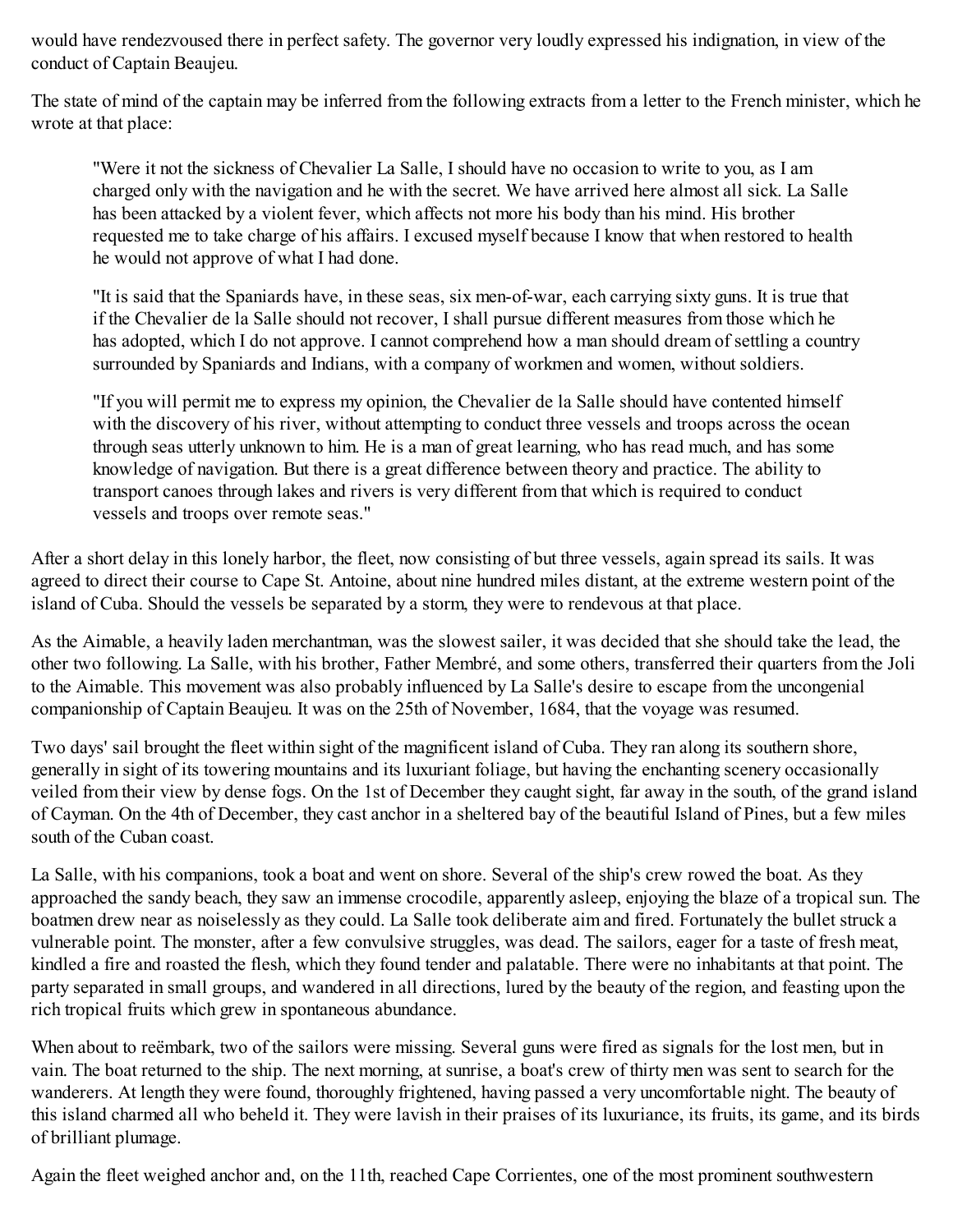points of Cuba. Here again they ran into a solitary bay, which, in clustering fruits and vine-draped bowers, and birds on the wing, presented an aspect of almost Eden loveliness. They tarried but a day. Then, taking advantage of a breeze fresh and fair, they passed from the Caribbean Sea into the Gulf of Mexico They had proceeded but about fifteen miles when the wind changed, and became adverse. For two days, by beating, they worked their way slowly against it.

Captain Beaujeu took a boat, and came on board the Aimable, and insisted that the vessels should put back to Cape Antoine, and ride at anchor there until the wind should prove favorable. La Salle could not consider this measure judicious. But, weary of contention and anxious to agree with Beaujeu whenever he could, he reluctantly gave his consent. They ran back to the land, cast anchor, remained two days in a dead calm, when suddenly a tropical tempest arose, which was almost a tornado. The Belle dragged her anchor, and was driven violently against the Aimable, carrying away her bowsprit, and greatly injuring much of her rigging. The Aimable would have been sunk had she not cut her cable and escaped. The anchor was lost.

On the 18th, the wind became fair. Having repaired damages as far as was in their power, the fleet again set sail. It was ten o'clock in the morning of a very delightful day. Directing their course northwesterly, they sailed, with a gentle breeze and occasional calms, nine days' without seeing land or encountering any event of importance. On the 28th, land was discovered. It was but a few miles distant. It was evidently the continent of North America, and consisted of a long reach of low land, fringed with a dense forest, and elevated but a few feet above the level of the Gulf.

A shallop was speedily equipped, and La Salle, with a few of his chosen companions and a boat's crew, all well-armed, repaired to the shore to reconnoitre. Another boat, also similarly equipped, was ordered soon to follow. The Belle was directed to keep up careful soundings, and to range along the coast as near the shore as was safe.

La Salle's party soon reached the shore, and landed upon a very beautiful meadow. But they had no time for exploration. The freshening wind rolled in such a surf that there was great danger that their boat would be swamped. They were compelled hastily to reëmbark, and return to the ship. Slowly the vessels coasted along the uninviting shore, looking in vain for any inlet or any river's mouth.

On the 2d of January, 1685, a dense fog settled down over the sea and the land, so enveloping the ships that no object could be seen at the distance of a few yards.

La Salle ordered cannon occasionally to be fired on board the Aimable, to let the other two vessels know where he was. As there was scarcely a breath of wind, there was no necessity that the fleet should be scattered. When the fog the next day was dissipated, the Joli was not in sight. Toward evening, however, the ship was again seen. In a few days they discovered an inlet, which La Salle carefully examined from the mast-head. He judged it to be the Bay of Appalachicola, then called Espiritu Santo, on the Florida coast. They therefore pressed on westerly, hoping soon to reach the Mississippi.

To make it sure that he should not pass the mouth of the river, which, flowing through very low and marshy soil, was designated by no landmark, La Salle desired to send a party of thirty men ashore to follow along the coast. But the wind rose, and the surf dashed so violently upon the muddy banks, that a landing could not be effected. Slowly the fleet moved along until the 13th, when it was found necessary to land to take in water. A shallop was sent ashore, with five or six seamen, well-armed. There was no inlet, and no creek to afford any protection, and the surf still rolled in heavily.

Though the dense forest spread its gloom far and wide around, there opened before them a small meadow of but a few acres, green, treeless and smooth as a floor. The boat was directed toward that spot. When within a gun-shot of the land, a troop of about a dozen savages, tall, stalwart men, entirely naked, emerged from the forest, and came down to the water's edge. The surf was so high that there was much danger that the boat would be swamped in an attempt to land. The seamen therefore cast anchor, to consider what was to be done.

When the savages saw that they were at a standstill, they made friendly signs, inviting the strangers to land. They waded out into the surf and beckoned to them. Apparently the boat could not pass safely through the surf. There was a large amount of driftwood lining the shore. Several of the savages selected a large smooth log. This they pushed through the surf. Ranging themselves on each side, they clung to the log with one arm, while, with the other, they paddled. Without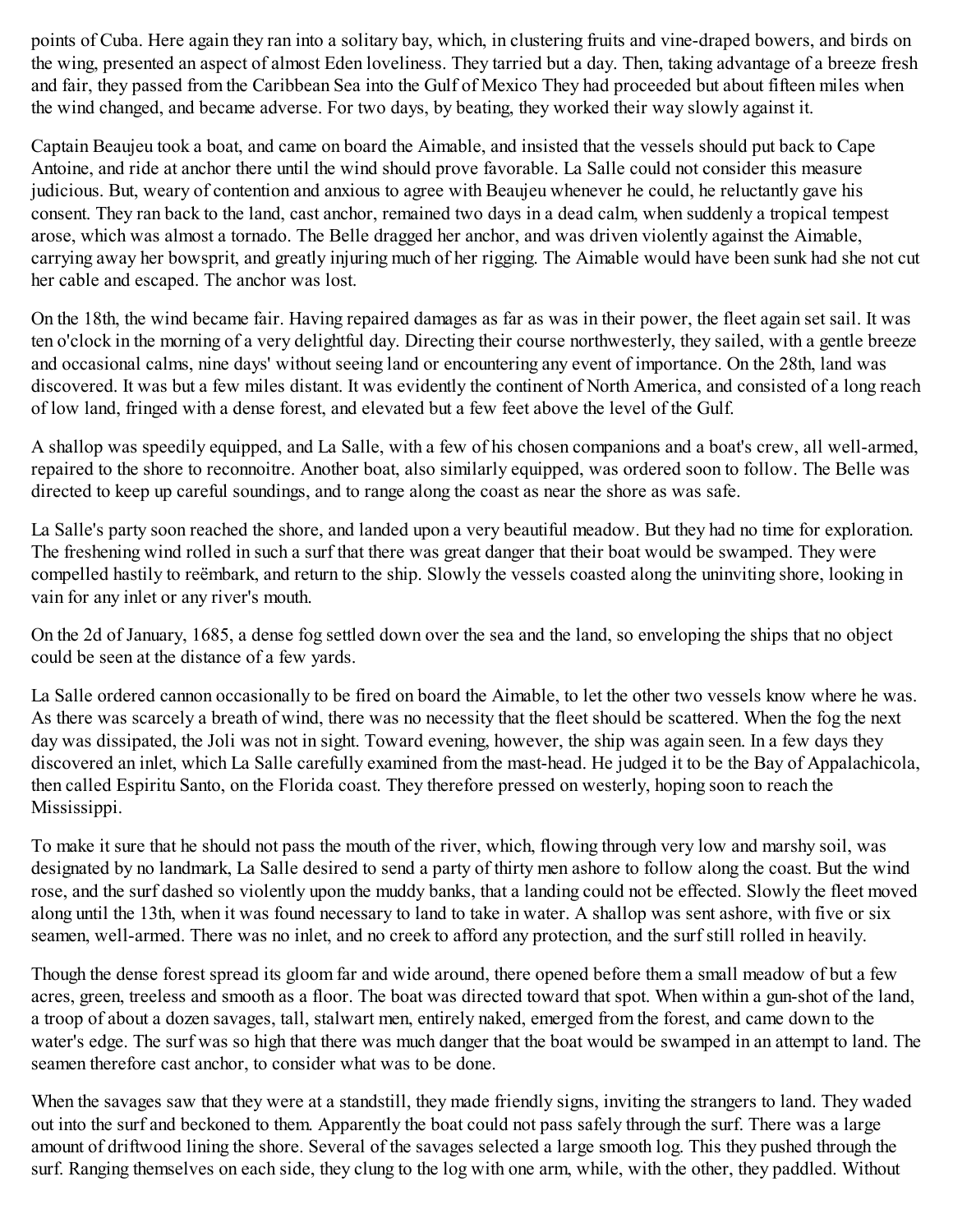any hesitancy, unarmed and helpless, they clambered into the boat.

When five were in, the seamen motioned to the others to go to another boat which was then approaching, and which conveyed La Salle. The savages seemed not to entertain the slightest suspicion of danger. La Salle was very glad to receive them. He hoped that they could give him some information respecting the river he sought. But all his efforts were in vain. Though he spoke several Indian languages, he could not make them understand him. They were all taken on board the vessel. With much curiosity they examined its wonders. They were feasted, and seemed quite at home in smoking the pipe of fragrant tobacco. The sheep, the swine, and the poultry, they had evidently never seen before. But when they were shown the skin of a cow, which had recently been killed, they seemed much delighted, and indicated that they had seen such animals before, doubtless referring to the buffaloes.

Having received many presents, a boat was sent to carry them as near the shore as it was safe to go. The savages bound their presents upon their heads, and letting themselves gently down into the water, swam to the land. Marvellous must have been the stories which they narrated that night, in their wigwams, to admiring crowds. Quite a large group of Indians was seen gathered upon the shore to greet them, as they came back.

La Salle had found it impossible to understand their signs. But his apprehensions were somewhat excited by the thought that they might have endeavored to indicate to him that he had already passed the mouth of the Mississippi.

That evening the wind rose fresh and fair. Raising their anchors, and keeping near the shore, with frequent soundings, they pressed on toward the southwest. The next day came a dead calm. Each vessel floated on the glassy sea, "like a painted ship on a painted ocean." Thus they moved along, day after day, encountering calms, when not a ripple was to be seen on the mirrored expanse, and fresh breezes, which tossed the ocean in billowy foam, and storms which threatened to tear the masts from the hulls.

On the 14th of January they attempted again to effect a landing in the boats. But the surf prevented. They saw, however, upon a beautiful prairie, extending with its waving grass and gorgeous flowers as far as the eye could reach, vast herds of wild horses and buffaloes. All on board the vessels were greatly excited by this spectacle. They were eager to land, that they might enjoy the pleasure of an encampment and the excitement of hunting and the chase.

The land was now found trending more and more to the south. They had reached a latitude considerably below that of the mouth of the Mississippi, as ascertained by La Salle, upon his first visit. The whole aspect of the country seemed changed. There were immense treeless prairies continually opening before them, crowded with game, and especially with immense herds of horses and buffaloes

At length they came to apparently the mouth of a small river. A boat was sent on shore, with orders to kindle a fire, as a signal, should they find a good place for landing. La Salle stood upon the deck of the Aimable, eagerly watching. Soon he saw the smoke curling up through the clear air of the prairie. Just as La Salle was entering his boat for the shore, the wind freshened and tumbled in such billows from the open sea that the boat, which had already landed, was compelled precipitately to return. The next morning the wind abated La Salle felt himself lost. He resolved to land, with a strong party, and make a thorough exploration of the region, that he might, by observation or by communication with such inhabitants as he might discover, find out where he was. He had many apprehensions that he had passed the mouth of the Mississippi, and that he was far in the west, skirting the coast of Mexico.

# **CHAPTER XIV.**

### *Lost in the Wilderness.*

Treachery of Beaujeu. Accumulating Troubles. Anxieties of La Salle. March on the Land. The Encampment. Wreck of the Aimable. Misadventure with the Indians. Commencement of Hostilities. Desertion of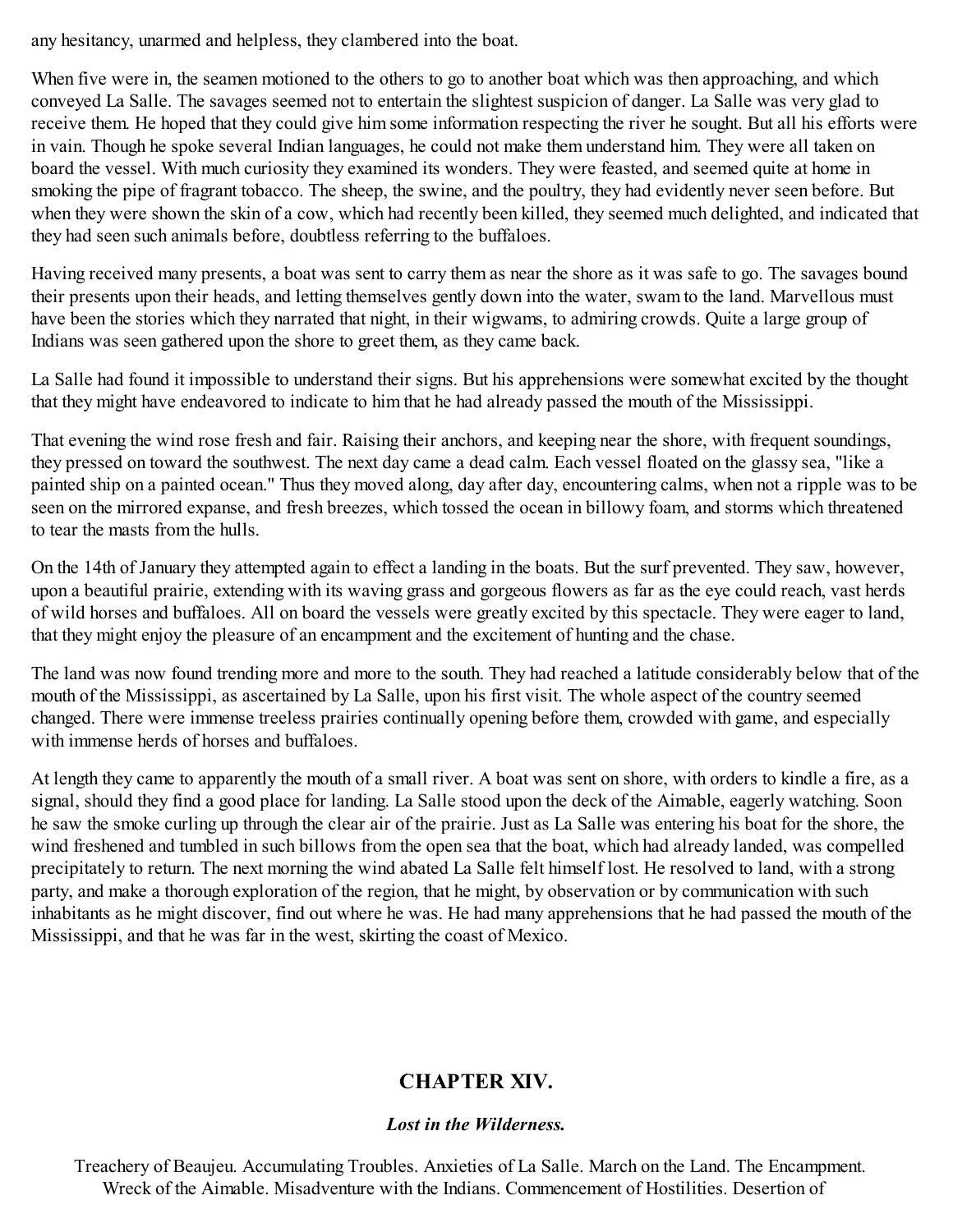Beaujeu with the Joli. The Encampment. The Indians Solicit Friendship. The Cruel Repulse. Sickness and Sorrow. Exploring Expeditions. The Mississippi sought for in vain.

The altercation between La Salle and Beaujeu still continued. The chevalier feared that the captain designed to abandon him and return to France. Parties were formed, and the dispute on board the vessels was bitter. La Salle was convinced that he had passed the Mississippi. Others argued that they had not reached it. In fact they were beyond Matagorda Bay, in the southwestern part of Texas, and were within a hundred miles of the Rio Grande. A dense fog prevented the landing of the boat's crew. La Salle insisting upon a return, the vessels coasted slowly along, a distance of about thirty miles, till they came to an inlet, which the fog had prevented them from seeing before, and which proved to be Matagorda Bay.

The expedition was now in serious trouble. Their provisions were nearly exhausted. They had thus far seen no settlement, on the American coast, from which they could obtain supplies. A large party was landed on the western entrance of the bay. They threw up a camp, and while some explored the prairie with their guns, others followed up the stream with their fishing rods. An ample supply of game, of great variety, was taken, and also an abundance of fish. All who could be spared from the ships hastened to the shore. The weather was delightful; the scenery enchanting; and the whole ship's company, after so long an imprisonment in the crowded vessels, revelled in feasting and joy.

"Uneasy lies the head which wears a crown." La Salle, feeling keenly his responsibility for the success of the expedition, was heavily oppressed by care. One of the boats was sent up the bay, seven or eight miles, in search of a river or brook; but their search was in vain. A few springs of tolerably good water were found, from which they replenished their empty barrels. Ducks and other water-fowl were met in great abundance.

The vessels were all anchored in the bay, near the shore, and for several days, in this sunny region, beneath cloudless skies, the voyagers generally enjoyed all the pleasures of the most delightful picnic party. La Salle saw increasing evidence that Beaujeu was intending to desert him. He was anxious to lay in supplies for a long voyage. La Salle wished to delay only to obtain provisions for fifteen days. He was satisfied that it would not take longer than that to return to the point where he now believed the mouth of the Mississippi to be.

In this emergence he decided to have the vessels coast along near the shore, while he sent a chosen party of one hundred and thirty men, to march along upon the land. The adventurous band commenced its journey in a fog so dense that those in the rear could not see those in front. M. Joutel, the historian of the expedition from the time it sailed from France until its close, led this party.

The march was commenced on the 5th of February. Each man carried his pack upon his own shoulders. They kept along as near as possible to the sea. The first night they encamped on a slight eminence, where a large fire was built to signalize to the vessels their position. For a week they thus journeyed along, through marsh and prairie and forest, building each night their signal fires. During all this time they caught no sight of their vessels. On the 13th they came to the banks of a wide creek or bayou, which they had no means of crossing.

The carpenters were immediately set to work in building a boat. The next day, while thus employed, the Joli and the Belle hove in sight. The short twilight of the tropics was then passing into night. A signal-fire was built, and seen by those on the ships. The next morning, the slow-sailing Aimable, which bore La Salle and his companions, appeared. La Salle landed and visited the encampment. Having sounded the creek, he decided to bring the three vessels in, and to send a boat to explore inland, hoping that the creek might prove to be the mouth of some river. The channel was carefully staked out for the entrance of the vessels, safe anchorage chosen, and orders were issued for the three to enter at the next high tide. La Salle would give the signal from the shore, when they were to move.

Captain Beaujeu sent back the insolent answer, "I can manage my own vessel without any instructions from Monsieur La Salle."

As this message arrived, a party of the ship's company, who had been at some distance from the camp, came running in, much alarmed, saying that quite an army of savages was approaching. La Salle instantly called all his force to arms, that he might be prepared for any emergence. Though earnestly desirous of peace, he yet deemed it important to show a bold front. In imposing military array, with muskets loaded, and the beating of drums, he led his band of about one hundred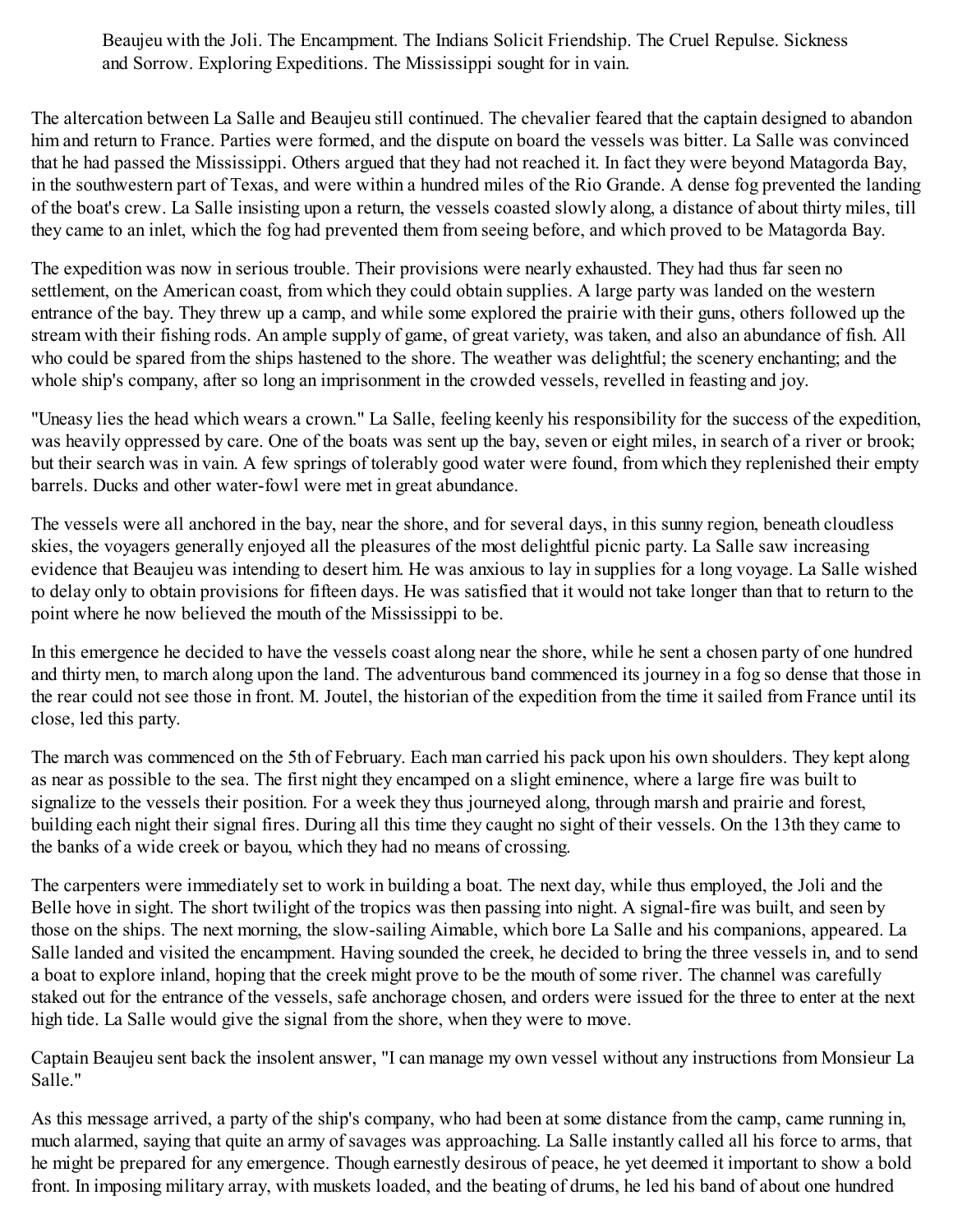and fifty men, to meet the Indians.

Both parties halted and faced each other, neither knowing whether the other wished for peace or war. La Salle directed ten of his men to lay down their arms, and advance toward the Indians, making friendly signs, and endeavoring to invite an unarmed party to meet them. The whole body at once threw down their arms, consisting of bows and javelins, and ran forward joyously, caressing the Europeans, according to their custom, by rubbing their hands first over their own breasts and arms, and then over the breasts and arms of their newly found friends.

Six or seven accompanied a party of the French back to their encampment. La Salle, with the rest, accepted an invitation to visit the Indian village, which they represented as distant about five miles. Just as they were starting, La Salle turned his eyes toward the bay, when he saw, much to his consternation, that their store-ship the Aimable, which was left under the care of Captain Beaujeu, instead of following the channel marked out by the stakes, was paying no regard to them. He was greatly alarmed; but there was nothing which he could do to repel the danger.

He therefore, though in great perturbation, followed the savages to their village. It consisted of about fifty wigwams, erected upon an eminence but slightly elevated above the level prairie. The huts were built of mats or of the tanned skins of the buffalo. Just as they were entering the village, a cannon was fired from one of the ships. The savages were greatly terrified, and simultaneously threw themselves upon the ground, burying their faces in the grass. But La Salle reassured them, stating that it was merely a signal to him that one of his ships had come to anchor.

Though La Salle was very vigilant to guard against any treachery, still the hospitality manifested by the Indians seemed sincere and cordial. The Indians feasted them abundantly with fresh buffalo steaks, and jerked meat consisting of thin slices of flesh dried in the sun and smoked. Their village was near the creek, and La Salle counted forty large boats, made of logs hollowed out, such as he had seen on the Mississippi.

Upon returning to the camp, La Salle found his worst fears realized. The Aimable was driven aground, and under circumstances which rendered it almost certain that it had been done through the treachery of Captain Beaujeu. La Salle had marked out the channel by stakes, had sent the vessel a pilot, whom Beaujeu had refused to receive, and had stationed a man at the mast-head, who had given a loud warning, but whose cry was entirely disregarded.

"Those who witnessed the manœuvre," writes Joutel, "were convinced, by irresistible evidence, that the vessel was wrecked by design, which was one of the blackest and most detestable crimes which can enter into the human heart."

The vessel was run upon the shore at the highest tide. All efforts to float her again were unavailing. The calamity was irretrievable. The Aimable contained all the ammunition, the mechanic tools, and the farming and household utensils. But La Salle, ever rising superior to the blows of misfortune, still retained his firmness. Diligently he engaged in removing the stores from the wrecked ship. One of the shallops had been, as it was believed, treacherously destroyed.

With the one shallop which remained, he succeeded, that afternoon, in removing from the ship to an encampment on the shore, the ammunition, a considerable portion of the mechanic tools, the farming and domestic utensils, and a few barrels of provisions. During the night a storm arose. The vessel was dashed to pieces. In the morning the bay was covered with barrels, chests, bales, and other débris of the wreck. While affairs were in this deplorable state, the savages, about one hundred and twenty in number, made another visit to the camp. The shores were strewed with articles of inestimable value to these poor Indians. Sentinels were stationed to prevent any robbery; but the Indians manifested no disposition to perpetrate any acts of violence.

La Salle was in great want of more boats. The Indians had some, which were dug out from immense trunks of trees, of graceful form and rich carving, capable of carrying twenty or thirty men. As all the work on these boats had been performed with stone hatchets, almost an infinity of labor had been expended upon them, and they were deemed very valuable.

La Salle sent two trusty men to the village of the Indians, to purchase, if they could, two of the boats. When they entered the wigwams, they found that a bale of blankets, which had drifted along the bay, had been picked up by the Indians, and divided among them. They made no attempt at concealment. Not having any clear views of the rights of property, they had no thought that they had done anything wrong in taking goods which they had found drifting in the water. The officers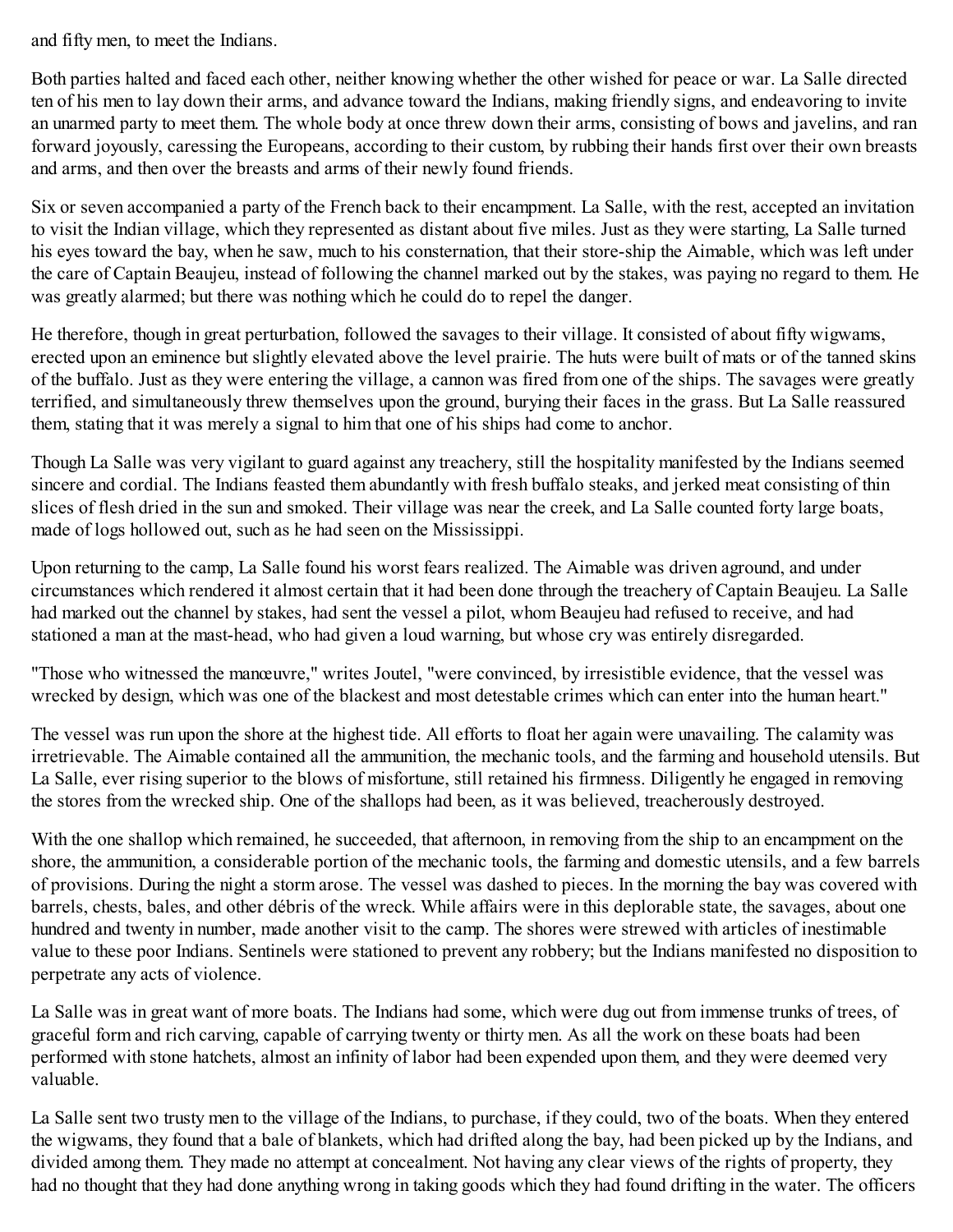returned to La Salle with this report.

Suffering from shipwreck and great destitution, it was necessary for him to economize, as much as possible, in his expenditures. He therefore decided to send some men to the Indians, to endeavor to obtain two boats in exchange for the blankets and a few other articles which they had picked up. M. Hamel, one of Beaujeu's officers, volunteered to go on this mission, with a boat's crew, in the shallop of the Joli. He was an impetuous young fellow, with more bravery than prudence. Assuming that the Indians had stolen the blankets, and that they were to be browbeaten and forced to make restitution by the surrender of two of their boats, he advanced, upon his landing, in such menacing military array as to frighten the Indians. Most of them fled into the woods.

He entered the deserted cabins, picked up all the blankets he could find, stole a number of very nicely tanned deer skins, and then, seizing two of the best boats, put men on board of each, and commenced his return to the ship. He was quite elated with his performance, thinking it a heroic achievement. As they were paddling slowly down the bay, the wind rose strongly against them. Night came on cold and dark. It became necessary to land and wait for the morning.

They built a large fire. Wrapped in blankets, they threw themselves upon the grass around, with their feet toward the glowing coals, and soon all fell asleep. Sentinels had been stationed at a short distance from the fire, but they slept also.

The Indians returned to their wigwams. They found their treasures gone and two of their best boats stolen. As night came, they saw in the distance the light of a camp fire, and understood full well what it signified. With silent tread, and breathing vengeance, they crept through the forest upon their sleeping foes. At a given signal, the forest resounded with the dreadful war-whoop, and a shower of arrows fell upon the sleepers. Two were killed outright; two were severely wounded. The rest sprung to their arms, while some fled in terror.

The Indians, aware of the terrible power of the white man's musket, did not wait for a battle. Having inflicted this deed of revenge, they suddenly disappeared. One of the men, M. Moranget, a nephew of La Salle, succeeded in reaching the encampment of his friends, though faint and bleeding. One arrow had inflicted a terrible wound, almost cutting its way through his shoulder. Another had cut a deep gash along his bosom.

La Salle immediately sent an armed party to the spot. He was exceedingly chagrined by the cruel blunder perpetrated by his envoy. Though he could not blame the Indians, he knew full well that, their vengeance being thus aroused, they would, if they could, doom all to indiscriminate slaughter. It was necessary for him therefore to take the most decisive action in self-defence. The dead were buried. One man, helplessly wounded, was brought back to the camp. The others returned unharmed. This disaster took place in the night of the 5th of March, 1685.

These calamities operated fearfully against La Salle. Beaujeu took advantage of them, and lost no opportunity of proclaiming them as evidence that La Salle was utterly incompetent to conduct such an enterprise as that in which he was engaged. Quite a number, who had formerly been friends of La Salle, ranged themselves on the side of Beaujeu, who now openly proclaimed his intention of abandoning the enterprise and returning to France. Still he continued to do everything in his power to embarrass the operations of La Salle. There were several pieces of cannon on board the Belle. But nearly all the cannon balls were in the hold of the Joli. Beaujeu, on the eve of his departure, refused to give them up, saying that it was inconvenient for him to get at them.

About the 14th of March, Captain Beaujeu spread the sails of the Joli, and disappeared over the horizon of the sea, on his voyage to France. He took with him sixty or seventy of the company, and many stores which were deemed essential in the establishment of a colony. La Salle was left with about two hundred men, encamped upon the banks of an unknown inlet, and with one single small vessel, the Belle, anchored in the bay. To add to the gloom of his situation, the Indians were justly exasperated against him.

The first thing to be done was to build a fort for defence. Thinking it not impossible that the broad creek he had entered might prove to be one of the mouths of the Mississippi, he decided to set out on an exploring tour up the river for some distance into the interior. Five boats, containing a well-armed party of about fifty persons, embarked upon this enterprise. La Salle himself took the command. About one hundred and forty persons were left behind in the fort, under the control of M. Joutel. Those who were left in garrison, were to employ their time in strengthening the fort, and in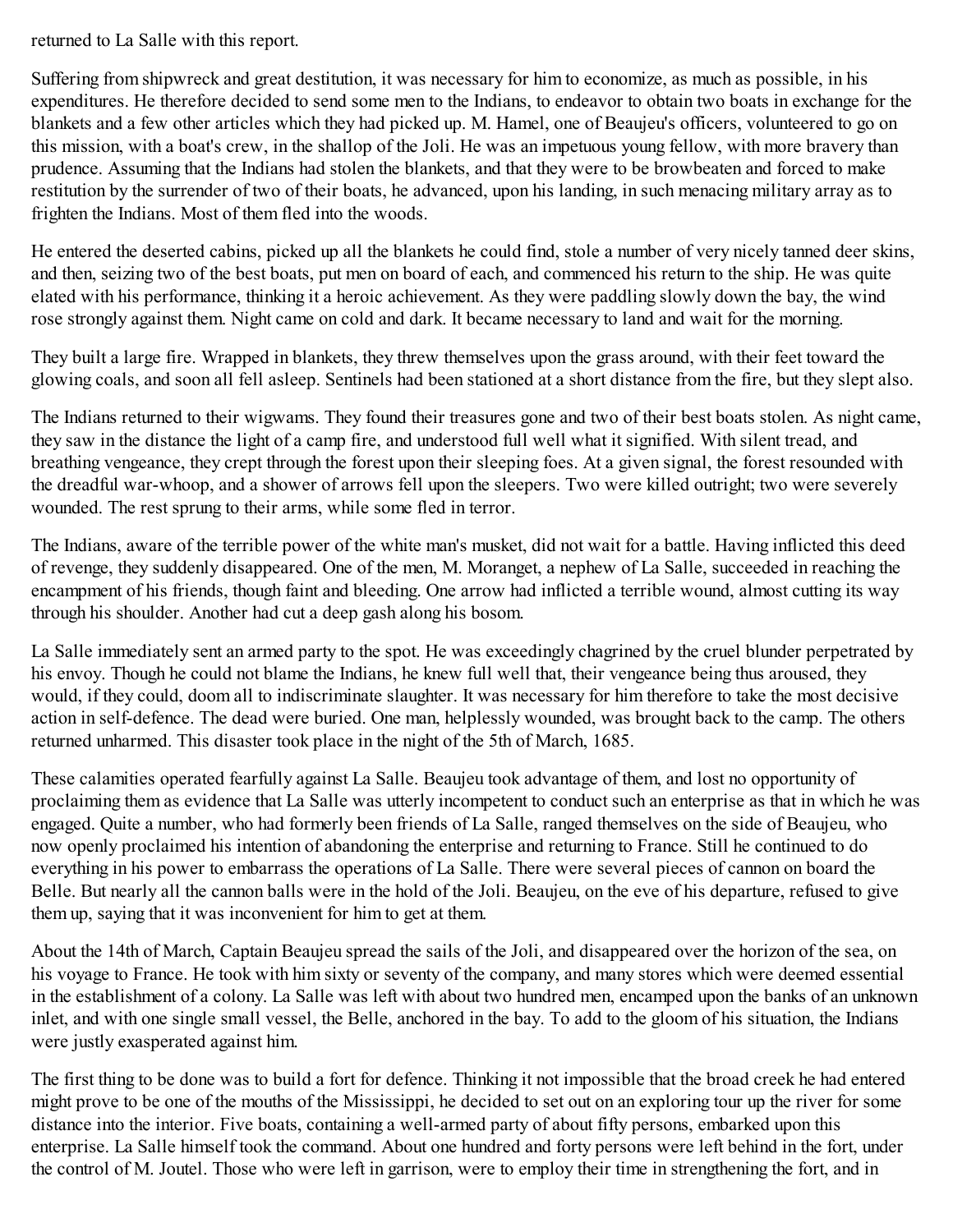building a large boat on the European plan.

The savages came frequently around the encampment at night, barking like dogs and howling like wolves. They did not venture upon any attack. Upon one occasion, however, a few men were at work at a little distance from the encampment, when they saw a large band of savages approaching. The workmen fled to the fort, leaving all their tools behind them. The savages gathered them up and retired. It was not safe to wander far for game. But fish was taken in great abundance from the bay.

Early in April, the garrison was alarmed by the sight of a distant sail. It was feared that it was a war-ship of the hostile Spaniards, coming to destroy them. The vessel, however, passed by, without apparently seeing the encampment. Several tragic incidents ensued. One man was bitten by a rattlesnake. After suffering dreadful agonies he died. Another, who was fishing, was swept away by the current and was drowned. Fortunately, beds of excellent salt were found, formed by the evaporation of salt water in basins on the land.

It must be confessed that the savages manifested much of a Christian disposition. They frequently came near the fort, and made signs indicative of their desire that friendly relations might be restored. But La Salle, fearing treachery, and not having full confidence in the prudence of those he left behind, gave orders that no intercourse should be opened with the savages until his return.

Early in May, quite a large party of Indians appeared near the fort. Three of them, laying aside their weapons, came forward and made signs that they wished for a conference. M. Joutel, instead of sending three unarmed men to meet them, invited them to come into the fort. Though they thus placed themselves entirely in his power, they, without the slightest hesitation, entered the enclosure. They quietly sat down, and, by signs, said that hunters from the fort had often been near them, so that they could easily have killed them. But they refrained from doing them any injury. M. Moranget, who had been so severely wounded, urged that they should be terribly punished, in revenge for the attack upon the camp. This infamous proposal M. Joutel rejected.

But his conduct was inexcusable. He gave them a very unfriendly reception; and soon ordered them to depart. They had scarcely left the entrance gate, when he ordered several muskets to be fired, as if at them. They thought that they were treacherously fired upon, and fled precipitately. He then ordered several cannon-shot to be thrown to the eminence, where the large party was peacefully assembled. This scattered them. Such was the response to the Indians' appeal for friendship. Thus insanely did the garrison establish open hostilities between the two parties, when it was evident that the Indians desired friendship.

La Salle, in ascending the river, found a prairie region far more rich and beautiful than that occupied by the encampment at the mouth of the creek. He sent back two boats, with directions that about thirty of the most able-bodied men should remain to garrison the fort, while the rest, including all the women and children, were to embark, under M. Moranget, for the new location. Early in July another messenger came with instructions for all the remaining garrison to embark, with all the stores they could carry, in the Belle, and ascend the river many leagues, to join their companions in the new settlement, and to bury, in careful concealment, all the goods which could not be removed.

But sorrows and troubles without number came. The blazing sun of summer withered them. Many were sick. All were languid, discontented, disheartened. The wood to build their huts had to be drawn three miles by hand. There was no heart for the work. Discontented men always quarrel. Even La Salle lost hope, and no longer displayed his customary energy and sagacity. Those who had professed to be good house-carpenters, were found to be totally ignorant of their business. Food became scarce. More than thirty in a few weeks died. These funeral scenes spread gloom over the whole encampment, and all wished themselves back in France.

La Salle could intrust weighty responsibilities to no one. He was compelled to superintend everything, and even to devote himself to the minutest details.

La Salle called this river La Vache, or Cow River, in consequence of the vast number of buffalo cows in which he saw grazing upon the banks. The spot chosen for the village or encampment, if we can judge from the description of M. Joutel, must have been quite enchanting. There was an elevated expanse, smooth and fertile, raised many feet above the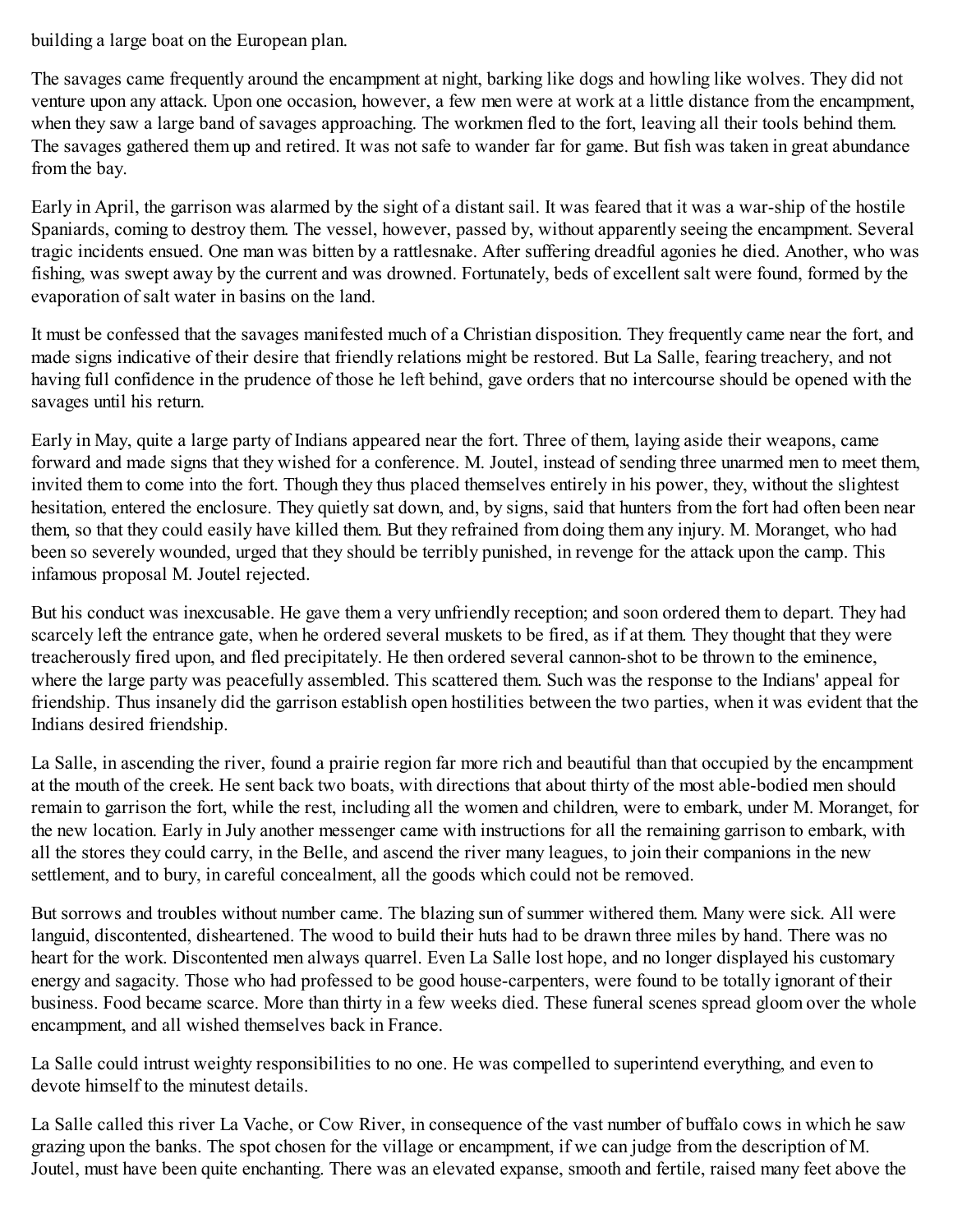level of the stream. An undulating prairie, covered with waving grass and flowers, spread far away for leagues toward the north and the west, bordered, in the distance, by forest-covered hills. The river flowed placidly upon the east, entering into the long and wide bay upon the south. Nothing could exceed the beauty of the prairie, waving in the richest bloom of flowers of every variety of tint.

A large cellar was dug, that the ammunition and other valuables might be stored beneath the ground, as a protection against fire. La Salle, with a few companions, made several excursions of fifteen or twenty miles into the country, hoping to find the Mississippi, or some Indians who could give him information upon that point. Failing in all these, he decided upon a more extensive exploration.

The property at the settlement now consisted of only two hundred muskets, two hundred swords, one hundred kegs of powder, three thousand pounds of bullets, three hundred pounds of lead, several bars of steel and of iron to be hammered into nails, and a tolerable supply of farming and mechanic tools. They had no ploughs, horses, or oxen. Without these, farming could be carried on only upon a very limited scale. They had, however, twenty barrels of flour, a puncheon and a half of wine, a few gallons of brandy, one or two swine, and one cock and hen.

The exploring party of fifty set out in two bands, in October, from the bay, which he had named St. Louis. M. Joutel was left in command at the settlement, with the strictest injunctions to have no intercourse with the Indians. One band ascended the river in boats. The other followed along upon the shore. Having ascended the river many leagues, and being fully convinced that it was not a branch of the Mississippi, they drew their boats upon the eastern shore, and all commenced their march, over the boundless prairies, with packs upon their backs, toward the rising sun.

Ere long they saw in the distance an Indian village, consisting of a cluster of thirty or forty wigwams. It was delightfully situated. The Indians, in locating their villages, ever had a keen sense of landscape beauty. It is difficult to account for the fact that, under the leadership of La Salle, there should have been a battle. But it was so. We have no explanation of the circumstances. After a brief conflict, the savages fled, many being wounded and probably some killed, for they were accustomed to carry their dead with them on a retreat.

La Salle and his party entered the abandoned village. They found, cowering in one of the wigwams, a woman who had been struck by a bullet in the neck, and who was dying. A young girl was with her. Just after this, La Salle sent a party of six men to explore a stream. After a toilsome day the party encamped for the night. They built their fire, cooked their supper, and, without establishing any watch, wrapped themselves in their blankets for sleep.

The next day they did not return. La Salle's anxieties were roused. He set out in search of them. The dead bodies of the six were found, pierced with arrows, scalped, and half devoured by wolves. The details of this midnight tragedy were never known. Saddened by this calamity, yet striving to maintain cheerful spirits, the party pressed on their way. After many days' march they came to another large river, which proved to be that which is now known as the Colorado, which empties into Matagorda Bay, more than four hundred miles west of the mouths of the Mississippi.

As they were journeying along, one of the men, with blistered feet, stopped to adjust his shoes. When he resumed his march, he found that the party was out of sight, and he could not overtake them. The grass of the prairie was higher than the men's heads, and there were many tracks through it which were called buffalo streets. It was impossible for him to tell which path the men had taken. He was hopelessly lost. To follow either one of them might lead him farther and farther from his companions, where he would perish miserably.

Night came. He fired his gun several times, but could get no response. He threw himself upon the grass. In the intensity of his anxiety, he could not sleep. All the next day and the next night, he remained upon the spot, hoping that his companions might come back in search for him. They did not return. He had been reprimanded the preceding day for some misconduct, and it was supposed that he had deserted.

Almost in despair he retraced his steps, travelling mostly by night, through fear that he might encounter the savages. After a month of toil and suffering, ragged and emaciate he at midnight reached the settlement. Many weeks passed away, and no tidings whatever were heard of the exploring party. One morning early in March, M. Joutel chanced to be upon the roof of a hut, when he saw far away on the prairie, eight men approaching. He immediately took a well-armed party and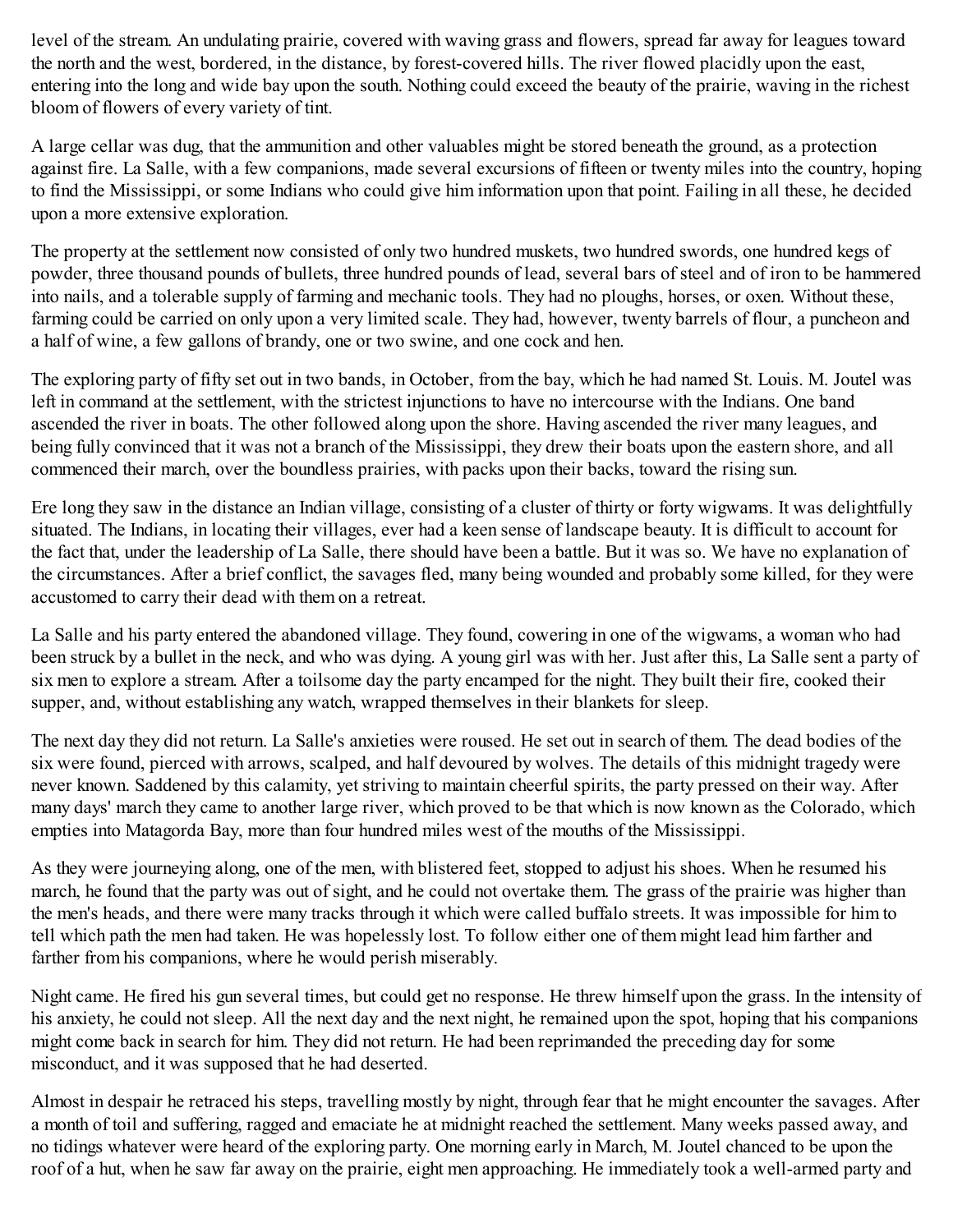advanced to meet them. They proved to be a portion of the exploring band. They said that others were returning by another route. They were all in a deplorable condition. Their clothes were in tatters. Most of them were without hats. Their shirts were entirely worn out.

All were rejoiced to see La Salle again. But he had no tidings to give of the long-sought-for river. The situation in which the colonists, with their greatly diminished numbers, now found themselves was appalling. They were utterly lost in the boundless wilderness of this new world. All communication with their friends in France was cut off. There was no hope that any French vessel would ever search for them; or could find them, even if such search were undertaken. The Indians were hostile. Death would gradually diminish their numbers, and finally the remnant would either be exterminated or carried into captivity by the savages.

To add to the affliction of La Salle, the Belle, the only vessel remaining to him, was wrecked and utterly lost. Several of the sailors were drowned; and stores of inestimable value were destroyed. Father Le Clercq, in describing this untoward event, writes:

"We leave the reader to imagine the grief and the affliction felt by the Chevalier La Salle, at an accident which completely ruined all his measures. His great courage even could not have borne him up, had not God aided his virtue by the help of extraordinary grace."

Until the loss of the Belle, he had been sustained by the hope that, in the last extremity, the remnant of his company might find their way back to St. Domingo, and thence to France. This hope was now extinguished.

Under these circumstances La Salle resolved to undertake another exploring tour. Having refreshed himself and his men, and obtained new articles of clothing, mainly by distributing the garments of the dead among the living, early in May, 1686, the party again set forth. Those who remained behind employed themselves in strengthening the fortifications; in unsuccessfully cultivating the soil, for most of the seeds would not sprout, and in the chase, laying in a store of jerked meat. They had several hostile rencontres with the Indians, in which the savages were invariably beaten, in consequence of the superiority of the weapons of the Europeans.

But there was no harmony in the settlement. Loud murmurs ascended continually. Some denounced La Salle. Some defended him. The antagonistic parties were almost ready to draw their swords against each other.

# **CHAPTER XV.**

## *A Trip toward Mexico.*

Arrangements for the Journey. The Departure. Indians on Horseback. Scenes of Enchantment. Attractive Character of La Salle. Visit to the Kironas. The Bite of the Snake. Adventures Wild and Perilous. Hardihood of the Indian Hunter. The Long Sickness. A Man Devoured by a Crocodile. The Return.

Though La Salle was now more than four hundred miles west of the Mississippi River, he was still under the impression that he was east of that point. He therefore, in his blind search, directed his steps toward the setting sun. Father Douay, who accompanied this expedition, has given a detailed account of its adventures.

After religious ceremonies in the chapel of the fort, the party, consisting of twenty persons, set out, on the 22d of April, 1686. They took, for the journey, four pounds of powder, four pounds of lead, two axes, two dozen knives, two kettles, and a few awls and beads.

On the third day out they entered one of the most beautiful prairies they had ever seen. To their astonishment they saw, on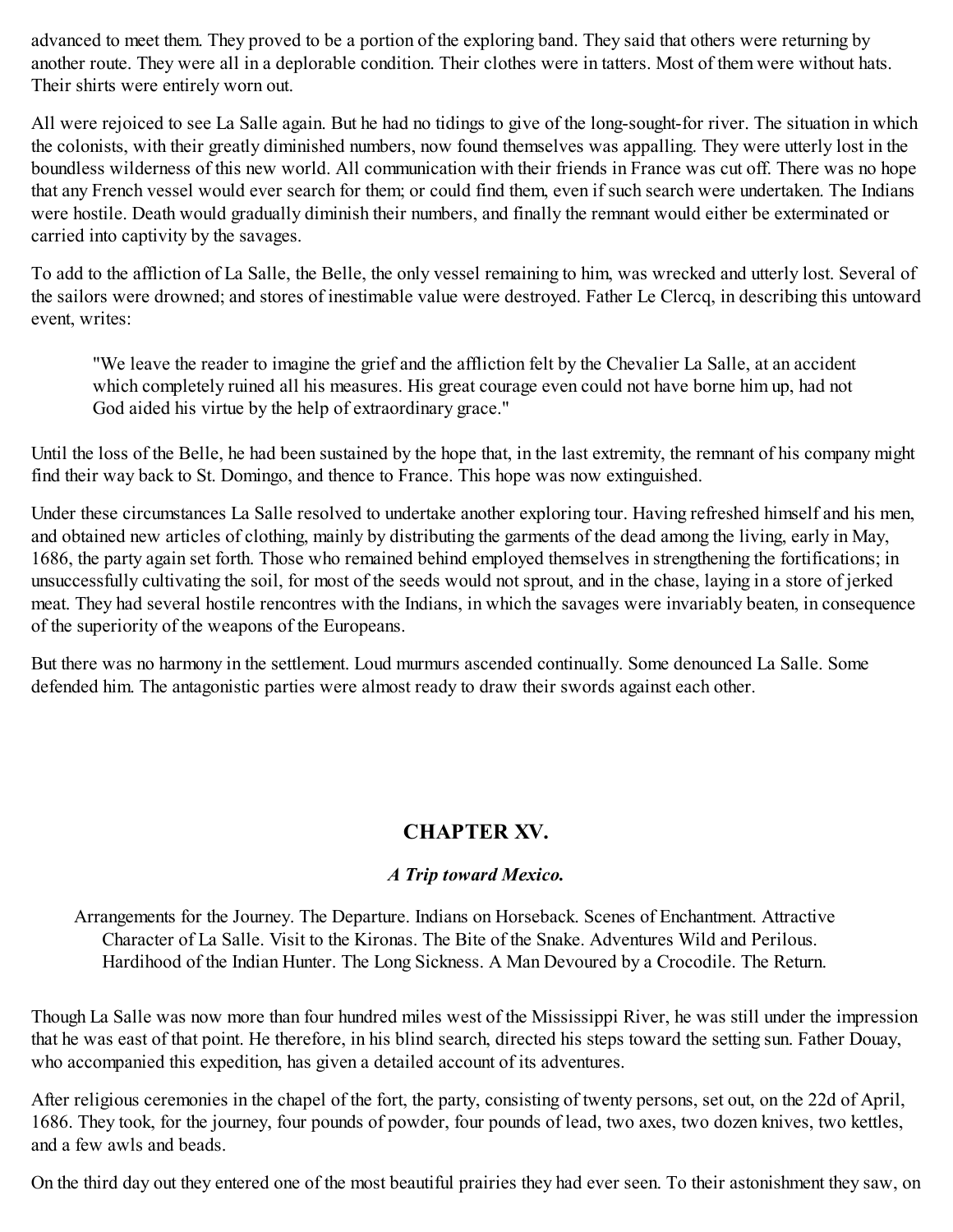the plain, a large number of people, some on foot and some on horseback. Several of these came galloping toward them, booted and spurred, and seated on saddles. They were Indians who were in a high state of civilization, having long held intimate relations with the Spaniards. They gave the Frenchmen an earnest invitation to visit them, in their village, which was about twenty miles distant. But as this would take them quite out of their course, the invitation was declined. Continuing their tour, they encamped at night, being careful to throw up around them entrenchments which would protect them from attack. The next two days they continued their journey over the prairie, until they reached a river, which La Salle named Robek. The amount of wild cattle seen was prodigious. Many of the herds numbered thousands. In a few moments they shot ten. The meat they cut into very thin slices, and dried in the blazing sun, over the smoke of a smouldering fire. Thus they were provided with nutritious food for four or five days.

Crossing the Robek in a hastily constructed raft, after marching about five miles they came to another very beautiful river, wider and deeper than the Seine at Paris. It was skirted by a magnificent forest, with no underbrush, presenting a park such as the hand of man never planted. In this Eden-like grove there were many trees laden with rich fruit.

This river, which La Salle named La Maligne, they also crossed upon a raft. Passing through the forest beyond, they entered upon another extensive prairie. Continuing their tour through a country which they describe as full of enchantments, with blooming plains skirted with vines, fruit trees, and groves, they came to a river which they called Hiens, from one of their party, a German, who, in endeavoring to ford it, got stuck fast in the mud. Two men swam across with axes on their backs. They then cut down the largest trees, on each side, so that their branches met in the middle. By this bridge the party crossed. More than thirty times, during this trip, they resorted to this measure for crossing streams.

"After several days' march," writes Father Douay, "in a pretty fine country, we entered a delightful territory, where we found a numerous tribe, who received us with all possible friendship; even the women coming to embrace our men. They made us sit down on well-made mats, at the upper end of the wigwam, near the chiefs, who presented us with the calumet, adorned with feathers of every hue, which we had to smoke in turn."

The Indians feasted them abundantly, with the best of their fare, and presented them with some excellently tanned buffalo skins, for moccasins. La Salle gave them, in return, some beads, with which they seemed to be greatly delighted. Father Douay writes:

"During our stay, Chevalier La Salle so won them by his manners, and insinuated so much of the glory of our king, telling them that he was greater and higher than the sun, that they were all ravished with astonishment."

Continuing their journey, they crossed several rivers, until they came to a large Indian village of three hundred cabins. Just as they were approaching the village they came upon a herd of deer and shot one. The Indians, who heard the report and saw the deer fall dead, were terror-stricken. In a mass they fled to the neighboring forest. La Salle, to avoid surprise, entered the village in military array.

Entering the largest cabin, which proved to be that of the chief, they found a very aged woman, the wife of the chief, who, from her infirmities, was unable to fly. La Salle treated the terrified woman with the greatest kindness, and by signs assured her that he intended no harm. Three grown-up sons of the chief, who were watching the progress of events with great solicitude, seeing no indication of hostile measures, cautiously returned. La Salle met there with friendly signs, and accepted the presented calumet. The young chiefs then called to their people in the distance, and all returned. The evening was passed in feasting, dancing, and all kinds of semi-barbarian festivities.

Still La Salle did not venture to sleep in the wigwams, where his party would be entirely in the power of those who might prove treacherous. He returned to encamp in a dense cane-brake, where no foe could approach without giving warning. In the night, some thought they heard approaching footsteps. But La Salle made it manifest that they were all on the alert, and the foe, if there were any foe approaching, drew off.

The alarm was doubtless groundless. The next morning there was a repetition of all the tokens of friendship which were manifested the evening before. Continuing their route about thirty miles, they came to another Indian village. The savages seemed to have no suspicions whatever of the strangers. A party, seeing them approaching in the distance, came out to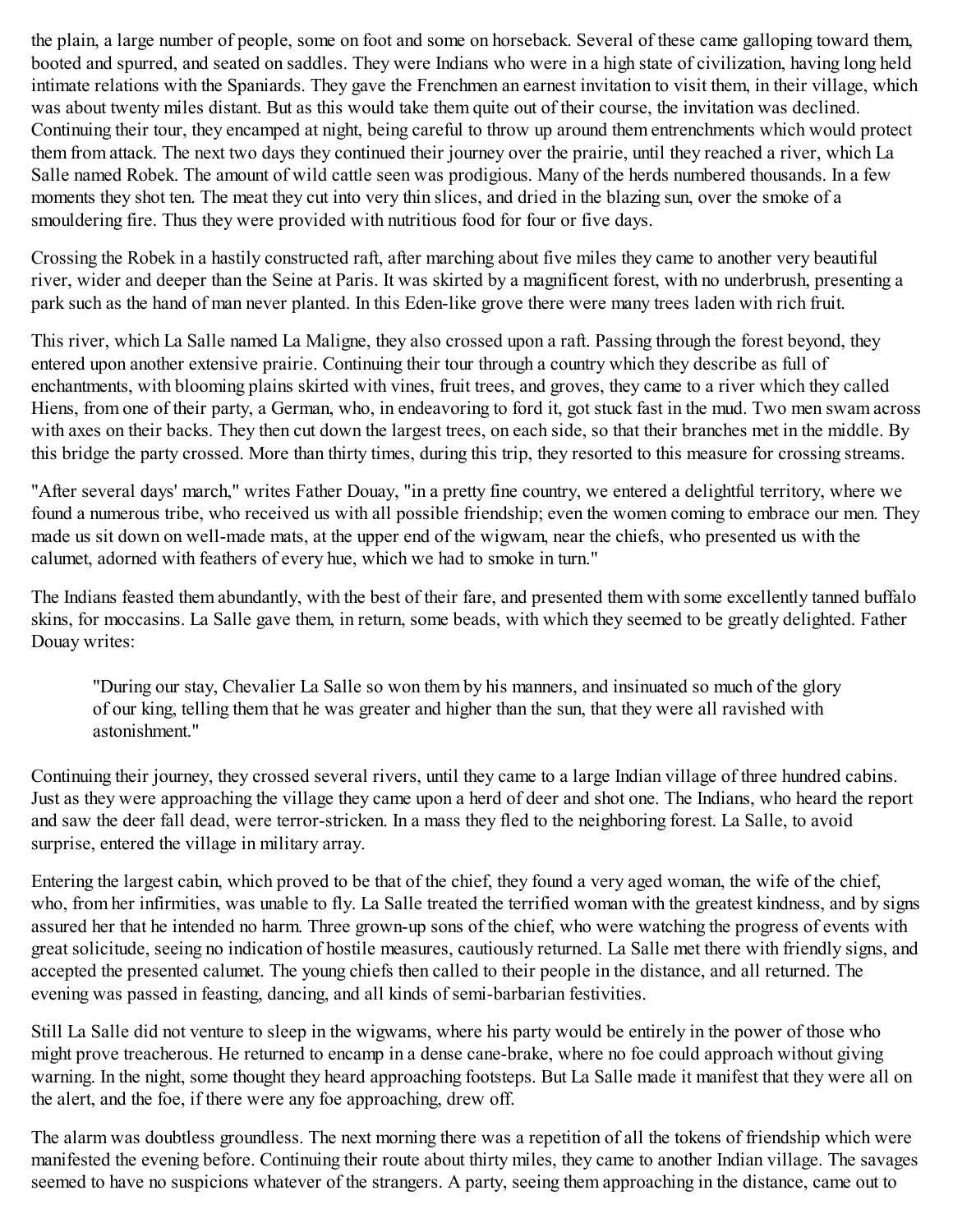meet them as if they were old friends. They seemed to be quite gentlemanly men in their courteous and polished demeanor. They gave the strangers an earnest invitation to visit their village.

These Indians had heard of the Spaniards, and of the atrocities of which they were guilty farther west. They were quite overjoyed when told that the French were at war with the Spaniards; and were quite eager to raise an army and march with the French to attack them. La Salle entered into a cordial alliance with these Indians, who were called the Kironas. He promised that he would eventually, if it were in his power, return with more numerous troops.

It would appear that La Salle was now convinced that he would not find the Mississippi by journeying further west; for he turned his steps toward the northeast. There was a large river near the village, across which the hospitable Indians paddled them in their boats. As they were crossing a beautiful prairie, their Indian companion, whose name was Nika, called out suddenly, "I am dead! I am dead."

A venomous snake had bitten him, and the limb began instantly to throb and swell. In rude surgery, they, with their pocket-knives, cut out the flesh around. Deep gashes were cut near the wound hoping that the poison would be carried away in the free flowing of the blood. They applied poultices of herbs, which they had been told were available in such cases. After much suffering, which the Indian bore with wonderful stoicism, he recovered from the perilous wound.

Journeying on, day after day, they at length reached a broad river, whose current was so rapid that they saw, at once, that it would be very difficult to effect a passage. This was probably the Colorado, many miles above the point where they had touched it in one of their previous excursions. They made a raft. Most of the company were afraid to attempt to cross upon it. La Salle, with his brother Cavalier and one or two others, got on. As soon as they pushed out from the shore, into the middle of the stream, the swiftly rushing torrent seized them, whirled the raft around, and swept it down the stream with resistless velocity. In a few moments it disappeared, as the foaming flood bore it around a bend in the stream.

"It was a moment," writes Father Douay, "of extreme anguish for us all. We despaired of ever again seeing our guardian angel the Chevalier de la Salle." Several hours passed away. The men left upon the bank were in utter bewilderment. They knew not what to do. "The day was spent," it is written, "in tears and weeping."

Just before nightfall, to their great joy, they saw La Salle and his party on the opposite side of the river. It subsequently appeared that the raft struck a large tree, which had been torn from the banks, and was almost stationary in the middle of the stream; its roots, heavy with earth and stone, dragging on the bottom. By seizing the branches they dragged themselves out of the current, and by grasping the branches of other trees, overhanging the water, they at length, through a thousand perils, succeeded in gaining the eastern bank, several miles below the point where they had constructed the raft. One of the men was swept from the raft and swam ashore.

The party was now divided, with the foaming and apparently impassable torrent rushing between them. On both sides the night was spent in great anxiety. Many were the plans suggested and abandoned, to form a reunion. In the morning, La Salle shouted to them across the river, that they must build two light rafts, of the very buoyant canes, and cross on them, promising them that he would send several strong swimmers into the river to aid them.

One such raft was constructed. With fear and trembling five men ventured upon it. The raft was so light that it barely supported its burden. With long poles they succeeded in reaching the centre of the stream. Then two men from the opposite side swam out, and by their aid, with vigorous paddling, they safely reached the land, after drifting far down the stream.

The most timid ones were left behind. They dared not venture the passage. La Salle, seeing their hesitation, ordered his men to pack up and continue their march, leaving them behind. The greater peril overcame the less. To be abandoned there they deemed sure destruction. They shouted across the river, begging for delay. Inspired by the energies of almost despair, they vigorously built their raft, and by noon all were happily reassembled to press on their way.

For two days they moved slowly and laboriously along, cutting their way, with the two axes, through an immense forest of cane-brakes. On the third day an incident occurred which peculiarly illustrates the sagacity and endurance of the Indians. Their Indian hunter, Nika, who, as we have said, accompanied La Salle from Canada, left the party the day before they reached the river, in search of game. They had heard nothing from him since. It was in vain to search for him,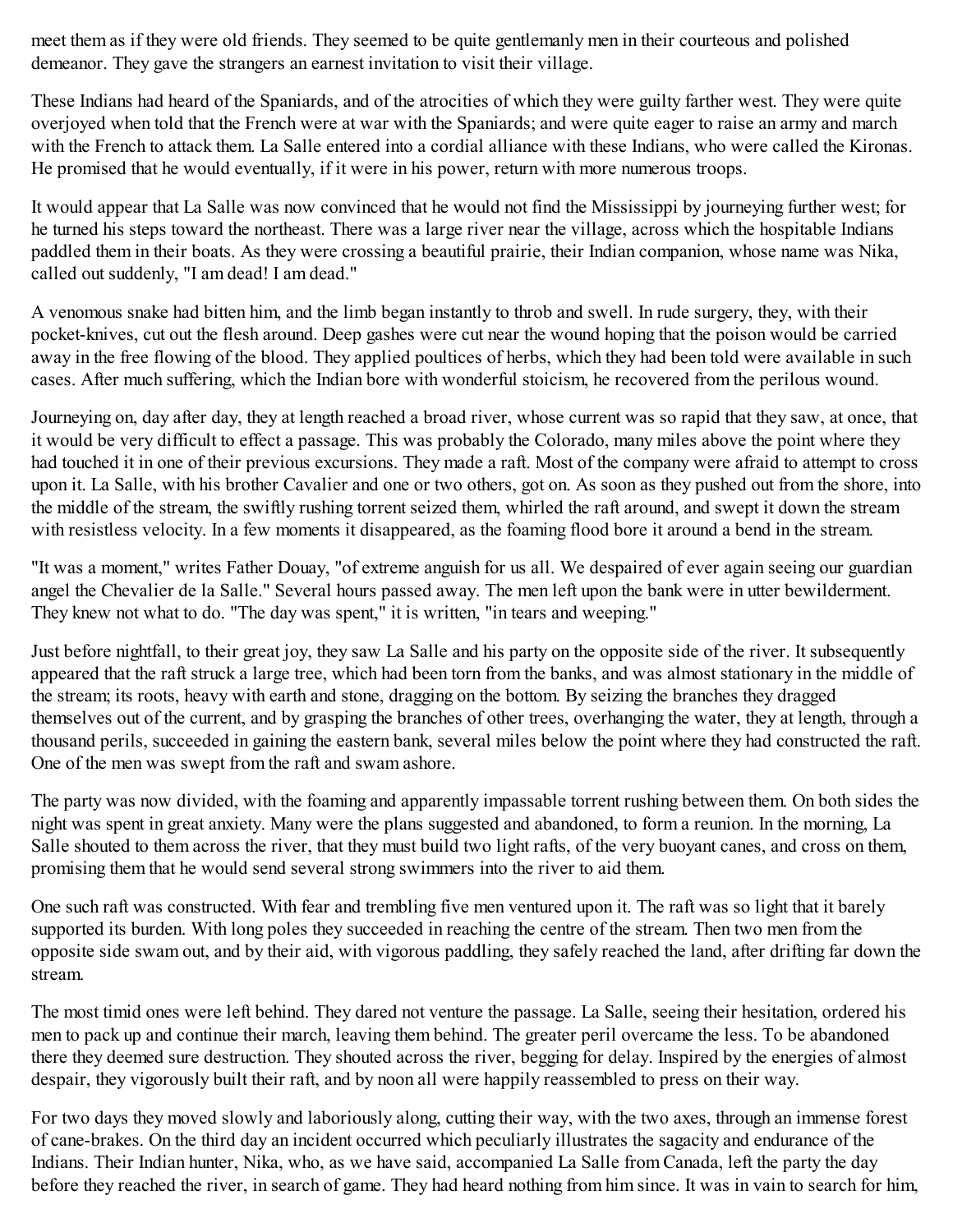and the party could not delay its march to wait for his return.

On the evening of the fourth day after his absence, as the men were gathered around the camp fire, little expecting to see Nika again, he came quietly into the camp as composed as if nothing unusual had occurred. He had on his shoulders a large amount of the choicest cuts of venison, which he had dried in the sun, and nearly the whole of a deer which he had just killed. He had probably swum the stream, floating the venison across on a log by his side. And all this he had done, notwithstanding his wound from the bite of a snake and all the cruel surgery he had undergone. La Salle was so overjoyed to see again his faithful attendant and friend, that he ordered several guns to be fired in salute of his safe return.

"Still marching east," writes Father Douay, "we entered countries more beautiful than any we yet had passed. Here we found native tribes who had nothing barbarous about them but the name. Among others we met a very honest Indian returning from the chase with his wife and family. He presented Chevalier de la Salle with one of his horses, and some meat. He also invited all our party to his cabin. To induce us to visit him, he left his wife, children, and game with us as pledges, and galloped off to his village to announce our coming and to secure for us a cordial welcome."

Nika, and another of the attendants of La Salle, accompanied him. The village was at some distance, so that two days passed before their return. The hospitable Indian came back with two horses laden with provisions. Several chiefs and warriors came back with him on horseback. They were all neatly and even beautifully dressed, in softly tanned deerskins, tastefully fringed, and with head-dresses of waving plumes. In picturesque beauty their attire would favorably compare with the court dresses of most of the European monarchies.

The principal chief rode forward, bearing conspicuously the plumed calumet of peace. La Salle had been slowly advancing, and the two parties met about nine miles from the village. After cordial greetings, the united band continued its march. When but a short distance from the cluster of native dwellings, an immense concourse of people was seen flocking out to meet the strangers. The young men were quite imposingly marshalled in military array. But the reception was so cordial, and the indications of sincerity so unquestionable, that no one entertained the slightest apprehension of treachery.

La Salle and his party remained three days, enjoying the good cheer of this truly hospitable people. This very prudent commander encamped three or four miles outside of the village. He had no fear of the natives, but he had not full confidence in his own men. Any impropriety of the members of his party toward the females of the village, might suddenly turn their friendly relations into bitter hostility. There were apparently many pleasant families. The young maidens were generally of pleasing features, and graceful as sylphs in form. La Salle purchased several horses, which proved to be of inestimable value to him.

The region which the explorers had reached was probably not far from Austin County, in the present State of Texas. It was a more highly civilized and more densely inhabited country than any they had hitherto passed through, in any portion of the continent. For a distance of sixty miles they found a continuous series of villages, but a few miles apart, all prosperous, harmonious, and happy.

Their cabins were large and commodious, frequently forty or fifty feet high, with dome-like roofs, in the shape of the old-fashioned bee-hives. They were made by planting very tall saplings in the ground, in the form of a circle. Their tops were bent down and bound together. This whole framework was very neatly and effectually thatched with the long grass of the prairie. The beds, consisting of soft mats, were ranged around the cabin, raised about three feet from the ground. The fire, seldom needed except for cooking, in that warm latitude, was in the middle. Each cabin usually accommodated two families.

These Indians were called the Coenis nation. It was very evident that they had held some intercourse with the Spaniards. La Salle found among them silver coins, silver spoons, and various kinds of European clothes. Horses were abundant. A horse was readily exchanged for an axe. La Salle could only converse with them by signs. They said no Spaniards had ever yet visited them, though there was a settlement of them at the distance of about six days' journey west. Several of their most intelligent men drew a map of the country upon some bark. They delineated a large river many days journey to the east, which La Salle had no doubt was the Mississippi.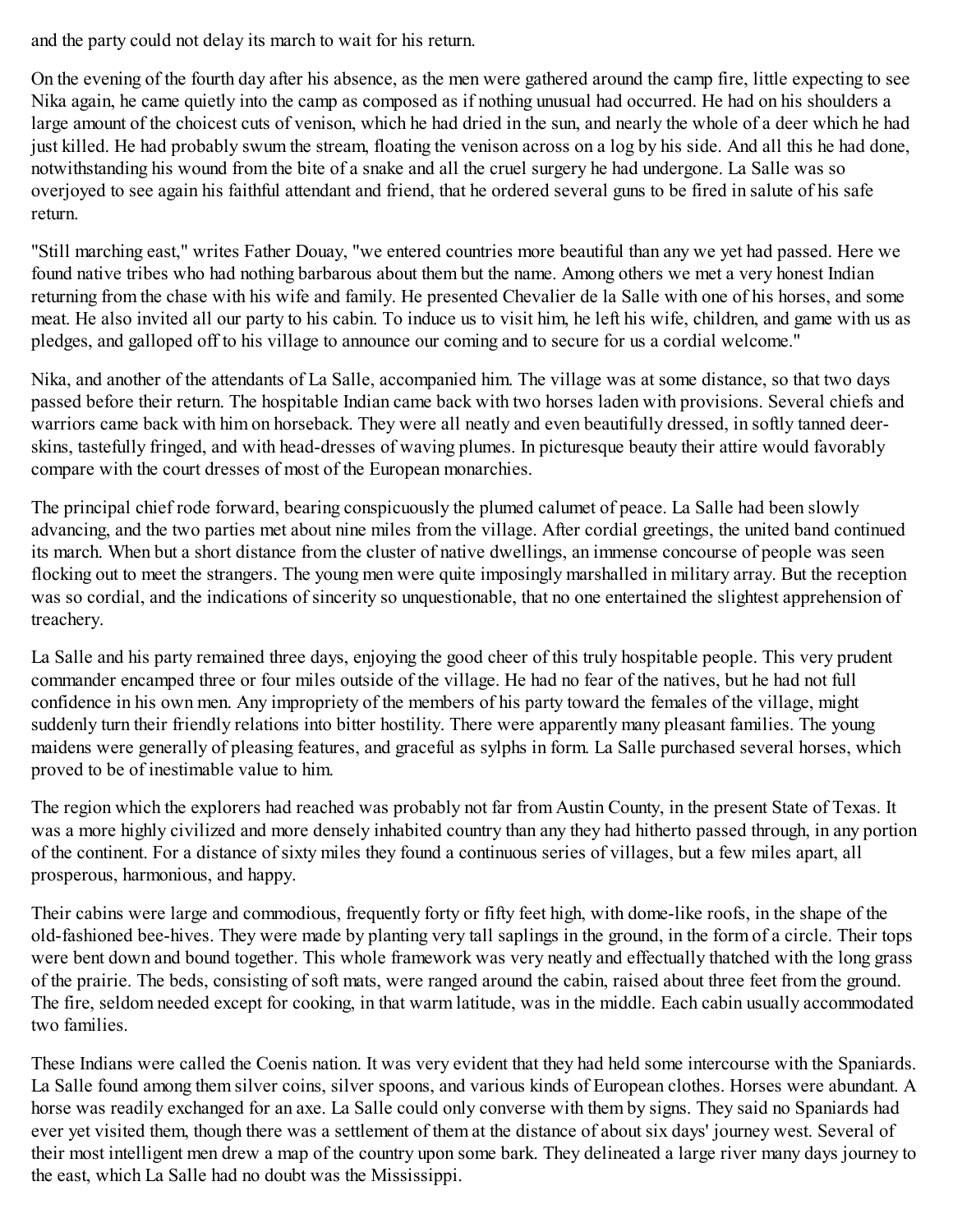"The Chevalier La Salle," writes Father Douay, "who perfectly understood the art of gaining the Indians of all nations, filled these with admiration at every moment. He told them that the chief of the French was the greatest chief in the world; that he was as far above the Spaniards as the sun is above the earth. On his recounting the victories of our monarch they burst into exclamations of astonishment. I found them very docile and tractable. They comprehended well enough what we told them of the truth of a God."

After the refreshment of this delightful visit, the explorers continued their journey. After travelling about thirty miles, four of the men, during a night's encampment, deserted and went back to cast in their lot for life with the Indians. They were houseless and homeless adventurers, with no ties to bind them to the cares, toils, and restraints of civilized life. It is not surprising that they should have been charmed with the ease, abundance, and freedom of life in the wigwam. They probably became incorporated in the tribes, took Indian wives, and were heard of no more.

At this encampment La Salle and his nephew, M. Moranget, were both attacked with a violent fever. They had frequent relapses, so that two weary months passed before the march could be resumed. During this long delay they did not suffer for food, for there was abundance of game, and of great variety. Their powder, however, began to fail them. According to their estimate, they were about four hundred and fifty miles, in a straight line, from their settlement. It was resolved now to hasten back. Their horses, which found abundant pasturage on the rich prairies, did them good service, bearing the sick upon their backs and the burdens of all.

They came to a river which it was necessary to cross by a raft. Indeed every few leagues they encountered such a stream. They generally swam their horses over. In this case, La Salle, with one or two of his men, was upon a light raft of canes. Suddenly an enormous crocodile, twenty feet in length, raised his head out of the water, and with one snap of his horrid jaws grasped one of the men by the waist and drew him under. As the monster sank, there was one short, wild shriek from the victim, a slight crimson tinge of the waves, and a small circling whirlpool marking the spot where the huge beast had gone down. Thus, in an instant, as by the lightning's flash, another of the terrible tragedies of this tragic world had come and gone.

On the 17th of October this wearied and diminished party reached the camp, after an absence of six months. Of the twenty who left, but eight returned. The meeting was one of joy and of sadness. Both parties had narratives to give of disaster; and gloom impenetrable still hung over the feeble colony, so rapidly wasting away. In commenting upon this enterprise, Father Douay writes:

"It would be difficult to find in history, courage more intrepid or more invincible than that of the Chevalier de la Salle. In adversity he was never cast down. He always hoped, with the help of heaven, to succeed in his enterprises, despite all the obstacles that rose against it."

# **CHAPTER XVI.**

## *The Last Days of La Salle.*

Plan for the New Journey. Magnitude of the Enterprise. Affecting Leave-taking. The Journey Commenced. Adventures by the Way. Friendly Character of the Indians. Vast Realms of Fertility and Beauty. The Joys and the Sorrows of such a Pilgrimage. The Assassination of La Salle and of three of his Companions.

La Salle was now fully convinced that he was west of the Mississippi River. He resolved to set out on a journey across the country to Canada, a distance of probably not less than two thousand miles. His design was to send tidings to France of his disasters, and thus to secure aid to be sent thence to his suffering and expiring colony.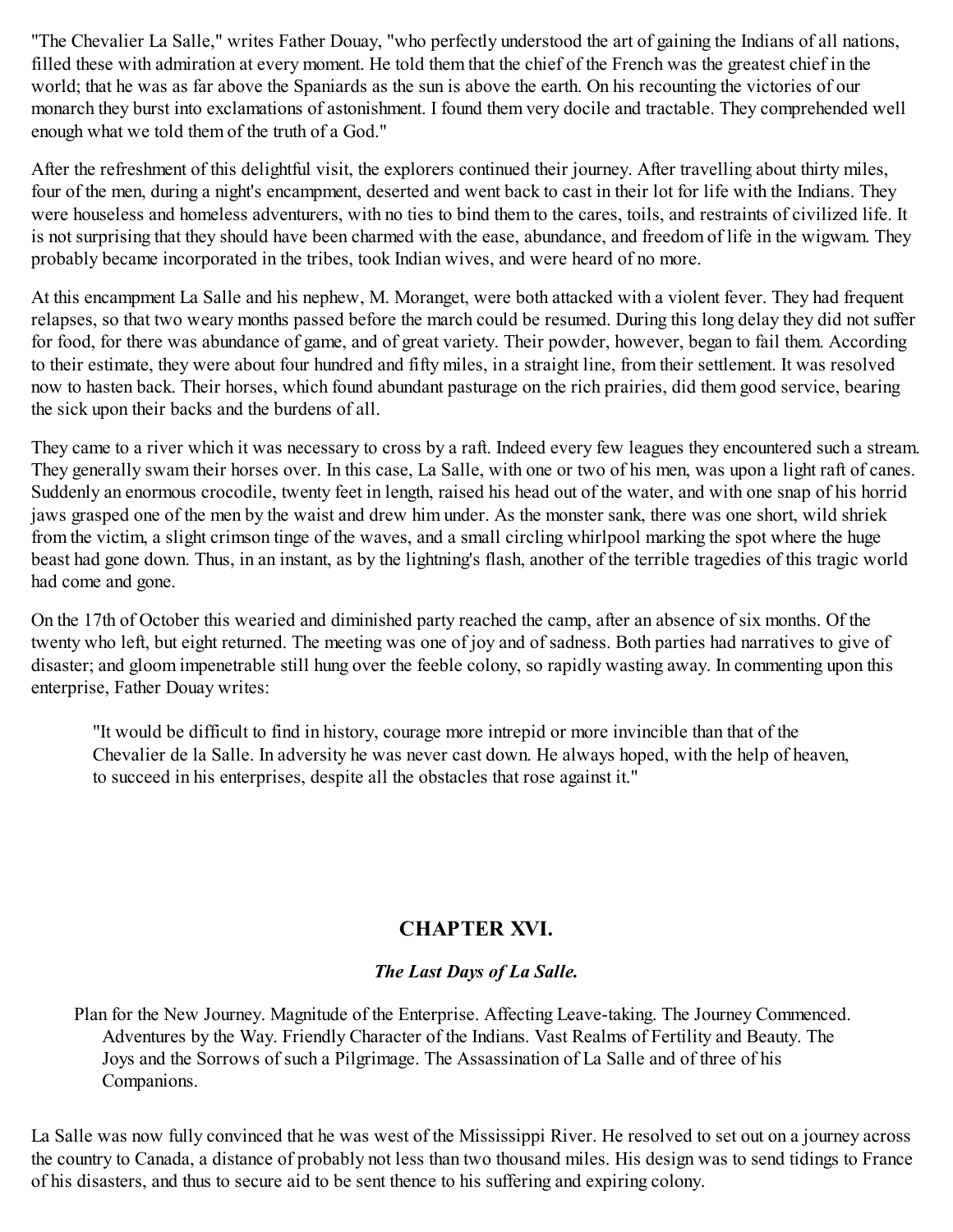By pursuing his route toward the northeast, he was sure of eventually striking the Mississippi. He would then feel quite at home. Following up that stream and the Illinois, he could easily pass over to the lakes, and then reach Canada through regions with which he was quite familiar. More than two months were spent in strengthening the defences of the settlement, and in laying in stores of provisions for those who were to be left behind.

At midnight of the 7th of January, 1687, the whole company met in the little chapel for a solemn religious service, to implore God's blessing upon the enterprise. The scene was very affecting. Nearly all were in tears. There were but few chances that those then bidding each other adieu would ever meet again. Those who left, and those who remained, were alike exposed. La Salle selected twenty men to accompany him. Among those, were his brother, his ever-faithful Indian attendant, M. Douay, to whose pen we are indebted for the record of the last expedition, and M. Joutel, who kept a daily journal of the events of this journey. M. Douay wrote also quite a minute account of the expedition. Both of their narratives now lie before me. We have no reason to doubt the accuracy of either. There were but twenty French left behind, including seven women and children. La Salle gave them a parting address. Father Douay writes:

"He made an address full of eloquence, with that engaging way so natural to him. The whole colony was present, and were all moved to tears. They were alike persuaded of the necessity of his voyage and the uprightness of his intentions."

The property left with the colonists consisted of seventy pigs, large and small, twenty hens and chickens, a few barrels of corn, which was carefully kept for the sick, a considerable quantity of powder and lead, and eight cannons, but without balls.

The heroic and devout Father Membré remained as the spiritual guide. M. Barbier was left with the secular command. La Salle drew up very minute directions for the administration of affairs during his absence.

"We parted," writes M. Joutel, "in a manner so tender, so sorrowful, that it would seem that we had a secret presentiment that we should never again see each other. Father Membré was deeply affected. He said to me that never before had he experienced a parting so painful."

It was the 12th of January, 1689, when this truly forlorn hope set out upon its long journey. They took with them the five horses, bearing some articles of food and such things as they would need for their night's encampment. The second day of their journey they came to a plain about six miles wide, which seemed to be covered with buffaloes, deer, flocks of wild turkeys, and every variety of game. Beyond the plain there was a splendid growth of trees. Upon entering the grove, they found that it fringed a small river. Concealed by these trees, they succeeded in shooting five buffaloes which had come to the river to drink. They crossed the river on a raft, and camped a mile and a half beyond, in a drenching rain. The skins and meat of these animals were packed upon the horses. The skins, easily tanned, were of immense value in their subsequent lodgings.

The next morning, the 14th, the sun rose in a cloudless sky. The prairie seemed spread out for leagues before them, covered with herds of buffaloes and deer, while immense flocks of turkeys and other birds of the prairie rose before them. About noon they saw, in the distance, an immense herd of buffaloes rushing over the plains as if mad. They conjectured at once that some Indian hunters were pursuing them. Their conjecture proved correct.

Soon they saw a savage, on the full run, and very flat-footed, pursuing the herd. Hastily the load was thrown from one of the horses, a man was mounted upon him, and galloping over the plain soon overtook the Indian, and led him back to the company. When the poor man saw himself surrounded by a group of white men, such as he had seen before, he was greatly terrified. And he had cause to be frightened. La Salle's associates infamously urged that he should be put to death, in revenge for the murder of their companions by some unknown Indian band. The humane, magnanimous leader found it necessary to present to his reckless followers such motives as they could appreciate. He said to them:

"We are but few in number. We have before us a journey of hundreds of miles through a region crowded with Indian tribes. If we rouse the vengeance of the savages, we shall all be cut off. Let us treat them with kindness, and thus we shall secure for ourselves kind treatment in return."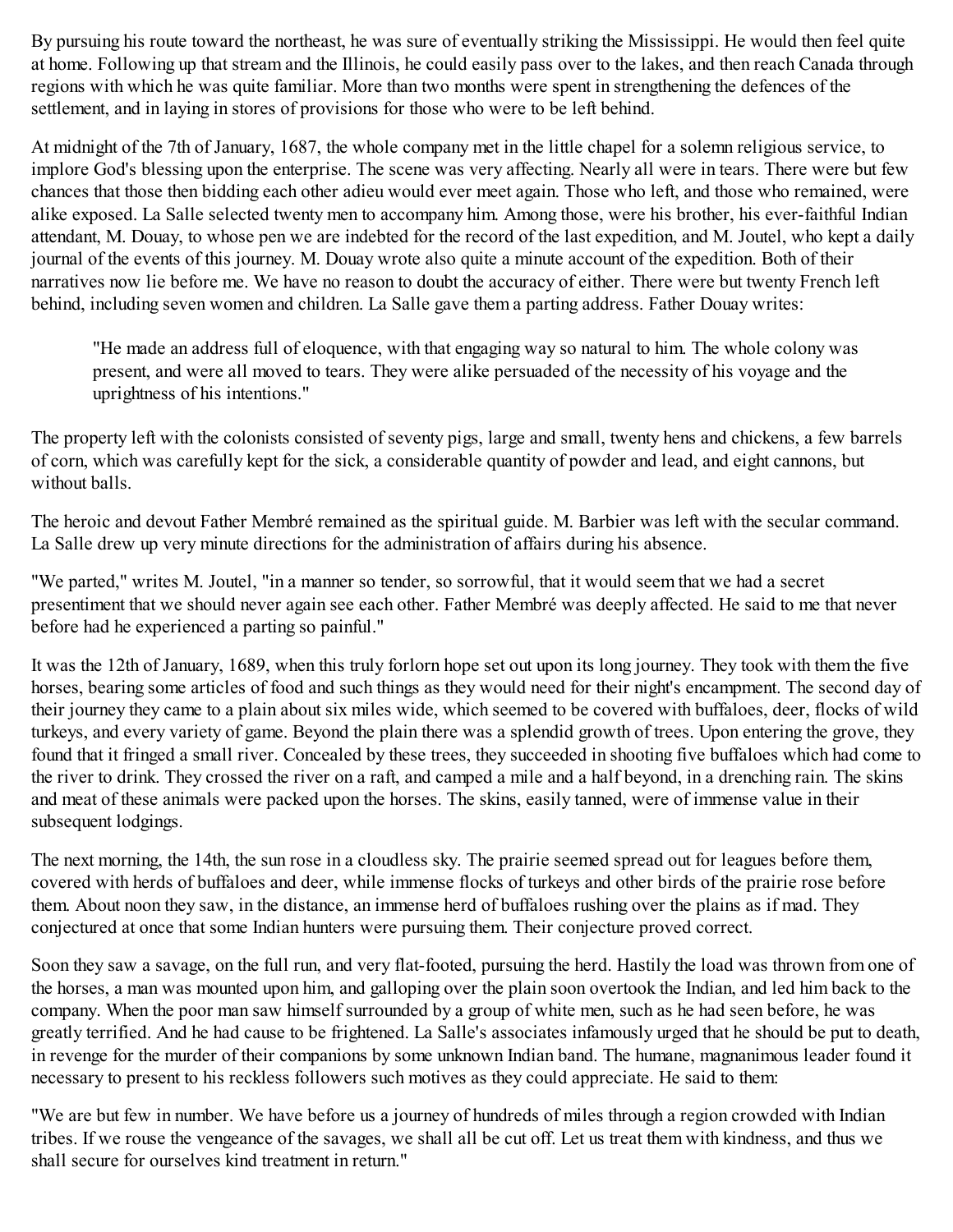The cordial smiles and friendly signs of this truly good man soon dispelled apparently the great alarm of the stranger. A fire was built. After abundantly feeding their hungry guest, and smoking with him the friendly pipe, La Salle, assuring him of his desire to do harm to none, but good to all, dismissed him with presents which to the savage must have seemed almost like celestial gifts. Still the cautious Indian, accustomed to treachery, was evidently uncertain as to the fate which awaited him. As he withdrew, he cast anxious glances around, until he had attained the distance of a few rods, when he took to flight, with almost the rapidity of a deer.

The travellers continued their route, and after an hour or two, overtook another Indian hunter. They caught him, and lavished upon him the same acts of kindness. As evening was approaching, they saw a large band of savages in the distance. Their attitude was somewhat menacing. When they caught sight of the little cluster of strangers, they separated into two parties, and advanced on the right and left, as if to surround them. When the two bands had come within musketshot, La Salle ordered a halt. The savages halted also. For a few moments they attentively regarded each other, no movement being made on either side.

Then La Salle, laying aside his arms, walked slowly forward toward the party where the head chief seemed to be, making signs for the chief to come and meet him. The chief was a tall man of powerful frame, and richly decorated. He came cautiously forward, while the rest of his party followed slowly at a little distance behind. As soon as it was seen that the two chiefs met cordially, all came running together in the interchange of caresses and every mark of friendly greeting.

Fires were built, food was cooked, pipes were smoked. There was feasting and dancing and shouting. It was a marvellous spectacle which was then and there presented of semi-civilized and full barbarian jollification.

The savages were evidently delighted with their reception. They examined their presents with astonishment. With unfeigned joy they learned that La Salle intended to return and settle in their country; and that he would bring an abundance of his treasures, which he would exchange with them for such articles as they had to part with. It was now the hour of evening twilight. The two parties separated, each going its own way. About a mile and a half in advance, there was a beautiful grove and a running stream. La Salle encamped there. With his customary prudence he threw up intrenchments, and established sentinels as if he were in the enemy's country.

They had but just established their camp, when they saw six savages approaching, following each other in single file. They came forward without any hesitation, as if visiting old friends. By signs they said that they had heard of the kind treatment their fellow countrymen had met with, and that they were brothers, not enemies. After a short and pleasant visit they retired, and the camp was left to undisturbed repose.

In the morning, at an early hour, the march was resumed. There was before them a stream too deep to be forded. Not wishing to lose time in constructing a raft, they followed up the west bank of the stream for several miles. Their route led through an enchanting region of lawn-like prairies and park-like groves. The river was fringed with trees of every variety, without any underbrush. There were many pretty little creeks to be crossed, which ran into the main stream. The water was pure, sweet, and clear as crystal. Occasionally they came to a cane-brake, through which they cut their way with axes. Their appetites were fed with abundance of game.

The next day, the 19th, they made but a short journey, and experienced great fatigue in fording streams and cutting their way through cane-brakes. They came across a few deserted cabins of the Indians. During the slow progress of the day, their skilful Indian hunter Nika killed eight buffaloes. The most tender cuts were taken from them, and they there crossed the river by a ford.

After traversing a few leagues, they came to another river, flowing through a low plain, elevated but slightly above the stream. A dense fog set in, accompanied by a deluging rain. Here they encamped in the woods which bordered the river. They passed a comfortless night, and the storm detained them all the next day.

On the 19th the rain ceased, but the fog continued. Their path led through marshy ground thoroughly soaked with rain, so that they often sank to their knees in the mire. Their feet were shod with moccasins made of the hide of buffaloes. These being alternately wet and dried, became stiff, and blistered their feet cruelly. Fortunately, they struck upon one of the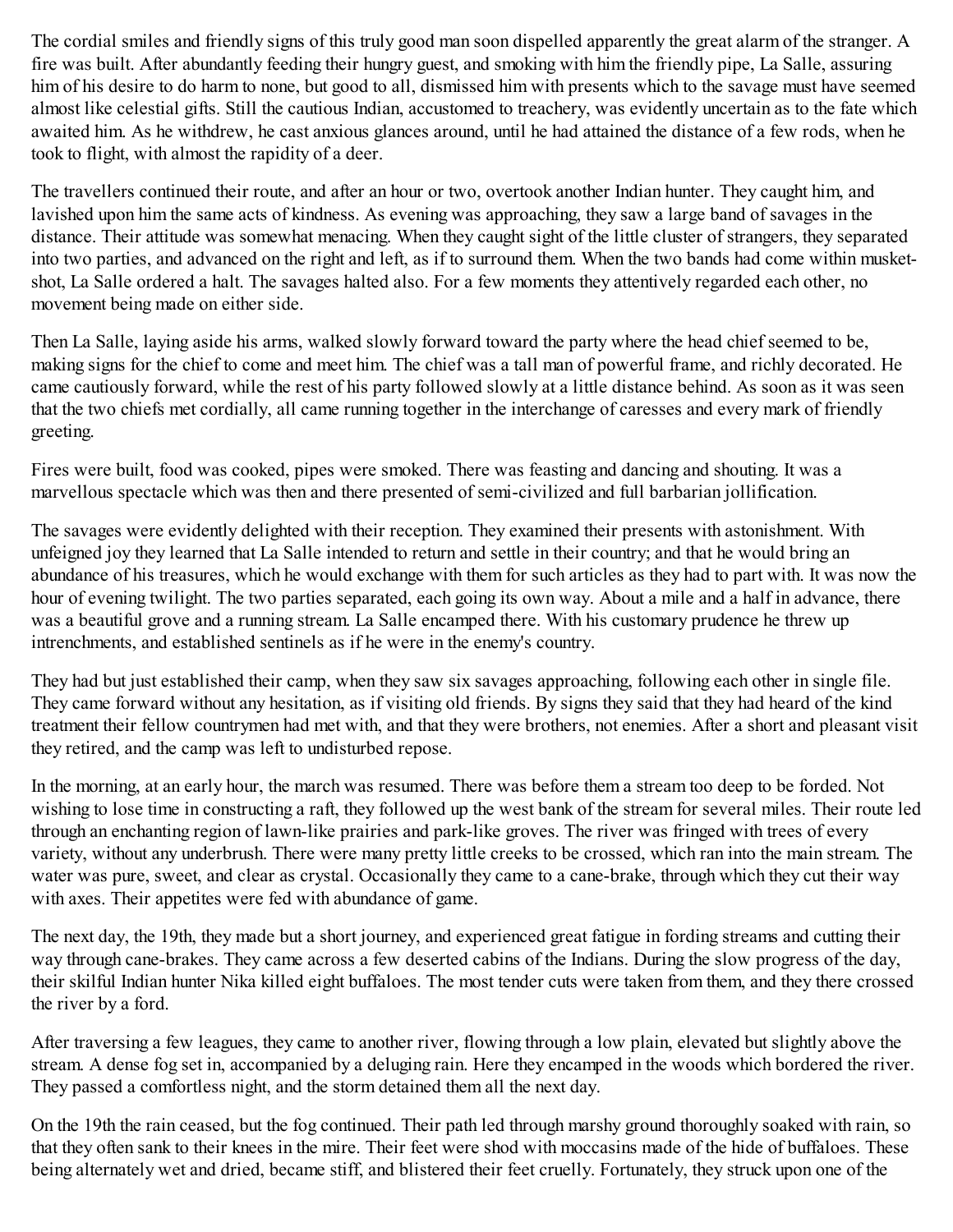"streets" made by the buffaloes, as in thousands they followed one after the other, crushing their way through the canebrakes. These animals were, by instinct, good engineers, and invariably selected the most favorable routes. Still the voyagers were often compelled to wade through deep mire, and their sufferings were at times severe.

On the night of the 19th, they fortunately came upon a ridge, where they could enjoy a dry encampment. They built a roaring fire, cooked a savory supper, nursed their blistered feet, and during a few hours of refreshing sleep forgot their toils. As they awoke the next morning the river was again falling. Still they pressed on, entering upon another vast prairie covered with herds of buffaloes. At night they encamped upon the banks of a river too deep to be forded. On the 21st they ascended the banks of the stream, hoping to find a shallow spot where they could cross. Instead of this, they came to a place where the river flowed through a narrow and deep channel, with large trees on each side. They cut down two of these trees, so that their branches met in the middle, crossed on this bridge, and swam their horses over.

On the other side, a beautiful country, of elevated, undulating prairie, opened before them. As they were preparing to encamp in the shelter of a grove, they heard voices, and soon beheld fifteen Indians approaching. The savages manifested no alarm, but in token of peace laid aside their bows and arrows, and came into the camp. They ate, smoked, exchanged presents, and went on their way rejoicing, promising to visit the camp again.

The horses, as well as the men, were quite exhausted. They therefore remained, for a day of rest, on their very pleasant camping ground. During the day a band of twenty-two Indians came to them. They had shields impervious to arrows, made of the hide of buffaloes. They were at war with another tribe. They said that there were other white men, at the distance of ten days' journey on the west, doubtless referring to the Spaniards. The interview was mutually pleasant, and La Salle obtained some important information in reference to the continuance of his route.

Onward they pressed, day after day, with alternate sunshine and storm, through marsh and forest, over prairies and across rivers, without encountering any adventure of much importance until the 1st of February. That day they discovered, at a distance, an Indian village. La Salle, leaving M. Joutel in charge of the camp, took his brother and seven men, and set out to reconnoitre. They came to a village of twenty-five wigwams, very pleasantly situated. Each wigwam contained four or five men, besides quite a number of women and children. The Indians received their guests very hospitably, conducted them to the dwelling of their chief, and seated them upon mats of buffalo skins. A great crowd gathered within and around the cabin. The chief, after feeding them abundantly upon buffalo steaks, informed them that he had been expecting their arrival. Other Indians had told him that they were in the country, and that they were on a route which would lead them near his village.

Perfect harmony prevailed. Presents were exchanged. The Indians were eager to give a nicely tanned buffalo robe for a knife or almost any trinket in the hands of the white men. But La Salle had no means of transporting the robes, which would prove so valuable in European markets. They continued their journey, often meeting with Indians, who were always friendly. At times a brotherly band would accompany them during the march of a whole day. By the aid of the Indians, the very light frame of a canoe was constructed, which was easily packed and carried. By stretching over it the skin of a buffalo, from which the hair had been removed, they were furnished with a very buoyant boat, with which to cross the rivers. The horses could easily swim the streams.

On the 10th of February, they saw before them a vast plain which had been swept by the flames. Thinking that they might not find game there, they made a halt of two days, to lay in a store of jerked meat. Resuming their journey, they soon passed the scathed region and entered again upon a country of bloom and verdure. On the evening of the 15th, they camped on the borders of a stream, where they saw evidences that a band of savages had recently passed that way.

The next morning La Salle took his brother and seven men, and followed a well-trodden Indian trail in search of a village. After a short walk, they came upon a cluster of fifty or sixty cabins. His reception was, as usual, cordial in the extreme. The leading men of the village were courteous in their bearing and intelligent in reference to matters relating to their own country. They gave the names of twenty tribes or nations, through whose territories La Salle had already passed from his settlement, which he called St. Louis. On the 17th, one of the horses fell, and sprained his shoulder, so that he had to be left behind.

For several days the journey was somewhat monotonous. They made about twenty or twenty-five miles a day. Indian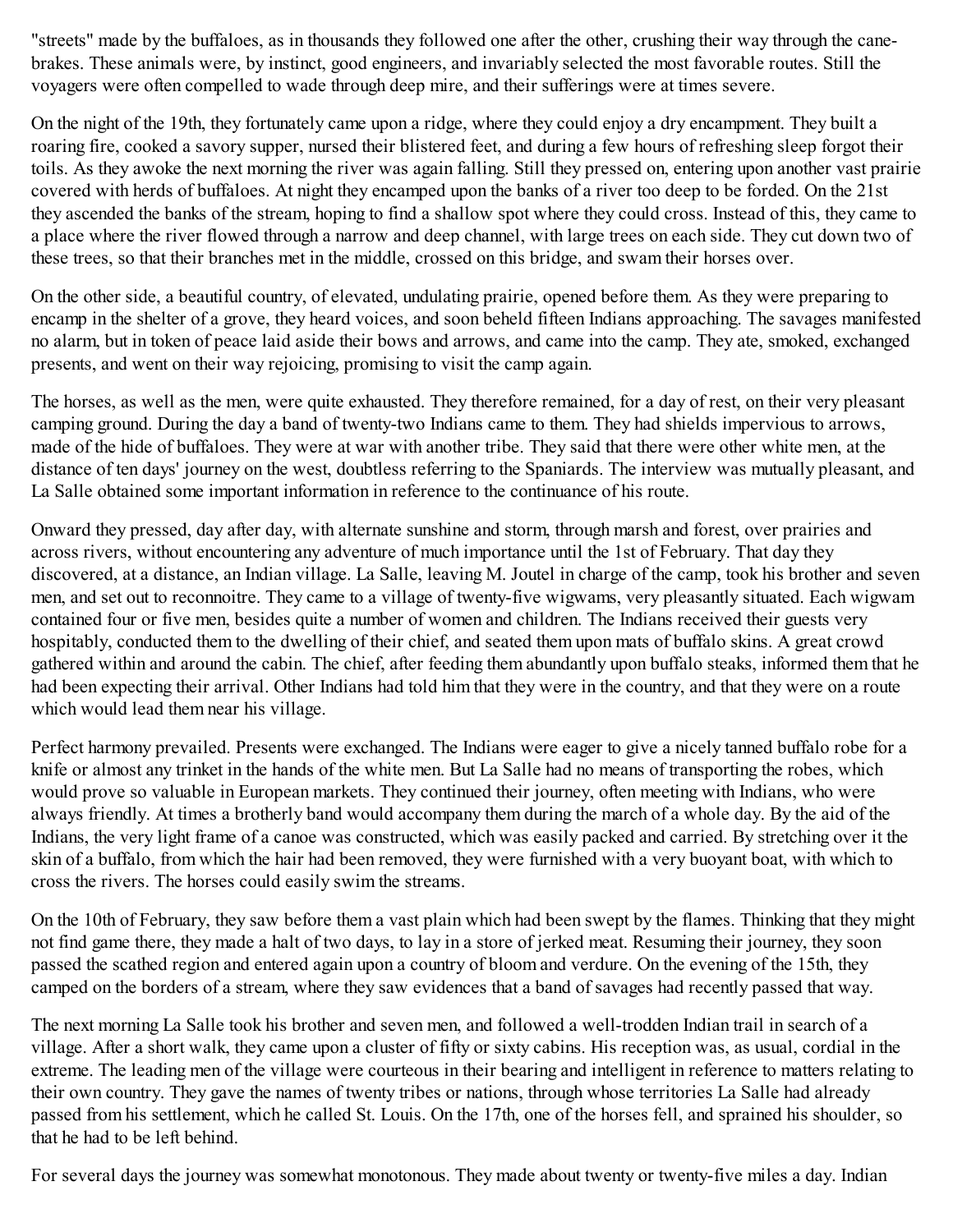hunters were continually met with, and Indian villages entered with essentially the same rites of friendship and hospitality. From some of these Indians they heard tidings of those Frenchmen who had deserted. They were living in a very friendly manner among the Indians. On the 1st of March they came to an immense marsh, partially submerged in water. The intricate passage across it was very difficult to find, and required the services of a guide. Several of the Indians volunteered, and with great tenderness led them safely across.

Passing the morass caused a delay of four or five days, as it could not be undertaken in a drenching rain which chanced then to be falling. On the 15th they emerged from this gloomy region and entered a country which, from the contrast, appeared to them remarkably beautiful. Here they encamped for a brief rest. Nika brought in word that he had killed two buffaloes, and wished to have a couple of horses sent to bring in the meat. A party of five was sent out, led by M. Moranget, who was a rash and irritable man. There were three men who had accompanied the hunter, and who were cutting up and drying the meat, in preparation for transporting it to the camp. At the same time they were cooking for themselves some of the choicest pieces.

When Moranget reached the place and found the men feasting, as he thought, rather than jerking the meat, he reprimanded them, in his accustomed tones of severity. The men chanced to be the very worst and most desperate in the camp. Moranget accompanied his denunciations with still more irritating actions. He took from them the delicious morsels which they cooked. Four men, for another had joined them, greatly enraged, sullenly abandoned their work, and retiring a short distance agreed to avenge themselves by killing Moranget, and also by killing Nika and another man who was the valet of La Salle. Both of these men were friends and supporters of Moranget.

They waited till night. All took their supper together. It was the night of the 17th of March. Though in that genial climate the weather was serene and mild, a rousing fire was found very grateful in protecting them from the chill of the night air. With the fading twilight the stars shone down brightly upon them, and, surrounded by the silence and solemnity of the prairie and the forest, they were soon apparently all asleep.

One of the murderers, Liotot, cautiously arose as by agreement, and with a hatchet in his hand, creeping toward Moranget, with one desperate blow split open his skull from crown to chin. The deed was effectually done. And yet with sinewy arm blow followed blow, till the head was one mass of clotted gore. The other two were despatched in the same way. The three remaining conspirators stood, with their guns cocked and primed, to shoot down either of the victims who might succeed in making any resistance. There is some slight discrepancy in the detail of these murders. It is said that Moranget, upon receiving the first blow, made a convulsive movement, as if to rise; but that the valet and the Indian did not stir.

One crime always leads to another. The conspirators, having perpetrated these murders, now consulted together as to what was next to be done. Moranget was the nephew of La Salle. The valet and the Indian were his devoted friends. Their death could not be concealed. It was certain that La Salle would not allow it to go unavenged. Though punishment might be postponed until they should emerge from their long and perilous journey through the wilderness, there could be no doubt that as soon as they should reach a French military post they would all die upon the scaffold.

They decided to return to the camp, enlist a few others on their side, kill La Salle, and others of his prominent friends, when unsuspicious of danger; and thus involving all the rest in their own criminality, effectually prevent any witnesses from rising against them. Probably in some degree tortured by remorse, and trembling in view of the task which they had undertaken, they remained for two days, the 18th and 19th, where they were, ostensibly employed in jerking the meat.

La Salle, not knowing how to account for this long absence, became uneasy. He decided to go himself, taking a few others with him, to ascertain the cause. To his friends he expressed serious apprehensions that some great calamity had happened. M. Joutel was left in charge of the camp, and La Salle, with Father Douay and another companion, set out in search of the lost ones.

Father Douay gives the following account of the tragic scene which ensued:

"All the way La Salle conversed with me of matters of piety, grace, and predestination. He expatiated upon all his obligations to God, for having saved him from so many dangers during the last twenty years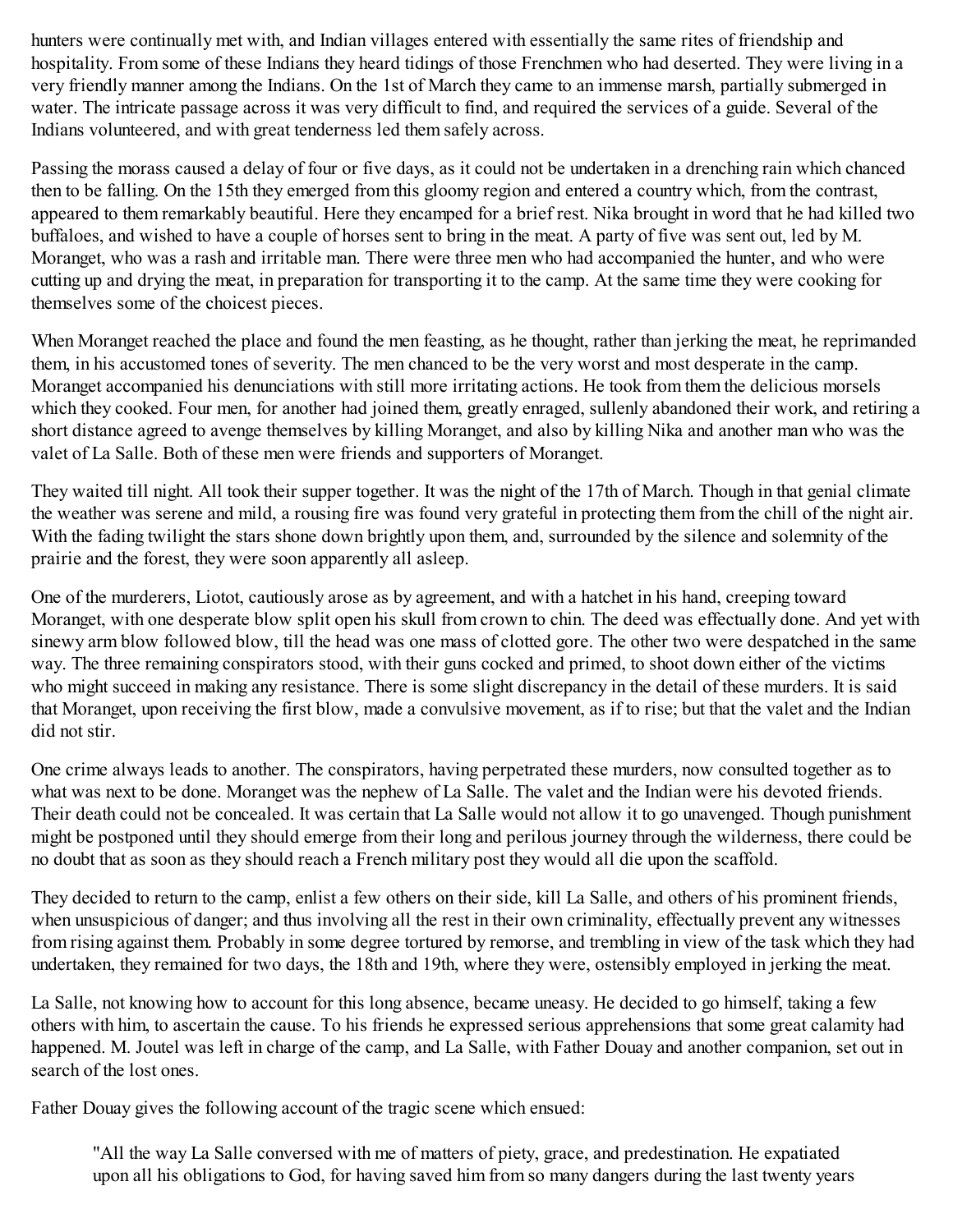that he had traversed America. He seemed to me to be peculiarly penetrated with a grateful sense of God's kindness to him. Suddenly I saw him plunged into a deep melancholy, for which he himself could not account. He was so troubled that he no longer seemed like himself. As this was an unusual state of mind with him, I endeavored to rouse him from his lethargy.

"Two leagues after, we found the bloody cravat of his valet. He perceived two eagles flying over his head. At the same time he discerned some of his people on the edge of the river. He approached them, asking what had become of his nephew. They answered incoherently, pointing to a spot where they said we should find him. We proceeded some steps along the bank, to the fatal spot where two of his murderers were hidden in the grass, one on each side, with guns cocked. One missed Monsieur de la Salle. The one firing at the same time shot him in the head. He died an hour after, on the 19th of March 1687.

"I expected the same fate. But this danger did not occupy my thoughts, penetrated with grief at so cruel a spectacle. I saw him fall, a step from me, his face all full of blood. He had confessed and performed his devotions just before we started. During his last moments he manifested the spirit of a good Christian, especially in the act of pardoning his murderers.

"Thus died our wise commander, constant in adversity, intrepid, generous, engaging, dexterous, skilful, capable of everything. He, who for twenty years had softened the fierce temper of countless savage tribes, was massacred by the hands of his own domestics, whom he had loaded with caresses. He died in the prime of life, in the midst of his enterprises, without having seen their success. I could not leave the spot where he had expired, without having buried him as well as I could. After which I raised a cross over his grave."

In reference to the burial, Joutel gives a little different account. He says: "The shot which killed La Salle was the signal for the accomplices of the assassin to rush to the spot. With barbarous cruelty they stripped him of his clothing, even to his shirt. The poor dead body was treated with every indignity. The corpse was left, entirely naked, to the voracity of wild beasts."

Both of these accounts may be essentially true. The barbarities practised by the assassins may have preceded or followed the hasty burial of Douay. Father Douay, in his account, continues:

"Occupied with these thoughts, which La Salle had a thousand times suggested to us, while relating the events of the new discoveries, I unceasingly adored the inscrutable designs of God in this conduct of His Providence, uncertain still what fate He reserved for us, as our desperadoes plotted nothing less than our destruction. We at last entered the place where Monsieur Cavalier was. The assassins entered the cabin unceremoniously, and seized all that was there. I had arrived a moment before them. I had no need to speak; for as soon as Cavalier beheld my countenance, all bathed in tears, he exclaimed aloud:

""Ah, my poor brother is dead."

"This holy ecclesiastic, whose virtue has been so often tried in the apostolic labors of Canada, fell at once on his knees. I myself, and some others did the same, to prepare to die the same death. But the murderers, touched by some sentiment of compassion at the sight of the venerable old man, and besides half-penitent for the murders they had committed, resolved to spare us, on condition that we should never return to France. But as they were still undecided, and many of them wished to go home to France, we heard them often say to one another, that they must get rid of us; that otherwise we should accuse them before the tribunals, if we once had them in the kingdom.

"The leader of these desperadoes, a wretch by the name of Duhaut, at once assumed the supreme command. The company now consisted of but seventeen. The timid ones, trembling for their lives, feigned entire devotion to the cause of the assassins. Duhaut ruled with an iron hand. It was manifest that the least indication of an insubordinate spirit would lead to instant death. Some of the best men were for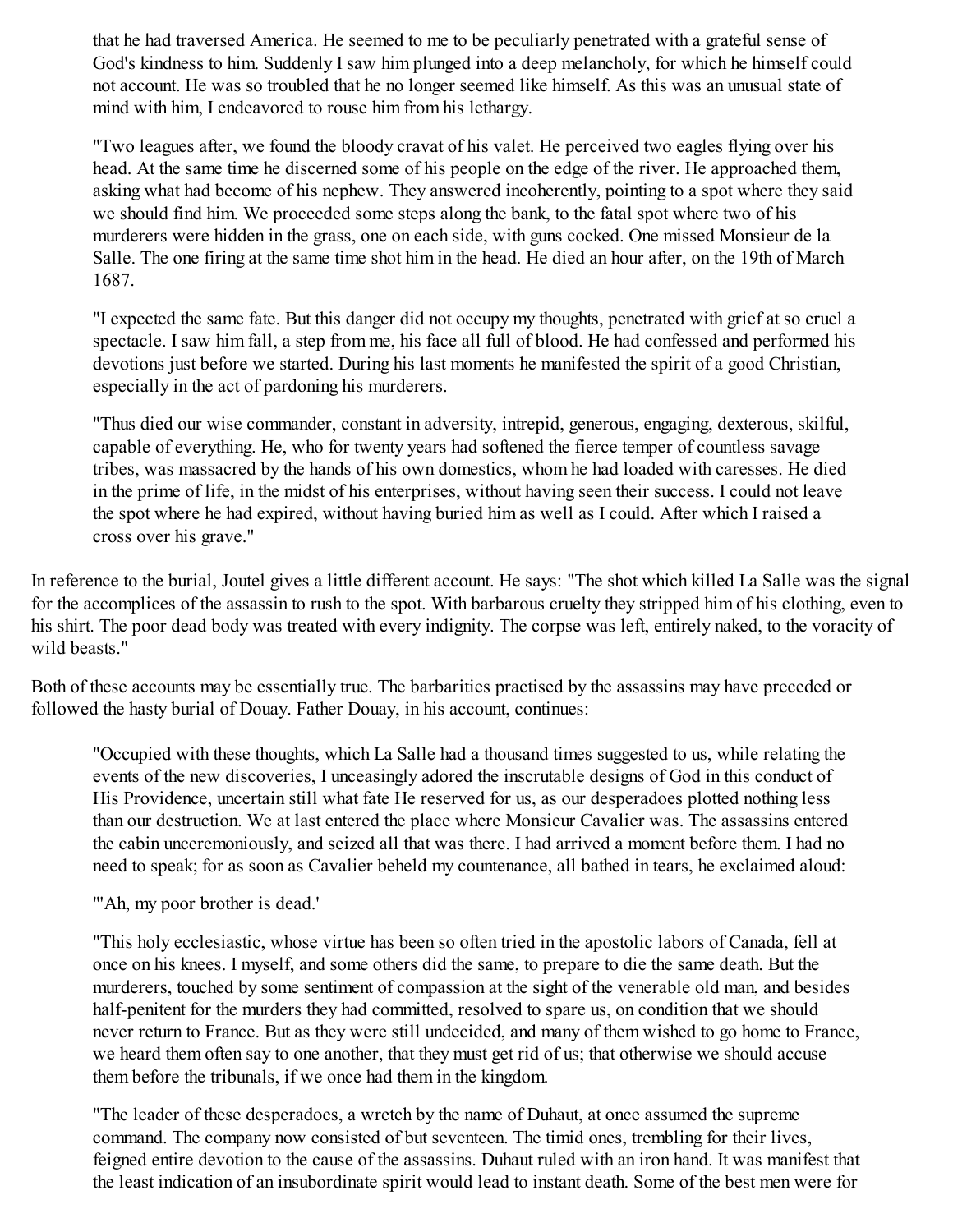organizing a conspiracy to assassinate the assassins. But the priest Cavalier continually said no, repeating the words, 'Vengeance is mine. I will repay, saith the Lord.'"

It is impossible to determine the precise spot where the murder of La Salle and his companions took place. We know that it was several days' journey west of the Cenis Indians, whose territory extended along the banks of Trinity River, which empties into Galveston Bay. It is therefore conjectured that it must have been near one of the streams flowing into the Brazos, in the heart of Texas, probably not far from where Washington now is.

# **CHAPTER XVII.**

## *The Penalty of Crime.*

Nature's Storms. The Gloom of the Soul. Approach to the Cenis Village. Cordial Welcome. Barbaric Ceremonials. Social Habits of the Indians. Meeting with the French Deserters. Traffic with the Indians. Quarrel between Hiens and Duhaut. The Assassins Assassinated. Departure of the War Party. Fiendlike Triumph. The March Resumed.

The morning of the 21st ushered in a day of gloom, wind, and rain. Nature, in the moaning storm, seemed in sympathy with the sadness which must have oppressed all hearts. Silently they toiled along, drenched with the falling rain, until noon, when the storm became so severe that they were compelled to halt. They threw up their camp in a deep and dark ravine. The murderers could have no rest. They were in continual fear that the friends of La Salle would rise and kill them. Father Douay, M. Joutel, and La Salle's brother the Chevalier, knew full well that the murderers had the strongest possible incentive to kill them also.

There is no storm so desolating, so ruinous to all happiness, as sin. Could these voyagers have continued their journey with fraternal love, its material obstacles could all have been pleasantly surmounted. But henceforth, for them, there were no more sunny skies, no more blooming prairies, no more joyous gatherings and feastings around the camp fire. Journeying on, through a gloomy country, and in sombre weather, they came, on the 24th, to a river. Most of the party swam across. Father Douay, M. Joutel, and Cavalier could not swim. Some friendly Indians came along and, swimming by their side, helped them over. A journey of four days more brought them to a large village of the Cenis Indians, on a stream which they called by the same name.

The region was beautiful. There was no continuous forest, but extended, well-watered plains, interspersed with groves of a great variety of majestic trees. They frequently met with Indians, from whom they always received kind treatment. Most of the men encamped a few miles from the village, M. Joutel was sent, with three others, to purchase from them, if possible, some corn. One of the men thus sent forward was Hiens, one of the original conspirators with Duhaut. M. Joutel was annoyed in accompanying a murderer on this mission, but it was not safe to make any remonstrance. Duhaut kept careful guard over all the effects. He intrusted a few hatchets and knives to his envoys, with instructions to purchase corn, and, if possible, a horse.

They had not gone far before they saw three savages approaching them on horseback. One had a hat and cloak, which he had probably obtained in some way from the Spaniards. The other two were entirely naked. The three had panniers closely woven of fibres of cane, and filled with corn meal pounded or ground very fine. They had been sent forward by their chief, with the meal as a present, and to invite the strangers to visit his village. After smoking together, and the Indians having received some knives and beads in return for their gift, the united party set out for the village.

It was still some distance to the village. Night had come. The horses of the travellers were weary and hungry. They therefore encamped in a rich meadow, by a rippling stream. Two of the Indians returned to their village. One remained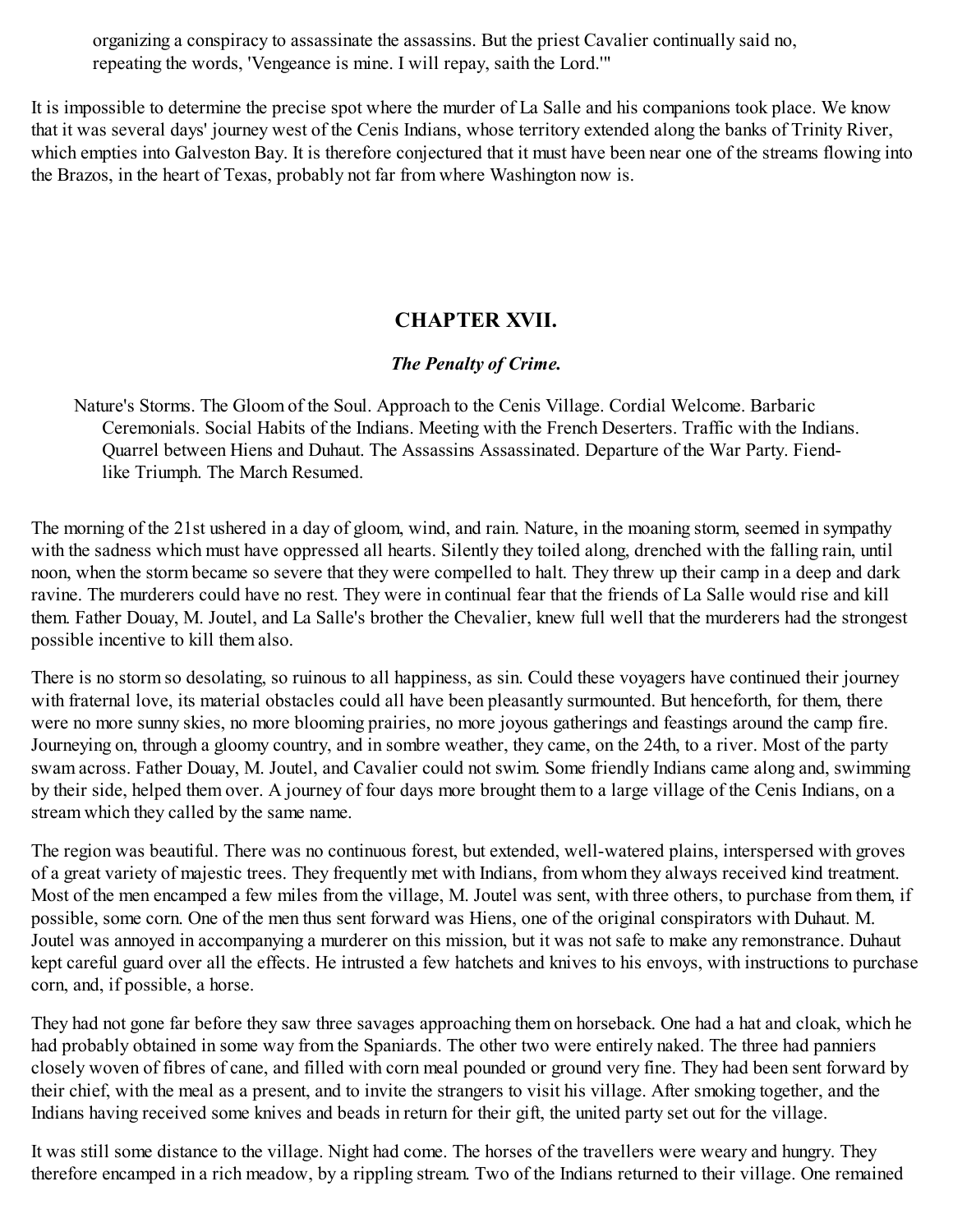with the strangers. The next morning they went forward, and were conducted by their Indian companion to the cabin of the chief. They were received with very unusual courtly etiquette.

About a third of a mile from the village there was a very large building, which we should call the town house, or the city hall. It was constructed as the place for the gathering of all their great public assemblages. The floor was very neatly carpeted with finely woven mats. A very imposing procession was formed to escort the strangers from the cabin of the chief to this council house.

First in the procession came all the men of the village, venerable in character and age. They were richly dressed, in very tasteful picturesque garments, of softly tanned deer-skin. These robes and leggins and scarfs were of different colors, of brilliant hue, and were profusely decorated with fringes and embroidered with shells. They wore plumes of colored feathers upon their heads, which waved gracefully in the gentle breeze. In their hands they held javelins, or bows, with quivers of arrows suspended on their shoulders.

On each side of the ancients, who were twelve in number, there were files of warriors, as if for their protection. They were all young men of admirable figure, painted and dressed, and armed as if on the war-path. The procession being thus formed in front of the chief's cabin, and the whole population of the village, many hundred in number, men, women and children, gathered around to witness the spectacle, M. Joutel and his attendants, led by the chief, were brought out to be received by the ancients and conducted to the council house.

These venerable men greeted them with much formality. Each one raised his right hand to his head, and then performed a peculiar series of bows. They then embraced each one, gently throwing their arms around the neck. This ceremony was followed by the presentation of the pipe of friendship, each one taking but a few whiffs.

The cortège advanced to the council house. The guests were seated on couches in the centre. The ancients, silently and with much dignity of movement, took seats around them. A large multitude crowded the vacant spaces. They were feasted with the choicest viands of the Indians, boiled corn meal, cakes baked in the ashes, and truly delicious steaks of venison. Presents were interchanged, and kind speeches made, mainly by signs.

M. Joutel informed them that it was his great desire to obtain corn for their long journey. They said that their supply was short, but that in a neighboring village, at the distance of but a few leagues, there was an abundant supply. They also signified their readiness to accompany their guests to this village.

A large party set out together. The trail led along the banks of one of the branches of the Brazos. The region was delightful, the soil fertile, and quite a dense population blessed with abundance, peopled the lovely valley. It might have been almost an Eden, but for the wickedness of fallen man. This powerful tribe the Cenis, was at war with another tribe, called the Cannohantimos. Frequently the valley would be swept by an irruption of fierce warriors, with gleaming tomahawks and poisoned arrows and demoniac yells. Conflagration, blood, and shrieks of misery ensued. The valley, which God had made so beautiful for his children, those children had converted into a Gethsemane, where all the fiends seemed struggling.

But our travellers passed up this valley in one of the serene and blooming spring mornings. There was a lull in war's tempest, and a heavenly Father's smile illumined all the scene. Large dome-like cabins and cultivated fields were met with all along the route. Many of these dwellings were sixty feet in diameter. They afforded perfect protection from wind and rain, were neatly carpeted, and gave ample accommodation often for four or five families.

One central fire, which was never permitted to go out, was common for all. There were no partitions. Each family occupied a certain portion of the space, and slept on comfortable beds, raised a foot or two from the floor. They were naturally a very amiable people among themselves, and lived together on the most brotherly terms.

In cultivating the fields they worked together. Often a hundred men and women would meet to plant the field of one man. They would spend six or seven hours in carefully digging the field with wooden forks, and in planting seeds of corn, beans, melons, and other vegetables. They would then have a feast, provided by the one in whose behalf they were laboring. This would be followed by games and dances. The men dug the soil, while the women planted and covered the seed. These children of the prairie must have found, in these co-operative labors, far more enjoyment than the solitary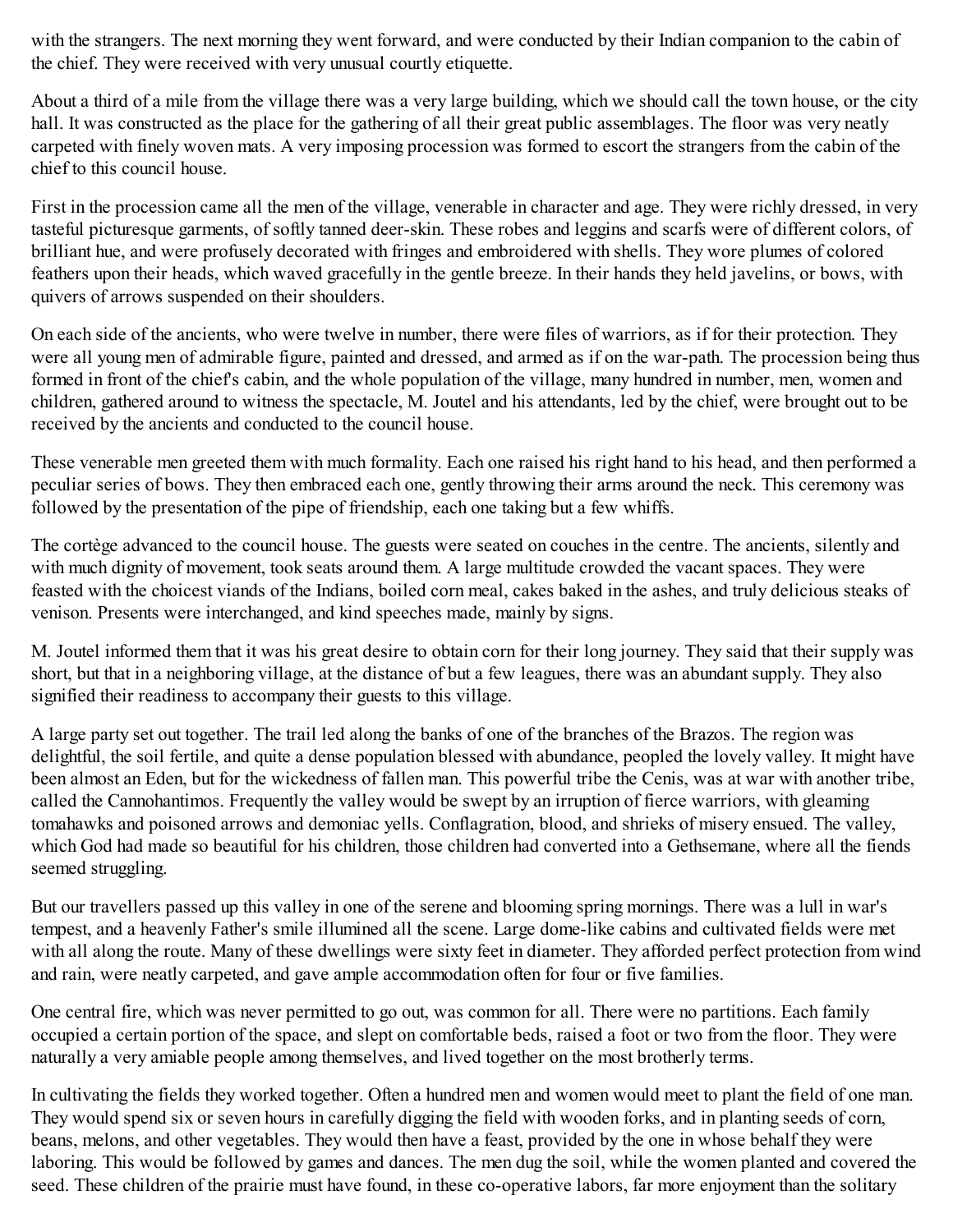farmer can find in his lonely toils. Thus this band would pass from field to field throughout the whole village.

M. Joutel says that, so far as he could learn, they did not seem to have any definite idea of God. They had certain shadowy notions of some being or beings above themselves, but apparently did not consider that these beings took any special interest in scenes occurring here below. Upon the subject of religion it could hardly be said that they had any definite idea. They had no temples, no priests, no worship. Their minds were in a state of vacuity. In this respect they were much in the condition of mere animals. They had certain ceremonies, the meaning of which they could not explain, except that such was their custom—that their fathers did so. Be it remembered that this is the account which is given of the Cenis Indians. Others were more enlightened, and others less. There are well-authenticated accounts of some Indians, who were in the habit of daily prayer.

They reached the village in the early evening. Couriers had preceded them to announce their coming. The principal men came out and conducted them to a cabin, which had been prepared for their reception. After supper and a social pipe, the guests were left to the repose which they greatly needed. The cabin assigned to them was one of the largest in the place. It had belonged to a chief who had recently died. A gentle fire was burning in the centre. There were several women in the cabin, attending to sundry household duties. The guests slept soundly.

The next morning was the 1st of April, 1687. The fathers of the village again called upon the strangers with much courtesy of demeanor, and brought them an ample breakfast. Presents were exchanged, and a very fine horse was purchased for a hatchet. The day was spent in purchasing corn, which was placed in panniers, to be carried on the backs of the horses.

Here were found three Frenchmen who, a year before had deserted from La Salle. With painted faces, and in the dress of savages, no one could distinguish them from others of the tribe. The fact that in one year they had almost entirely forgotten their native language, seems at first thought almost incredible. But it must be remembered that they were vagabond sailors, with no mental culture, who could neither read nor write, and with whom language was merely a succession of sounds, which were very easily obliterated from the memory.

M. Joutel sent his companions back to the camp with the corn which had already been purchased, while he remained to obtain more. Alone in the cabin, far away in the wilderness, the companion of murderers, and a very uncertain fate before him, he could not sleep. At midnight, as he was reclining upon his mat, absorbed in thought, he saw, by the light of the fire, an Indian enter the cabin, with a bow and two arrows in his hand. He took a seat near where M. Joutel was apparently sleeping.

M. Joutel spoke to him. He made no reply; but arose and took another seat near the fire. M. Joutel, being sleepless, followed him, to enter, if possible, into conversation. Fixing his eyes earnestly upon the taciturn Indian, he saw, to his surprise, that he was one of the French deserters whom he had formerly known very well. His name was Grollet. He informed M. Joutel that he had a comrade by the name of Ruter, who did not dare to come with him, from fear that he should be punished by La Salle, of whose death they had not heard.

"They had," writes M. Joutel, "in so short a time so entirely contracted the habits of the savages, as to become thorough savages themselves. They were naked, and their faces and bodies were covered with painted figures. Each of them had taken several wives. They had accompanied the warriors of the tribe to battle; and with their guns had killed many of the enemy, which had given them great renown. Having expended all their powder and bullets, their guns had become useless. They had therefore taken bows and arrows and had become quite skilful in their use. As to religion, they never had any. The libertine life they were now practising was quite to their taste."

Grollet seemed much moved when he heard of the death of La Salle and the others. Upon being questioned whether he had ever heard the Indians speak of the Mississippi, he said that he had not, but that he had often heard them speak of a very large river, about five days' journey northeast of them, and upon whose banks there were very many Indian tribes.

The two next days M. Joutel continued purchasing corn. It could not be bought in large quantities, but many families could spare a little. On the 8th of April he returned to the camp, with three horses laden with corn. During this delay the murderer, Duhaut, had had many hours for reflection. To return to a French military or trading post, accompanied by the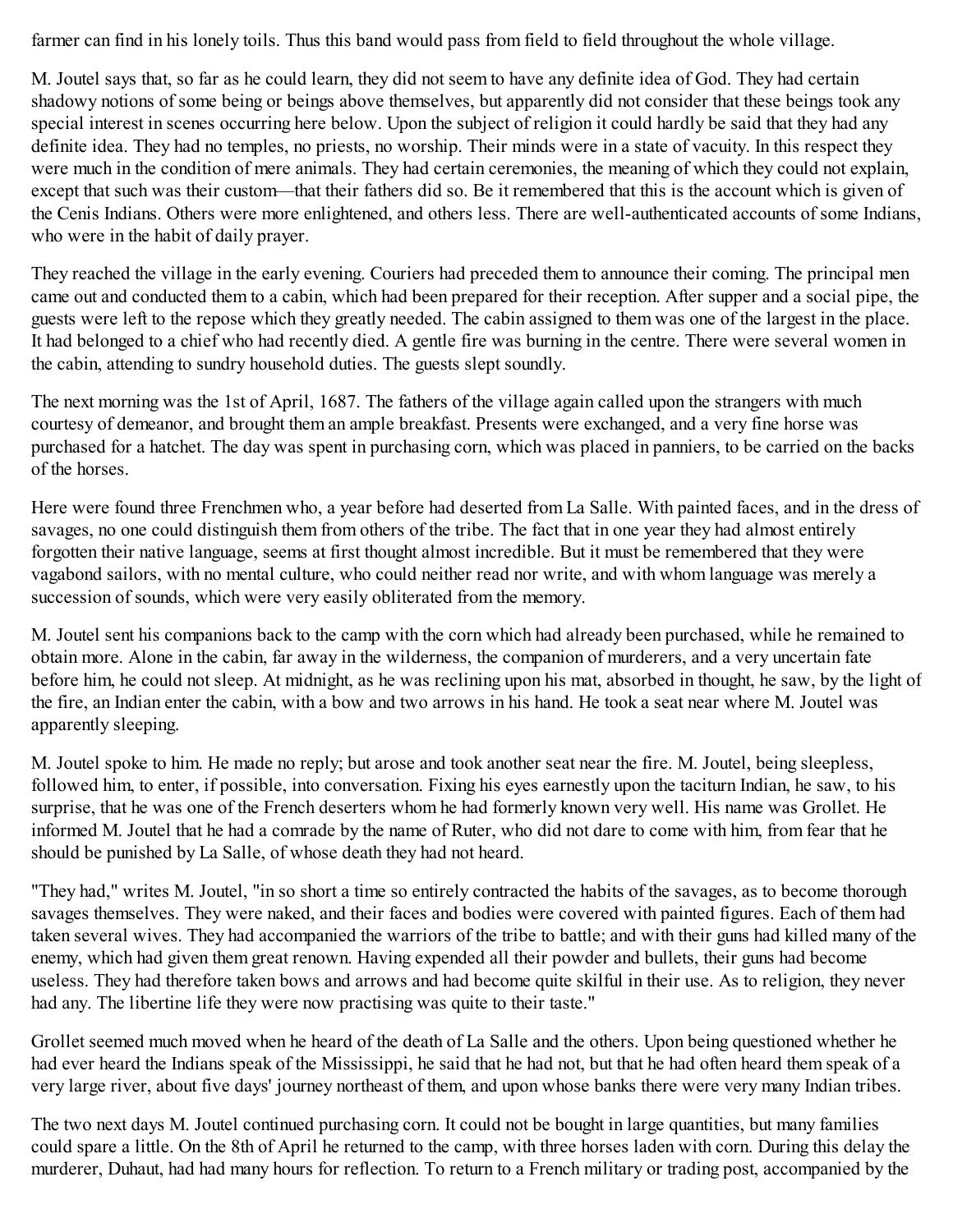witnesses of his crime, was certain death. To attempt to kill all those not implicated in the murder, would be a very serious undertaking; especially as they were now on their guard, and the assassins had begun to quarrel among themselves.

Duhaut formed the plan of turning back, with his confederates, to the settlement which they had left at the bay of St. Louis. Where he designed to build a vessel and to sail for the West India Islands, The persons whom Duhaut greatly feared were Father Douay, M. Joutel, La Salle's brother, M. Chevalier, and a young man who was called Young Chevalier. The head murderer now adopted the policy of separating these men from the rest of the company, that he might freely talk with his confederates of his plans. M. Joutel and his associates were also well pleased with this arrangement, for they too could now talk freely. Duhaut tried to compel the other party to go back with him. But they absolutely refused. Finding that he could not force them, and that they were resolved to continue their journey to the French settlements, and that thus they might send an armed ship to capture the murderers; he resolved to continue in their company. Probably he hoped that some opportunity would occur in which he could cut them off.

There were five men who were active participants in the assassination. Duhaut, the instigator, Hiens, who was the next most prominent in the plot, and three others, who were rather their tools, Liotot, Tessier, and Larchevèque. The rage of Hiens was kindled only against Moranget. He was willing to kill Moranget's two companions that they might not be witnesses against the murderers. He would conceal their bodies, and would have it understood that they had wandered away and become lost, or that they had been captured by the Indians.

Liotot was appointed to strike the fatal blows upon Moranget and his companions with the hatchet, while the others stood ready, with their guns, to aid, should it be necessary. The subsequent murder of La Salle was contrary to the wishes of Hiens. Duhaut and Larchevèque waylaid him. They both fired nearly at the same moment. The bullet of Larchevèque, either intentionally or by accident, passed wide of its mark. Duhaut's bullet pierced the brain.

There was no sympathy between Hiens and Duhaut. When the latter so arrogantly assumed the command, Hiens became very restive, and was waiting for an opportunity to dethrone him. Trembling in view of the peril of approaching the French settlements, and having no disposition to imbrue his hands any farther in the blood of innocent men whose conduct had only won his regard, he was extremely anxious to return to the bay of St. Louis.

Finding that Duhaut had altered his plan and had decided to continue on the Mississippi, he took one or two of his companions aside and deeply impressed them with a sense of the danger they would thus encounter. They conspired to kill Duhaut and his most resolute supporter Liotot.

Hiens then entered into a secret alliance with the savages, promising that if they would aid him in his plans, he would stop the march of the party toward the Mississippi, and with several others would join them, with their all-powerful muskets, in a hostile expedition they were about to make against a neighboring tribe. He also enlisted, in co-operation with his plans, the French deserters who had already become savages.

Thus strengthened, and with twenty-two well-armed savages in his train, he sought Duhaut. In brief words he thus addressed him:

"You have decided to go on to the French settlements. It is a danger which we dare not encounter. I therefore demand that you divide with us all the arms, ammunition, and goods we have. You may then pursue your own course and we will pursue ours."

Without waiting for any reply he drew a pistol and shot Duhaut through the heart. The miserable man staggered back a few steps and dropped dead. At the same moment one of his accomplices, Ruter, with his musket, shot down Liotot, inflicting a mortal wound. As the man was struggling in death's agonies, Ruter advanced and discharged a pistol-shot into the convulsed body. Douay writes, "His hair, and then his shirt and clothes took fire, and wrapped him in flames, and in this torment he expired." It was the intention of Hiens also to kill Larchevèque, but he, terror-stricken, escaped by flight.

A small hole was dug, and the two dead bodies were thrown in and covered up. M. Joutel was present, and witnessed this dreadful scene. He writes: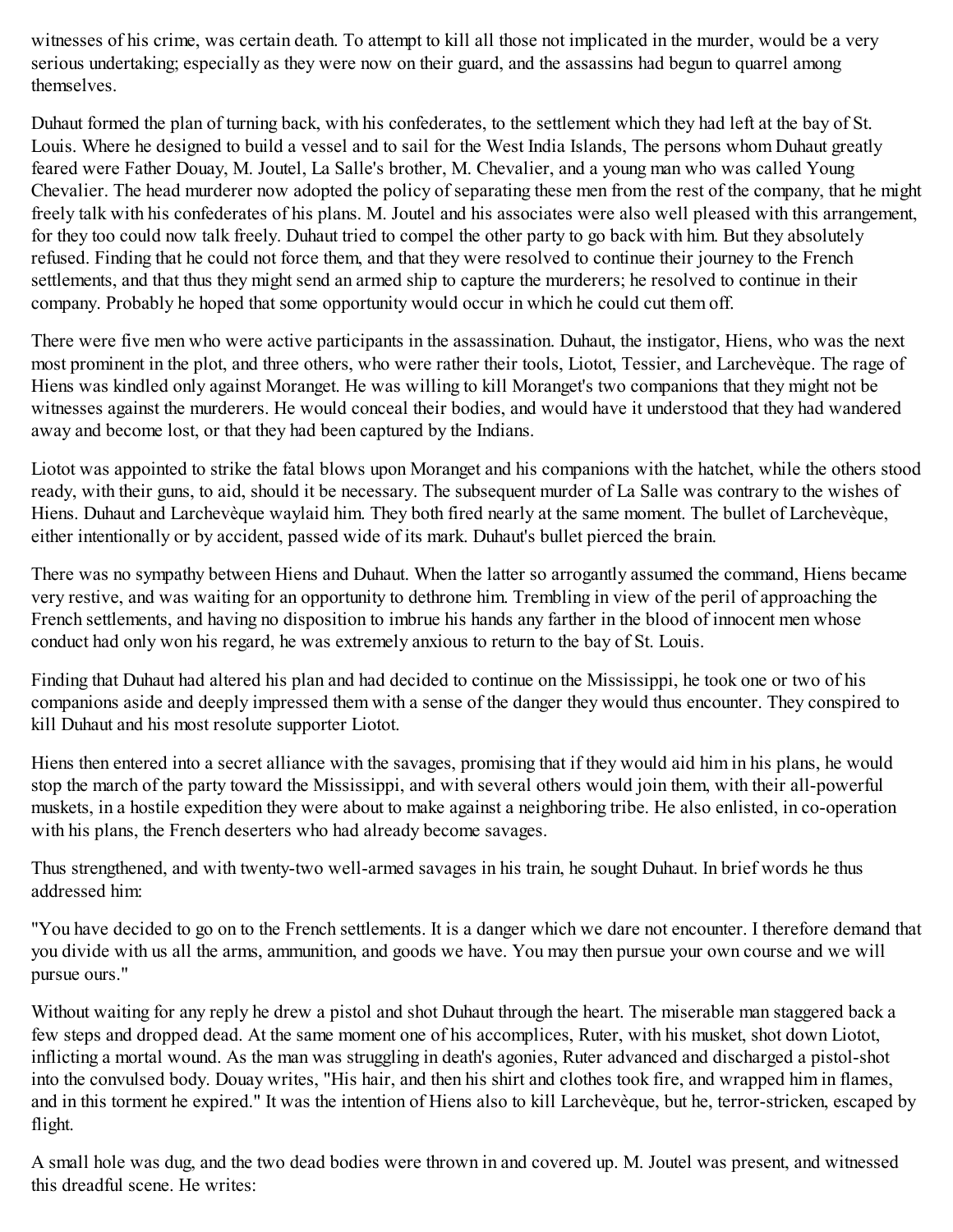"Those murders took place before my eyes. I was dreadfully agitated, and supposing that my death was immediately to follow, instinctively seized my musket in self-defence. But Hiens cried out:

"'You have nothing to fear. We do not wish to harm you. We only avenge the death of our patron La Salle. Could I have prevented his death I certainly should have done so.'"

The savages were astonished at this scene. They were not at all prepared for it. But Hiens explained to them that it was done to avenge murders which they had committed; and that as Duhaut and Liotot had resolved to take with them all the guns and ammunition, it was necessary to kill them that Hiens and his associates might join the Indians in their war party. This statement seemed to give entire satisfaction.

Hiens was now the leader of the rapidly dwindling band. He informed them that he should take several of his companions, with the guns and ammunition, and accompany the Indians on their military expedition. In the meantime, until his return, they were to remain in charge of friendly Indians. Thus they were virtually prisoners. Their means for continuing the journey were taken from them. Probably Hiens intended that they should never return to France.

Early in May, the war party commenced its march. Hiens accompanied the warriors, with four of his party, and two of the French deserters. This made seven Frenchmen, well armed with powder and ball. As they were to encounter foes who bore only bows and arrows, the French allies became an immense acquisition to the force of the expedition. Each one of these had a horse. Hiens exacted a promise, from those he left behind, that they would not leave the village until his return.

A fortnight passed away. Those who remained were encamped at a little distance outside of the village. They were frequently visited by the men and the women, who ever manifested the most friendly feelings. They could converse only by signs, and their attempted communication of ideas was not very satisfactory.

On the 18th of the month a great crowd came rushing out to the encampment. The men and women were painted and decorated. Their smiling faces, songs, and dances indicated plainly that they had received tidings of a great victory. For several hours, there was exhibited a very picturesque scene of feasting, smoking, and barbarian jollity. In the midst of these wild festivities, a courier arrived, stating that the victorious army was returning, and that they had killed more than forty of their enemies. The next day they arrived.

They brought very glowing accounts of the achievements of the French with their muskets. They found the foe drawn up in battle array in a dense grove. Approaching within musket-shot, but not within arrow-shot, the French with deliberate aim shot down forty-eight of the foe. The rest in terror fled. The shouting Cenis pursued. They took a large number of women and children as prisoners, most of whom they instantly killed and scalped. Two mature girls they brought back with them to subject to fiend-like torture. One of them had been cruelly scalped. Faint and bleeding she could endure but little more. An Indian, borrowing a pistol from a Frenchman, deliberately shot her through the head, saying:

"Take that message to your nation. Tell them that ere long we will serve them all in the same way."

The other maiden was reserved for all the horrors of demoniac torture by the women and the girls. These were arranged in a circle. The poor girl was led into the middle of them. They were all armed with strong sticks sharply pointed. They then, with hideous yells, fell tumultuously upon her, like hounds upon a hare. She soon dropped to the ground beneath their blows. They thrust their sharp sticks into her body. With sinewy arms these savage women beat her in the face, over the head, upon every part of her frame until her body presented but a mangled mass of blood. As she lay upon the ground scarcely breathing, a burly Indian came forward, and with one blow of a club crushed in her brain.

The next day there was another great celebration. Great honor was conferred upon the French who had caused the victory. The Indian warriors had done but little more than kill the women and children whom they had taken prisoners, and scalp all the slain. After several speeches were made by their orators, a procession was formed. Each warrior had a bow and two arrows in his hand, and was accompanied by one of his wives, who, like a servant or rather like the squire of the knights of old, waved in her hands the gory scalps, revolting trophies of her husband's chivalric achievements. The whole day was devoted to barbarian feasting and carousing.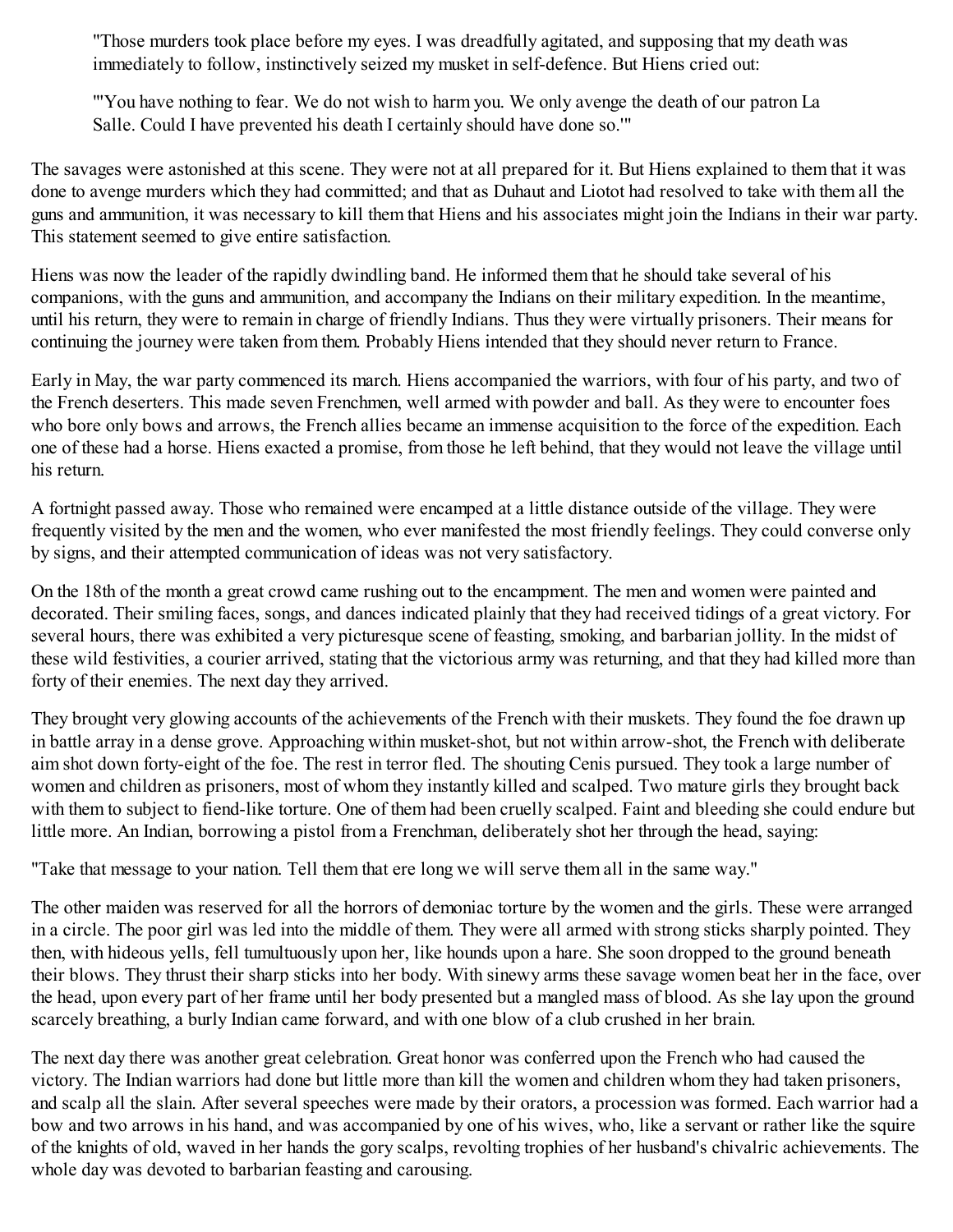Hiens the next day held an amicable conference with M. Joutel and his friends, to come to some agreement as to their future operations. "I am not willing," he said, "to return to the French settlements. It would inevitably cost me my head. But I am willing to divide all our property equally between the two parties. Those who wish may accompany Joutel; others may remain with me."

The division was made. M. Joutel, Father Douay, M. Cavalier, and his nephew, young Cavalier, and three others, De Marle, Tessier and Barthelmy, composed the party which was to return to the French settlements. Thus the band of twenty which had left the bay of St. Louis had dwindled down to seven. They had three horses, thirty hatchets, five dozen knives, thirty pounds of powder, and thirty pounds of bullets. Three Indians volunteered as guides for a portion of the way.

When the Cenis chief found that M. Joutel was about to undertake so long and perilous a journey, with so small a band, he was astonished, and did everything in his power to dissuade him from such an enterprise.

"If you will remain with us," said he, "we will give you cabins and wives, and food in abundance. The dangers before you are appalling, not only from hostile Indians, whose territories you must pass through, but from the innumerable difficulties of broad rivers and deep marshes you must encounter by the way."

M. Joutel and his companions were firm. Very reluctantly the chief consented that the three Indian guides should, for a time, accompany them. It was about the 25th of May, when they resumed their march from the village of the Cenis. The second day they came to a broad river, which they crossed on a raft, swimming their horses. The country was quite densely populated. They daily passed cabins and villages of the Indians, but encountered no opposition. We have minute accounts of their reception in many of these villages. All are essentially the same with those which we have already narrated.

Day after day, with occasional halts in consequence of rains, the travellers pressed on, through the month of May and to the middle of June. Their route was generally in a northeastern direction. Their path led them through a rugged country of forests, ravines, and rivers. The average territory of each Indian tribe was about twenty miles square. Friendly Indians were always found to guide them, as it were, from post to post on their way.

# **CHAPTER XVIII.**

### *The Close of the Drama.*

Ludicrous Scene. Death of M. Marle. Sympathy of the Savages. Barbaric Ceremonies. The Mississippi Reached. Joyful Interview. Ascending the River. Incidents by the Way. The Beautiful Illinois. Weary Detention. The Voyage to Mackinac. Thence to Quebec. Departure for France. Fate of the Colony.

The latter part of June they approached a village, when a large number of men came out to greet them, and to escort them in. The Indians insisted upon carrying the Frenchmen into the village upon their backs, saying that it was their invariable custom in the reception of guests. They were constrained to submit. Seven savages stooped down, and each one received one of the guests upon his shoulders. Others led the horses.

M. Joutel was a very tall man and very heavy. He also carried a gun, two pistols, some powder and lead, and several articles of clothing. The savage who undertook to carry him, was a small man, so that M. Joutel's feet almost touched the ground. As he tottered beneath his burden, two other savages came to his aid, helping to sustain him by the legs. Thus he had three porters.

The Frenchmen, whose vivacity seemed never long to forsake them, found it very difficult to restrain their laughter in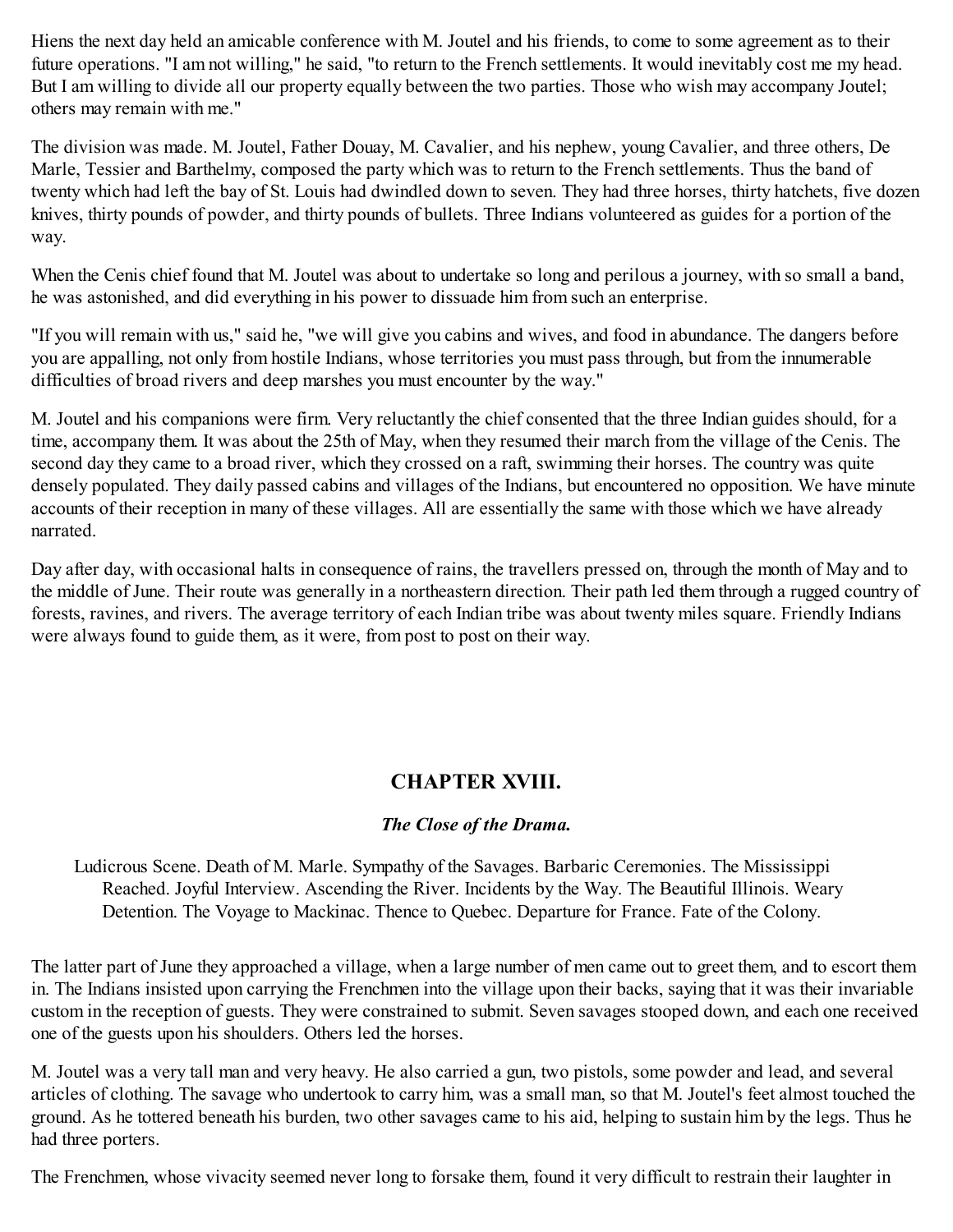view of the ludicrous spectacle they presented. It was three-quarters of a mile to the village. The porters, quite exhausted, surrendered their burdens in the cabin of the chief. The Indians wore but little clothing; some of them none at all. They brought water, saying that it was their custom to wash their guests, but as they perceived that the Frenchmen were encumbered with garments, they would wash only their faces.

After this ceremony, they were placed upon a platform about four feet high, and addressed in long speeches of welcome. As usual there was smoking, feasting, and the exchange of presents. They then opened a very successful traffic with the Indians for the purchase of corn.

These Indians had never heard the report of a gun. They were astonished in view of the deadly power of the invisible bullet; and they implored the strangers to remain with them and aid them in a war expedition. Though M. Joutel was the historian of this expedition, they seem, by common consent, to have regarded La Salle's brother, M. Cavalier, as their leader. He informed the Indians that they must hasten on their way, but that they hoped, ere long, to return and bring with them guns, powder, hatchets, knives, and other articles to exchange for their furs. This pleased them greatly.

A melancholy accident occurred at this place. M. Marle went into the river to bathe. Accidentally he got beyond his depth and was drowned. The savages manifested the deepest sympathy on the occasion. They rushed to the spot in large numbers, plunged into the water, regained the lifeless body, and with mournful wailings bore it back to the village. They watched with intensest interest the rites of Christian burial. The grave of the unfortunate man was in a beautiful grove, on the banks of the river. His mourning companions raised over the spot a cross, the touching emblem of the great atoning sacrifice for sin.

"It is our duty to testify," writes M. Joutel, "to the kindness of this affectionate people. Their humanity, manifested in this sad accident, was very remarkable. Their sympathy in our grief was greater than we could have experienced in any part of Europe."

There were four very pleasant and populous villages here, situated near each other. The inhabitants seemed to be united in the most fraternal alliance. And yet these people, who could be so gentle, tender and sympathetic in receiving their friends, could be as merciless as demons in torturing their enemies.

On the 30th of June, the travellers again took up their line of march. There was a wide river, near by, to be crossed. They had spent several days in this village, receiving unbounded acts of politeness and hospitality from the people. The men and the women alike vied in delicate attentions, such as could not have been expected from savages.

There was a broad and deep river near by to be crossed. The chief and a large escort of the natives accompanied them to the river, and paddled them over in their canoes, swimming the horses. M. Chevalier, in taking leave of his friends, gave them some rich presents, not forgetting to make the women happy in the gift of some gorgeous beads. Several Indians guided the party to the next tribe, at a distance of about thirty miles. Here again they were received in the cabin of the chief with unbounded hospitality.

After being welcomed with their many ceremonials of greeting, guides were furnished to accompany them to the next tribe. Thus they pressed on, day after day, with but occasional delays. Their route lay through a very rich country, abounding with deer and turkeys and prairie chickens. Village after village they entered. Tribe after tribe they met. But everywhere they encountered the same invariable hospitality. On one occasion a group of singers came to their cabin, and treated them with a serenade of plaintive music. At the same time one of their number crowned M. Chevalier with a beautiful head-dress of colored plumes.

The ceremony, on this occasion, was very elaborate, in which the females as well as the men took an active part. Two girls, of remarkably graceful form, and whose symmetric limbs were but slightly veiled, were brought, evidently without any intentional immodesty, into such affectionate contact with M. Chevalier, as greatly to confuse him.

It was quite evident that the Indians did not expect that their wealthy guests would receive these attentions without making them some return. They seem to have regarded themselves as abundantly rewarded by a gift of a hatchet, four knives, and a few beads. They regarded the French as superior beings, and were amazed and awed by the report of the guns, and the deadly flight of the bullet. They entreated the strangers to remain with them, offering them cabins and food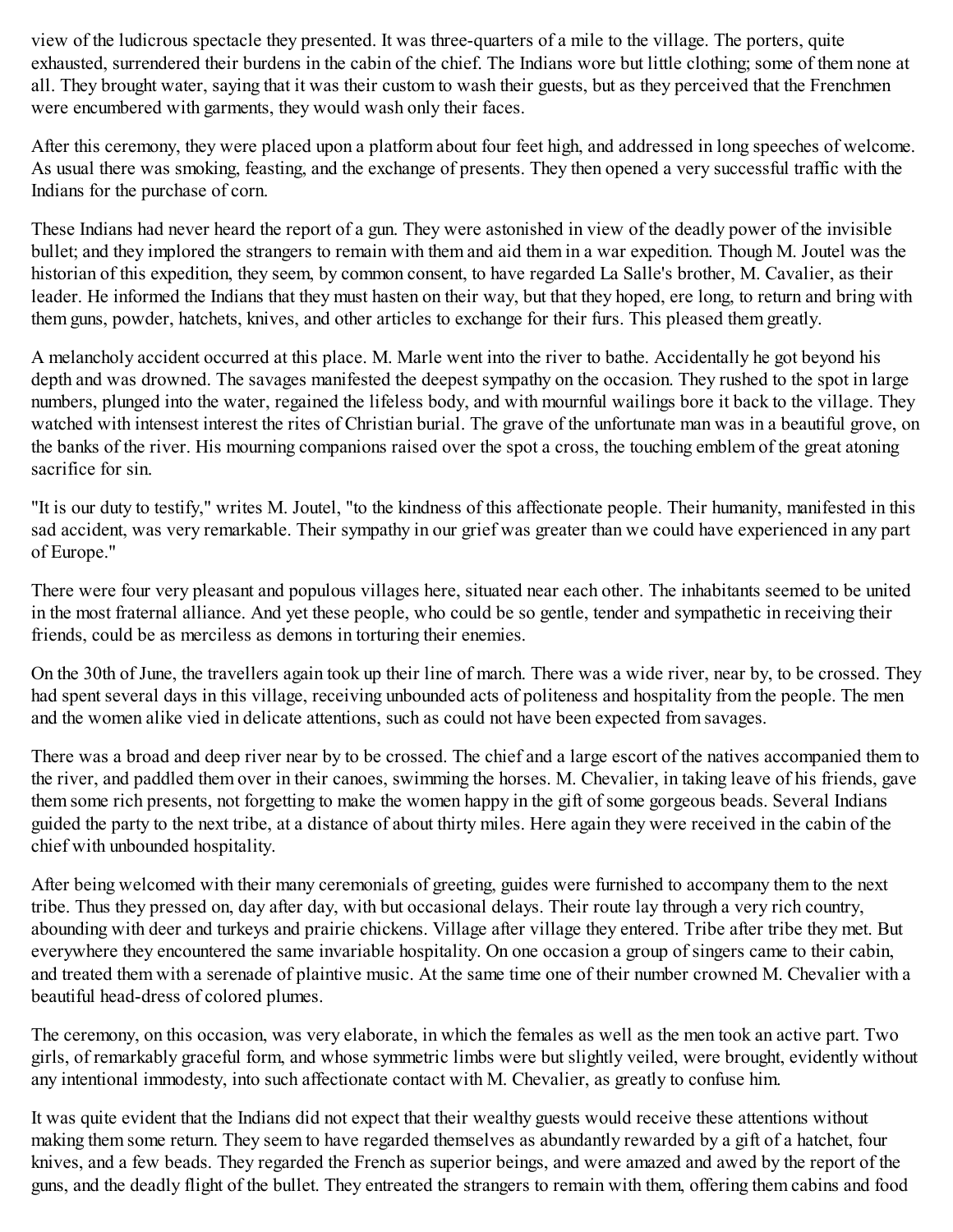and wives.

They had reached a broken, hilly country, with ravines and forests, and Indian trails leading in many directions. Guides were greatly needed; and guides were always furnished. On the evening of the 24th of July, they came to the banks of a river of unusual flood and breadth. To their surprise and delight they saw, upon the opposite bank, a large cross, and near by a spacious log-cabin, such as the French were accustomed to rear at their stations.

"No one," writes M. Joutel, "can imagine the joy with which this sight inspired our hearts. We threw ourselves upon our knees, and with tearful eyes thanked God for having so safely led us. We had no doubt that those on the opposite shore were Frenchmen, and the cross proved that they were fellow Christians."

The inmates of the log-cabin caught sight of the strangers. Probably their dress indicated that they were not Indians. They fired two muskets as a salute. The salute was promptly returned. Immediately several canoes pushed off, from the opposite bank, paddled by Indians, and in which the travellers saw two men in European dress. They were two Frenchmen, M. Charpentier and M. Launay, both from Rouen. Their station was on the northern bank of the Arkansas River, not far from its entrance into the Mississippi. Lieutenant Tonti had established the post, that he might receive news from La Salle's expedition.

In this interview, as in nearly all the scenes of earth, joy and grief were blended. The travellers felt that now they were safe, and that return to friends and home was secure. But all wept over the death of La Salle, for he was revered and loved by all who knew him. There was quite a large number of Indians at the station. They unloaded the horses, brought up the baggage, and men and women crowded around with unfeigned joy.

After a short time the Indians all left the cabin, and the white men held a conference together, narrating past events. Lieutenant Tonti had stationed six men at that post. They were to remain there until they should receive tidings of La Salle's landing at the mouth of the Mississippi. As the months passed away, and they heard nothing of his expedition, four of the party went to fort St. Louis on the Illinois River, leaving but two behind. It was decided that it was best to conceal the death of La Salle until it could be communicated by his brother, Chevalier, to the court in France. In the meantime the impression was to be left that he was still superintending the affairs of the settlement at the bay of St. Louis.

At a little distance from the log-cabin of the French there was quite a group of Indian wigwams. The chief soon came and invited the newly arrived strangers to dine with him and his chief men. Mats were spread in the large cabin of the chief, and an ample feast provided. At the close of the entertainment M. Cavalier addressed them, in substance as follows:

"We accompanied the Chevalier La Salle from France, to establish a settlement at the mouth of the Mississippi River. We left our colony on the shores of the Gulf of Mexico, and are on our way to Canada. We have passed through the territories of very many tribes, who have all treated us in the kindest manner. It is our intention to return from Canada to the mouth of the river, with a large supply of merchandise. The people, through whose countries we have passed, have furnished us with guides. We ask the same favor of you, with canoes to ascend the river, and with a supply of food. The guides shall be well rewarded, and we will pay you for all the supplies with which you may furnish us."

All this was very easily said, through an interpreter. The chief expressed his surprise that they could have passed through so many tribes without having been either killed or robbed. He said that he would immediately send couriers to the other villages of his tribe, to inform them of the wishes of the Frenchmen and to decide what could be done to aid them in their object.

M. Joutel gives a very alluring account of the situation and structure of this village. It was delightfully situated on an elevated plain commanding an extensive view of the river and of the adjacent country. The wigwams were substantially built, presenting very comfortable interiors. The region around was almost crowded with buffaloes, deer, antelopes, and a vast variety of prairie and water-fowls. Fruit trees and vines were abundant, and they were richly laden with their delicious burdens. Extended fields were waving luxuriantly with the golden corn. Fish of many kinds were taken from the river. It is indeed a glowing account which the pen of the historian gives of this favored land.

The tribe at that point was called the Arkansas. They occupied four large villages. Two of these villages were on the Arkansas River, and two upon the Mississippi. These savages did everything in their power to testify the pleasure with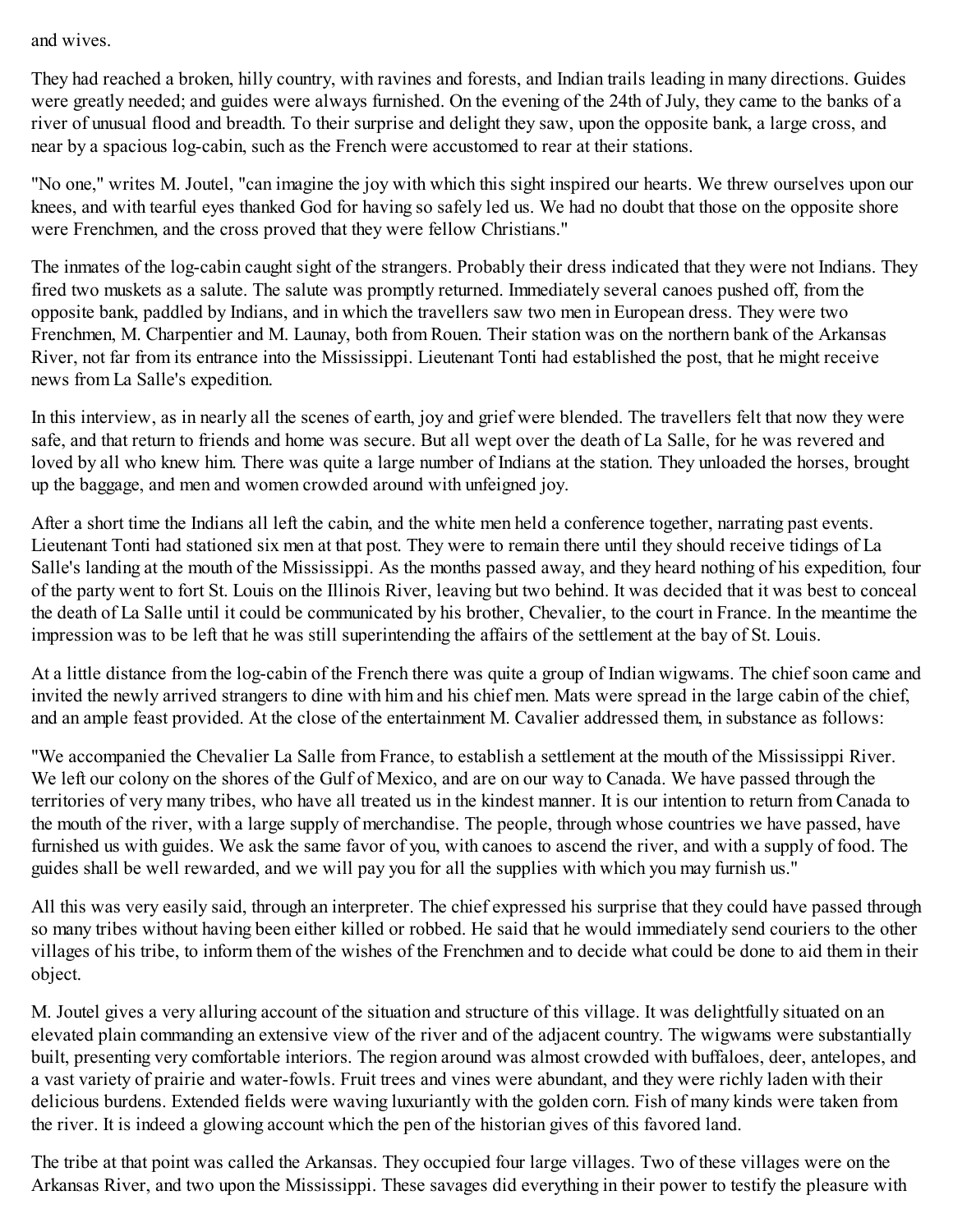which they received the strangers. Some of their ceremonies were so tedious that the guests would gladly have avoided them. A delegation of the chiefs, from the other villages, was soon assembled. A very formal council was held. It was decided that the four villages should furnish one large boat, and one man from each village to aid in navigating it, and also the needful supply of food.

One of M. Cavalier's party, M. Barthelmy, who was a young man from Paris, weary with the long journey he had already taken, and charmed with the friendly character of the natives and the Eden-like region they had found, decided to remain there. The horses also were left. They had, as they judged, a voyage of twelve hundred miles from the mouth of the Arkansas to the mouth of the Illinois. They had travelled, according to their estimate, seven hundred and fifty miles from their settlement on the Gulf.

The French party had now dwindled to five persons. The boat in which they embarked was forty feet long. Fifteen Indians, men and women, entered the boat with them, to accompany them a part of the way. The windings of the river were such that it required a voyage of several leagues to reach its mouth. It would seem, from the narrative, that they reached a village at the mouth of the river on the 29th. Here they exchanged their large and heavy periagua, for two light canoes, with which to ascend against the swift current of the Mississippi.

The next day they made twenty-four miles, and reached Cappa, the last village of the Arkansas on the Mississippi. Here the chief contrived to detain them a day, that the Indians might enjoy a few hours of barbaric festivity. On the 2d of August the party reëmbarked, nine in number, five Frenchmen and four Indians. The rapidity of the current was such that they were frequently compelled to cross the river to take advantage of the eddies. Sometimes, at points in the river, the flow was so swift that they were compelled to land, and carry the canoes and all their luggage on their shoulders around the point.

The first night they encamped upon an island for greater security. The Indians in that vicinity had a bad reputation. The hardships of this voyage were very great. It was necessary for each one to ply the paddle with the utmost energy. They had often marshes to wade, dense forests to cut their way through, and desert plains to traverse beneath the rays of a blistering sun.

Weary days and nights came and went. Long accustomed to every variety of wilderness life, there was no novelty to charm them. On the 19th of August they reached the mouth of the Ohio. Occasionally they landed to shoot a buffalo or a deer or a turkey. Their Indian attendants now manifested a disposition to leave them, which caused the Frenchmen great alarm. Should the Indians stealthily, at night, take the canoes and descend the swift current of the stream, pursuit would be impossible, and the travellers would be left on the banks of the river, in a truly deplorable condition. This rendered it necessary for them to keep a constant watch, with their arms in their hands.

<span id="page-104-0"></span>In this state of anxiety they continued their laborious voyage until the 30th of August, when they reached the mouth of the Missouri River. On the 2d of August they passed the famous painting on the rocks to which we have before alluded. On the 3d of September they joyfully left the Mississippi, and entered the more placid current of the Illinois.[\[2\]](#page-105-0) They judged it to be one hundred and eighty miles from the Ohio to the Illinois.

Upon this river they found a great and delightful change of scenery. The richest verdure and bloom of summer were all around them. Meadows, and prairies, and lawn-like groves crowded with game, constantly regaled the eye. The gentle flow of the river greatly relieved them from the fatigue of the paddle. Day after day they ascended the charming stream. Night after night they enjoyed encampment in lovely groves, beneath serene skies, and feasting upon the choicest game. They frequently came to villages and encampments of the Illinois Indians, with whom they felt entirely at home.

On the 11th of September a solitary Indian came down to the bank of the river, and hailed them. They understood his language, and informed him that they had come from M. de la Salle, and that they were bound to the station, farther up the river. He ran back to the encampment with the news. The whole multitude came rushing down to the river, with joyous shoutings; and several guns were fired by them in salute. The salute was returned from the boats. This was a band of the numerous tribe of Illinois Indians from the region of Kaskaskia.

The French fort on the Illinois River, as we have mentioned, was called St. Louis. The Indians said that Lieutenant Tonti